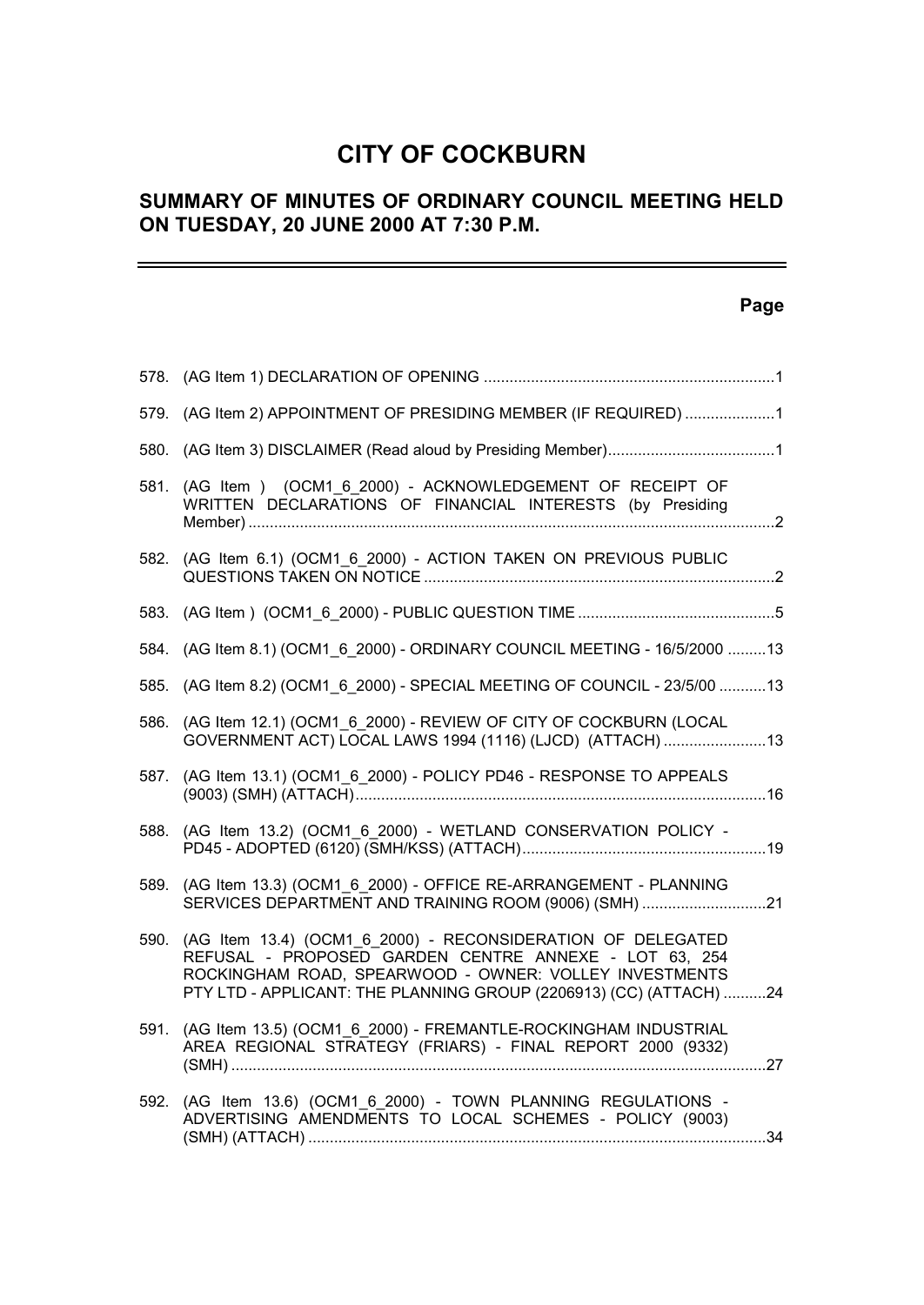|      | 593. (AG Item 13.7) (OCM1 6 2000) - AMENDMENT NO. 192 - DEVELOPMENT<br>AREAS AND STRUCTURE PLANS - FINAL ADOPTION (92192) (SOS) (ALL)                                                                                                                    |  |
|------|----------------------------------------------------------------------------------------------------------------------------------------------------------------------------------------------------------------------------------------------------------|--|
| 594. | (AG Item 13.8) (OCM1_6_2000) - AMENDMENT NO. 193 - DEVELOPMENT<br>CONTRIBUTION AREAS - FINAL ADOPTION (92193) (SOS) (ALL) (ATTACH) 50                                                                                                                    |  |
| 595. | (AG Item 13.9) (OCM1_6_2000) - AMENDMENT NO. 206 - SUCCESS LAKES<br>- FINAL ADOPTION - OWNER: VARIOUS - APPLICANT: DEVELOPMENT<br>PLANNING STRATEGIES (92206) (SOS) (EAST) (MAPS 15/16/20/21)                                                            |  |
|      | 596. (AG Item 13.10) (OCM1_6_2000) - AMENDMENT NO. 207 - GAEBLER ROAD<br>- FINAL ADOPTION - OWNER: VARIOUS - APPLICANT: TAYLOR BURRELL                                                                                                                   |  |
| 597. | (AG Item 13.11) (OCM1 6 2000) - AMENDMENT NO. 211 - ATWELL SOUTH<br>- FINAL ADOPTION - OWNER: LANDCORP, GOLD ESTATES, PEET & CO -<br>APPLICANT: ROBERTS DAY GROUP (92211) (SOS) (EAST) (MAP NO. 16)                                                      |  |
| 598. | (AG Item 13.12) (OCM1_6_2000) - PROPOSED AVIARIES FOR PARROT<br>BREEDING - LOT 138; 84 EAST CHURCHILL AVENUE, BEELIAR -<br>OWNER/APPLICANT: T WALDRON (3411630) (MT) (COASTAL) (MAP NO. 9)                                                               |  |
| 599. | (AG Item 13.13) (OCM1 6 2000) - REVIEW OF COMMERCIAL PROPOSALS<br>FOR LOT 621 BEELIAR DRIVE, BEELIAR - OWNER: CITY OF COCKBURN                                                                                                                           |  |
| 600. | (AG Item 13.14) (OCM1 6 2000) - PROPOSED MOBILE PHONE TOWER<br>AND BASE STATION - LOT 100-102; STRATA LOT 1 / 3 DOBRA ROAD,<br>YANGEBUP - OWNER: COCKBURN SELF STORAGE - APPLICANT: RIZZO<br>ASSOCIATES (3318344) (MT) (COASTAL) (MAP NO. 8) (ATTACH) 79 |  |
| 601. | (AG Item 13.15) (OCM1_6_2000) - TRAVELSMART PROPOSAL (9335) (AJB)                                                                                                                                                                                        |  |
|      | 602. (AG Item 13.16) (OCM1_6_2000) - IMPLICATIONS OF SECTION 3.18(3)<br>LOCAL GOVERNMENT ACT, 1995 - REVIEW OF COUNCIL'S                                                                                                                                 |  |
|      | 603. (AG Item 13.17) (OCM1_6_2000) - LOCAL GOVERNMENT RATE                                                                                                                                                                                               |  |
|      | 604. (AG Item 13.18) (OCM1_6_2000) - ERECTION OF 'WELCOME TO THE CITY<br>OF COCKBURN' SIGNS ON ROTTNEST ISLAND AND CARNAC ISLAND                                                                                                                         |  |
|      | 605. (AG Item 13.19) (OCM1 6 2000) - PASQUARELLI AUTOMOTIVE - 96<br>FORREST ROAD, HAMILTON HILL - OWNER/APPLICANT: ANTONIO AND<br>OLIMPIA PASQUARELLI (2203804) (SR) (WEST) (MAP NO. 7) (ATTACH) 99                                                      |  |
| 606. | (AG Item 13.20) (OCM1_6_2000) - ADDITION TO COUNCIL'S STANDARD<br>SUBDIVISION CONDITIONS - RETAINING WALLS (9003) (SMH) (ATTACH) 103                                                                                                                     |  |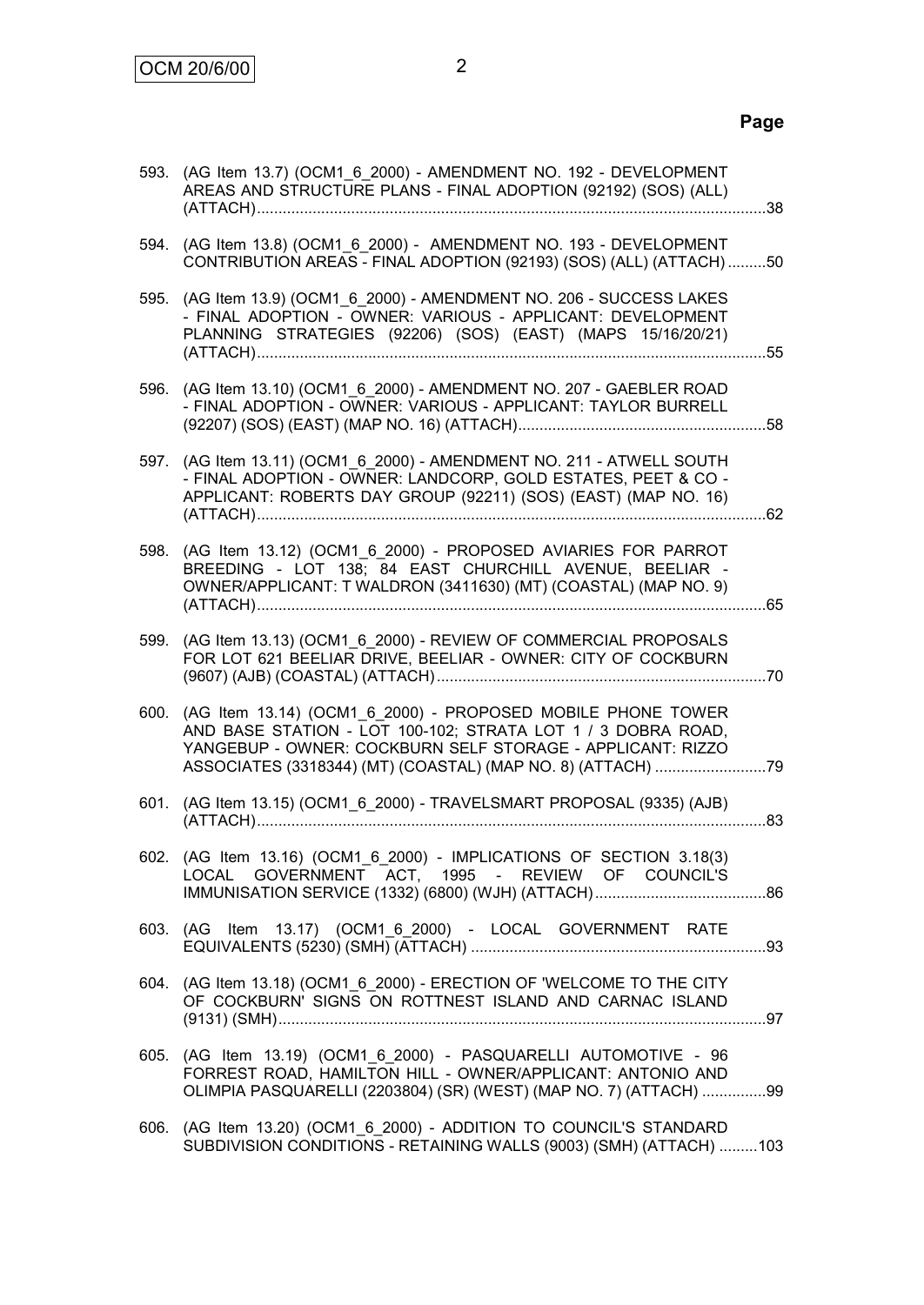# **Page**

|      | 607. (AG Item 13.21) (OCM1_6_2000) - AMCOR - APPEAL (NO. 10002.00L) SAND<br>AND LIMESTONE EXCAVATION - PT LOT 3, 11 AND 13 AND 2472<br>SUDLOW, PHOENIX AND NORTH LAKE ROADS, BIBRA LAKE (1101294) |  |
|------|---------------------------------------------------------------------------------------------------------------------------------------------------------------------------------------------------|--|
|      | 608. (AG Item 14.1) (OCM1_6_2000) - LIST OF CREDITORS PAID (5605) (KL)                                                                                                                            |  |
|      | 609. (AG Item 14.2) (OCM1_6_2000) - PURCHASE OF LOT 303 PRINSEP ROAD,                                                                                                                             |  |
|      | 610. (AG Item 14.3) (OCM1_6_2000) - PRINCIPAL ACTIVITIES PLAN - 1 JULY                                                                                                                            |  |
|      | 611. (AG Item 14.4) (OCM1 6 2000) - FEES AND CHARGES - HENDERSON<br>LANDFILL DISPOSAL AND SOUTH LAKE LEISURE CENTRE (4900; 8143)                                                                  |  |
|      | 612. (AG Item 15.1) (OCM1_6_2000) - TEMPORARY CLOSURE OF DOLLIER                                                                                                                                  |  |
|      | 613. (AG Item 15.2) (OCM1 6 2000) - TENDER NO. 29/2000 - SUPPLY AND<br>LAYING OF IN-SITU CONCRETE KERBING (4437) (IS) (ATTACH)  122                                                               |  |
|      | 614. (AG Item 15.3) (OCM1 6 2000) - TENDER NO.36/2000 - SUPPLY AND<br>LAYING OF HOT ASPHALT ROAD SURFACING (4437) (IS) (ATTACH) 124                                                               |  |
| 615. | (AG Item 15.4) (OCM1 6 2000) - TENDER NO. 37/2000 - SUPPLY AND<br>DELIVERY OF PRE-MIXED CONCRETE (4437) (IS) (ATTACH) 127                                                                         |  |
| 616. | (AG Item 16.1) (OCM1_6_2000) - COCKBURN BASKETBALL ASSOCIATION                                                                                                                                    |  |
| 617. | (AG Item 16.2) (OCM1_6_2000) - TENDER NO. 16/2000 SOUTH LAKE                                                                                                                                      |  |
| 618. | (AG Item 16.3) (OCM1_6_2000) - LEASE - LAKESIDE BAPTIST CHURCH                                                                                                                                    |  |
|      | 619. (AG Item 16.4) (OCM1 6 2000) - VARIATION TO DEED - INTERNATIONAL                                                                                                                             |  |
|      | 620. (AG Item 18.1) (OCM1_6_2000) - PROPOSED AMENDMENT TO LOCAL                                                                                                                                   |  |
| 621. | (AG Item 23.1) (OCM1_6_2000) - RESOLUTION OF COMPLIANCE (Section                                                                                                                                  |  |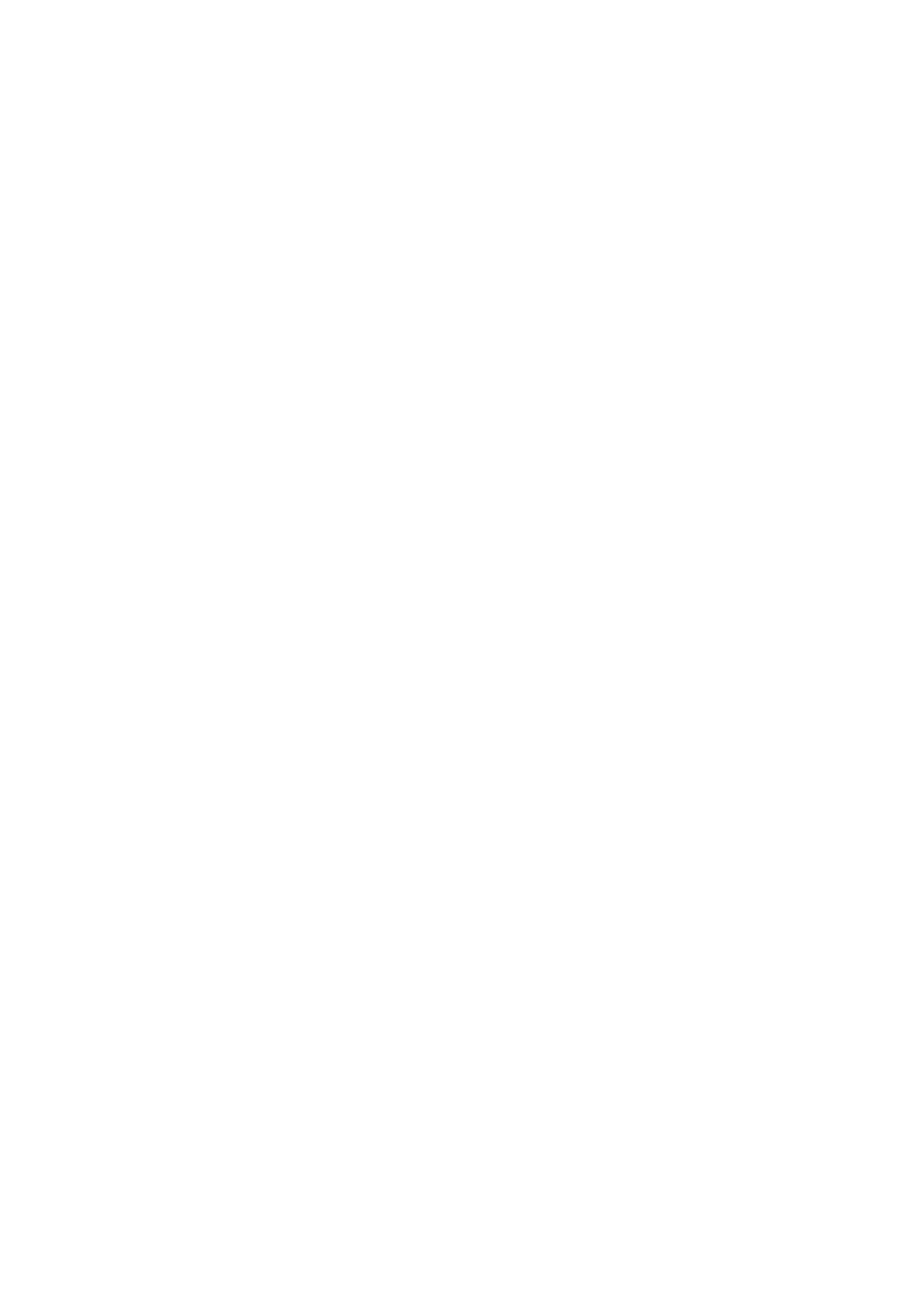# **CITY OF COCKBURN**

# **MINUTES OF ORDINARY COUNCIL MEETING HELD ON TUESDAY, 20 JUNE 2000 AT 7:30 P.M.**

#### **PRESENT:**

#### **COUNCIL MEMBERS**

| Mr J F Donaldson |                          | <b>Chairperson of Joint Commission</b> |
|------------------|--------------------------|----------------------------------------|
| Ms J L Smithson  | $\overline{\phantom{0}}$ | Joint Commissioner                     |

Mr M A Jorgensen - Joint Commissioner

#### **IN ATTENDANCE**

| Mr R W Brown    |        | <b>Chief Executive Officer</b>          |
|-----------------|--------|-----------------------------------------|
| Mr D M Green    | $\sim$ | <b>Director Community Services</b>      |
| Mr A T Crothers | $\sim$ | Director, Finance & Corporate Services  |
| Mr S M Hiller   |        | Director, Planning & Development        |
| Mr B K Greay    |        | Director, Engineering & Works           |
| Mrs B Pinto     |        | Secretary, Finance & Corporate Services |
| Ms R Edwards    |        | <b>Public Affairs Officer</b>           |
|                 |        |                                         |

#### **578. (AG Item 1) DECLARATION OF OPENING**

The Presiding Member declared the meeting open at 7.35 pm.

**Note**: At this point of the Meeting, Cmr Donaldson made a presentation to Mr. Len Hitchen, representing Fremantle Hospital, of \$10,000 as part of Council's overall contribution into medical research being undertaken by the hospital.

#### **579. (AG Item 2) APPOINTMENT OF PRESIDING MEMBER (IF REQUIRED)**

Nil

#### **580. (AG Item 3) DISCLAIMER (Read aloud by Presiding Member)**

Members of the public who attend Council Meetings, should not act immediately on anything they hear at the Meetings, without first seeking clarification of Council's position. Persons are advised to wait for written advice from the Council prior to taking action on any matter that they may have before Council.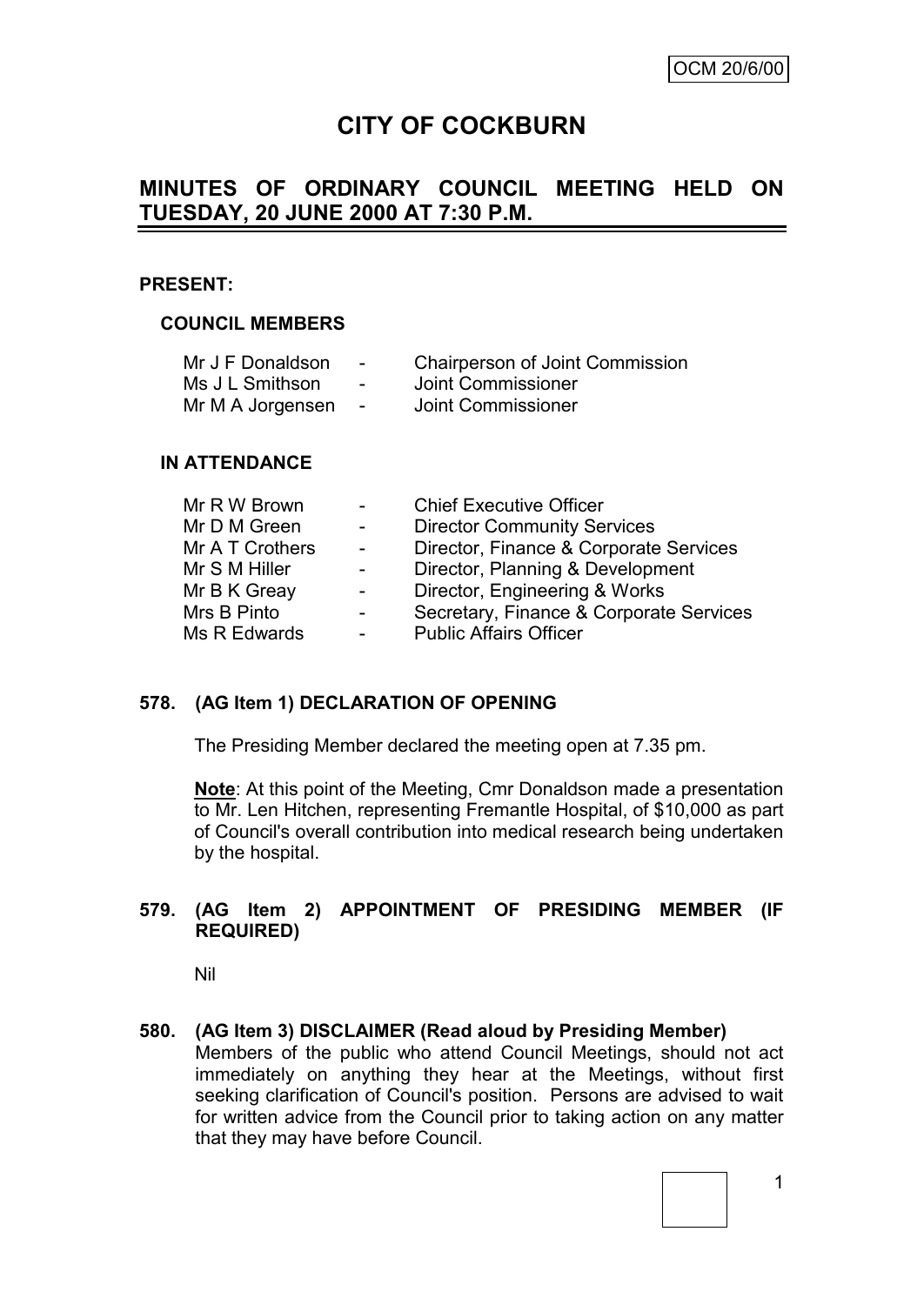#### **581. (AG Item ) (OCM1\_6\_2000) - ACKNOWLEDGEMENT OF RECEIPT OF WRITTEN DECLARATIONS OF FINANCIAL INTERESTS (by Presiding Member)**

Cmr Donaldson advised that he had received written advice from Cmr Smithson of a financial interest in Agenda Item 13.7 and 13.8 which will be read at the appropriate time.

#### **582. (AG Item 6.1) (OCM1\_6\_2000) - ACTION TAKEN ON PREVIOUS PUBLIC QUESTIONS TAKEN ON NOTICE**

**Mrs Mary Jenkins - Public Question Time - Ordinary Council Meeting - 16 May 2000 -** queried the purpose of a Shopping Centre Survey mentioned in the March Edition of Cockburn Soundings and the relevance of its questions, as she did not feel it addressed the problems relating to shopping centres.

A response dated 1st June 2000 advised that Council had resolved to prepare a Local Commercial Strategy for the City of Cockburn to determine the location, size, land use mix and related matters for all existing and planned commercial centres having due regard to the principles outlined in the WA Planning Commission's *Metropolitan Centres Policy Statement for the Perth Metropolitan Region*. The Strategy will identify the current and future requirements for both retail and other commercial activities in the region, at the regional, district, neighbourhood and local level.

The Commercial Facilities Survey was carried out as part of the preparation for the Local Commercial Strategy and was used as a method of assessing the community's shopping habits and their attitudes towards commercial facilities available in Cockburn.

An important consideration of each question, was where shoppers were travelling from to visit a retail facility. The responses are useful indicators of a shopper's needs, their travel patterns and satisfaction with local facilities. The results will be used as part of the research and analysis phase of the development of the Local Commercial Strategy and will help determine future centre sizes and changes to existing centres.

**Mr Colin Crook - Public Question Time - Special Council Meeting - 23 May 2000 -** tabled a letter regarding Council's accountability to the public of Cockburn and asked if the Commissioners, in their response to the Report, would be stressing the need for more acceptance by Council of community input and accountability. The letter also referred to the 'Inquiry' not making any adverse finding against staff and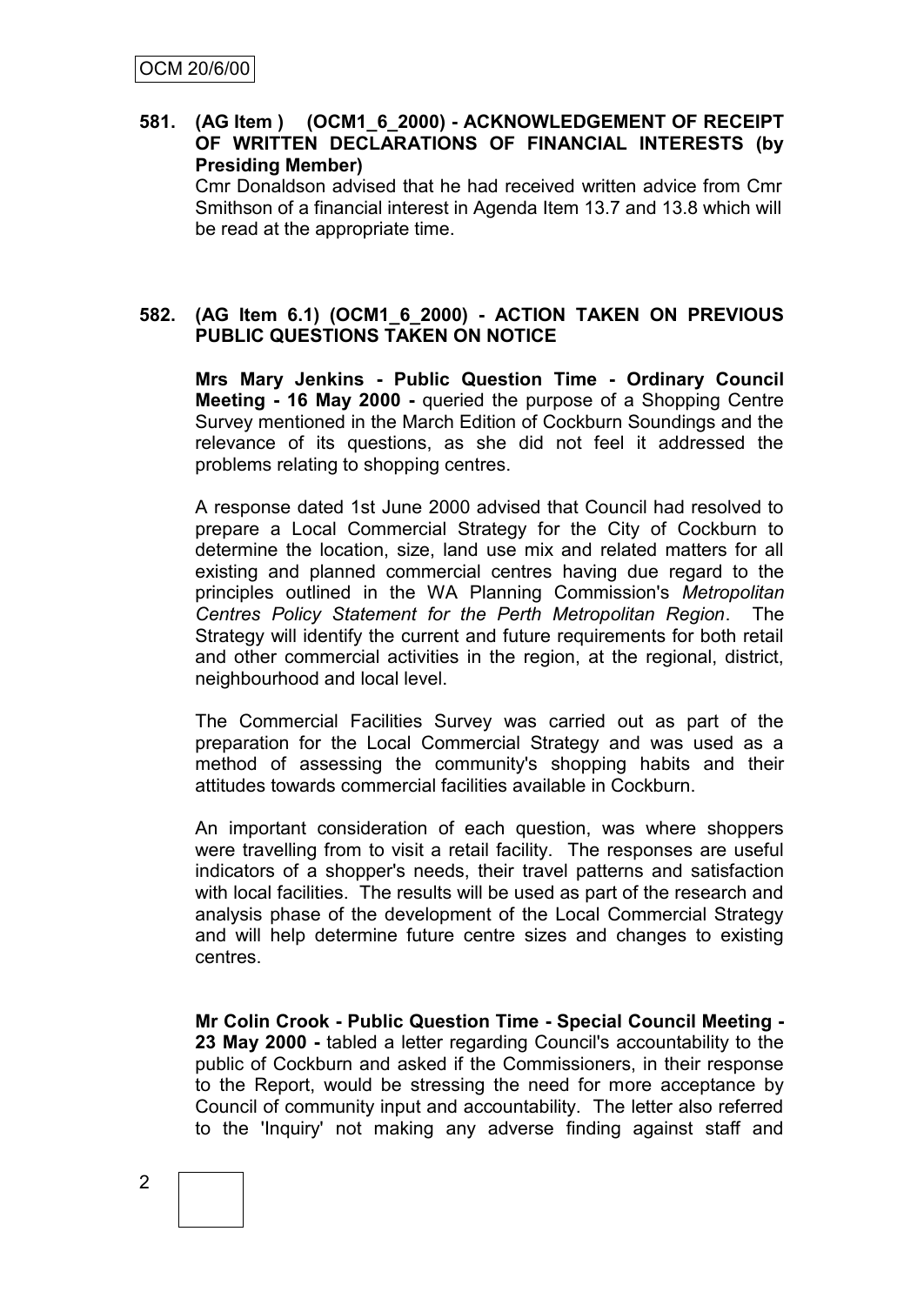Councillors, regarding the misinterpretation of the provisions of the Town Planning Act.

A letter dated 1st June 2000 advised that since the suspension of Councillors, the Commissioners and staff have been working together to put in place, a range of procedures/policies which will provide guidance and leadership to future elected Councillors. This includes training and the development of a policy on stewardship of Councillors including performance indicators. The adoption of such procedures/ policies, will enhance the representative role of Councillors to the community.

When the misinterpretation was discovered, Council acted appropriately and requested the matter be investigated by the Department of Local Government. The Department agreed that the payment could be offset against interest earned on the account. Should it be proved that Council acted inappropriately based on the advice received, the matter would need to be addressed. Until that time, Council considers that the offset against interest earned, is a legal and appropriate way in which to handle the issue.

**Mr Colin Crook - Public Question Time - Ordinary Council Meeting - 16 May 2000 -** tabled a letter which asked a number of questions regarding Public Accountability and in particular, the action taken in 1998 not to send media releases to the "Cockburn Gazette".

A response dated 1st June 2000 addressed each of Mr Crook's questions as follows:

- Q1. Was the Gazette ostracized on 25th October 1998 by an administrative verbal directive?
- A1. The Deputy Mayor at the time, Clr Joe Ostojich, acting in the absence of the Mayor who was overseas at the time, issued instructions to Council's Media Officers, not to send any media releases to the "Cockburn Gazette" or any other newspapers of the Community Newspaper Group. The Deputy Mayor issued this instruction, pursuant to Section 2.8(1)(d) of the Act, which stipulates the role of the Mayor is to "speak on behalf of the local government". This provision of the Act has legal force over and above the Policy adopted by Council, which is in the form of administrative guidance only. This directive was overturned by the Mayor on his return.
- Q2. Was the Policy still in force at that time?
- A2. Yes
- Q3. Was the directive in order considering the form of the Policy?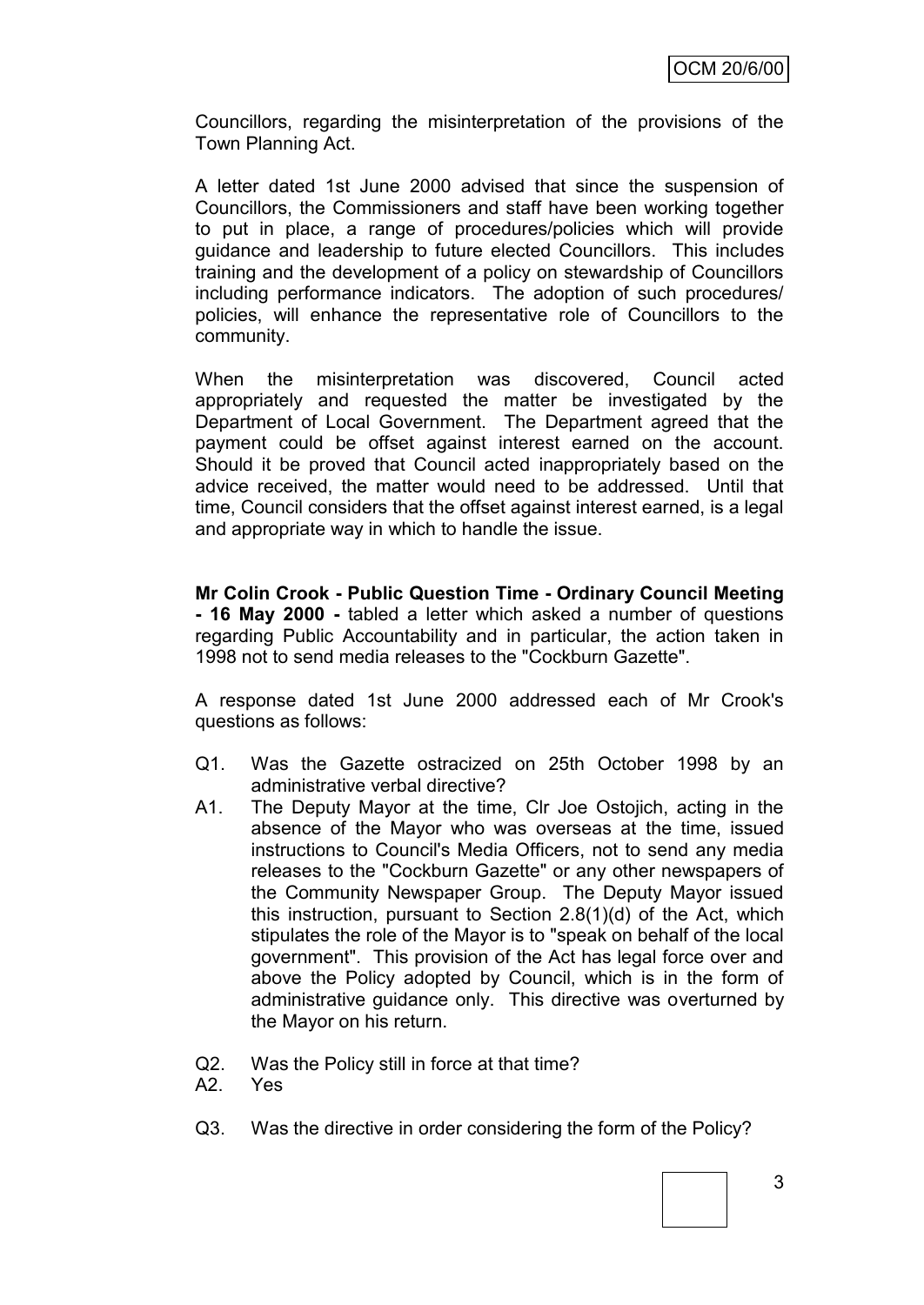- A3. Legally yes, however it was considered by Media Officers at the time to be inappropriate, given that the Mayor and CEO were overseas at the time. Staff considered it would have been more appropriate to discuss the matter with the Mayor and CEO upon their return, which was to be within a week.
- Q4. Does the adoption or deletion of a policy require an absolute majority vote of full Council?
- A4. No

**Mr Laurie Humpreys - Public Question Time - Ordinary Council Meeting - 18 April 2000 -** queried what the actual costs would be for the transfer of duties of linemarking, so investigation and design of local roads from Main Roads WA to Local Government.

The response dated 12th May 2000 informed that at this stage, it was not known as Main Roads did not provide the information on how much it is currently costing them. Council's Design Manager has advised that it will cost an additional \$50,000 for staff to do the work required.

**Mrs Carol Reeve-Fowkes - Public Question Time - Ordinary Council Meeting - 18th April 2000 -** asked the following questions regarding Noxious Industries and proposed Town Planning Scheme No.3 which were answered in a letter of the 17th May 2000:-

- Q1. Where has all the noxious industry gone within this area as the map shows no noxious industry?
- A1. There is no land zoned for 'Noxious Industry' in proposed Town Planning Scheme No.3.
- Q2. What about all the industries in Cockburn that are currently classified as noxious industry?
- Q3. If they are now called something different will they also no longer be noxious?
- A2/3 A number of industries that may be categorised as 'Noxious Industries' under the current definition in Town Planning Scheme No.2 currently exist within the district. A number of these uses are located in the Jandakot area which is currently zoned 'Noxious Industry' in Scheme No.2. These industries will lawfully remain, due to the 'Non Conforming Use' provisions of Scheme 2 & 3. These provisions recognise the right of approved activities to remain, notwithstanding subsequent changes to zoning such as proposed by Scheme No.3 for the Jandakot area.
- Q4. How many other Councils have adopted the Model Scheme Text for Town Planning Scheme No.3?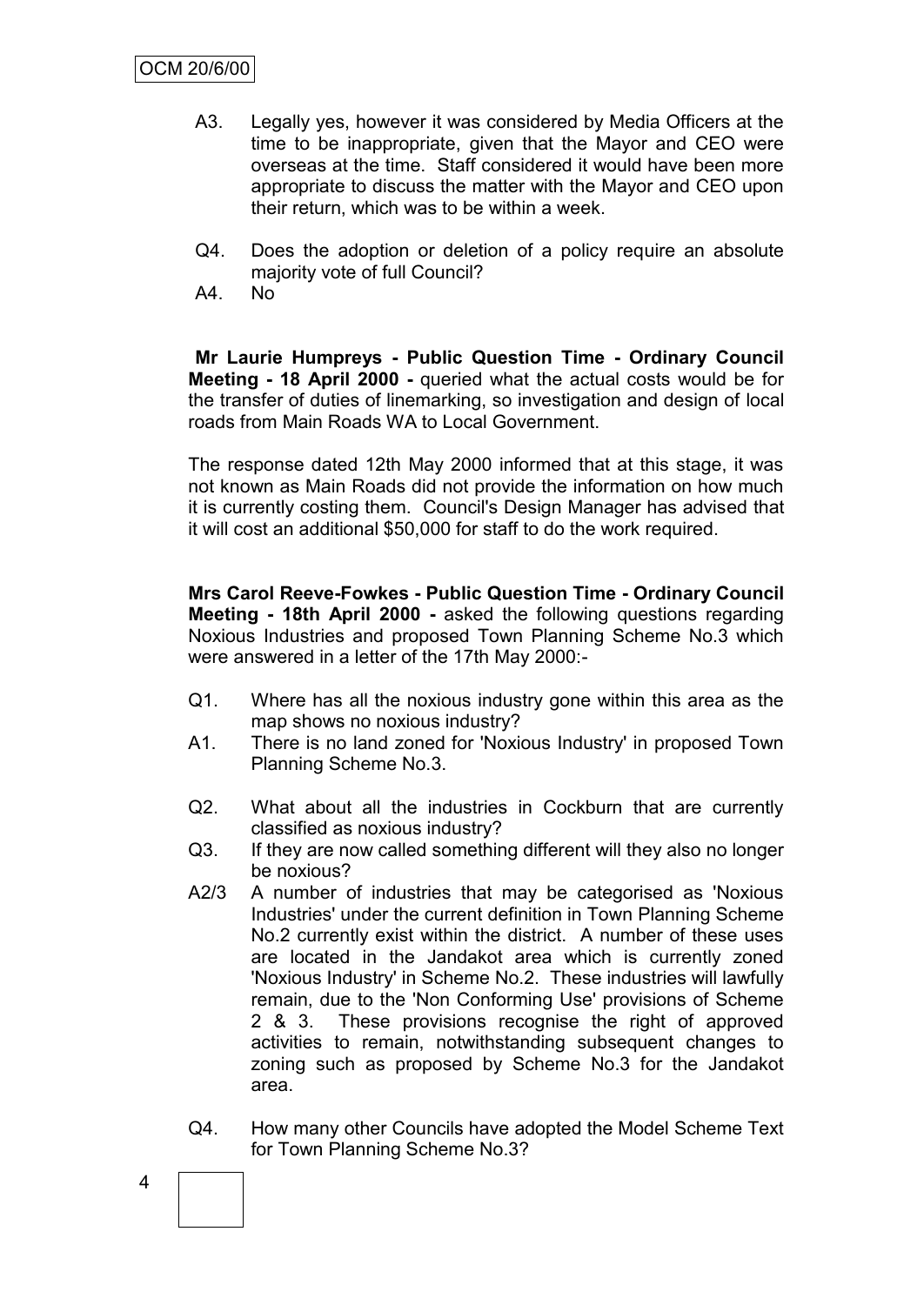- A4. Cockburn is the first local authority in the State to have a Scheme approved for public advertising based on the Model Scheme Text.
- Q5. Which other Councils are adopting this section under Land Use definitions as General Industry Licensed, which specifically include cleaning establishments, laundries, metal finishing, boat building and maintenance, liquid waste treatment processing, waste storage, processing or treatment?
- Q6. Do other Councils specifically have these categories excluded from their noxious industry zones or is this specific to Cockburn?
- A5/6 No other local authority has to date adopted the 'General-Industry-Licensed' definition, although we have received inquiries from other local authorities. At this stage, it is specific to Cockburn. The 'McNeice' interpretation appears not to be widely recognised by other local authorities, with the notable exception of the Shire of Swan. It would seem possible however, that if they do not adopt a similar approach to that proposed by the City of Cockburn in Scheme 3, they run a risk of allowing 'Noxious Industries' to be classified as 'General Industries' under their respective town planning schemes.

#### **583. (AG Item ) (OCM1\_6\_2000) - PUBLIC QUESTION TIME**

**Laurie Humphreys** resident of City of Cockburn asked Commissioners whether the submission period for the ratepayers of the City was adequately long enough for the residents to have an input? The reason being, that the Act does allow a period of six weeks. The Cockburn Soundings only came out to residents last week which allowed approximately 2 weeks for the residents to have their say on the boundaries. Cmr Donaldson replied that the statutory period has been complied with. Mr. Humphreys reiterated that if this matter was not brought to the attention of the Commissioners now, this will be the last opportunity for ratepayers before a decision is made in July. He said most of the people would not be aware that the Cockburn Soundings is not true to the fact of the survey. He said 74% of those surveyed said that the current ward system is fair or good, with 11% of those surveyed said that it was very good or excellent. Cmr Donaldson requested Director, Community Services to respond on the percentage quoted in terms of ward boundaries. Director, Community Services replied that he did not have an answer and that this would have to be taken on notice and addressed in writing.

Cmr Donaldson made a point of reminding the public that the Ward Boundary changes had been advertised and out for public comment and copies are available at Council's reception and in the libraries. In his view he felt that there had been a lot of public consultation as a result of these being advertised.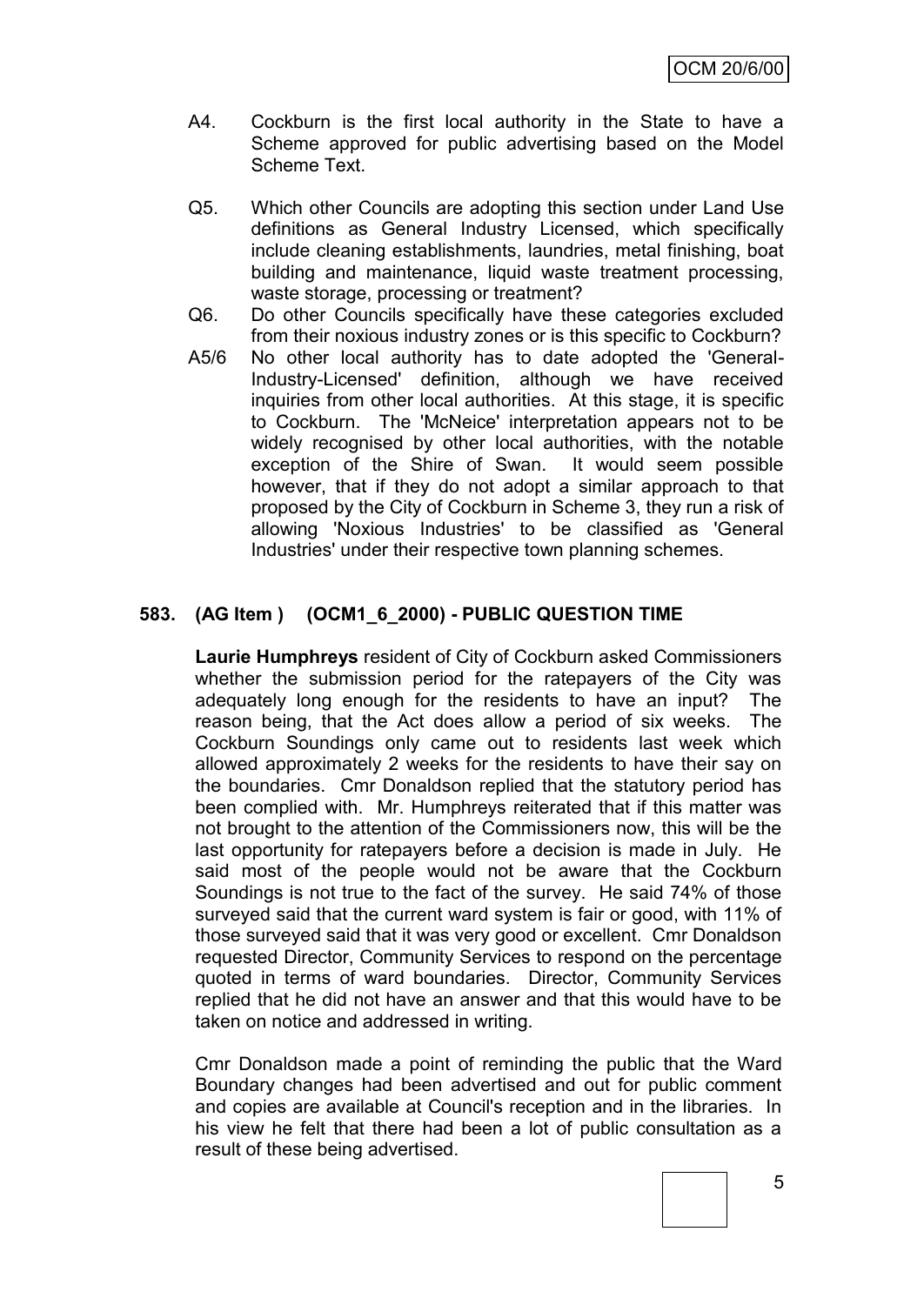**Lynn Wright** from Dotterel Way, Yangebup spoke in relation to a letter received from Council asking comments on the proposed Vodafone Phone Tower in Cocos Park, Bibra Lake. She presented a petition of around 330 signatures on behalf of residents of Yangebup in relation to the Phone Tower. She requested Commissioners to reject the proposed Vodafone telephone tower and base station, to be located at Lot 2, 8 Corokia Road, Bibra Lake. She said the proposal had the potential to seriously damage their health and the health of their children and will severely undermine their property values.

She asked that Commissioners to carefully consider all aspects of the proposal and to extend the proposed time line so that all questions and concerns will be addressed by Vodafone and their consultants before a decision is to be passed.

She mentioned that it is stated in Council Policy PD 32 that Council requires towers to be co-located with other towers where the opportunity exists. An interesting fact pointed out to their group was that it was not possible to co-locate with other providers because they would interfere with each other. They do not believe that this is an accurate statement by the proponent. It is obvious to all that the location of these facilities will be driven by the economic criteria of coverage of the largest area with the least cost to the provider but at what cost to the general public. With an increasing number of providers is there a tower to be erected every kilometre? With the current application before Council for a tower in Dobra Road in Yangebup and a forthcoming application before Council for another tower in Cocos Park, has the Council made any attempt to encourage mobile phone carriers to work together to co-locate their facilities? They believe that the opportunity exists now for Policy PD 32 to be upheld.

Cmr Donaldson requested Director, Planning and Development to respond as to whether the Council is encouraging the providers to colocate. Director, Planning replied that the policy has been in place for some time and this is what Council officers try to pursue. The public should realise that the providers of the mobile network towers are basically outside the law and that is how they have been established by the Federal Government. Council is doing as best it can with other agencies and other local governments to ensure there is some dialogue and liaison between the providers and the local Council. He said it is really a procedural protocol rather than a procedural approval, as only high impact facilities require Council approval.

Cmr Jorgensen responded to the first question as to whether it could be deferred. His response was yes, it could be deferred depending on how the Commissioners voted on the matter. There would have to be a good reason for its deferral.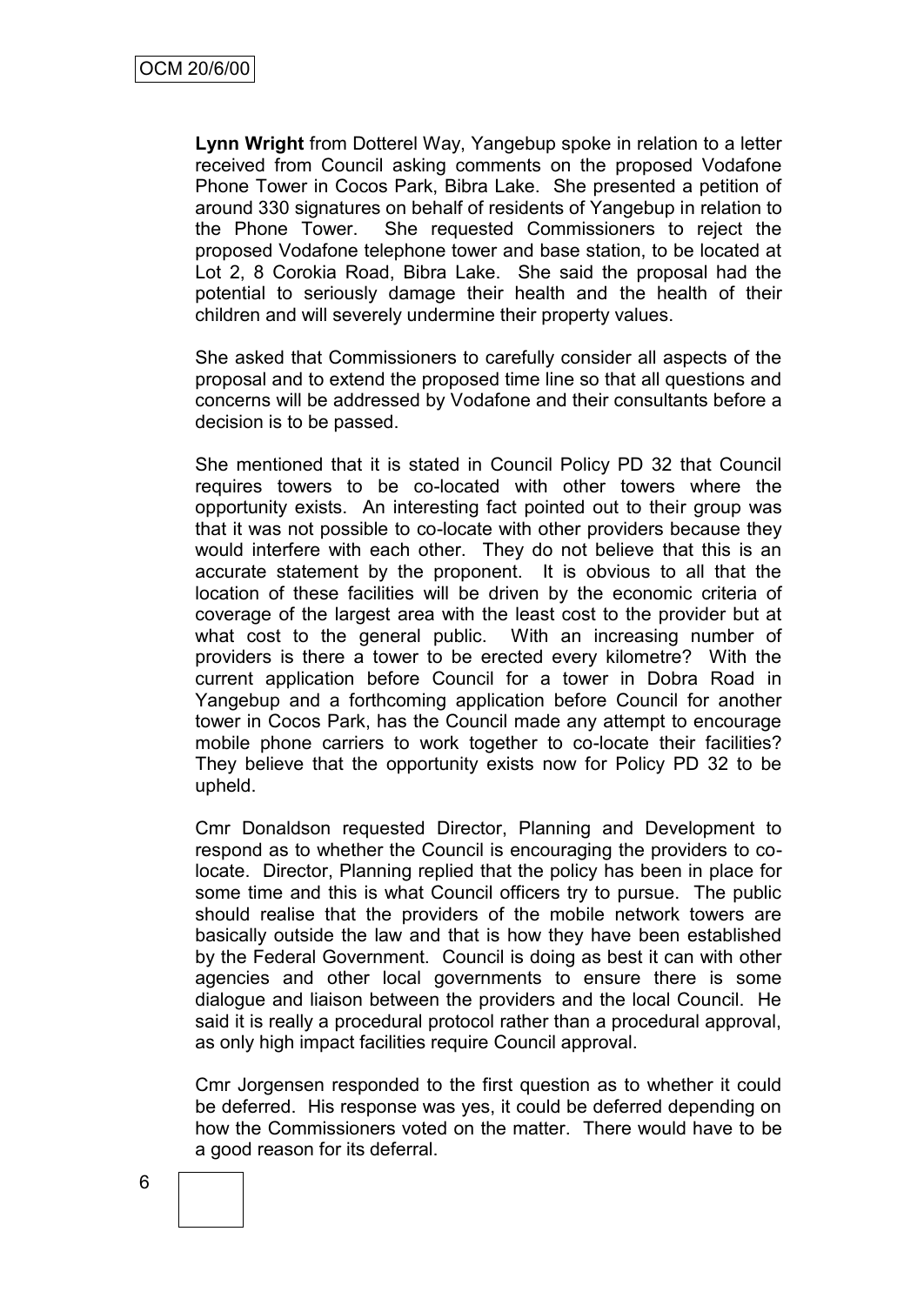OCM 20/6/00

**Brian Vidovich** resident from Wattelup and also Chair of the Kwinana Air Buffer Zone is also responding to the FRIARS Strategy - Wattleup-Hope Valley Redevelopment Bill. He said that there are many things that need some clarification and therefore the Group is seeking its own legal opinion. He requested whether the Group was able to obtain a copy of the legal advice Council received from McLeod and Company in relation to this matter? Cmr Donaldson replied that Council has checked with Mr. McLeod with regard to this as he is the author of that letter. He had no objection nor has Council. It would be appropriate to contact the Chief Executive Officer's office to pursue the matter.

**Heather Smedley** of Rockingham Road, Munster asked the Commissioners why Cmr Smithson was nominated to the Cockburn Sound Management Committee. She asked the question because, and this has no reflection on Cmr Smithson's planning knowledge or personality, she felt that a long term representative would be a positive thing. She felt that the Commissioners did not offer the opportunity for a long term representative at this point in time and also did not fit into the category of being one of two things that are normally found on local government external committees. Local Government should either have a Councillor or Senior Executive Officer representing Council on these committees. Also, there have been a number of occasions where Cmr Smithson's planning consultancy business may mean, that the opportunity may be lost for a vote or for input by the Council where it is dealing with Cockburn Sound and the hinterland. Cmr Donaldson replied that there is a position for an elected member or a Councillor from the City of Cockburn to be on that Committee. When the Commissioners role ceases at the City of Cockburn an elected member will take that place on the Council. Cmr Donaldson also mentioned that Cmr Smithson was nominated because of her planning expertise. The potential trade-off between a possible conflict of interest in one or more areas which may or may not arise against the expertise that she would bring representing Cockburn, is such that, it is to Cockburn's advantage. Council believes that she would be adding value during that time she sits on that Committee.

Mrs. Smedley clarified the point whether it was an appointment only for a councillor not a senior officer. Cmr Donaldson said it could have been an officer and if a Commissioner is unable to attend then the senior officer would attend in his/her place.

Mrs. Smedley also asked a question on the Ward Boundary changes. She said she found it difficult to come to terms with the way the survey had been done. It was her understanding that the survey was done based on residential feedback. She asked if there was any feedback from commercial ratepayers and industrial ratepayers as well? Cmr Donaldson requested Director, Community Services to respond. He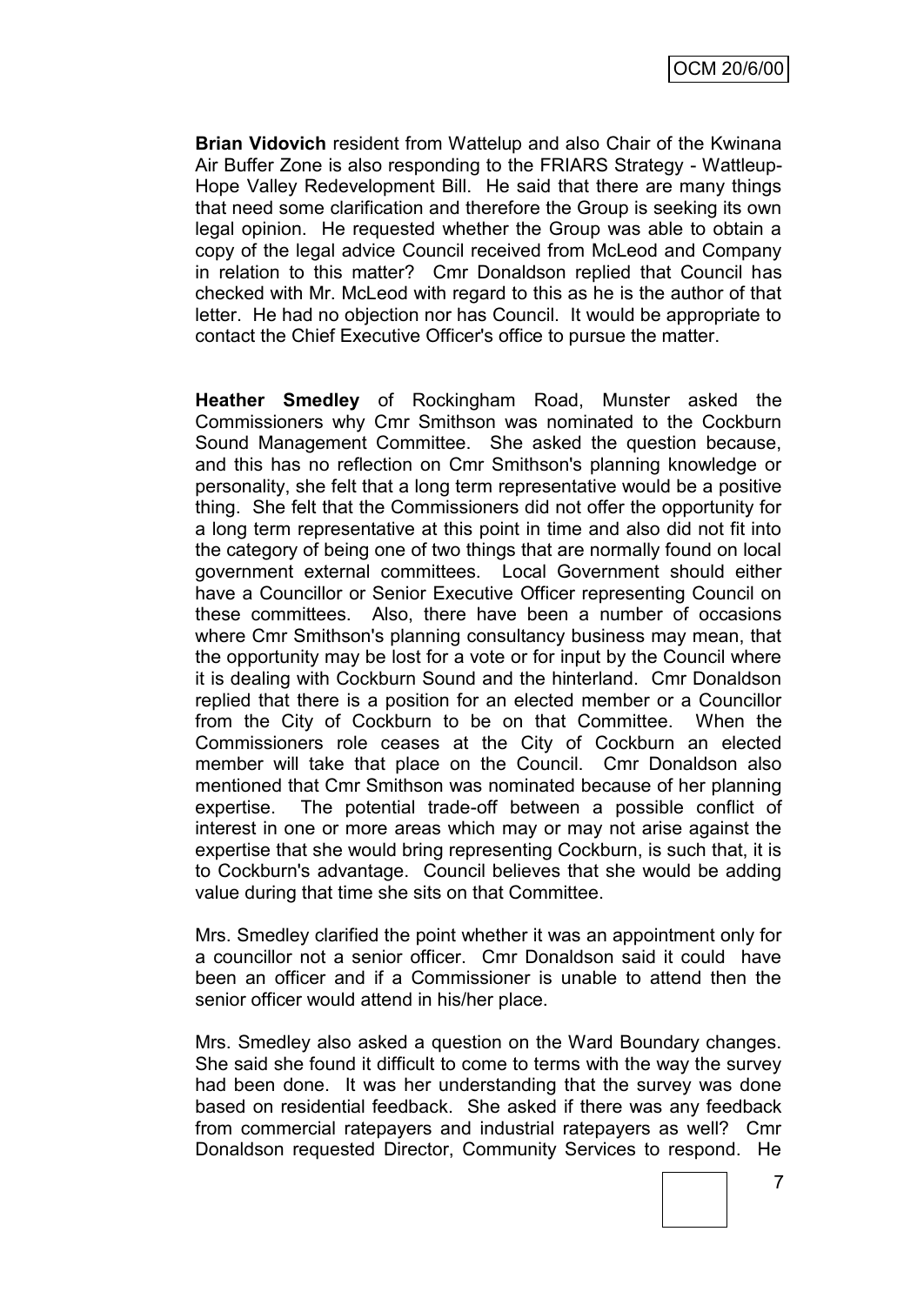said it was taken from the White Pages and not necessarily only residential. Cmr Donaldson said a random selection was made from the City area. She queried whether it would be appropriate that only the number of people who will be in a ward forms the best basis for deciding the ward arrangements, bearing in mind the commercial activities and the type of factors actually take more time of a councillor, than a strictly residential type area, where there is less likelihood of conflicts. Cmr Donaldson replied saying that it is a very complex issue, but essentially Council has to satisfy a number of criteria which is set for designing the composition of wards which includes numbers, so that no constituency is more advantaged or disadvantaged than others in terms of representation. Mrs Smedley asked whether she can get a copy of the survey? Director, Community Services responded that the document has been available for some time at the front counter.

**Colin Crook** of Spearwood spoke on Policies. He asked whether Council abides by the policies as set out in its Policy Manual? He felt that it did not, in particular those relating to graffiti, media and petitions. He questioned the procedure for petitions when it has been handed over the counter to be passed on to the Commissioners. Cmr Donaldson replied that in any situation where a Council is run by Elected Members or Commissioners there is a protocol for dealing with petitions and in the normal situation, they would be received, recorded and then forwarded to a Standing Committee or a group of Councillors under a special committee format or alternatively to a Director for action. He asked whether his petition of 12 June had been accepted by Council? The petition was in relation to Coogee Beach. Cmr Donaldson was advised that the Chief Executive Officer did receive a copy and either the Chief Executive Officer or the appropriate Director will make a decision on the matter, if it is under delegated authority or alternatively it would be presented to Council for determination. Cmr Donaldson also advised that the other forum for petitions to be presented was at Council Meeting where prior arrangements with the Chief Executive Officer's office would need to be made. This would then be listed on the Council Agenda under the appropriate heading. The petition is then received and recorded and a decision made as to what the next course of action would be.

Another question he asked was in relation to the Workshop Meeting held on Thursday on Coastal Planning organised by the City of Cockburn and Com-Net. He said that there was insufficient notice and advertising given regarding this workshop and asked how did this come about? He asked whether it was as a consequence of any of the motions from the Annual Electors Meeting? Director, Planning and Development responded that since the Integrated Coastal Management Plan had been presented to Council some months ago which made recommendations for the management of the coast there had been an appointment of a subsequent consultant who has been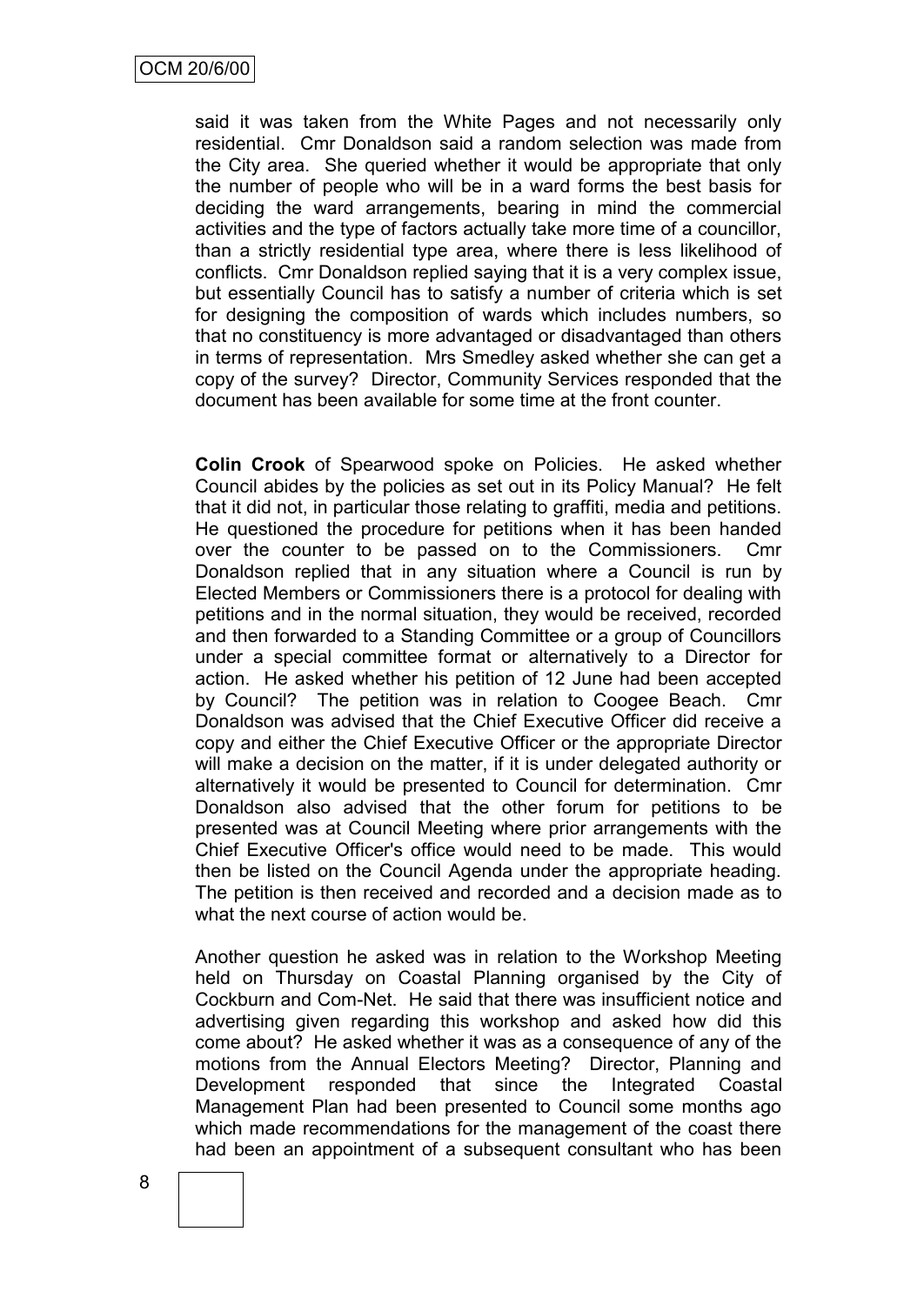carrying out a detailed investigation on parts of the coast which incorporates community involvement. He was not aware of the details of the program. Mr. Crook asked who the consultant was and whether he can be advised of the name. Director, Planning and Development responded that he did not know who it was but will take this on notice and respond in writing.

**John Cooper** of Coolbellup presented a petition in relation to the mobile telephone tower. He spoke on behalf of the signatories on the petition who strongly object to the mobile telephone equipment recently installed on the water tower belonging to the Water Corporation and situated off Visser Street, Coolbellup. On behalf of the signatories of the petition, he requested the Commissioners to refuse permission for the installation of the proposed Microwave Dishes on the same site. The petition stated that they also request that adequate notice be given to local residents of any future proposals for the installation of Mobile Telephone equipment in Coolbellup or its close proximity.

**Brenda Le Tang** of Barrington Street spoke in relation to Item 13.14. She requested clarification on Point (1) of the Special Conditions in the recommendation. Director, Planning and Development responded that it demonstrates the imposition of Council Policy PD 32, which encourages providers to install one post to put on a number of services so that there is no proliferation of towers. This cannot be enforced but is only a policy of Council. She also asked why were letters sent to owners within 400 metres of the tower. Director Planning and Development replied 400 metres is considered to be an adequate distance for inviting public submissions.

She requested Council that until research has been completed to take into consideration all the issues that have been put forward by all the concerned residents and ratepayers of Cockburn and overturn the decision to accept the proposal.

**Stephen Lee** ratepayer of the district and suspended Councillor requested to speak on a few matters.

Firstly Item 13.1 - Policy PD46 - Response to Appeals. He made reference to the policy attachment. He asked how could it be ascertained if a recommendation has been improved? Cmr Donaldson replied saying that it seems to take a wider range of issues, better phrased and has value added to it by a contribution of elected members. Director, Planning and Development stated that it also improves or minimises the ambiguity and the way in which the recommendation is constructed.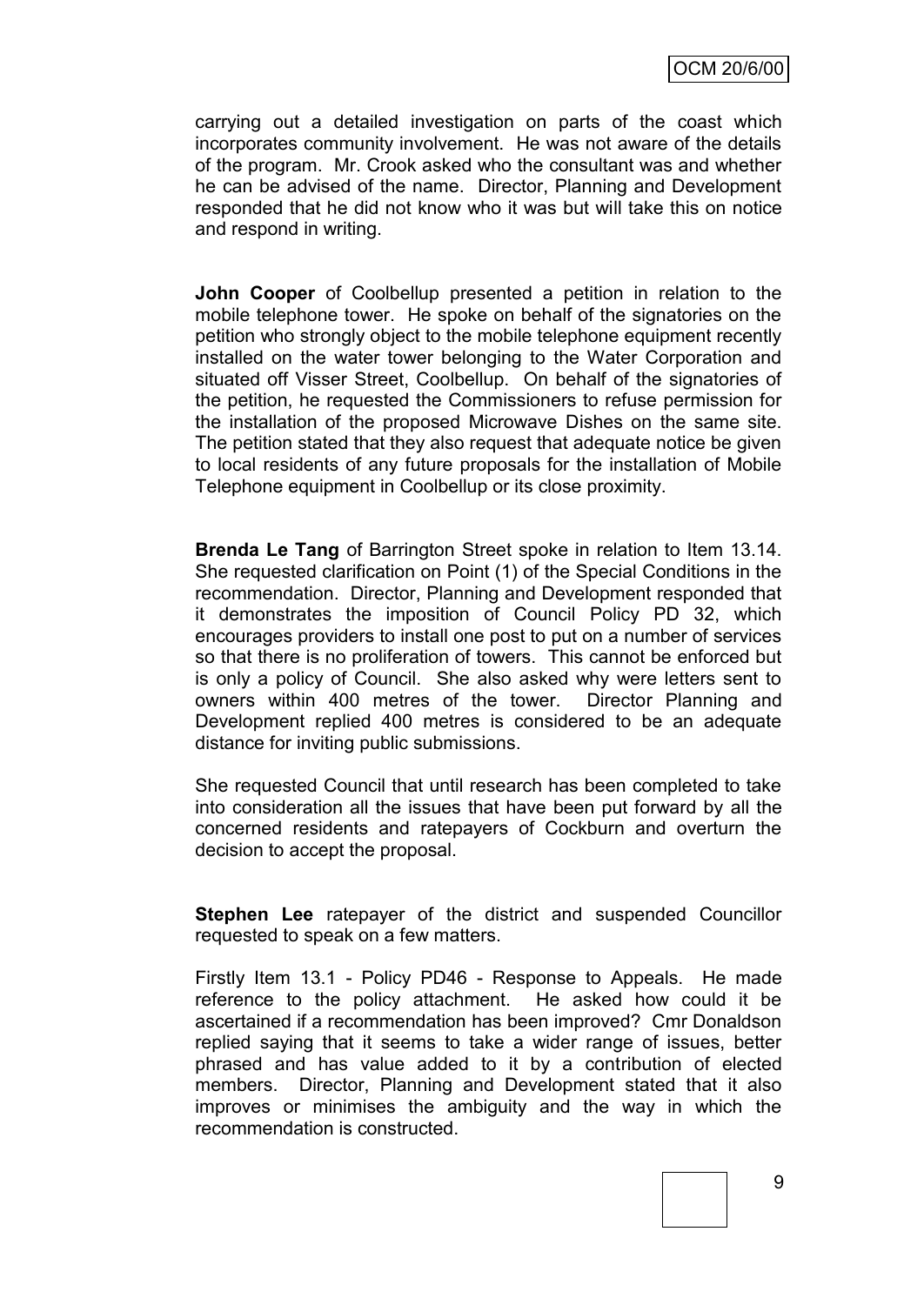Cmr Jorgensen mentioned that one has to bear in mind that it is only a policy and if there is any dispute, then the responsible officer, that being a Director or CEO, would have it referred to Council for clarification.

Cmr Donaldson stated that this policy is mainly to satisfy divisions of interest or matters of disagreement between professional staff and elected members.

Mr. Lee also asked a question in relation to Point (4) of the Policy - He asked was there information contained in the files that is not public that the officer has used to make his/her decision? Cmr Smithson responded that the Council file on the proposal would be available to the Councillor to view. Mr. Lee said that although the policy had been vastly improved he still feels that it should be deferred to include that the officer prepare the brief for the consultant incorporating the reasons that Council may have.

He also asked what is the budget allocation from where the funds are to be drawn from for the employment of the consultant? Cmr Donaldson replied that it would be drawn from that particular budget area for example Engineering or Planning.

Item 13.5 - Fremantle-Rockingham Industrial Area Regional Strategy. He commended Council for the work it has done. He felt that Council should go a little further in consulting a QC to determine whether the data which the FRIARS issue has been based on, according to scientific study that this Council commissioned, has been flawed. He questioned whether Council had consulted with a QC or have had any reference to the legal advice obtained in relation to the flawed data? Cmr Donaldson replied that Council has not consulted with anyone in reference to the above. As a ratepayer he requested that Council consult with a QC to find out if this is true. Cmr Donaldson requested Director, Planning and Development to respond to Mr. Lee's question, to which he said that the WA Planning Commission has proceeded with the final plan for FRIARS. They have proposed this Bill which outlines the procedures for implementing the FRIARS proposals. Council has circulated copies of its submission to relevant Members of Parliament to make them aware of Council's misgivings about the report. In the Director of Planning's view, it was felt that it wouldn't be worthwhile getting a QC's opinion on the data at this stage . Mr. Lee felt he may have mislead the Council in requesting a QC's opinion. What he actually meant was not the correctness of the data, but on the correctness of legislation being presented in Parliament with flawed data within that legislation. Director, Planning stated that he did not think that there was any data contained in the Bill. Mr Lee continued to emphasise and again asked the question whether it was correct legally for a Bill to go before Parliament which has been based on flawed data? Director, Planning said that the document is not law until such time that the Bill is proclaimed.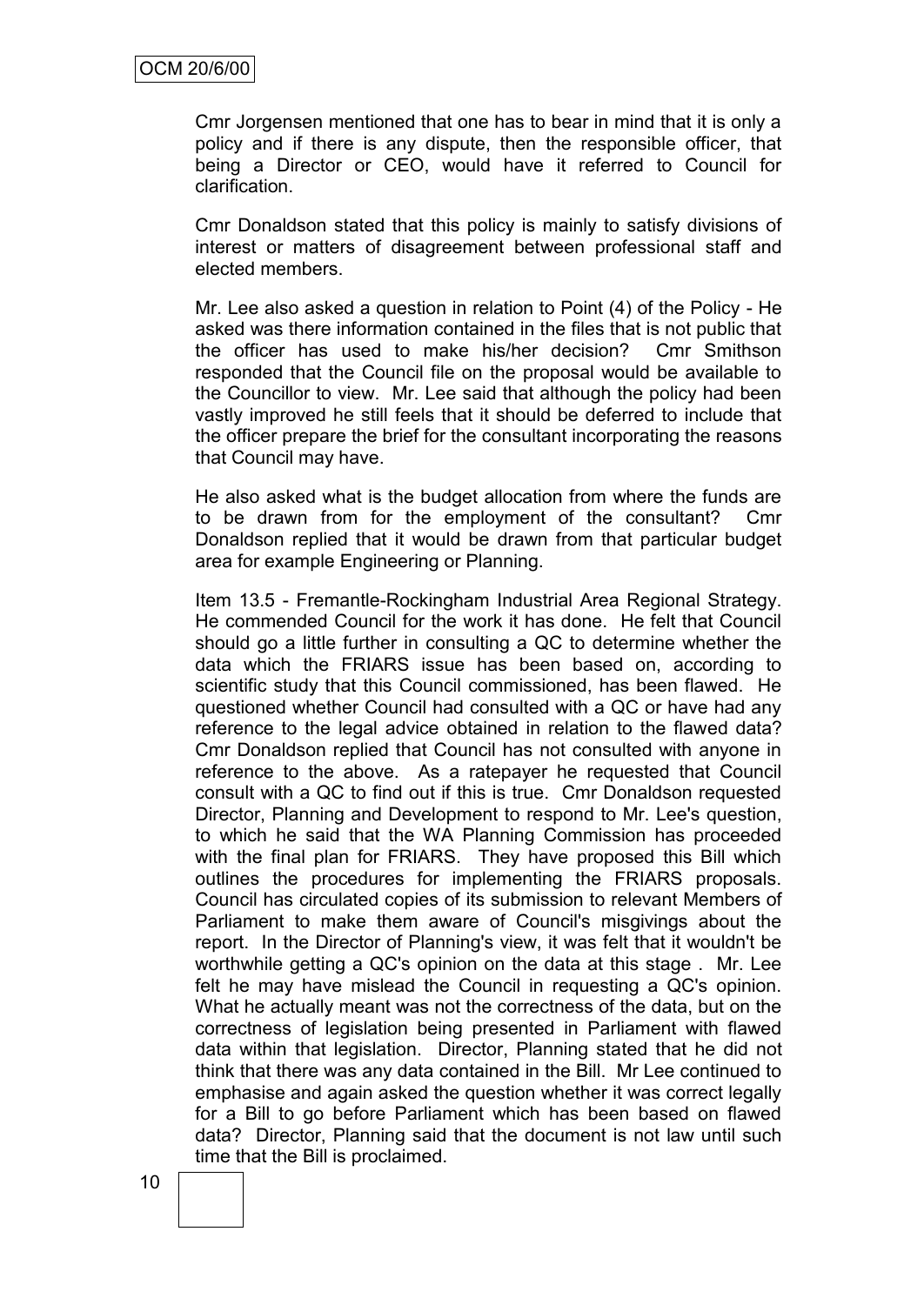Item 13.14 - Proposed Mobile Phone Tower and Base Station - Mr Lee mentioned that the officer's report mentioned that the proponents were going to look at alternative sites within Barrington Street which would then be presented to Council. He asked where was an alternative site located? Cmr Donaldson replied that the alternative site did not give the same coverage as the proposed site which means that if the application was given approval, within a short period of time there would be an application for a supplementary site to cover the area. This was not an option. Mr. Lee requested Council not to issue an approval and asked if Council could meet the proponents and discuss moving the site to an alternative location.

Item 13.18 - Erection of "Welcome to the City of Cockburn' Signs on Rottnest Island and Carnac Island - Mr. Lee felt that the principle was great and asked whether Council was legally responsible for any accidents that may take place on the island? Cmr Donaldson replied that the City of Cockburn has no jurisdiction on either of the two islands. Mr Lee stated that himself and Mrs Separovich approached several officers sometime ago about the steel signs on the road verges, which in their opinion were very weak and need a lot of work done on them. He asked who would be taking the responsibility to improve these signs and make them look more presentable and professional? Director, Engineering and Works replied that the Manager, Parks had recently advised him that he had been negotiating with the Coolbellup redevelopment authorities and hopes that the intersection of Stock Road and Winterfold Road would be upgraded in conjunction with the Coolbellup upgrade. Another area to be looked at was the area to Murdoch Chase as well as Cockburn Road. These areas will be dealt with in the next three months.

Item 14.3 - Principal Activities Plan - Mr Lee referred to the Budget Review early this year in which there was an issue in relation to Sensory Park. There was a suggestion from one of the Commissioners that this should be included on the budget. He queried as to whether this should be included in the Principal Activities Plan as it is a major project. Cmr Donaldson replied that this matter would have to be taken on notice and responded to in writing.

Item 15.1 - Temporary Closure of Dollier Road - Mr. Lee spoke in relation to the City's Greening Plan. He felt that a point (11) should be included as part of the conditions to say completed works to be landscaped according to the satisfaction of Council's Parks Manager. He asked if this had been addressed? Cmr Jorgensen stated that this matter be taken on notice and that Director, Engineering and Works address this issue.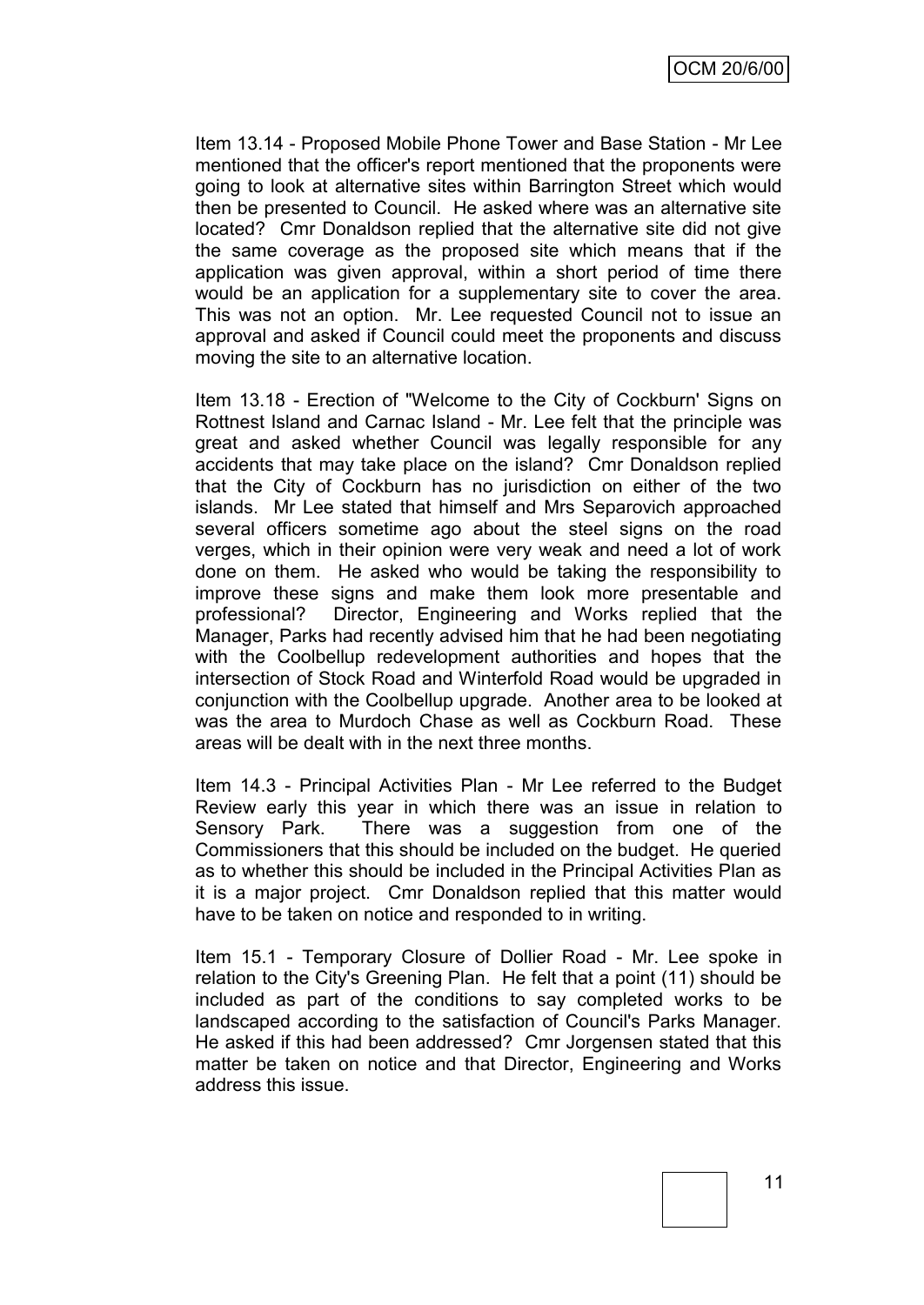**Colin Crook** resident of Spearwood spoke in reference to Public Question Time of Ordinary Council Meeting of 16 May 2000 Pg.6 - Community Representation Survey of September 1999 - Ward/Voting Changes. The survey that he was referring to was the Customer Satisfaction Survey of November 1999 which only involved 150 phone respondents of which the results were not generally known. He said that the results of the Survey had been used to justify the increase in the Cockburn Soundings production, the prioritising of recycling over crime, and the inclusion of customer satisfaction ratings in the Principal Activities Plan.

Mr Crook also made reference to the Minutes of Special Council Meeting of 23 May 2000. He stated that the Commissioners did not find it necessary to include the community in their submission but did listen to the plight of the exonerated ex-councillors. He asked were the needs of the community covered in its final submission? He specifically asked that the community be included in any recommendation. Cmr Donaldson requested Mr. Crook to explain what he meant by saying that "the community is not mentioned in the recommendation". Mr Crook replied that the community had been mentioned in the recommendations from the Douglas Inquiry. Cmr Donaldson responded by saying that the community was never under investigation. Mr Crook said that it was his understanding the Inquiry into Council was to see that they were providing good government. Part of good government is to ensure that the community has input into Council decisions, to a point and is kept informed of what Council is doing. He stated that throughout the Douglas Report, it had mentioned that the community were not being informed of what was going on and therefore he felt that one of the recommendations should have included the community's concerns. Cmr Donaldson replied that he did not recall reading through the report that the Inquirer had continually mentioned that the community was not kept informed. The issue that Mr Crook has brought up has got a broader ambit in terms of community representation and community participation and consultation. These issues were not at the heart of the Douglas Inquiry.

Mr Crook also referred to Item 14.3 - Principal Activities Plan - He said the Annual Report was to inform ratepayers about the City's performance and should contain details of the decision making. He queried with only one meeting a month, it was possible that hasty decisions may be made (a) against public opinion or (b) unlawful. He asked how many other Council's of a similar size to this would have only one Council meeting a month? Cmr Donaldson replied that it is becoming the trend for Council meetings to be held monthly. He said the nature of local government and the way it operates is becoming more innovative and is certainly moving away from the traditional committee structure.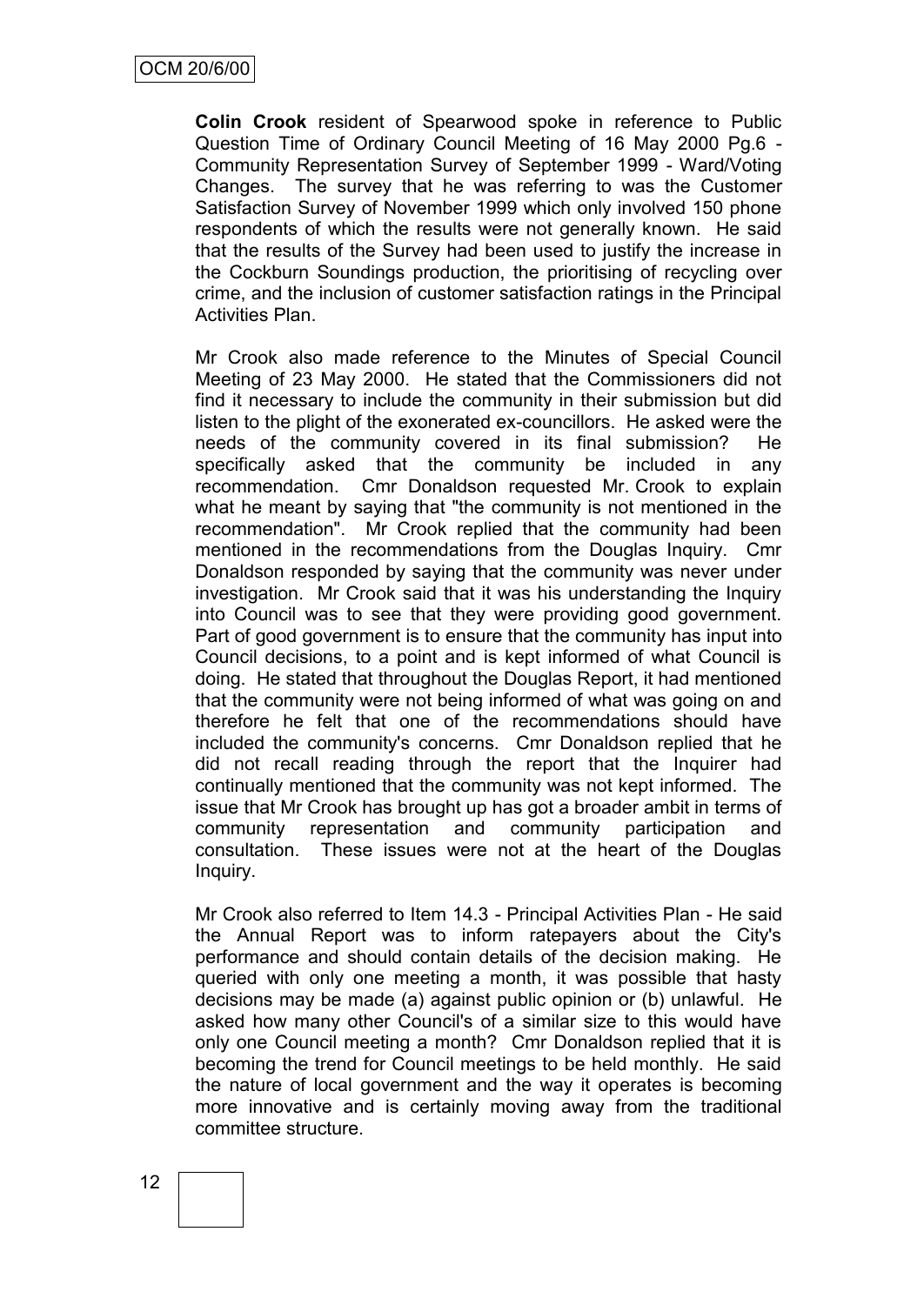Mr Crook also stated that with only one Council meeting public input tends to be less on average. He expects when the elected Council is returned the length of public question time and the format will go back to its previous situation.

#### **584. (AG Item 8.1) (OCM1\_6\_2000) - ORDINARY COUNCIL MEETING - 16/5/2000**

MOVED Cmr Jorgensen SECONDED Cmr Donaldson that the Minutes of Ordinary Council Meeting held on 16 May 2000 be confirmed as a true and accurate record.

#### **CARRIED 3/0**

**585. (AG Item 8.2) (OCM1\_6\_2000) - SPECIAL MEETING OF COUNCIL - 23/5/00**

MOVED Cmr Jorgensen SECONDED Cmr Donaldson that the Minutes of Special Council Meeting held on 23 May 2000 be confirmed as a true and accurate record.

#### **CARRIED 3/0**

#### **586. (AG Item 12.1) (OCM1\_6\_2000) - REVIEW OF CITY OF COCKBURN (LOCAL GOVERNMENT ACT) LOCAL LAWS 1994 (1116) (LJCD) (ATTACH)**

# **RECOMMENDATION**

That Council:

- (1) receive the proposed City of Cockburn (Local Government Act) Local Laws 2000, as attached to the Agenda; and
- (2) advertise the proposed local laws for public comment pursuant to section 3.12 of the Local Government Act 1995.

## **COUNCIL DECISION**

MOVED Cmr Jorgensen SECONDED Cmr Smithson that:

- (1) receive the proposed City of Cockburn (Local Government Act) Local Laws 2000, as attached to the Agenda;
- (2) request officers to further analyse the adequacy of the provisions relating to the keeping of birds in general and the consumption or administering of drugs in a public area; and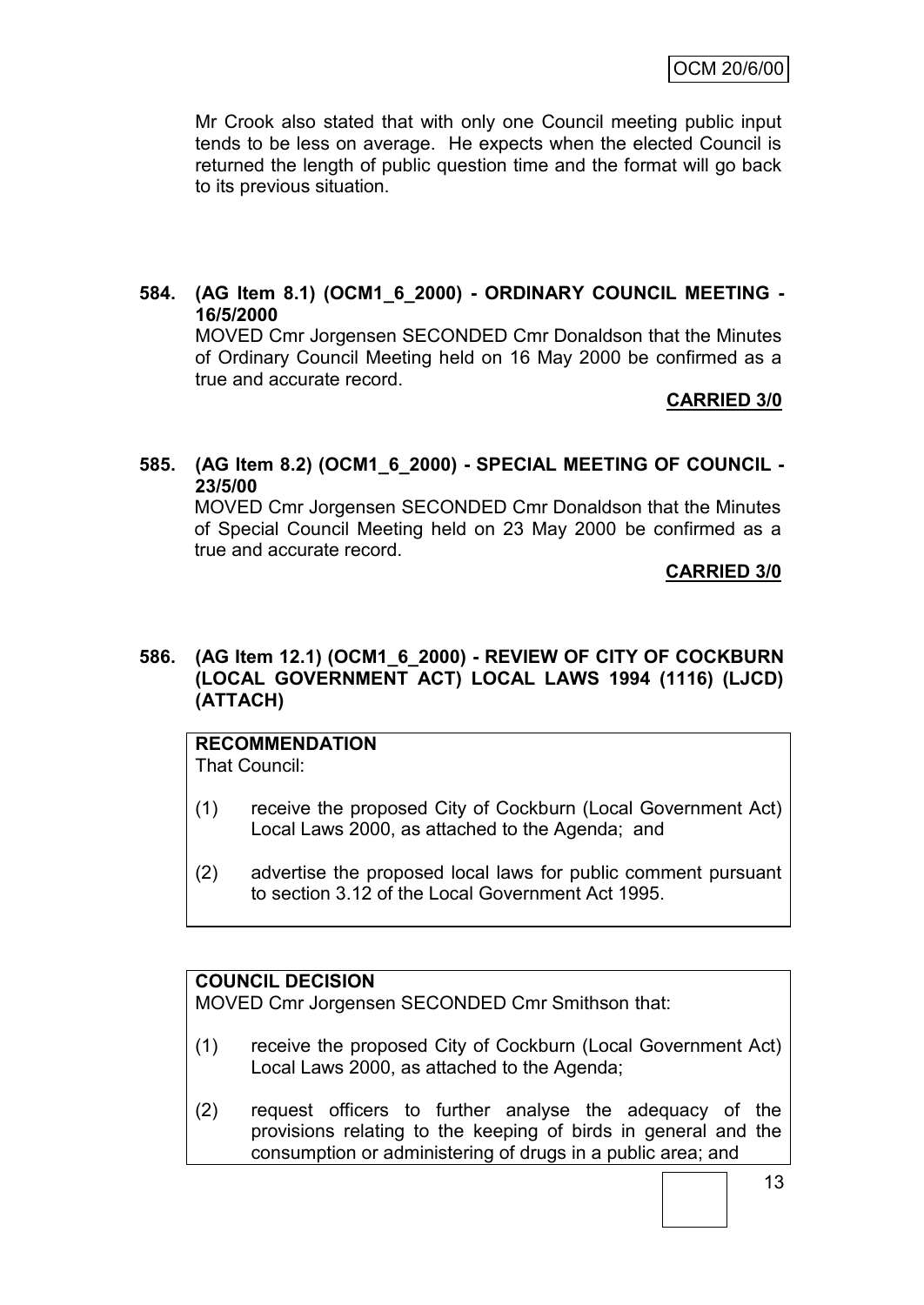(3) advertise the proposed local laws for public comment pursuant to section 3.12 of the Local Government Act 1995.

#### **CARRIED 3/0**

#### **Explanation**

Cmr Jorgensen felt that Division 6 of the Local Laws only mentioned Animals, Birds and Poultry, and under Poultry only referred to Ostriches, Emus and Roosters etc. but did not deal with or birds in general, other than with pigeons.

Another matter that was of concern was "Prohibited Areas and Activities" in the local laws. It only referred that it was against the law to consume intoxicating liquor and therefore he felt that the local law should also incorporate illegal drug use in such places.

#### **Background**

Council, at its meeting held on the 21 March, 2000, decided to defer this item of business pending the receipt of advice from Council's Solicitors. Minor drafting changes have been implemented based upon the suggestions made by Council's Solicitors and the local laws have also been reviewed to satisfy the National Competition Policy requirements.

#### **Submission**

The following statement is to be read aloud to the meeting:

The purpose and effect of these local laws is, within the district to:

- (a) provide for the regulation, control and management of the keeping of animals, bees, birds and poultry; reserves and beaches; buildings; dangerous and offensive things; traders; management and control of Council property; signs; streets and public places; traffic and vehicles; and activities causing damage to Council and other property;
- (b) establish where appropriate, standards and requirements in regard to the matters referred to in (a); and
- (c) provide for enforcement, where appropriate.

#### **Report**

Council's Solicitors recommend some minor drafting changes and these changes have been integrated into the final draft, however, do not compromise the existing draft of the local laws.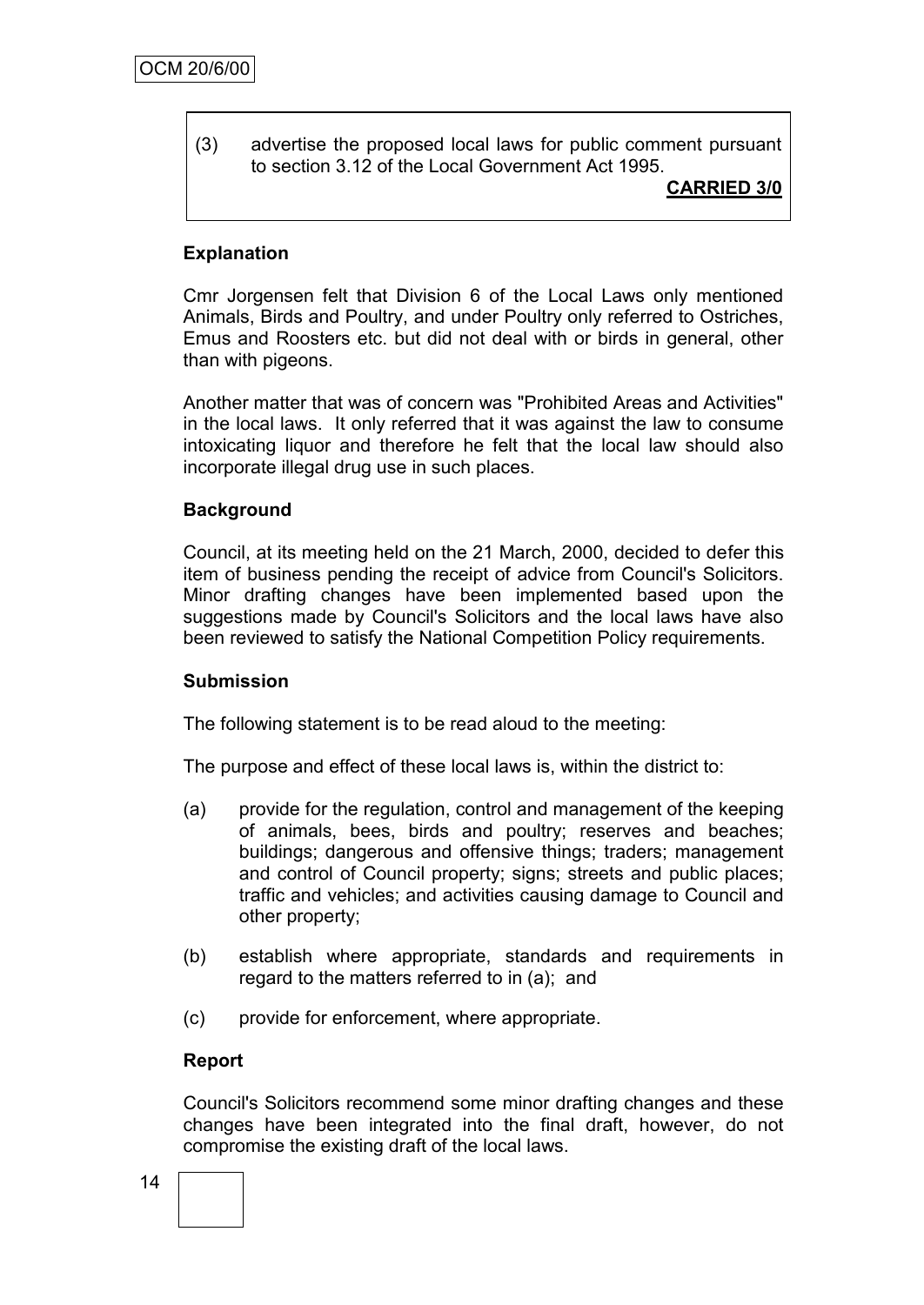The City of Cockburn (Local Government Act) Local Laws 2000 have been drafted in consultation with staff who have the responsibility for the administration of subsidiary legislation. One of the problems with the current Laws is that the Fines Enforcement Registry were experiencing difficulties in satisfying many of Council's complaints due to the fact that the offender's date of birth was not known, which made identification difficult in some cases. Infringement Notices have been designed whereby the date of birth of an alleged offender will be shown.

Notwithstanding the above, the City of Cockburn (Local Government Act) Local Laws 1994 are to be repealed following due process and replaced with the City of Cockburn (Local Government Act) Local Laws 2000. The intent in re-drafting the local laws, was to consolidate everything of a general nature into one set of local laws. For example, the local laws deal with such matters as dogs, dog kennels, livestock, pigeons, bee keeping, animals, birds, poultry, buildings and the management of Council property.

In the past, issues relating to pigeons and poultry were covered by the Health Local Laws. It is viewed that it is more appropriate to deal with such issues under the City of Cockburn Local Laws 2000, where offences can be controlled by modified penalties. Modified penalties are not available under the Health Local Laws.

Furthermore, the local laws also establish procedures for dealing with sand and/or dust drift, which has an impact on the environment and residents. In this regard, developers, contractors and builders may be required to submit a Dust Management Plan to Council for approval prior to work commencing. Builders or owner builders will also be required to have on site, a rubbish receptacle upon commencement of work and for the duration of the construction work. The receptacle will be a  $4m^3$  skip or a wire enclosure.

Authority has been provided for the issuing of Notices to deal with matters relating to nuisances, sand and/or dust drift removal of graffiti and rubbish adversely affecting neighbours. The traffic provisions have been restructured to provide for better management of issues. There are no schedules depicting the various application forms and licenses. Rather the phrase "on the form approved by Council from time to time" has been used throughout the local laws. This method eliminates the need of presenting new schedules to Council for approval and subsequent amendment to the local laws, every time a form is changed. The new procedure will be that amended forms relevant to the local laws, will be presented to Council for adoption and once adopted, the form becomes legal for use.

Fee schedules have been omitted from the local laws. Council will determine the fees applicable to the local laws in accordance with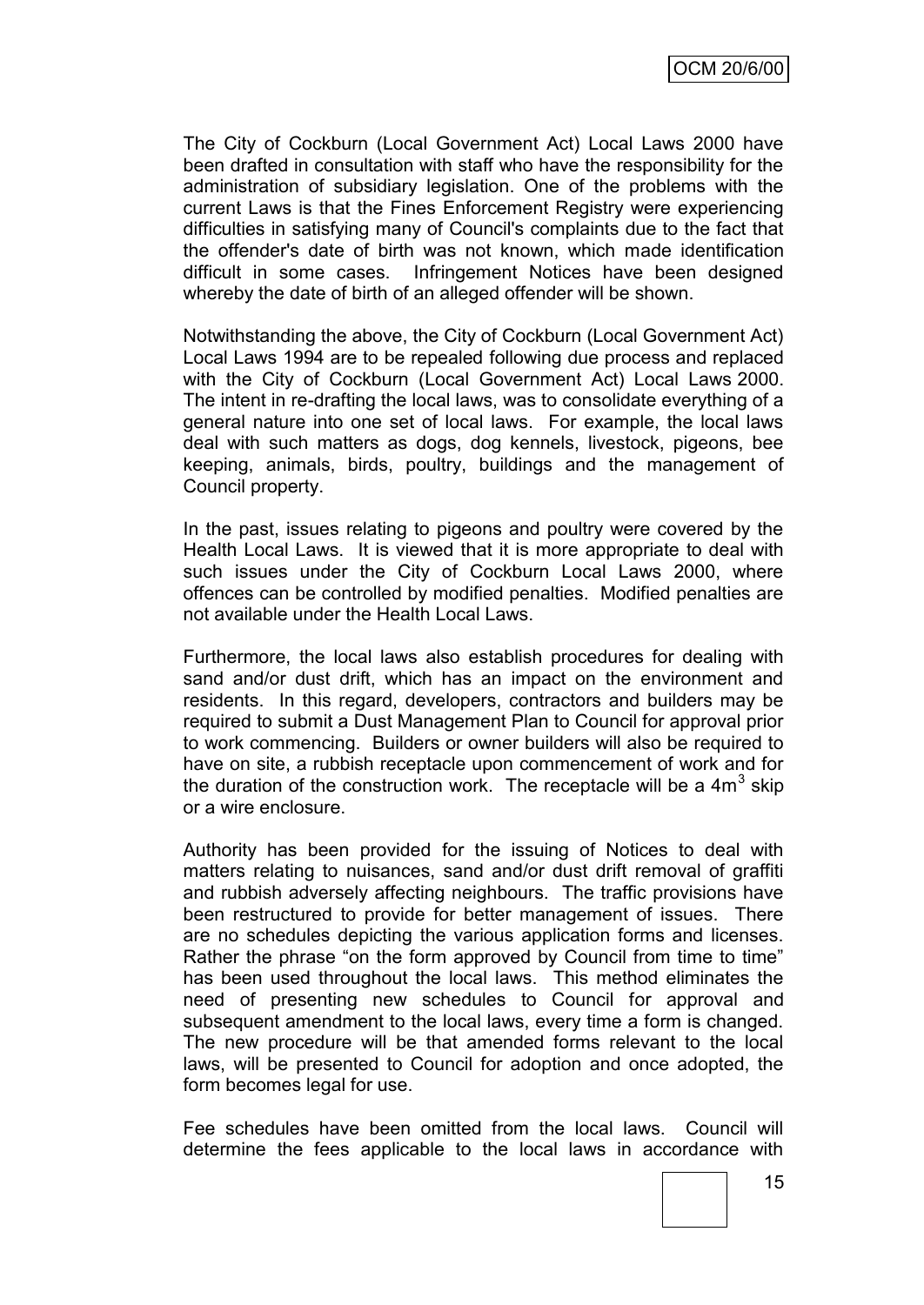section 6.16 of the Local Government Act 1995 and a schedule of fees will be published and adopted with the annual budget. This eliminates the need to amend the local laws every time there is an amendment to fees.

In the past, local government has had limited authority to issue infringement notices as such related mainly to traffic offences. By virtue of the enabling legislation, the City of Cockburn (Local Government Act) Local Laws 2000 has established modified penalties for offences against the local laws. Failure to pay an infringement notice within the prescribed time, means that the matter can be referred to the Fines Enforcement Registry for collection.

If Council resolves to proceed with this matter, an advertisement will be placed twice in The "West Australian" newspaper giving public notice of Council"s intention to promulgate the City of Cockburn (Local Government Act) Local Laws 2000. Interested parties will be able to inspect a copy of the local laws or obtain a copy of the local laws from Council or from one of the other places mentioned in the advertisement and may make a representation to Council in response to the proposed local laws. The submission period for representations is 42 days from the date of the first advertisement.

#### **Strategic Plan/Policy Implications**

Key Result Area "Managing Your City" refers.

#### **Budget/Financial Implications**

Funds for the preparation of the Draft Local Laws and for checking by Council's Solicitors are accommodated within Council's Budget.

#### **Implications of Section 3.18(3) Local Government Act, 1995**

Nil

#### **587. (AG Item 13.1) (OCM1\_6\_2000) - POLICY PD46 - RESPONSE TO APPEALS (9003) (SMH) (ATTACH)**

#### **RECOMMENDATION**

That Council adopt Policy PD46 - "Response to Appeals" and include it in the Council's Policy Manual.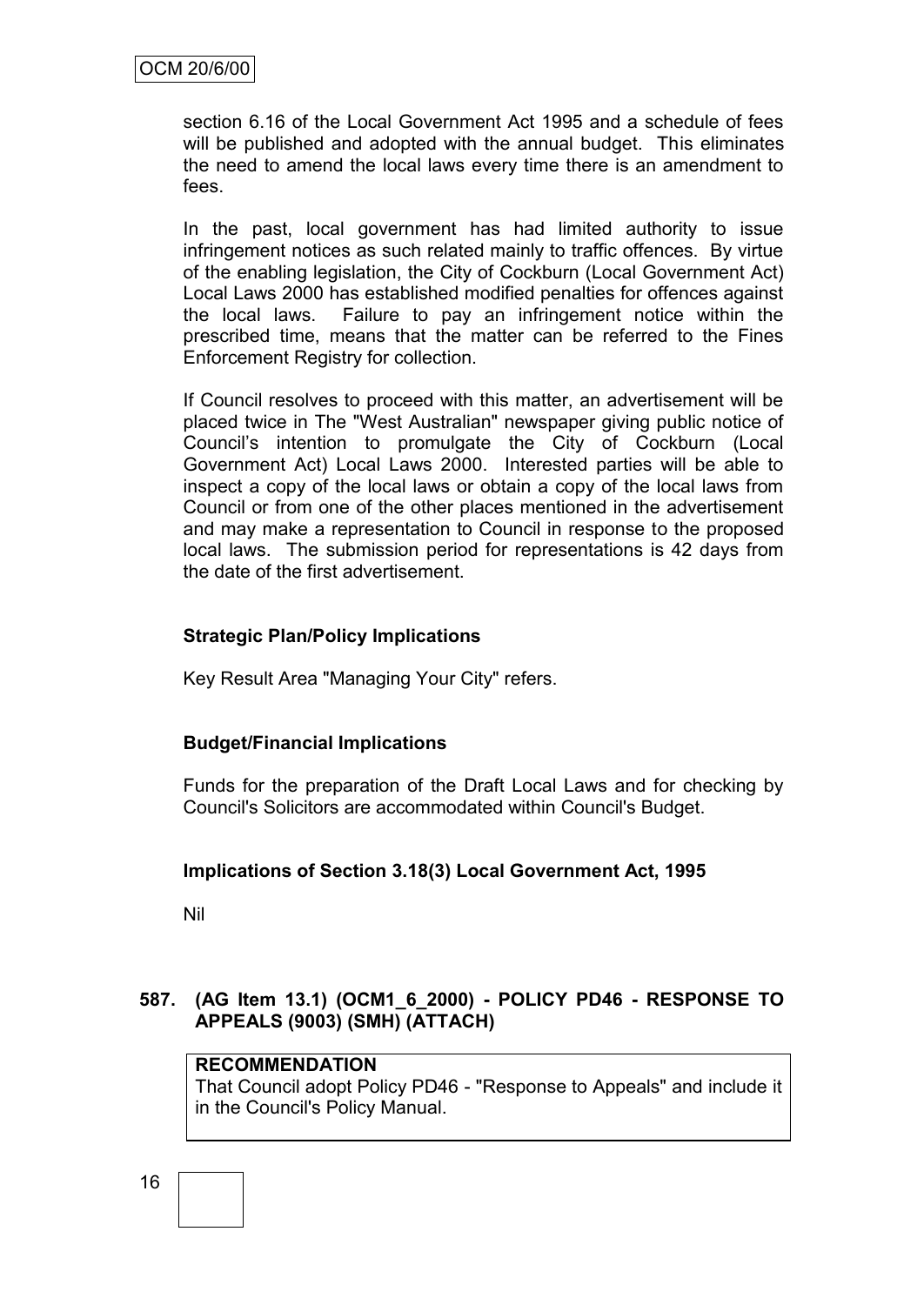#### **COUNCIL DECISION**

MOVED Cmr Smithson SECONDED Cmr Jorgensen that Council adopt Policy PD46 - "Response to Appeals" and include it in the Council's Policy Manual subject to amendments being made in the above policy under the headings of "Background" and "Purpose" to read as follows:

- (1) The word "responded" should be changed to "respond" in the Background and the removal of the words "or an investigation" from the Purpose; and
- (2) Part 4 of the Policy to read:

"Council officers shall provide all necessary public information to the nominated member of Council, consultant or advocate to assist in the compilation of a response or a witness statement." **CARRIED 3/0**

#### **Explanation**

Cmr Smithson felt that the term "investigation" should be removed as it needs to be clarified that Council is now dealing with appeals not enquiries.

On the other hand it is equally in the interest of elected Councillors as it is of Council officers that there is such a policy, because if there is a difference of opinion between professional officers and Council, Council should have the best independent advice it can to support its case.

#### **Background**

At its meeting held on 21 March 2000, the Council resolved to defer consideration of the proposed Policy in order for it to be redrafted and refined.

A revised Policy was prepared accordingly.

At the Council meeting on 18 April 2000, it was decided to again defer the matter to the next meeting for the following reason:-

*"The Commissioners felt that the policy needs to be looked at more closely so that improvements could be made to the policy in the way it should be exercised as well as for it to be written in a more constructive way. Specific attention should be directed to defining "correcting/ improving" and whether part of the Policy was necessary. Also, the Policy provided for potential conflict where an Officer was not the Chief Executive."*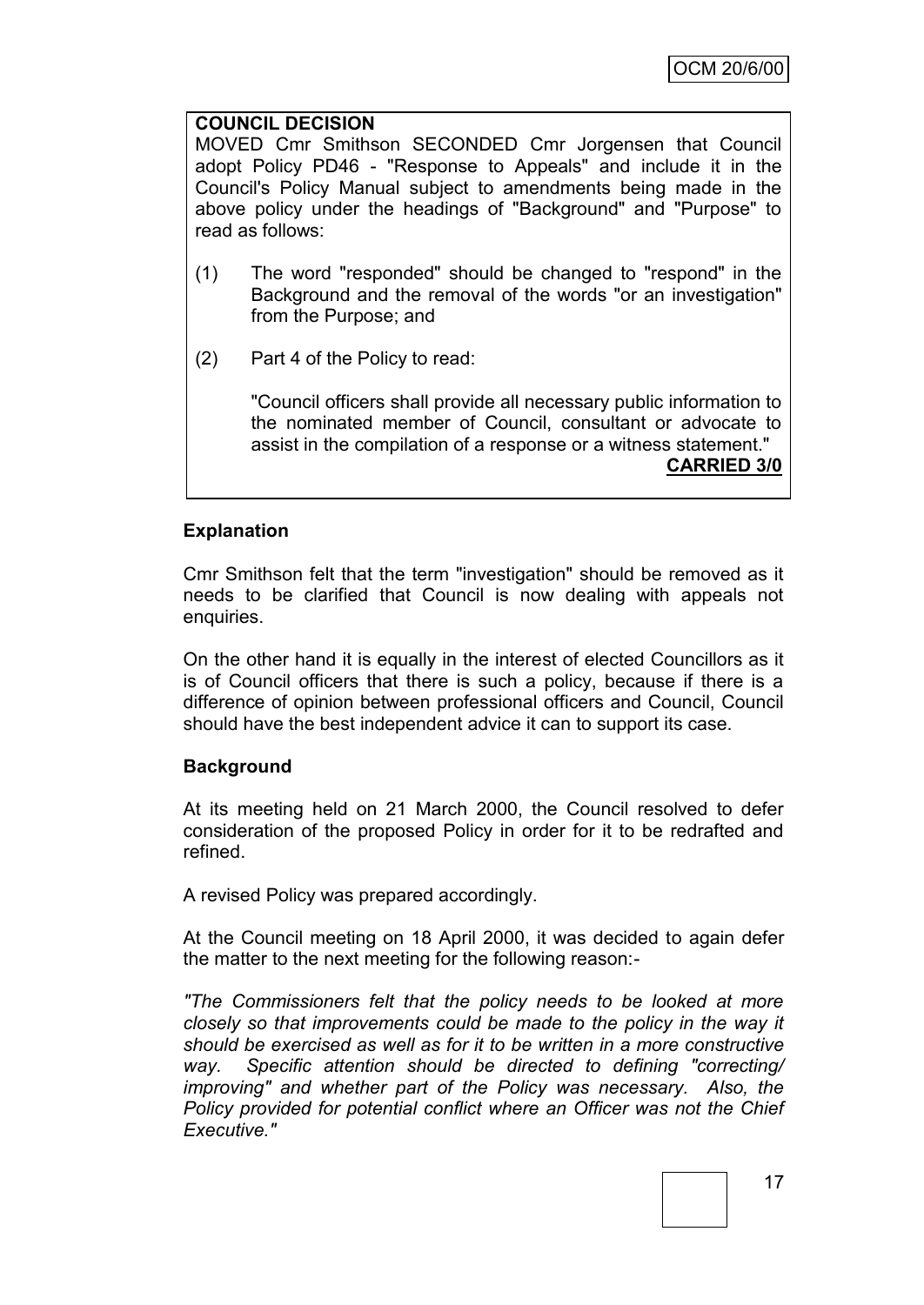It was also understood that there was a need to co-ordinate the proposed Policy with the recommendations contained in the Inquiry Report by Mr Neil Douglas, because one of the matters investigated related to responses to the Ombudsman.

The Inquiry Report has been received and that aspect of the Policy relating to responses to the Ombudsman, as originally proposed, has been deleted so that it now only relates to Appeals. Appeal procedures did not form part of the Inquiry.

Despite the fact that the "principle" contained in the Policy continues to apply to Appeals and Ombudsman's Inquiries, for the purpose of progressing the Policy, it has been limited to responses to Appeals.

There are situations that arise where the Council changes the recommendation of a Council officer which can lead to an appeal by the applicant.

In the past, the Council officers have been required to respond to the Minister or attend as an expert witness to a tribunal dealing with the matter, on behalf of the Council, when the Council decision is contrary to the recommendation of the officer.

This is a difficult situation and places the officer in an invidious position.

The decision making authority needs to be responsible and accountable for its actions where they are totally opposed to the recommendations of an officer.

The Local Government Act has been amended to include Regulation 11(d)(da), which now requires Council to document the reasons for making a recommendation different from that of an officer or a committee.

A policy is required to clarify the role and responsibility of the Council and its staff in respect to recommendations and decisions that are different.

#### **Submission**

N/A

#### **Report**

Attached is a Policy which has been prepared to provide for situations where a staff recommendation and a Council decision are different and an appeal follows.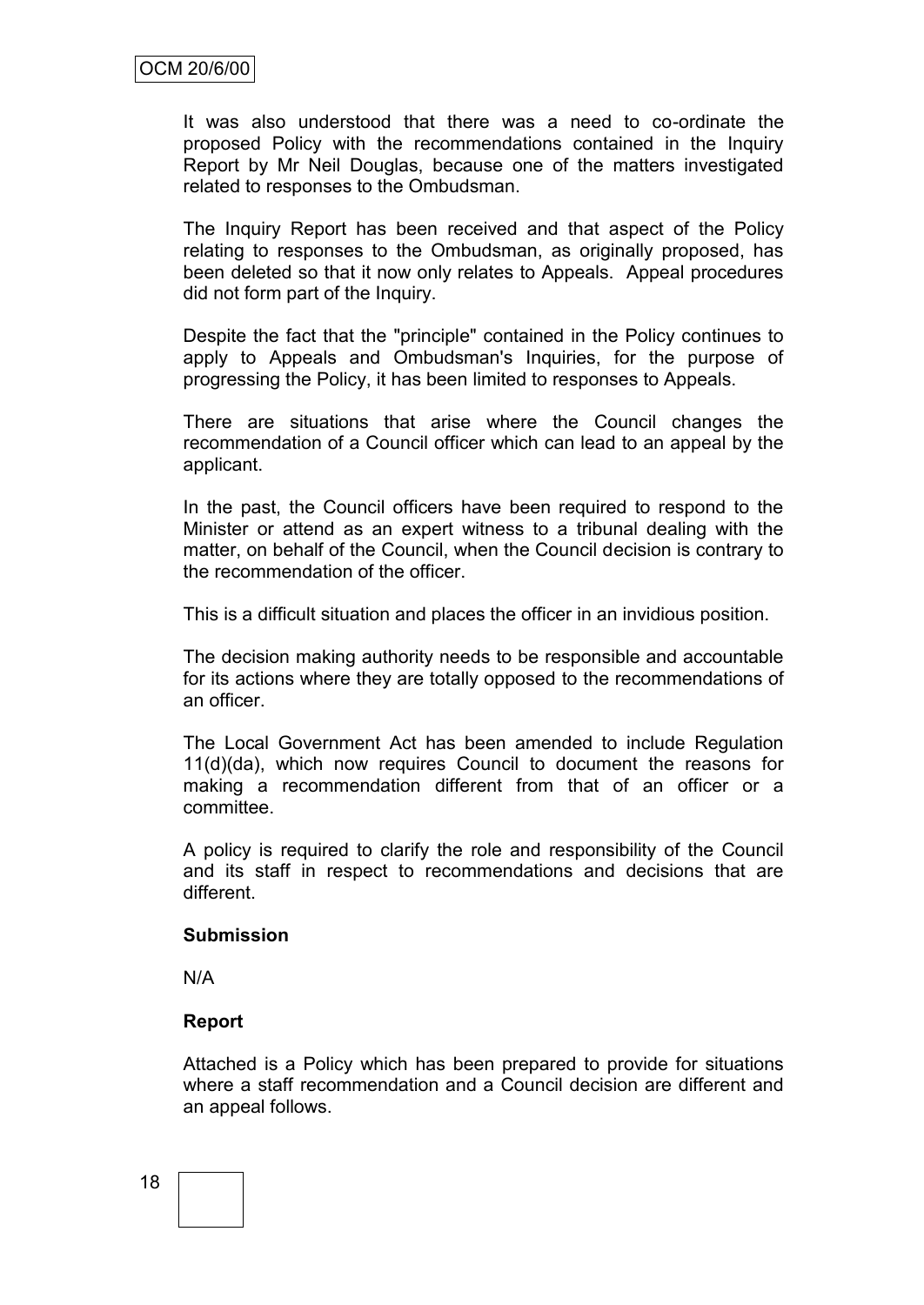The purpose of the Policy, is to put the onus for a Council decision which is contrary to a staff recommendation squarely with the Council so that:-

(1) Council decisions which are the same or essentially the same as a staff recommendation, then the staff is obliged, unless the Council directs otherwise, to represent the Council in an appeal.

> Provision needs to be made where a Council decision may, by being different from the staff recommendation, correct or improve on the recommendation in the interests of the Council, the applicant or both.

(2) Council decisions which are totally different to a staff recommendation, then the Council should be required to represent its position and if necessary, Councillors act as an expert witness.

This approach would clarify the role, responsibility and accountability of the Council in this circumstance.

Although the situation does not arise often, a policy makes it clear should it occur in the future.

#### **Strategic Plan/Policy Implications**

A new policy is proposed.

#### **Budget/Financial Implications**

N/A

#### **Implications of Section 3.18(3) Local Government Act, 1995**

Nil

## **588. (AG Item 13.2) (OCM1\_6\_2000) - WETLAND CONSERVATION POLICY - PD45 - ADOPTED (6120) (SMH/KSS) (ATTACH)**

| <b>RECOMMENDATION</b> |  |
|-----------------------|--|
| That Council:         |  |

- (1) receive the report;
- (2) adopt the proposed "Wetland Conservation Policy" PD45 and include it in its Policy Manual.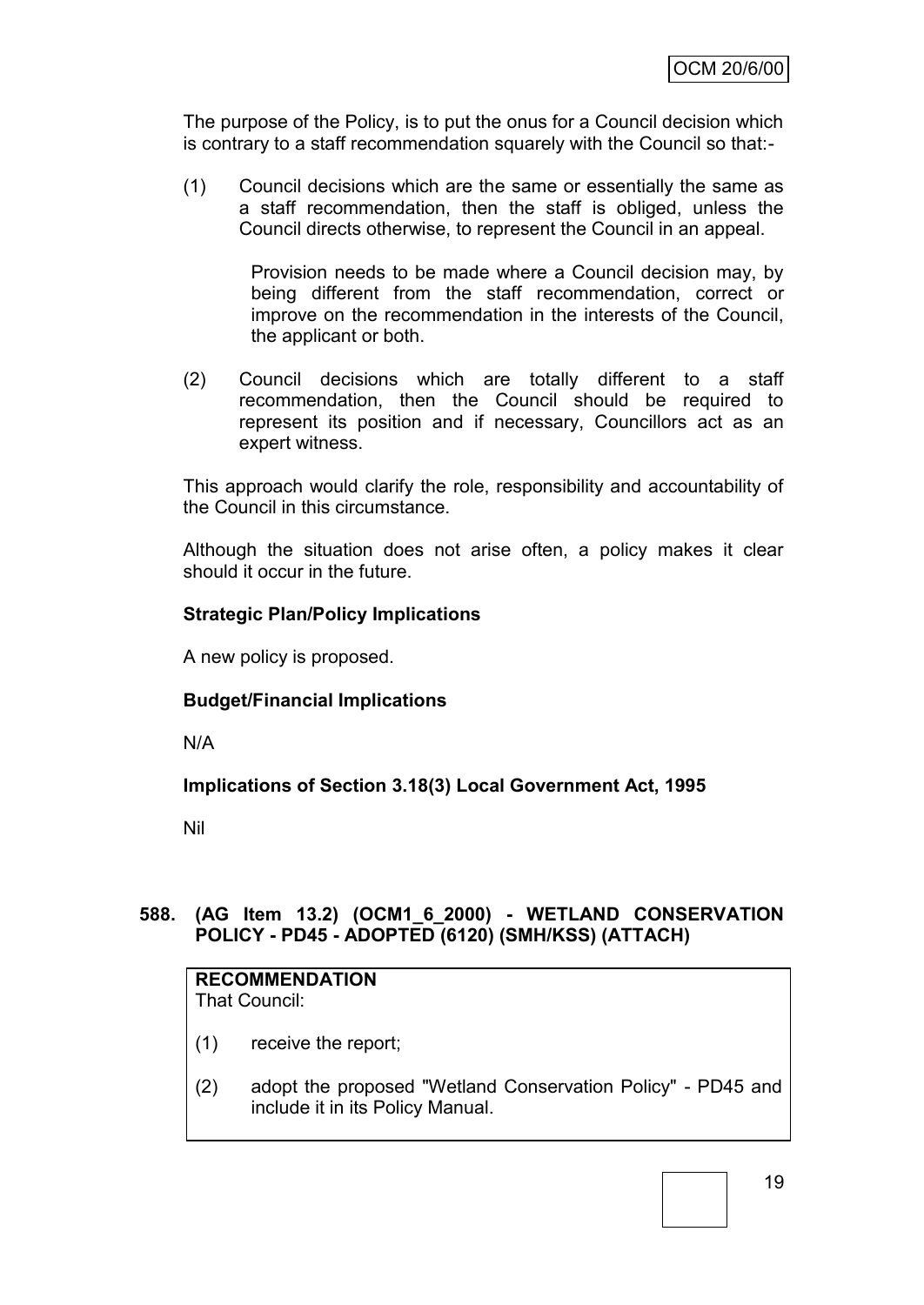# **COUNCIL DECISION**

MOVED Cmr Smithson SECONDED Cmr Jorgensen that:

- (1) the matter be deferred; and
- (2) officers review the policy in light of legitimate industry concerns in terms of duplicating assessments and the need for technical expertise, in particular to examine items 3.3 onwards from second bullet point and Item 3.2.

**CARRIED 3/0**

#### **Explanation**

There were concerns that the policy was asking for technical information to be provided to Council for it to make assessments such as pollution plans and drainage management plans and therefore Council believes that this is a resource impost on Council and that there are agencies who should be doing this in the interest of protecting the wetlands.

#### **Background**

Council at its meeting on 21 March 2000, resolved to adopt the proposed Wetland Conservation Policy for the purposes of advertising under Clause 11.1.1 of District Zoning Scheme No. 2.

The Policy was advertised on 8 April and 15 April and was also displayed on the Council's Website.

Advertising closed on 1 May 2000.

Prior to advertising, the Policy was sent to the Department of Environmental Protection, Ministry for Planning and the Water and Rivers Commission. Following receipt of their respective responses, the draft Policy was modified to ensure that it was not inconsistent with the requirements of the Agencies.

#### **Submission**

Six submissions were received during the public advertising period. Two additional submissions were received late. Council may have regard for the comments made before adopting the Policy.

A submission summary is attached.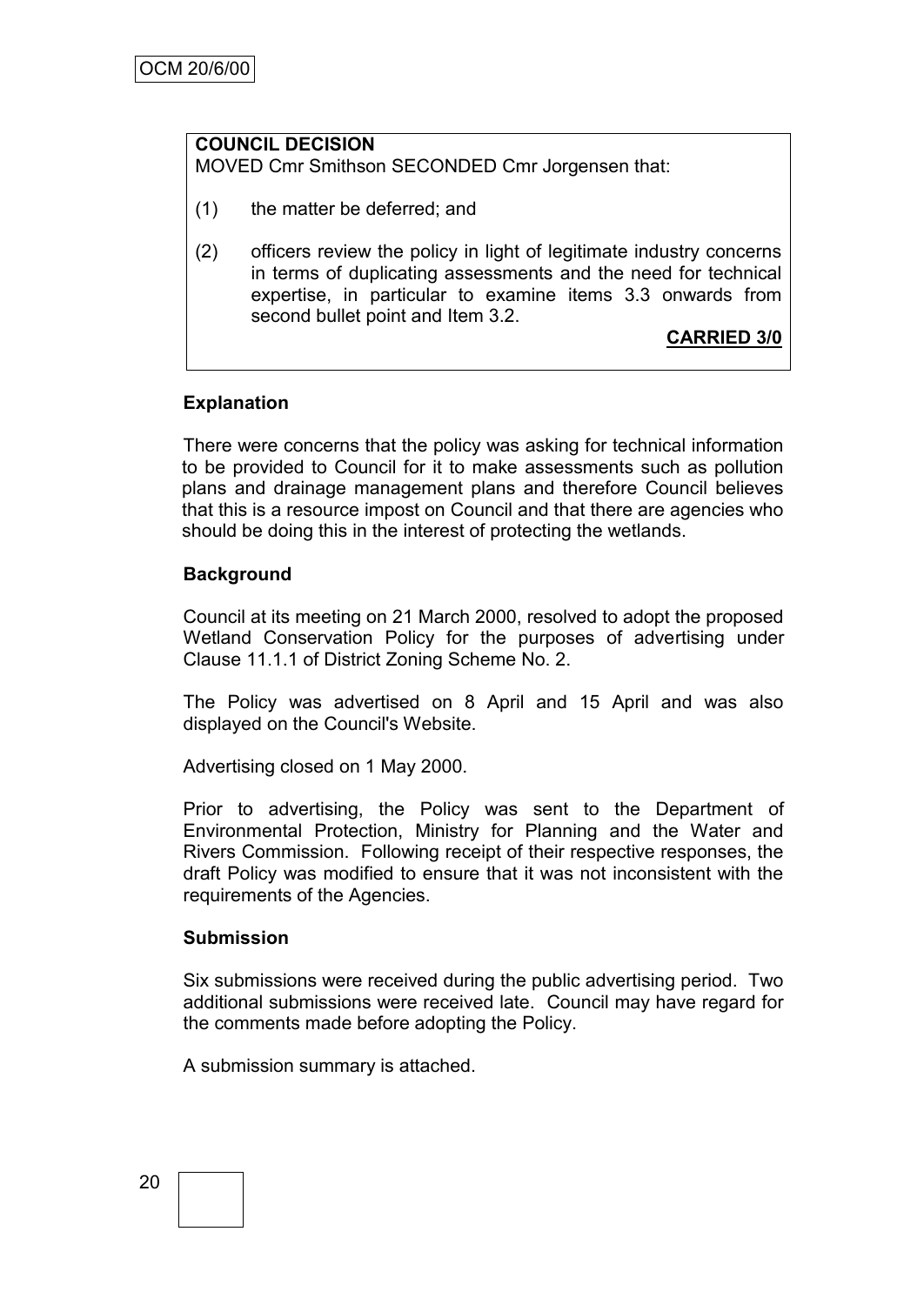#### **Report**

In response to the submissions, a submissions summary with brief comments has been attached.

It is recommended that the attached Policy be adopted.

#### **Strategic Plan/Policy Implications**

Key Result Area 3. "Conserving and Improving Your Environment" applies.

The Objective is "*To conserve the quality, extent and uniqueness of the natural environment that exists within the district."*

Also the Objective "*To ensure that the development of the district is undertaken in such a way that the balance between the natural and human environment is maintained."*

#### **Budget/Financial Implications**

N/A

#### **Implications of Section 3.18(3) Local Government Act, 1995**

The proposed Policy does not duplicate the role and responsibility of the DEP, MFP or WRC.

#### **589. (AG Item 13.3) (OCM1\_6\_2000) - OFFICE RE-ARRANGEMENT - PLANNING SERVICES DEPARTMENT AND TRAINING ROOM (9006) (SMH)**

#### **RECOMMENDATION**

That Council:

- (1) support the proposal to relocate the training room from its current location upstairs to the northern portion of the staff amenities (lunch) room;
- (2) Municipal Budget for 1999/00 be amended as follows:

| Account No. | Description                                  | <b>Existing Budget</b><br>Amount | New Budget<br>Amount<br>S |
|-------------|----------------------------------------------|----------------------------------|---------------------------|
| 580876      | <b>General Provision for Disabled Access</b> | 59.912                           | 58.412                    |
| 117750      | Admin. Building Security System              | 50,000                           | 46.300                    |
| 100015      | Part Year Rating                             | 275,232                          | 290.402                   |
| <b>NEW</b>  | <b>Office Modifications</b>                  | 0                                | 20.370                    |

TO BE PASSED BY ABSOLUTE MAJORITY OF COUNCIL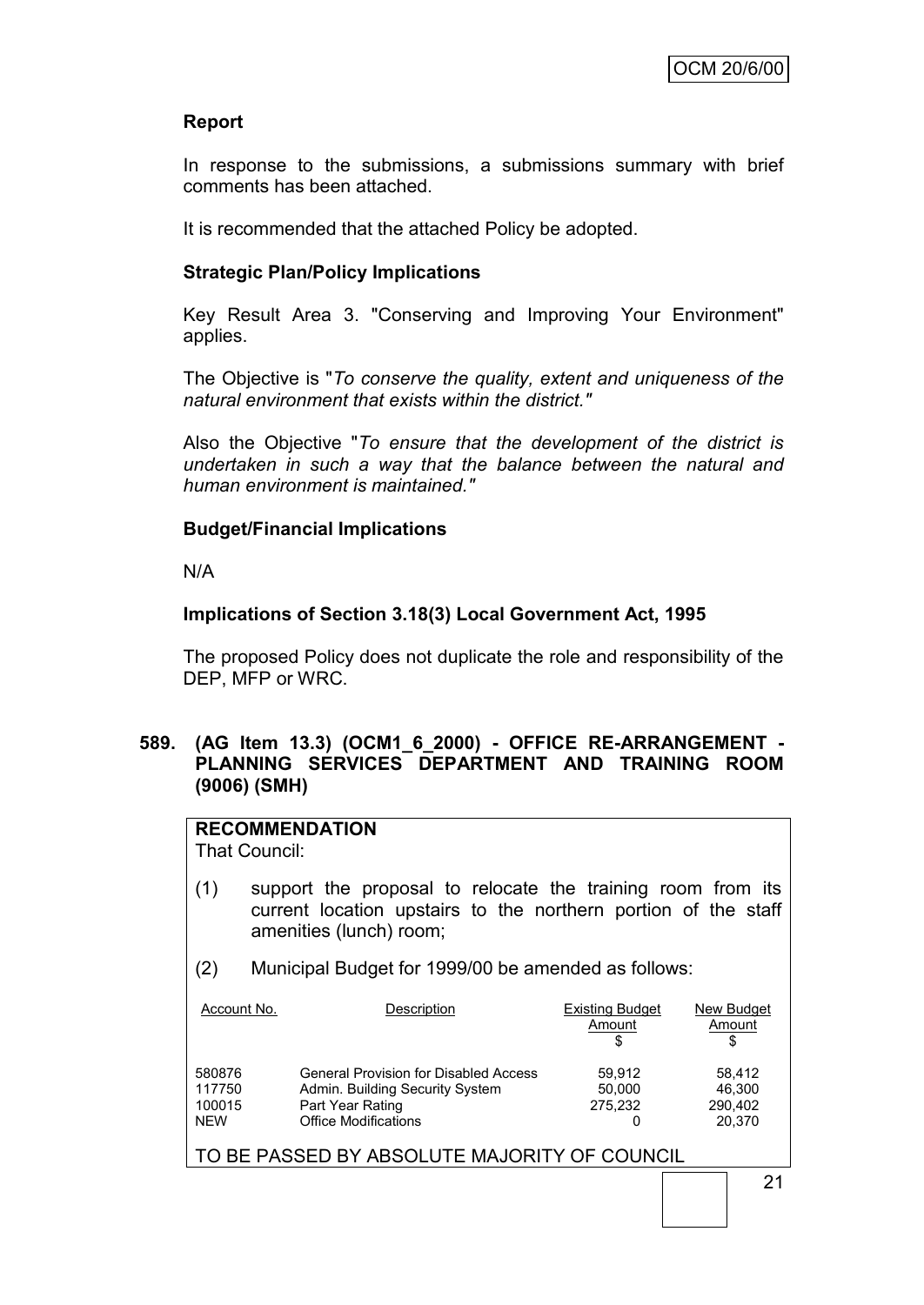## **COUNCIL DECISION** MOVED Cmr Jorgensen SECONDED Cmr Smithson that the recommendation be adopted.

#### **CARRIED 3/0**

#### **Background**

Since the resignation of Mr Darren Walsh, Environmental Manager in March, the Planning Services Department has been restructured so that Mr Allen Blood is the Manager of the Department.

This means that there is only a need for one office rather than 2 and that the unsatisfactory work station positions in the Department can be rationalised.

A series of rationalisation plans were prepared and discussed with the CEO, Directors, relevant Managers and staff. The preferred option is to relocate the training room downstairs to utilise the under-used space in the northern half of the staff (lunch) amenities room.

The current training room is not frequently used and occupies prime office space. It is not easily accessible after hours or by external groups.

Relocating the training room downstairs will mean that it will be adjacent to an external door for easy after hours use and will occupy a space currently used for the storage of disused/surplus office furniture and equipment.

The space is such that it can be used for a lecture room as well as an area set up for computer training.

The lunch room space and facilities remain for staff.

Relocating the training room downstairs means that the Planning Services Department can easily and conveniently re-arrange its work stations so that they meet acceptable standards.

Although initially, the space made available to Planning Services Department might be more than they require, the space will provide the scope for the future expansion of either Planning Services or Community Services without the need to protect the space for the training room.

The relocation of the training room downstairs should be a long term decision and therefore a worthwhile investment.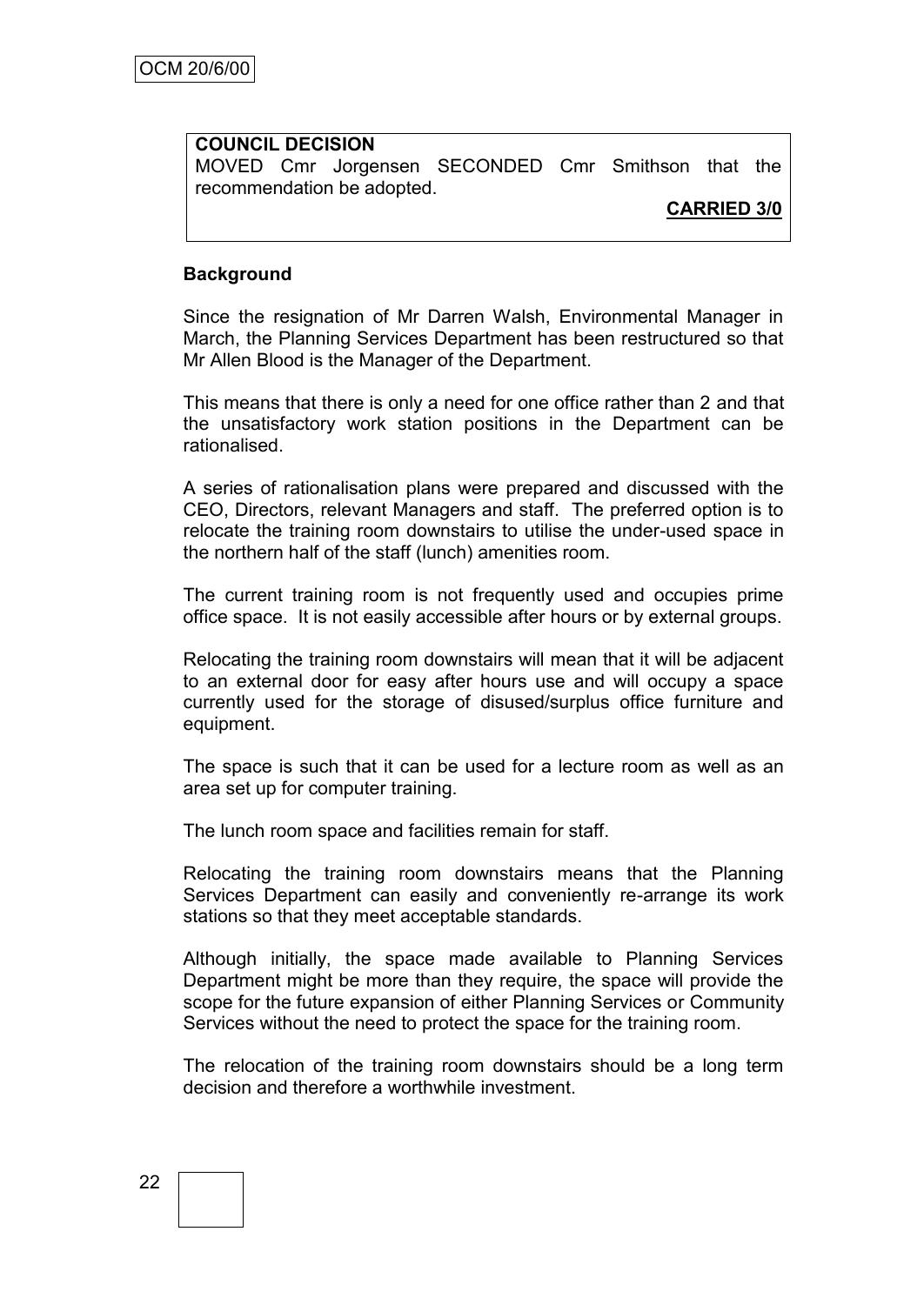#### **Submission**

N/A

#### **Report**

#### Air Conditioning - Proposed Training Room

The existing lunch room/amenities area has the two ceiling mounted air conditioning units that can be used separately for after hours use. As part of the works, it is proposed to reposition the unit that is in the amenities area so that it is within the proposed training room. The other unit would remain in the lunch room area. The cost to relocate the air conditioning unit is \$1,100. It is not possible to get a precise cost to make good the ceiling at this time, as it is dependent on how much can be recycled and how much damage the air conditioning contractor does. It is recommended that an allowance of \$1,500 be made.

#### Disabled Access - Northern Entry

Options for providing disabled access have been examined. A metal ramp off the existing landing is the best option. The ramp would be half the width of the pathway/landing leaving access to the stairs to the reception area unaltered. It was also pointed out that the existing disabled bays in the northern car park area, are inappropriately placed as the grades in the car park up to the entrance are too steep. The disabled bays should be located in the top part of the car park near the entrance. The two bays in that locality are currently designated for deliveries. Disabled access to the northern entry was picked up as an issue in the disabled audit.

Funding of the ramp is available from a building account (disabled access). A budget price of \$1,500 has been provided.

#### Security - Downstairs Training Room

It is proposed to secure the proposed downstairs training room for after hours use. This will require the installation of a security facility on the hallway door near records. Wiring has already been provided to this point in anticipation of this requirement. The cost is \$3,700. There is approximately \$10,000 remaining in the security system account that will cover this cost.

#### **Strategic Plan/Policy Implications**

The Corporate Strategic Plan Key Result Areas which apply to this item are:-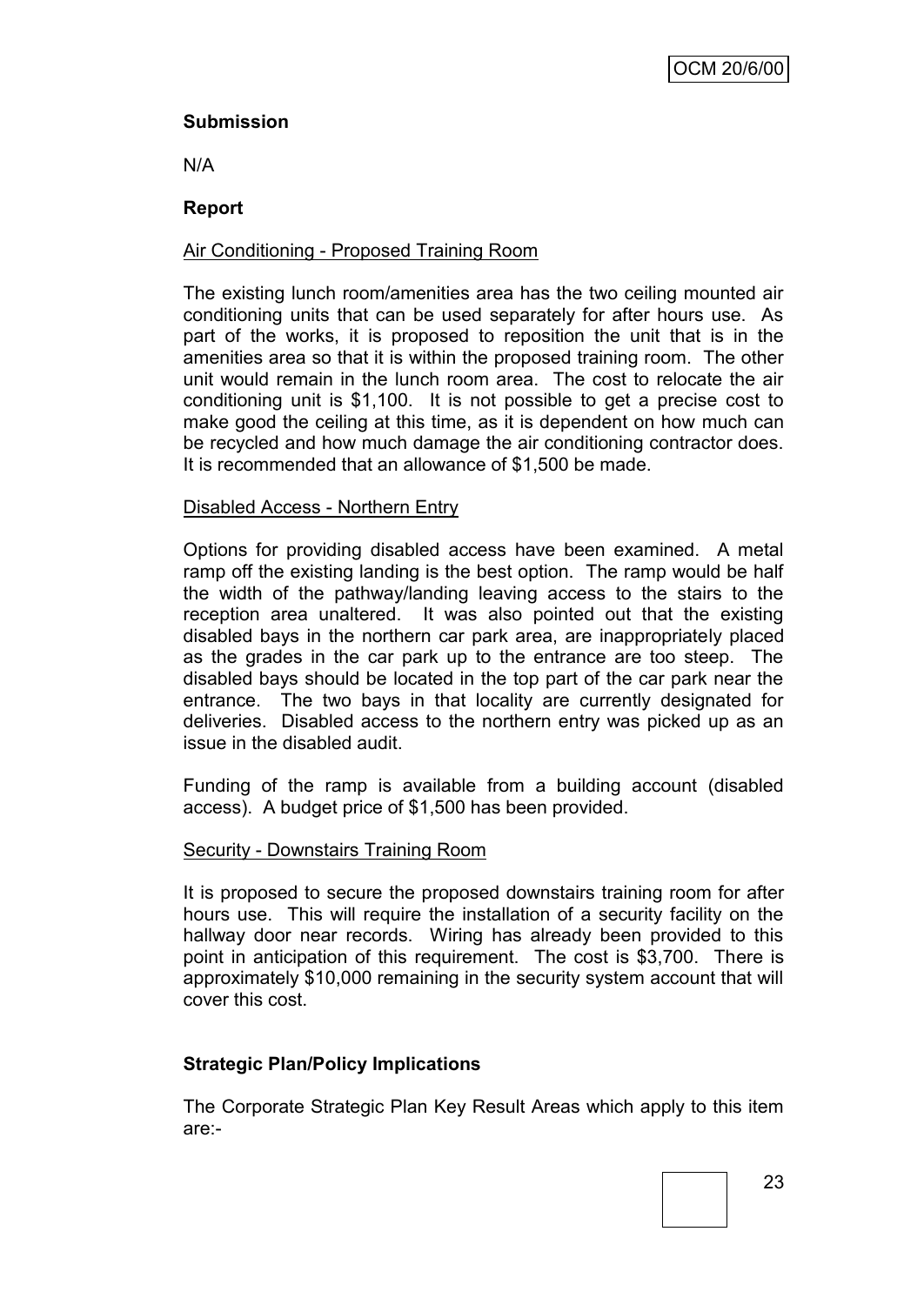- 1. Managing Your City
	- *"To deliver services and to manage resources in a way that is cost competitive without compromising quality."*

#### **Budget/Financial Implications**

Previous prices (March 2000) to make the necessary changes to the upstairs area by removing the partition between the training room and Planning Services and provision of a new wall in the lunch room/ amenities area to form the training room, ranged between \$8,170 and \$10,701.

The estimated overall cost to implement the proposal is as follows:-

| Partitioning, painting, electrical, upstairs air conditioning | 8,170    |
|---------------------------------------------------------------|----------|
| Air conditioning relocation (new training room)               | 1,100    |
| Repairs to ceilings (amenities area)                          | 1,500    |
| Security                                                      | 3.700    |
| Disabled access                                               | 1,500    |
| Work stations                                                 | 4,400    |
|                                                               | \$20,370 |

It is proposed that the modifications be funded by transfer of funds from existing accounts and surplus income above budget as set out in the recommendation.

#### **Implications of Section 3.18(3) Local Government Act, 1995**

Nil

**590. (AG Item 13.4) (OCM1\_6\_2000) - RECONSIDERATION OF DELEGATED REFUSAL - PROPOSED GARDEN CENTRE ANNEXE - LOT 63, 254 ROCKINGHAM ROAD, SPEARWOOD - OWNER: VOLLEY INVESTMENTS PTY LTD - APPLICANT: THE PLANNING GROUP (2206913) (CC) (ATTACH)**

# **RECOMMENDATION**

That Council:

- (1) not reconsider (overturn) the delegated decision of 3 May 2000 to refuse the proposed Garden Centre (annexe) to Big 'W' Phoenix Park Shopping Centre, Lot 63, No. 254 Rockingham Road, Spearwood; and
- (2) advise the applicant accordingly.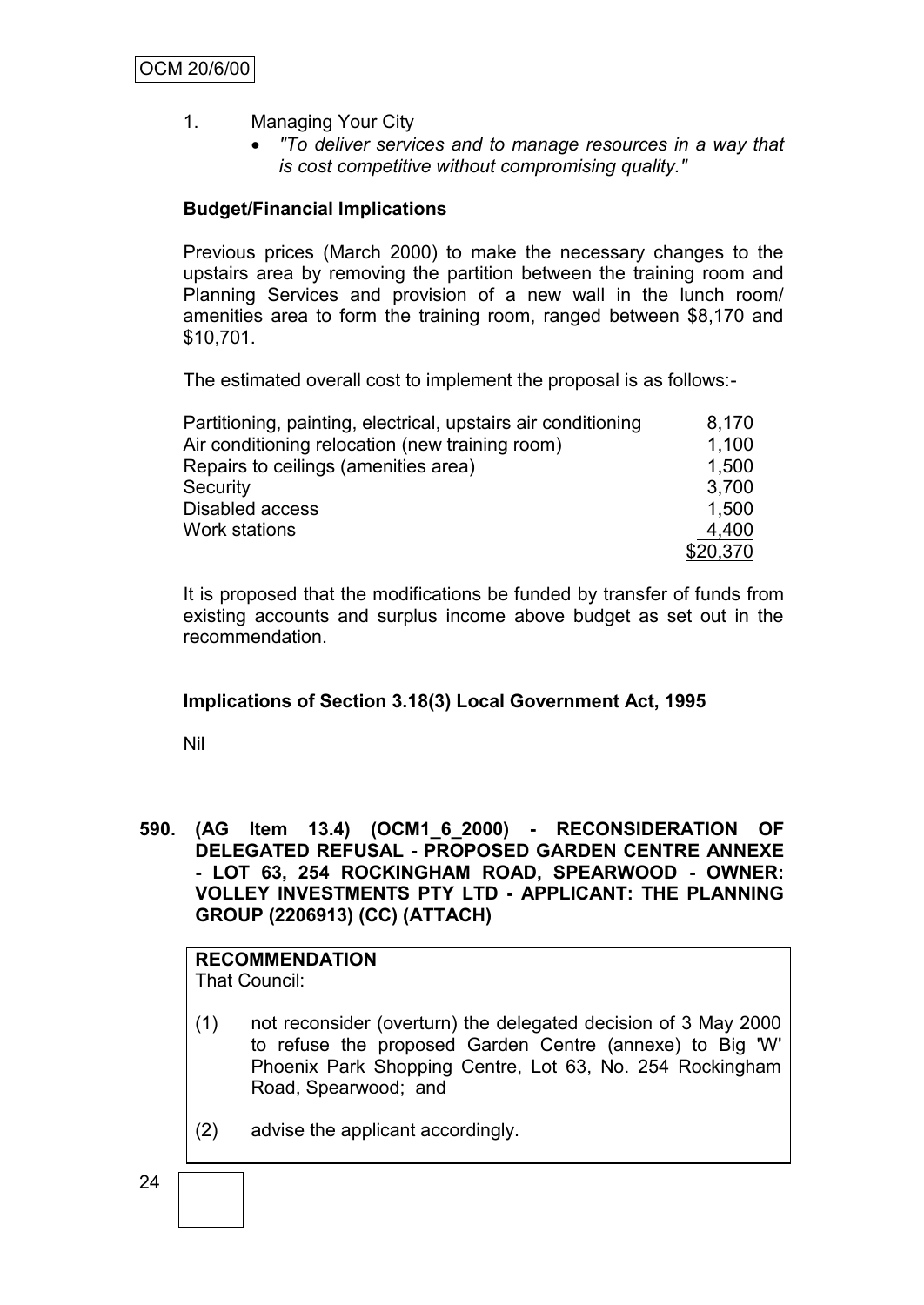#### **COUNCIL DECISION**

MOVED Cmr Donaldson SECONDED Cmr Jorgensen that the application be withdrawn and not be considered at this time, on the request of the applicant.

**CARRIED 3/0**

#### **Explanation**

Cmr Donaldson stated that advice had been received by way of a letter from the Planning Group that they wish to withdraw their development application for a Garden Centre (annexe) to Big 'W' Phoenix Park Shopping Centre.

#### **Background**

| <b>ZONING:</b>                             | MRS:    | Urban      |  |
|--------------------------------------------|---------|------------|--|
|                                            | DZS:    | Commercial |  |
| <b>LAND USE:</b><br><b>Shopping Centre</b> |         |            |  |
| $75,484m^2$<br>LOT SIZE:                   |         |            |  |
| 293m <sup>2</sup><br>AREA:                 |         |            |  |
| USE CLASS:                                 | 'P' Use |            |  |

The Council, at its November 1997 meeting, refused a proposed Garden Centre (annexe) on the eastern side of the Big 'W' Department Store at Phoenix Park Shopping Centre on the following grounds:

"*The proposed development would have a negative impact on the amenity of the adjoining residential area."*

The following considerations gave rise to the refusal:

- Nearby residents (8 signature petition) objecting that pesticides and manures would be stored, an existing Pollution Abatement Notice would be contravened and that an agreement between the shopping centre, Council and residents would be broken.
- The proposed development would be within 1.5 metres of the nearest property boundary increasing potential for noise and odour.

The Minister for Planning upheld an appeal citing the following considerations:

- The shopping centre's negative amenity is an established aspect of the locality's character.
- The garden centre would close the laneway eliminating an amenity issue over its use.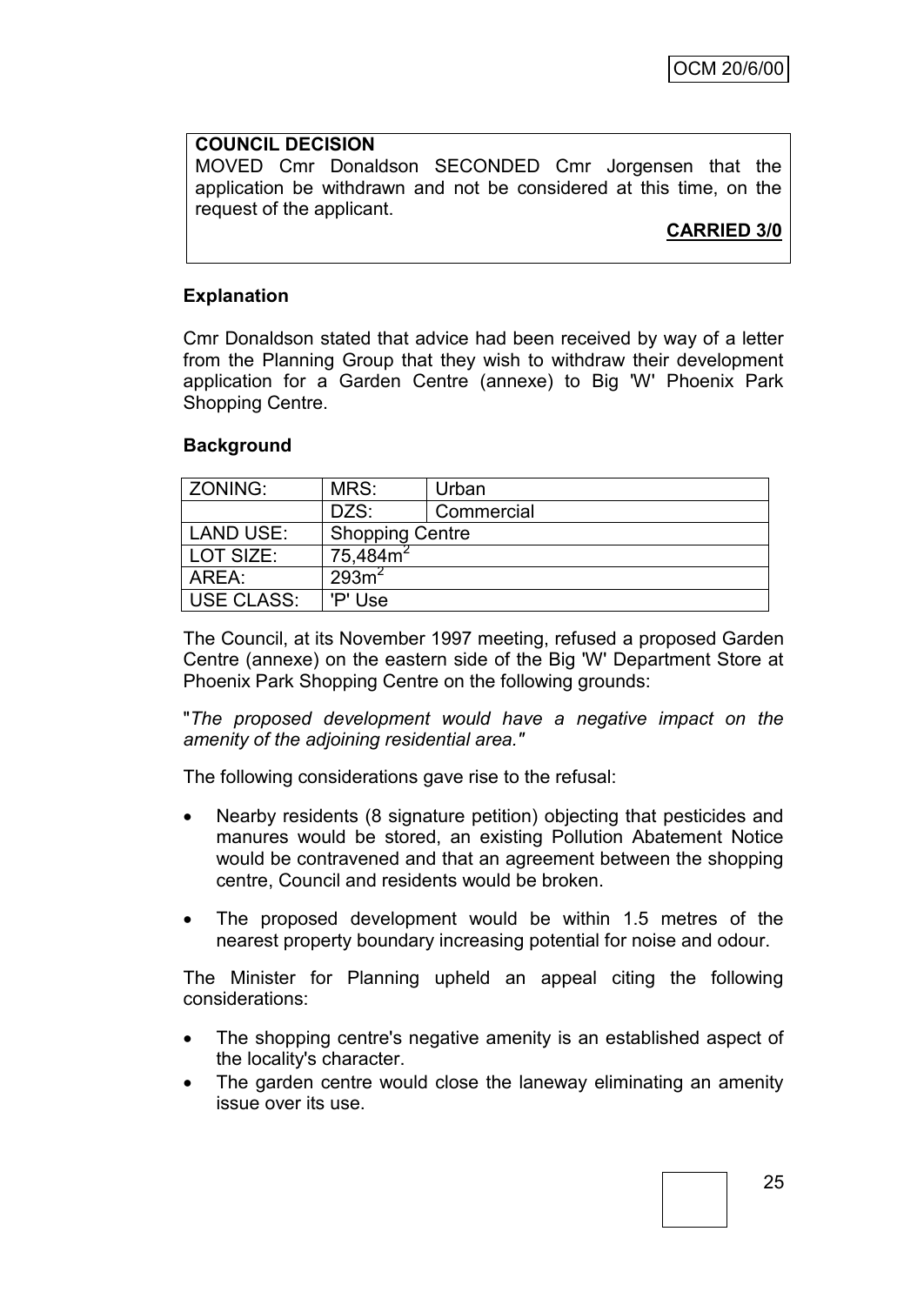Any negative impacts from the closer commercial activity can be controlled via planning conditions (see Agenda Attachments for Minister's decision).

As an aside but related issue, the loading dock also on the eastern boundary, has been subject to noise complaints and as mentioned, the issue of a Noise Abatement Notice (PAN) 1997.

#### **Submission**

With the Minister for Planning's decision due to expire on 27 July 2000, the proponent has resubmitted identical plans for the Garden Centre (Annexe) which is to be constructed of link-mesh walls clad in shadecloth and transparent roof sheeting (see Agenda Attachments for Plans).

As the planning matters that gave rise to the Council's original refusal remain the same, a delegated refusal of the proposal was issued on 3 May 2000 for the following reason:

"*The proposed development would have a negative impact on the amenity of the adjoining residential area by reason of increased potential for noise and odour affecting those areas."*

The applicant has requested Council to reconsider the delegated refusal on the grounds that the Commissioners may have a different view on the matter than the previous Council, and in light of the Minister for Planning's decision on the matter.

#### **Report**

Since determination of the original proposal, the Garden Centre has been reclassified in the Scheme from an 'AA' use to a 'P' use in the Commercial Zone (via Amendment 154) and therefore, is not subject to the advertising requirement.

The Pollution Abatement Notice (PAN) issued on the 17 July 1997 remains in place as the approved acoustic barrier (May 1999), which sought to alleviate noise problems of the loading dock, has not yet been constructed. A Building Licence application was lodged in August 1999, but no Building Licence has been issued as no builder has been nominated. According to advice from the Shopping Centre delay in proceeding with works is due to gaining agreement through the Shopping Centre owner to the sharing of costs. This matter is still being pursued by Council staff.

As mentioned, it is considered that the planning matters that gave rise to the Council's original decision on the Garden Centre, have not changed. It is recommended that the Council not overturn the delegated decision of 3 May 2000.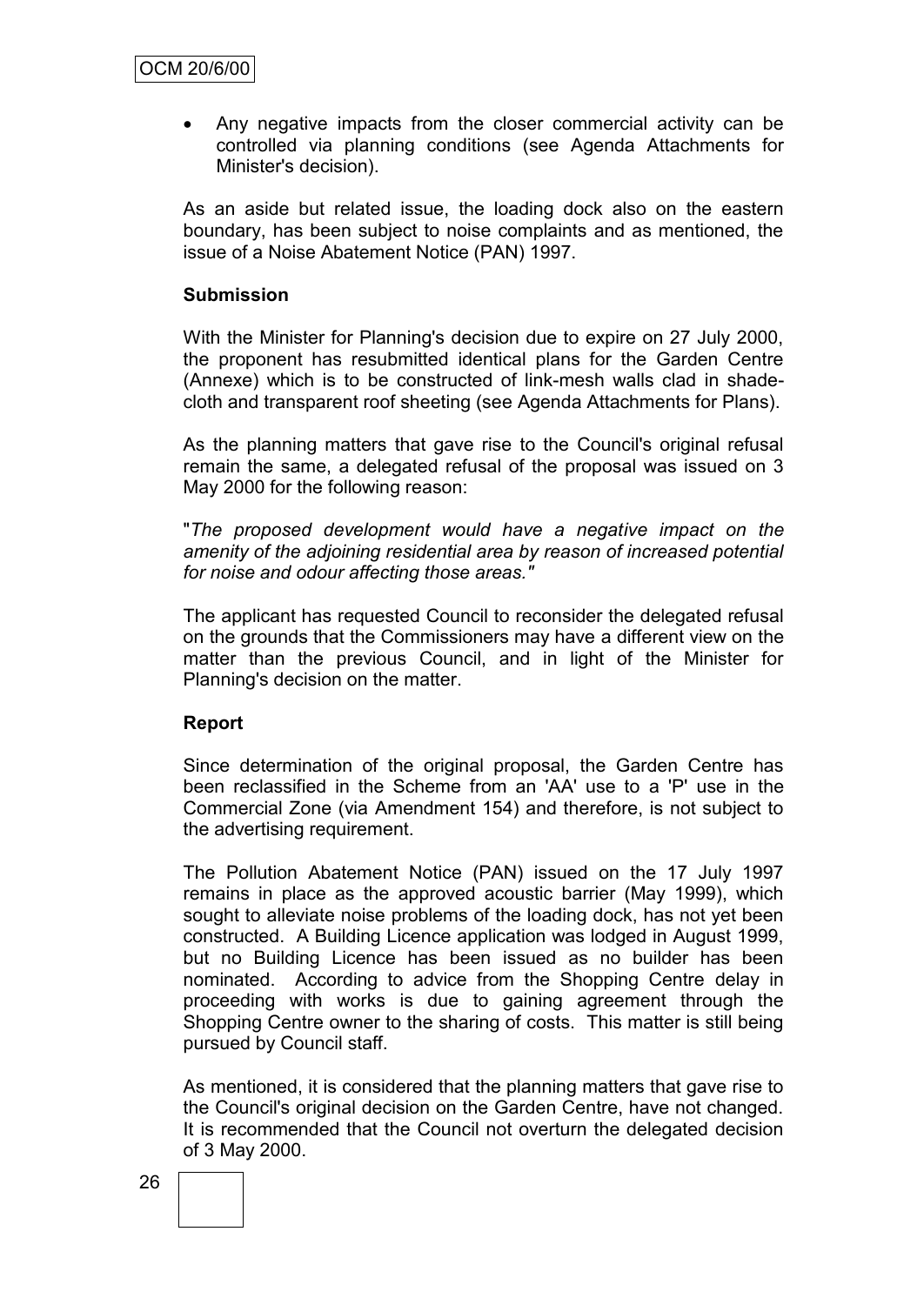# **Strategic Plan/Policy Implications**

N/A

# **Budget/Financial Implications**

N/A

# **Implications of Section 3.18(3) Local Government Act, 1995**

Nil

# **Implications of Proposed Town Planning Scheme No. 3**

A 'Garden Centre' is to be classified as a 'D' use, which means that the use is not permitted unless the local government has exercised its discretion by granting planning approval.

#### **591. (AG Item 13.5) (OCM1\_6\_2000) - FREMANTLE-ROCKINGHAM INDUSTRIAL AREA REGIONAL STRATEGY (FRIARS) - FINAL REPORT 2000 (9332) (SMH)**

**RECOMMENDATION** That Council:

- (1) receive the report;
- (2) advise the Western Australian Planning Commission that it:-
	- 1. does not support the Preferred Land Use Strategy (Figure 5.1) of the Fremantle-Rockingham Industrial Area Regional Strategy published in April 2000;
	- 2. does not support the proposed Hope Valley-Wattleup Redevelopment Bill 2000;
	- 3. continues to support alternative Options 5 and 6 proposed in the Council's submission on Fremantle-Rockingham Industrial Area Regional Strategy in June 1999; namely:-
		- Option 5 Kwinana east of Patterson Road to the Kwinana Freeway and north of Thomas Road to the Rowley Road re-alignment, surrounding ALCOA's redmud lakes to delineate a well defined and accessible industrial precinct in excess of 2000 hectares.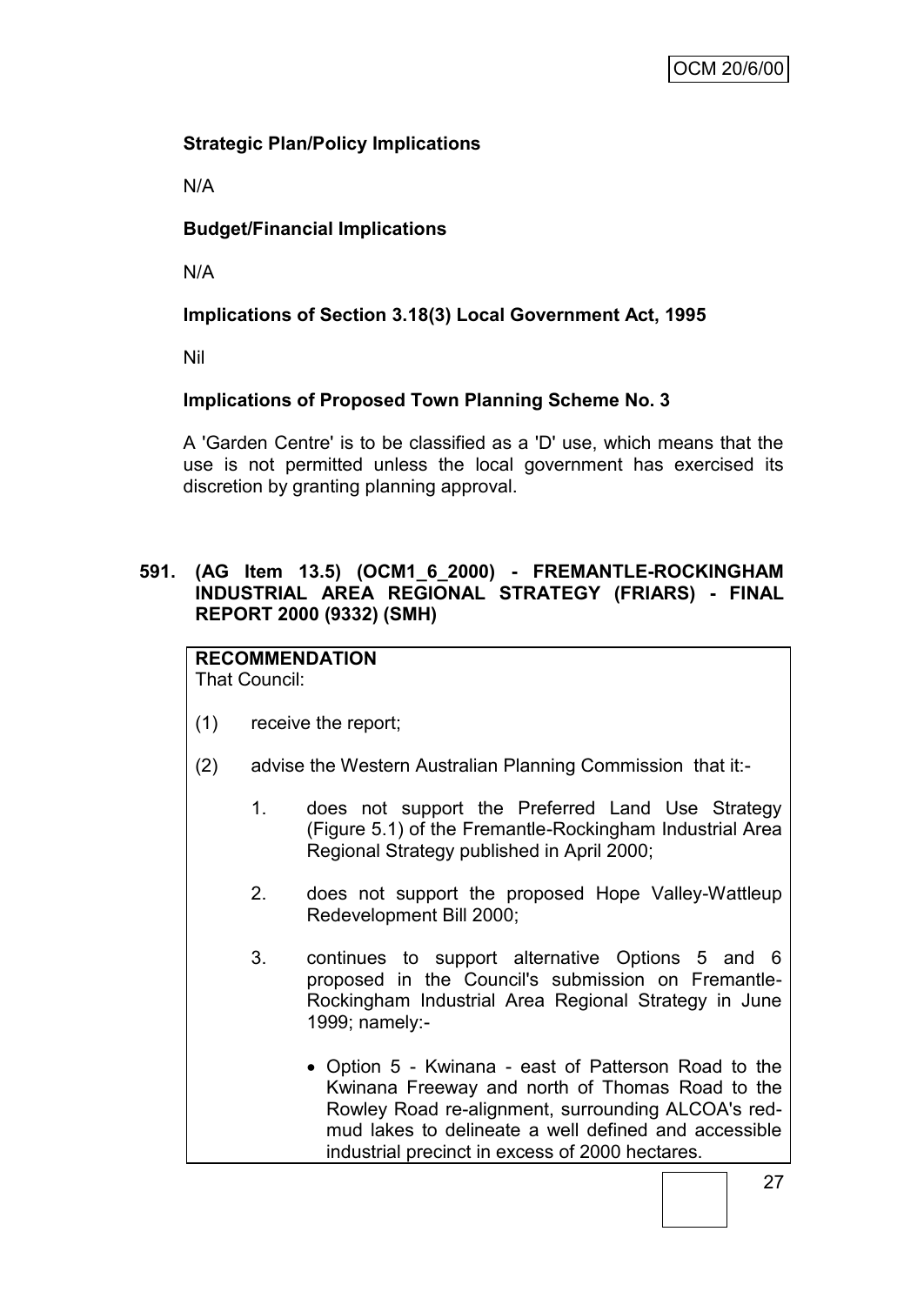- Option 6 Oldbury north of Mundijong Road and midway between the Kwinana Freeway and the Tonkin Highway, approximately 14 kilometres east of the Kwinana Industrial Area (KIA). An unconstrained area of approximately 2000 hectares.
- 4. is firmly of the view that the proposed Agricultural and Rural Land Use Planning Policy be adopted as a Statement of Planning Policy (Section 5AA) prior to finalising the FRIARS proposal.

# **COUNCIL DECISION**

MOVED Cmr Smithson SECONDED Cmr Jorgensen that Council:

- (1) receive the report;
- (2) advise the Western Australian Planning Commission that it:-
	- 1. does not support the Preferred Land Use Strategy (Figure 5.1) of the Fremantle-Rockingham Industrial Area Regional Strategy published in April 2000;
	- 2. does not support the Hope Valley-Wattleup Redevelopment Bill 2000, as proposed for reasons outlined in the report;
	- 3. continues to support alternative Options 5 and 6 proposed in the Council's submission on Fremantle-Rockingham Industrial Area Regional Strategy in June 1999; namely:-
		- Option 5 Kwinana east of Patterson Road to the Kwinana Freeway and north of Thomas Road to the Rowley Road re-alignment, surrounding ALCOA's redmud lakes to delineate a well defined and accessible industrial precinct in excess of 2000 hectares.
		- Option 6 Oldbury north of Mundijong Road and midway between the Kwinana Freeway and the Tonkin Highway, approximately 14 kilometres east of the Kwinana Industrial Area (KIA). An unconstrained area of approximately 2000 hectares.
	- 4. is firmly of the view that the proposed Agricultural and Rural Land Use Planning Policy be adopted as a Statement of Planning Policy (Section 5AA) prior to finalising the FRIARS proposal.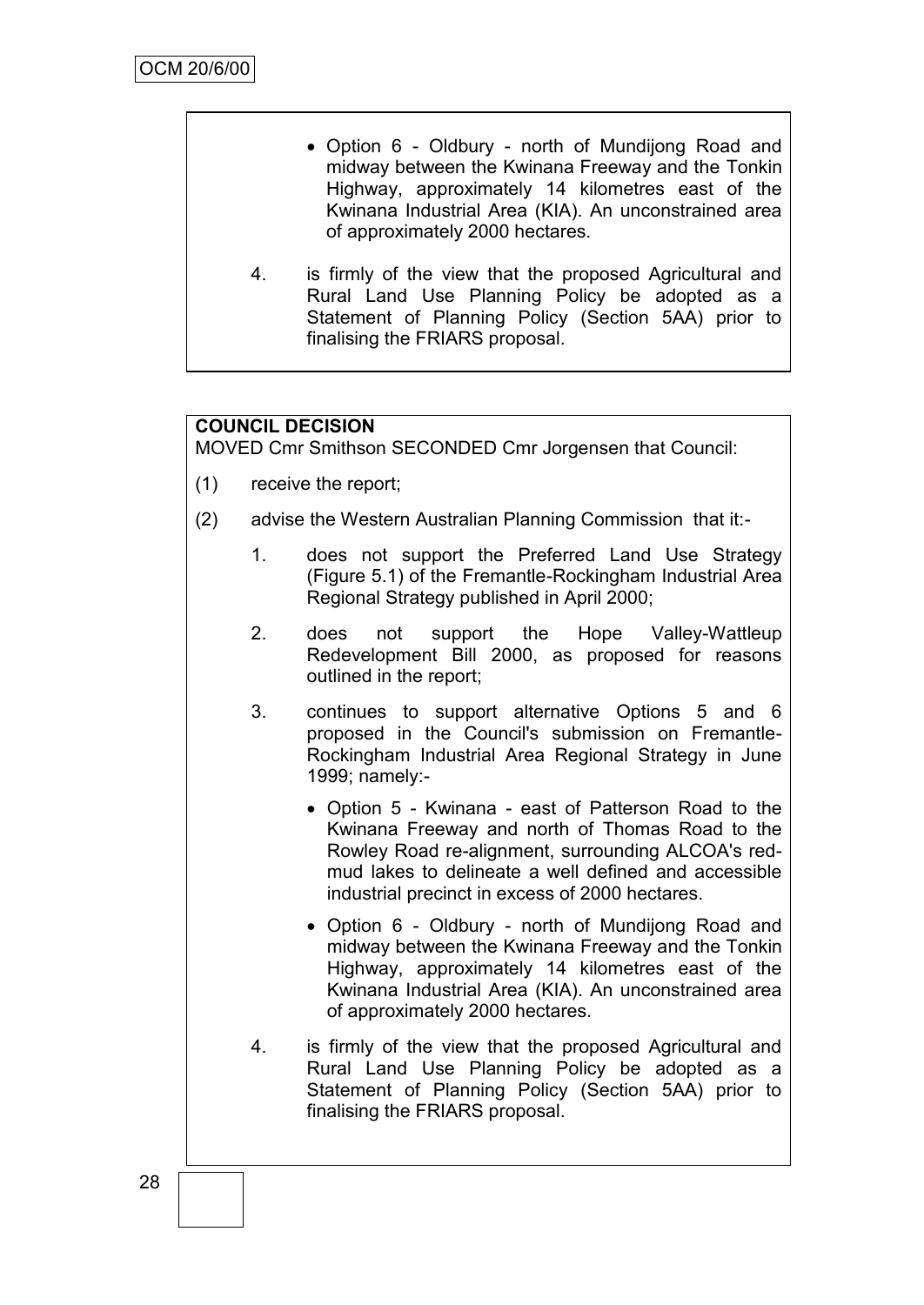#### (3) subject to an agreement with McLeod and Co, copies of the legal advice be provided to community groups.

**CARRIED 3/0**

#### **Explanation**

It was felt that the Bill in its present form was unacceptable as it took away the planning and development powers from the City of Cockburn. If it was to be modified it could be acceptable.

With regard to the legal advice obtained by Council, it was appropriate to have some agreement with McLeod and Co, being the author of that legal advice to be given to community groups to enable them to voice their opposition on the matter.

#### **Background**

The Council would be aware of the background to this issue.

The initial FRIARS proposals published by the WAPC was in March 1999. The report contained supporting background information and data together with 5 land use options.

The report was poorly prepared and did not adequately substantiate the approach adopted or justify the preferred strategy.

In response, the Council prepared a comprehensive submission which was lodged in June 1999.

As a result of this, Council staff attended the hearings in September 1999. Transcripts of the hearings were made available in a report however, no recommendations in respect to each of the presentations was made by the hearing panel. The hearings therefore, were of little effect and the outcome had no obvious consequence.

In fact, in the proposal of March 1999, the preferred Strategy contained 899 ha of General Industrial and 98 ha of Heavy Industrial compared to 798 ha of General Industrial and 98 ha of Heavy Industrial in the final report. This represents an overall industrial area reduction of 11%.

In April 2000, the Final Report on FRIARS was published showing the State's preferred land use strategy and at the same time, the Council was advised that the "Hope Valley-Wattleup Redevelopment Bill 2000" had been drafted as the means of implementing the Strategy.

Prior to the publication of the Final FRIARS report the State published a proposed Policy entitled "Agricultural and Rural Land Use Planning"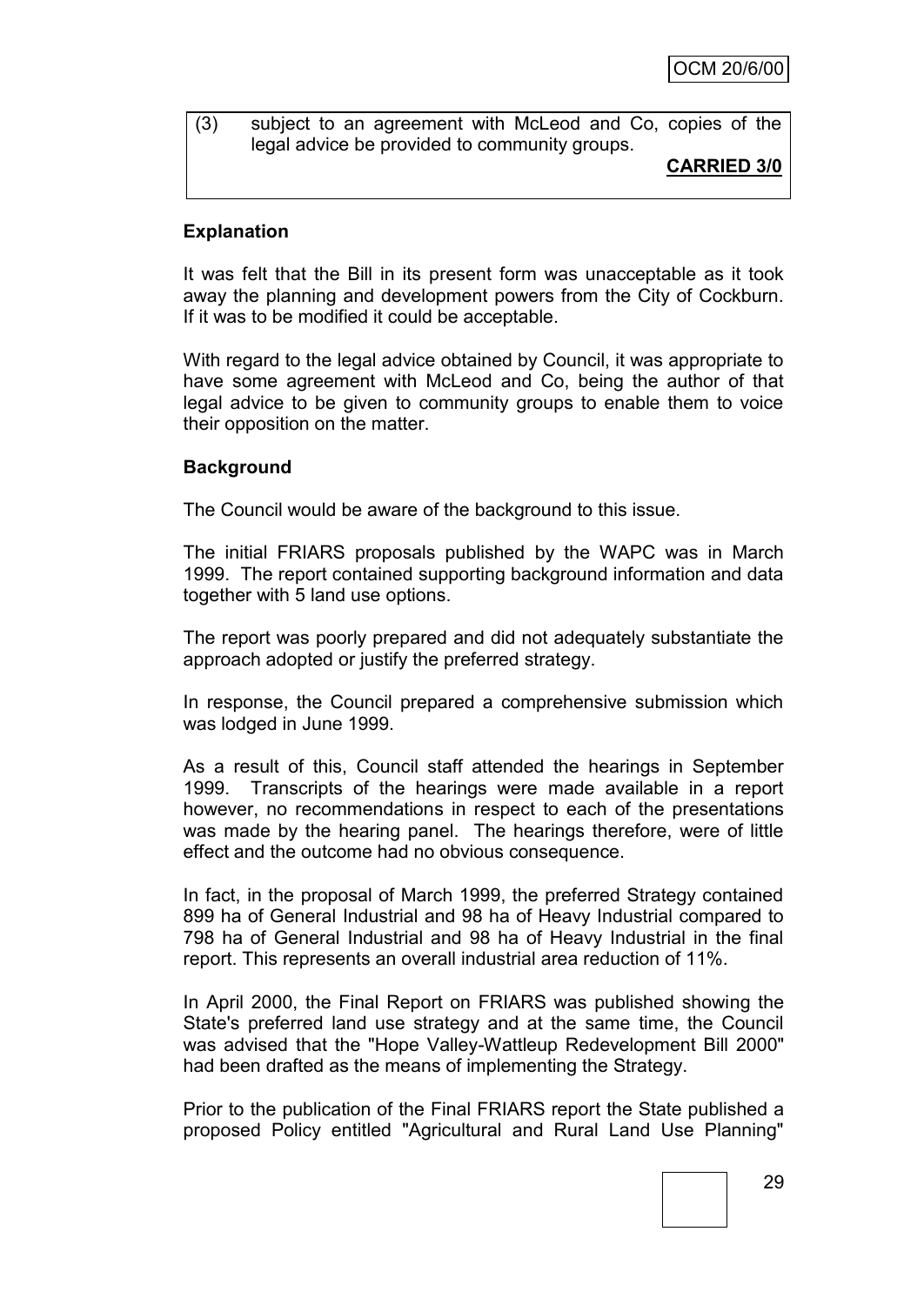(SPP No. 11) in October 1999, some 5 months prior to the publication of the FRIARS Final Report.

In the Agricultural Policy Cockburn and Kwinana combined to produce the second-most important horticultural production area in the State. The policy seeks to protect these areas from erosion by incompatible uses, because productive agriculture land is a scarce resource. Despite the purpose of this policy and its applicability to the Wattleup and Hope Valley area, FRIARS proceeded.

Council at its meeting on 18 January 2000, resolved to recommend to the WAPC that it defer any decision of FRIARS until a decision had been made on the proposed Agricultural Policy.

Except for an acknowledgement, there has been no response to either the Council's submission on FRIARS or the Agricultural and Rural Land Use Policy. Section 2.5 of the Final FRIARS report acknowledges the existence of the Agricultural Policy and states that a detailed planning study needs to be undertaken to determine the extent of areas to be protected.

#### **Submission**

1. Final Report - April 2000

The final report is similar to the initial report. It lacks credibility and substance.

The Preferred Land Use Strategy (Figure 5.1) (April 2000), is essentially the same as the Preferred Land Use Strategy - Option 4 - Integrated Industrial Expansion (March 1999). The marginal changes are:-

- The exclusion of Bushplan Site 267 in Mandogalup (Town of Kwinana).
- The deletion of the linear strip of industrial land east of Cockburn Cement which means the area north of Russell Road remains rural. (City of Cockburn) No reason is given in the report as to why this has been deleted. The report suggests that this will act as an "additional" rural buffer between Thomsons Lake and Cockburn Cement. Although supported, the rationale to and benefit of this buffer is not understood.

The strategy proposes that the Land Use Plan be implemented and administered by the WA Land Authority (Landcorp).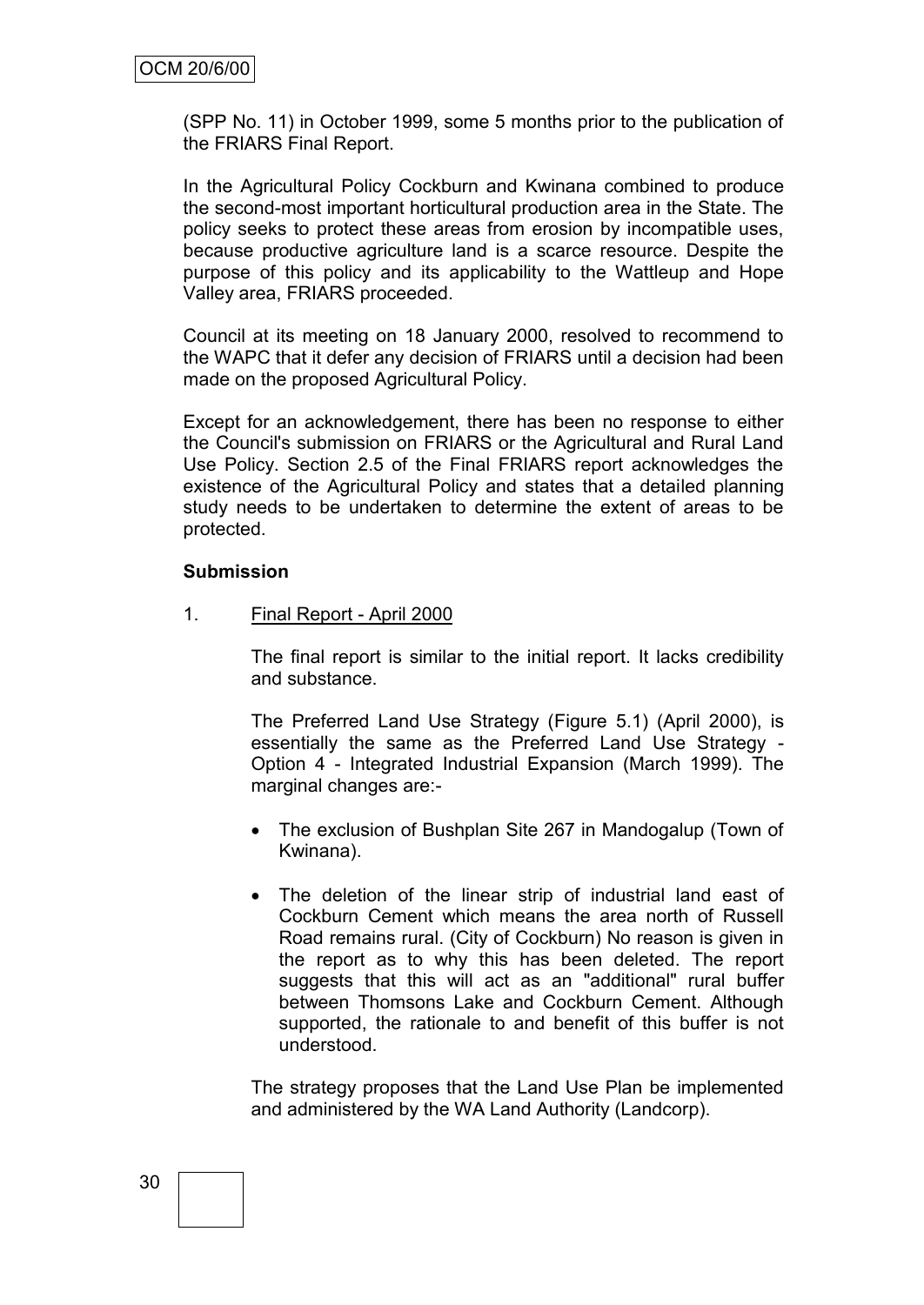The Council opposed this approach, and recommended that the WAPC be the development authority responsible for implementing the plan and Landcorp undertake the role of development agency, otherwise Landcorp wears two hats.

The plan proposes that the future industrial areas under FRIARS, within the City of Cockburn be developed for general and light industries.

The Wattleup Townsite is included in the future industrial area.

In respect to the role of local government in the implementation of FRIARS, the report states that *"… the LGA's remain fully informed throughout the life of the re-development project. This will require an integrated approach for planning and land use management between all levels of Government and the Implementing Agency."*

#### 2. Hope Valley-Wattleup Redevelopment Bill 2000

A Bill has been prepared to establish the Redevelopment Area and to remove the planning and development powers of both the City of Cockburn and the Town of Kwinana from it.

The Bill in general terms proposes to:-

- establish the WA Land Authority (Landcorp) as the responsible Authority for implementing the Master Plan;
- compulsorily take land;
- empower the Minister to amend local schemes in certain circumstances;
- close streets temporarily and permanently ;
- approve the Master Plan;
- cause the LGA's town planning scheme to cease having effect within the Redevelopment Area;
- all development approval to be considered and issued by the WAPC;
- prevent the Council from applying certain types of rates under Section 6.32(1) in the Redevelopment Area by reason of the land being in the RDA.

In essence the LGA's are only required to receive and pass on development applications to the WAPC for determination. There appears to be no formal recommendation role.

Of interest is the definition of 'Public Authority' which does not make specific reference to local government under Section 3(1). In addition under Section 11(2) copies of the approved Master Plan are only kept at the Authority's offices for public inspection, not at the Council.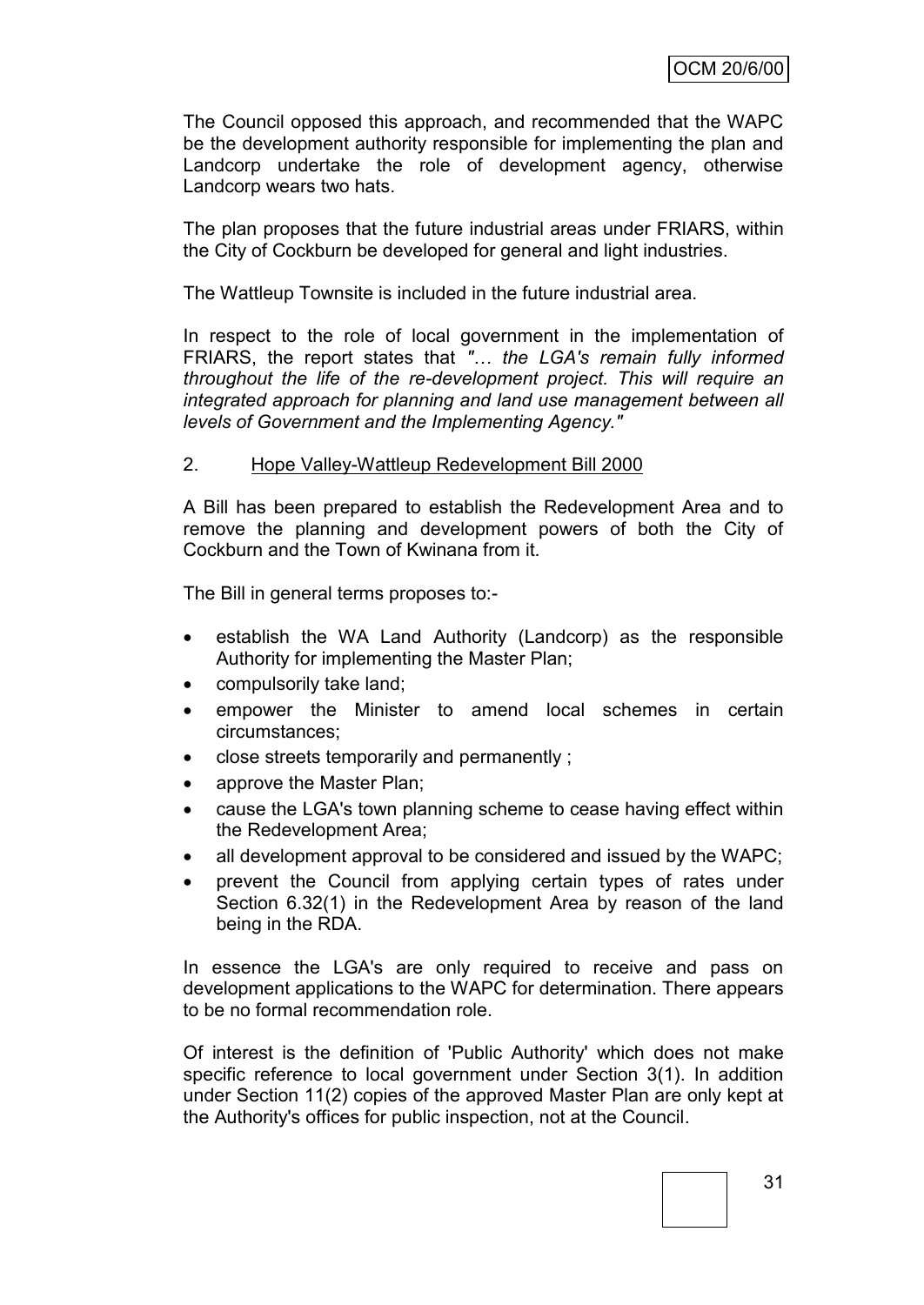A legal opinion has been received from McLeod & Co on the proposed Bill in relation to the compensation provisions.

Under the Bill, compensation will not be payable to landowners until an application for development approval is made, and is refused or has unacceptable conditions imposed on it because of a reservation, zoning or classification.

A person whose land is reserved, zoned or classified under the Master Plan will not be able to claim compensation for injurious affection.

The WAPC in dealing with an application is not bound to have regard for the amenity of the locality, and does not have to have regard for the provisions of the Master Plan.

Appeal rights under the Bill may apply to not only discretionary decisions of the WAPC but also factual and legal questions as well. In addition a decision of the WAPC to classify a use as either discretionary or nondiscretionary could also give rise to an appeal. Previous decisions of the tribunal have determined that such discretion is not applicable under local schemes.

The Final Report will form the basis for preparing a detailed Master Plan for the Redevelopment Area.

For this to proceed the Bill must pass through Parliament, which is expected to be in this current sitting. Therefore the Bill could become law before 29 June 2000. If this occurs then Landcorp will commence the implementation of FRIARS on 1 July, according to advice from the Ministry for Planning.

The Redevelopment Area will become a "blank" patch on the MRS as the MRS and the local scheme will no longer apply. All planning and development decisions will be made by WAPC in accordance with the adopted Master Plan.

There will be no 'Redevelopment Authority' established and therefore no local government representation.

#### **Report**

Based on assessments done by the Council's Strategic Planning Service, there is no justification from a land use planning or demand for industrial land to support the FRIARS proposal as contained in the Final Report.

Never-the-less, the Council made its position clear through its submission and by attending the public hearings.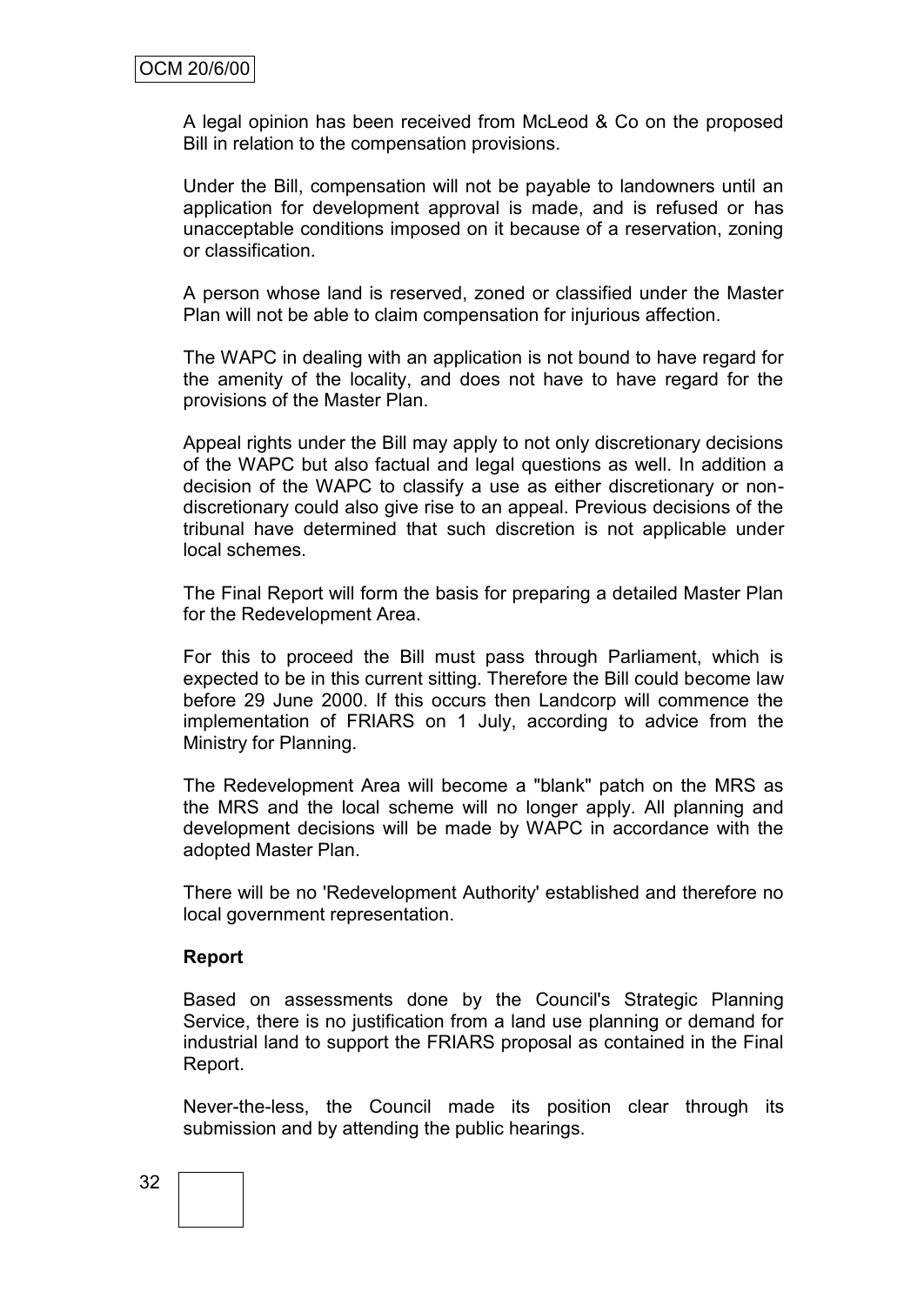Copies of the Council's submission on FRIARS, together with that made on the Agricultural and Rural Land Use Planning Policy (SPP No. 11) have been circulated to Upper House Members:-

- Hon M W Nevill MLC
- Hon Barbara M Scott MLC
- Hon J A Scott MLC
- Hon N Kelly MLC
- Hon J F Grill MLA

for their information and support for Council's position.

The Council should re-affirm its opposition to FRIARS, reconfirm its support for the Options it promoted, namely Option 5 (Hope Valley) and Option 6 (Oldbury).

Another unsatisfactory aspect of the Bill is that Landcorp is responsible for Administering and Implementing the FRIARS Master Plan, in the event that the Hope Valley-Wattleup Redevelopment Bill is proceeded with and that the Western Australian Planning Commission would be a more appropriate authority.

Except for the actions already taken by the Council and the Administration, there is very little more that the Council can do to oppose the FRIARS proposal.

Under the WA Land Authority Act land owned by Landcorp is not liable to pay rates to the Council. It pays a rate equivalent to State Treasury. State owned land is not rateable. A large amount of the Redevelopment Area could eventually be owned by Landcorp.

#### **Strategic Plan/Policy Implications**

N/A

#### **Budget/Financial Implications**

According to Section 35(2) of the Proposed Act the Council may continue to collect rates in the Redevelopment Area on the same basis as it does for the adjoining land.

#### **Implications of Section 3.18(3) Local Government Act, 1995**

There will be no duplication of services as the State will take control of all planning and development functions normally carried out by local government.

The Council will only act as a "post box" to forward development applications to the WAPC within 7 days of receipt and if the Council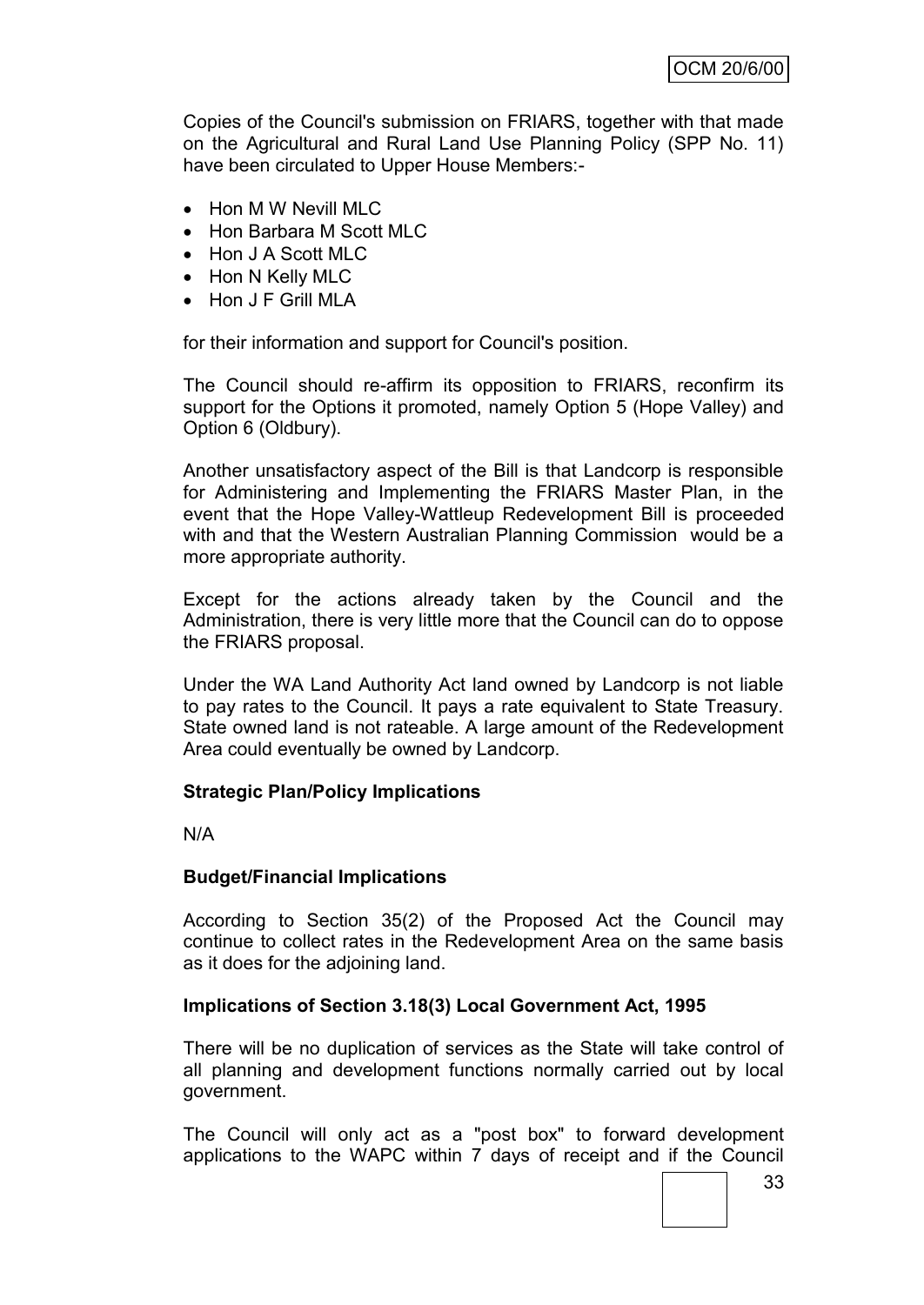wishes to it may make recommendations within 42 days on applications received in the Redevelopment Area.

Given that the Council will have no statutory position in relation to the Redevelopment Area it is not clear what benefit there would be in making recommendations to the WAPC.

#### **592. (AG Item 13.6) (OCM1\_6\_2000) - TOWN PLANNING REGULATIONS - ADVERTISING AMENDMENTS TO LOCAL SCHEMES - POLICY (9003) (SMH) (ATTACH)**

# **RECOMMENDATION**

That Council:

- (1) receive the report;
- (2) adopt the attached Policy PD49 "ADVERTISING TOWN PLANNING SCHEME AMENDMENTS" and include it in the Council's Policy Manual; and
- (3) provide a copy of the Council Policy to the Western Australian Planning Commission.

#### **COUNCIL DECISION**

MOVED Cmr Smithson SECONDED Cmr Jorgensen that Council:

- (1) receives the report and not adopt proposed Policy PD49 "Advertising Town Planning Scheme Amendments"; and
- (2) maximise the use of the delegation offered by Planning Bulletin 29 to streamline the amendment process.

**CARRIED 3/0**

#### **Explanation**

Council was of the view that it should capitalise on the opportunity to advertise local amendments without referral to the WAPC/Minister in order to achieve any potential time savings for applicants.

#### **Background**

In December 1998, the WAPC published Planning Bulletin No. 29, "Town Planning Scheme Amendments - Consent to Advertise". This Bulletin explained the change to the Regulations to allow local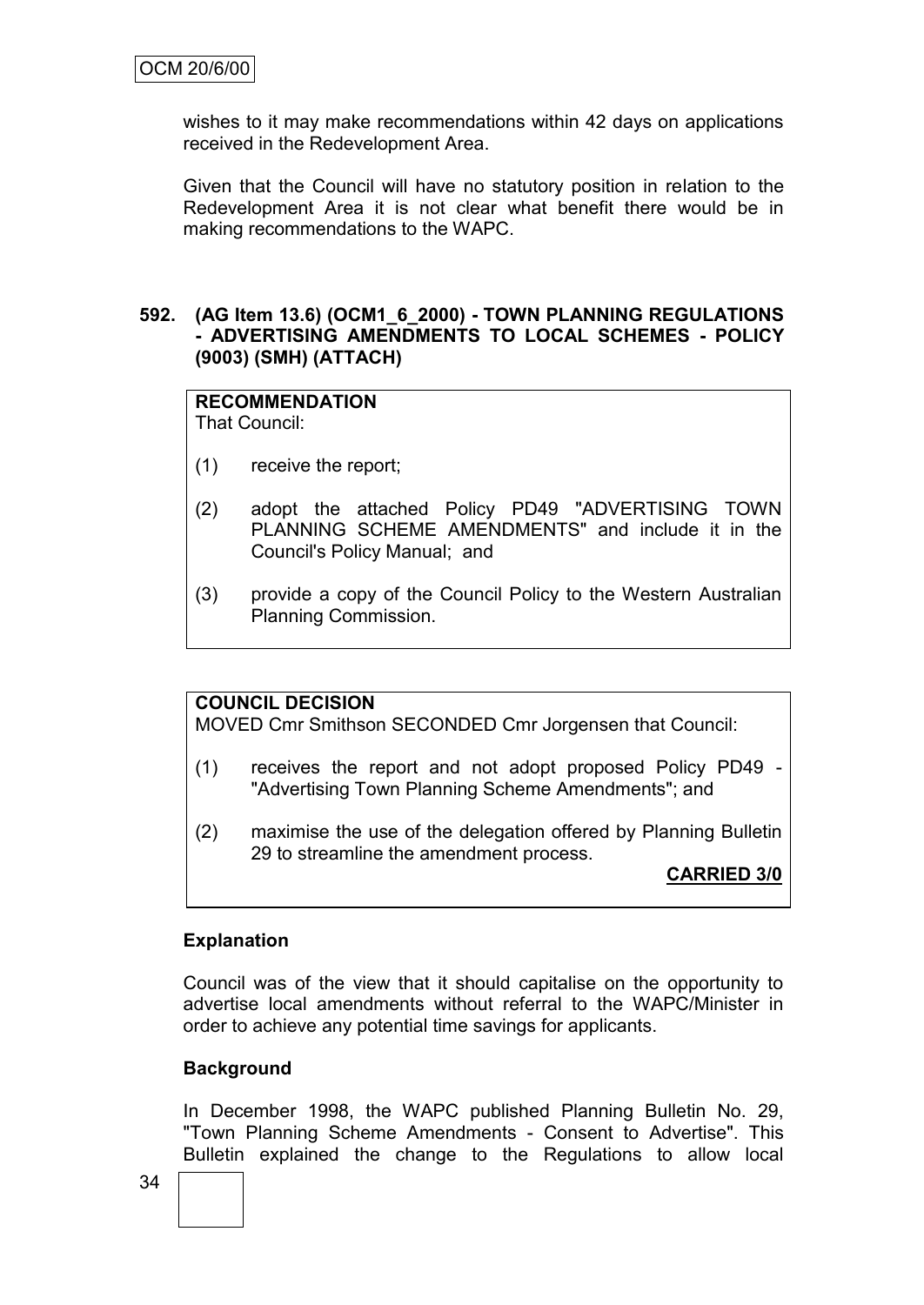governments to advertise amendments without the approval and direction of the Commission / Minister for Planning.

To advertise an amendment the local government must comply with certain criteria, namely:-

- assessed by EPA under Section 47(c) of the EP Act
- consistent with the purpose of the scheme
- compliance with the Town Planning Regulations
- consistent with the MRS and regional policies
- consistent with 5AA policies.

However, at the end of 1999, the Shire of Chittering proceeded with an amendment to make its district a Nuclear Free Area under the amended Regulations which was assessed by the EPA. as acceptable. The Minister, however, did not agree with this and immediately sought to have the Regulations changed. Local governments were told not to continue with amendments under the Regulations. The change to the Regulations went to Parliament where it was disallowed and on the 25 May 2000, all Councils were advised that the amended Regulations continued to apply.

#### **Submission**

The advice from the WAPC on 25 May 2000 was:-

"*This is to advise that on 3 May 2000 the Parliament of Western Australia disallowed the Town Planning Amendment Regulations (No. 2) 1999. Accordingly, the Regulations as appeared in the Government Gazette on 11 December 1998 and explained in the Commission's Planning Bulletin 29 (December 1998) now have effect.*

*In accordance with the Regulations now effective, local governments may advertise amendments to their town planning schemes without seeking the Commission's consent, subject to meeting the criteria set down in the Regulations and subject to the resolution of the Council to amend the town planning scheme being subsequent to 3 May 2000."*

#### **Report**

Advertising of scheme amendments without the approval of the WAPC/ Minister is fraught with potential difficulties, that may not benefit the Council or the proponent.

The Shire of Chittering example is a case in point.

It is imperative from a town planning viewpoint that the amendment when advertised is acceptable to the "approving" authority.

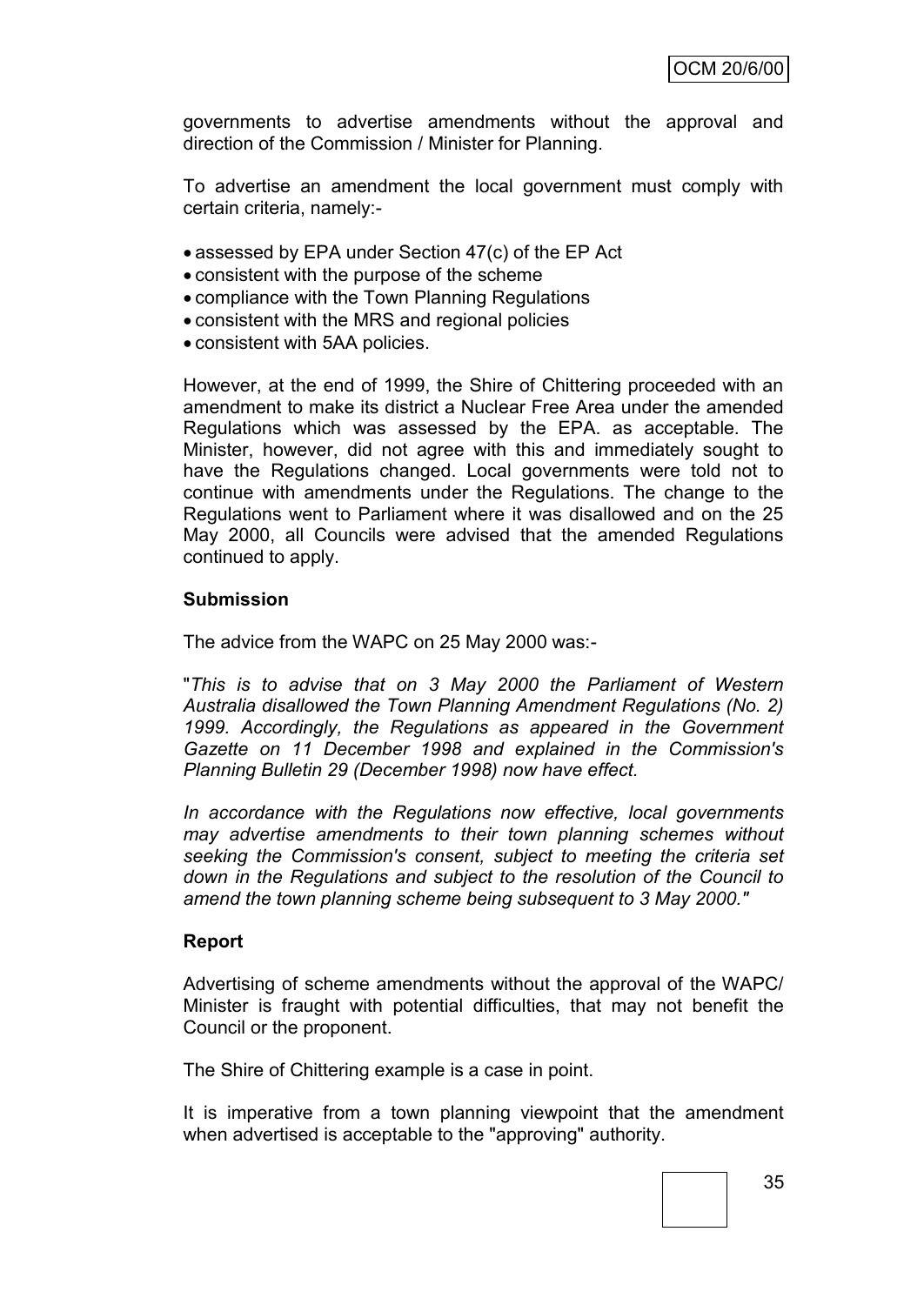The Council does not approve amendments it only makes recommendations.

It is likely that the concession by the WAPC for Councils to advertise scheme amendments without its approval has not been done to make Councils more autonomous or accountable but to relieve the Ministry of an administrative burden. Regardless of this, the Council is still required to undertake the same administration of a scheme amendment whether or not it is with the approval of the WAPC / Minister.

If the concession was to promote Council autonomy and accountability then the WAPC would have granted approval to advertise, to protect its interests and then allowed the local government to approve or refuse the amendment following the close of the public submission period. This is not the case, the Council remains only a recommending authority in relation to amendments to its "local" scheme.

The local government needs certainty that the amendment it is advertising will, at the close of the advertising period, be acceptable to the WAPC / Minister.

There is no point in advertising an amendment only to find when final approval is being sought, that the proposed amendment for some reason, is not acceptable.

This is already a potential problem with the referral of an amendment to the EPA before it is referred to the WAPC / Minister. The EPA can say 'yes' but the WAPC could say 'no'. It is better to get the 'no' from the WAPC before advertising, than to proceed with an amendment to have it aborted at the end of the process, as in the case of Chittering.

It is recommended that in the interests of the proponent, the public and the Council that amendments to Council's local scheme be referred to the WAPC / Minister for approval to advertise, so that the position of the WAPC / Minister is known prior to seeking public comment. This is the most efficient approach.

A policy, therefore needs to be adopted by the Council so that a consistent approach can be applied to amendments to the local scheme and to enable the public to be aware of the Council's position.

Currently the Council has had 222 proposed amendments to Town Planning Scheme No. 2, which represents an average of 28 amendments per year since 1992.

Scheme amendments, although important, are not a major part of the work of Statutory Planning Services.

# 36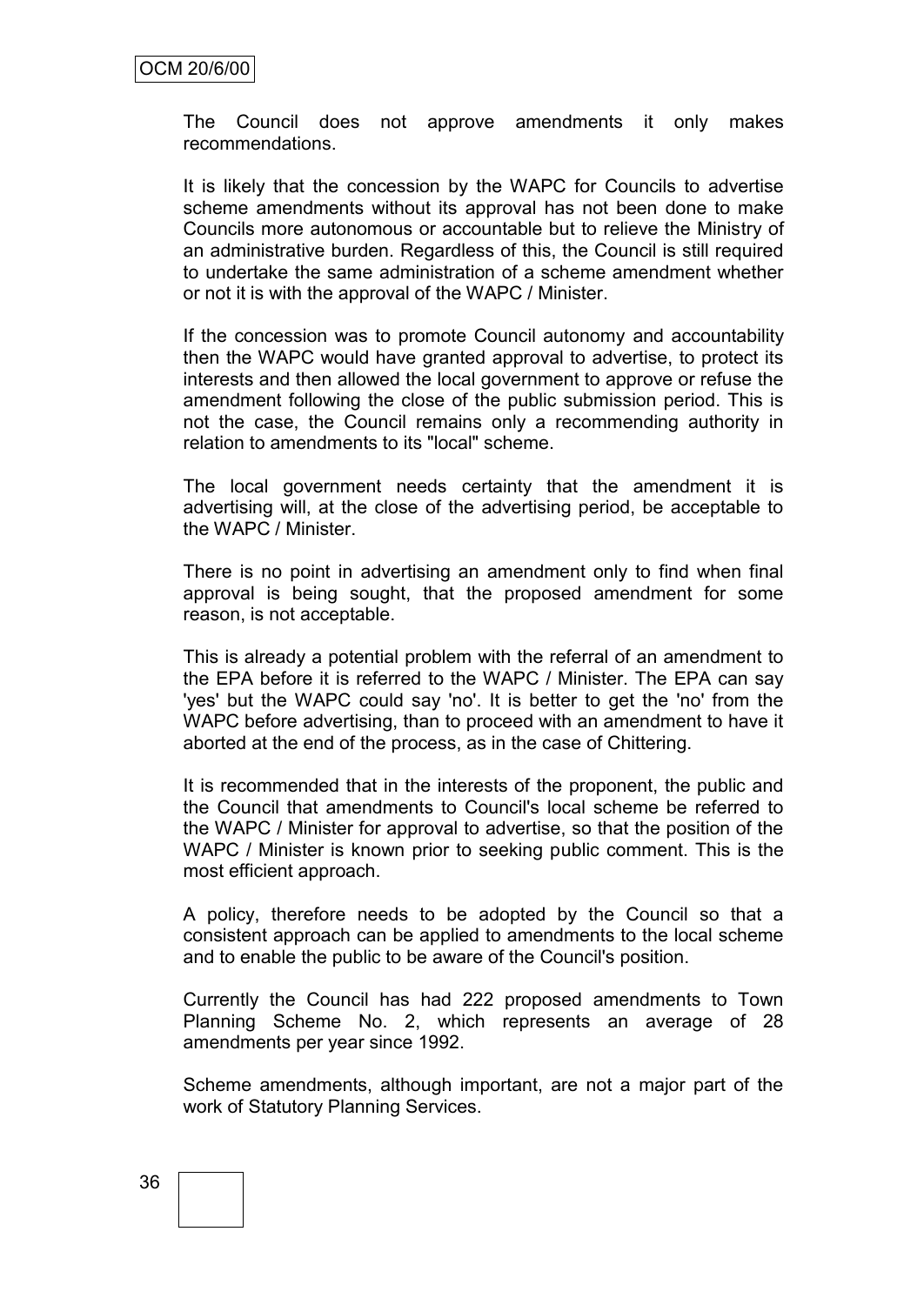Therefore referral to the WAPC prior to proceeding with an amendment would not cause inconvenience or inefficiency for the Council. But would provide certainty and confidence about the acceptability of a proposed amendment by the WAPC / Minister.

Another problem is under Regulation 25 (2)(iv), where the potential exists at the end of the process for the MFP not to agree with the definition of the "area of the subject amendment" for consultation purposes and may require the amendment to be re-advertised. Therefore it is in the interests of the proponent that "the area" be defined by the WAPC / Minister at the outset so that there can be no conjecture.

It should be noted, that, where a Council does proceed with an amendment, the Ministry for Planning officers have advised that they are not to be treated as a referral agency for comment as part of the advertising process because they represent the approving agency. This means that even during a Council advertising an amendment it cannot take into account the likely position of the WAPC. Moreover, the stance taken by the MFP confirms that it does not want to make any commitment to an amendment prior to making a recommendation to the WAPC at the end of the process.

## **Strategic Plan/Policy Implications**

The Corporate Strategic Plan Key Result Areas which apply to this item are:-

- 1. Managing Your City
	- *"To conduct Council business in open public forums and to manage Council affairs by employing publicly accountable practices."*
- 2. Planning Your City
	- *"To ensure that the planning of the City is based on an approach which has the potential to achieve high levels of convenience for its citizens."*

#### **Budget/Financial Implications**

N/A

#### **Implications of Section 3.18(3) Local Government Act, 1995**

By the Council not advertising amendments in accordance with the discretionary scope provided under Regulation 25 (2), the Council is not duplicating a role that the WAPC/Minister currently has.

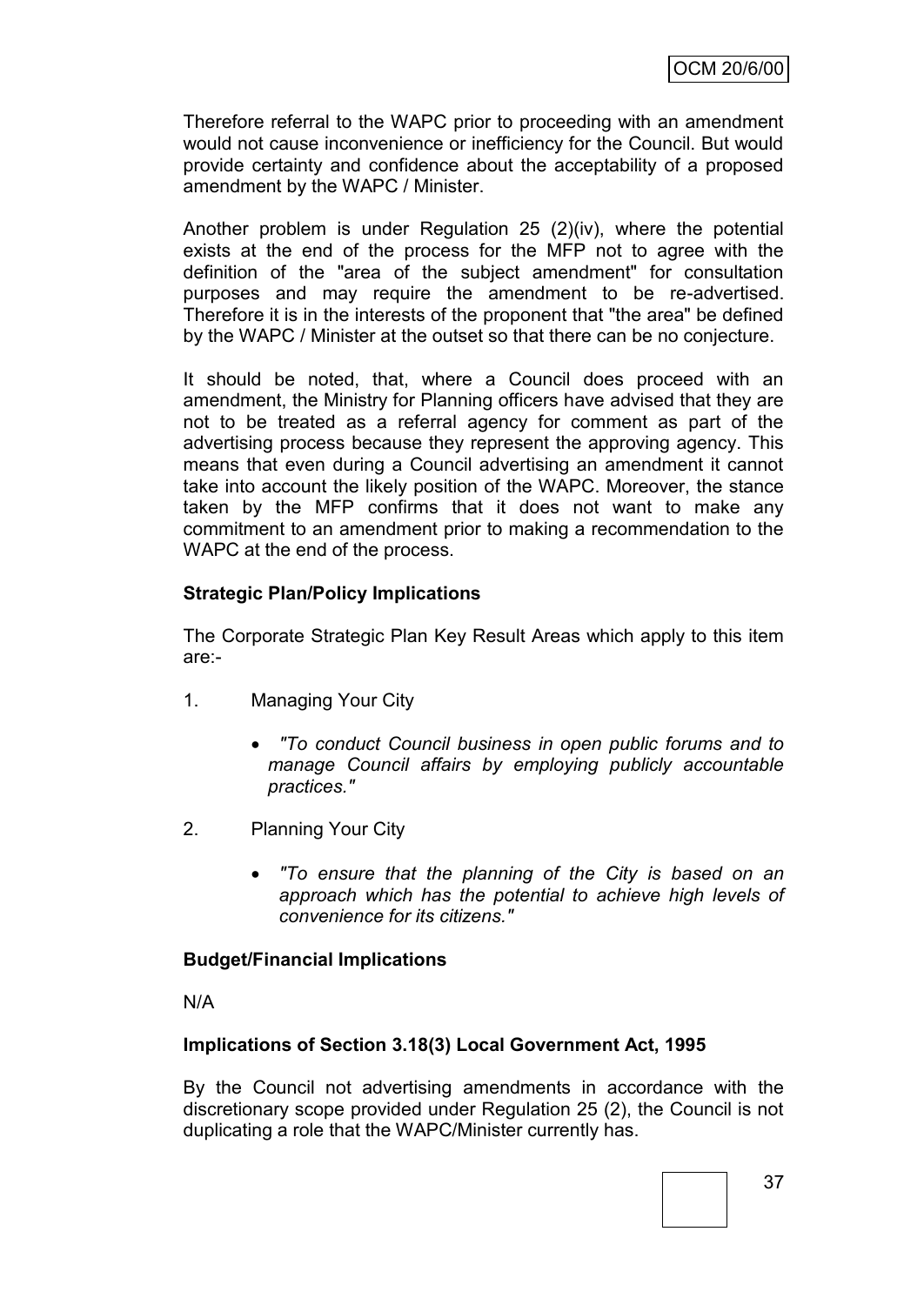To seek the approval of the WAPC/Minister to advertise a proposed amendment, reduces the potential for modifications, delays and refusal at the end of the process, thereby giving greater certainty to the public, the proponent and the Council at the beginning of the process, that if supported it can be approved.

## **DECLARATION OF FINANCIAL INTEREST**

Cmr Donaldson advised the meeting that he had a financial interest from Cmr Smithson on the following items.

Item 13.7 - Amendment No.192 - Development Areas and Structure Plans - Final adoption. The nature of the interest being that her employer, BSD Consultants, has made submissions on behalf of some owners.

Item 13.8 - Amendment No.193 - Development Contribution Areas - Final Adoption. The nature of the interest being that her employer, BSD Consultants has made submissions on behalf of some owners.

## **AT THIS POINT CMR SMITHSON LEFT THE MEETING THE TIME BEING 9.02 PM**

**593. (AG Item 13.7) (OCM1\_6\_2000) - AMENDMENT NO. 192 - DEVELOPMENT AREAS AND STRUCTURE PLANS - FINAL ADOPTION (92192) (SOS) (ALL) (ATTACH)**

|     | <b>RECOMMENDATION</b><br>That Council:                                                                                                                     |                                                                                                                                              |  |  |
|-----|------------------------------------------------------------------------------------------------------------------------------------------------------------|----------------------------------------------------------------------------------------------------------------------------------------------|--|--|
| (1) | adopt the Schedule of Submissions as contained in the Agenda<br>Attachments.                                                                               |                                                                                                                                              |  |  |
| (2) | adopt the Amendment for final approval, with the following<br>modifications:                                                                               |                                                                                                                                              |  |  |
|     | Recommended Modification<br>Clause                                                                                                                         |                                                                                                                                              |  |  |
| 1   | <b>Ninth</b><br>Schedule<br>– DA 6.                                                                                                                        | Delete the generic statement in DA 6 and replace it<br>with the following provisions as proposed<br>by<br>Amendment 177;<br>Objectives<br>1. |  |  |
|     | In considering an application for Planning Consent in<br>the Marine Technology Park Zone the Council, in<br>addition to any other matter it is required or |                                                                                                                                              |  |  |
|     |                                                                                                                                                            |                                                                                                                                              |  |  |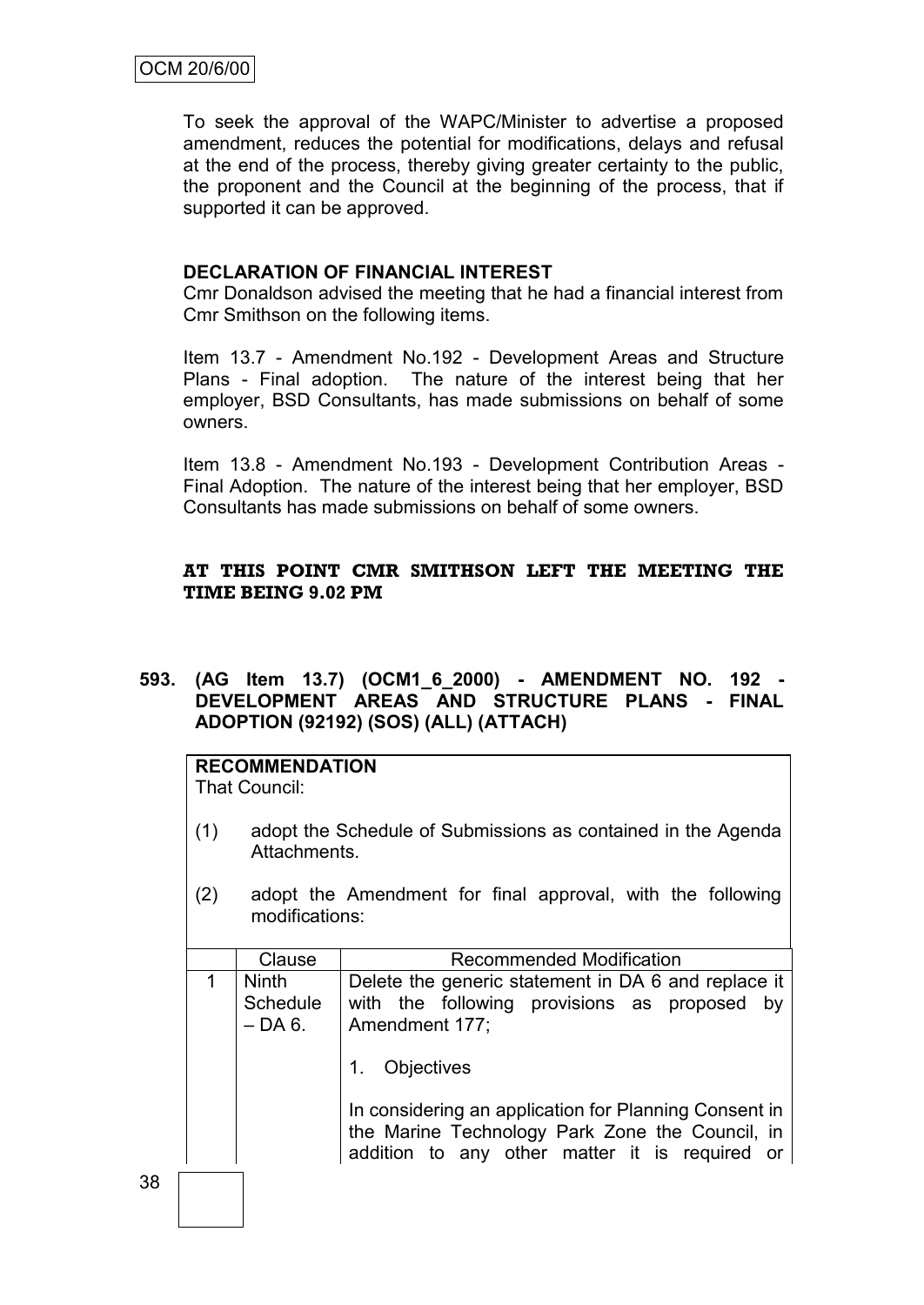|     | permitted to consider, shall have regard to the<br>following objectives:-                                                                |  |  |
|-----|------------------------------------------------------------------------------------------------------------------------------------------|--|--|
|     | (a) the promotion of the purposes and functions of<br>the Technology Development Act 1983 (as<br>amended);                               |  |  |
|     | (b) the encouragement of research<br>and<br>development;                                                                                 |  |  |
|     | (c) the encouragement of pleasant and efficient<br>facilities;                                                                           |  |  |
|     | (d) the consideration and improvement<br>οf<br>appropriately located development within the<br>zone;                                     |  |  |
|     | (e) the safe movement of vehicular and pedestrian<br>traffic; and                                                                        |  |  |
|     | (f) the protection of the amenity of areas adjacent<br>to the zone.                                                                      |  |  |
|     | 2. Permitted Uses                                                                                                                        |  |  |
|     | The following uses shall be directly related to or<br>incidental to ship design, ship building, ship repair<br>and marine engineering: - |  |  |
|     | (a) research and development $(P)$ ;                                                                                                     |  |  |
|     | (b) product<br>development<br>or process<br>and<br>improvement $(P)$ ;                                                                   |  |  |
| (C) | supply of technology based products<br>and<br>services (AA);                                                                             |  |  |
| (d) | provision of specialist services to increase the<br>capability of companies in technology industries<br>(AA);                            |  |  |
|     | (e) education and training $(P)$ ;                                                                                                       |  |  |
| (f) | light and service industry (AA);                                                                                                         |  |  |
|     | $(g)$ office administration $(P)$ ;                                                                                                      |  |  |
| (h) | support services, including but not limited to,<br>child care centre, lunch bar, and restaurant<br>(AA);                                 |  |  |
|     |                                                                                                                                          |  |  |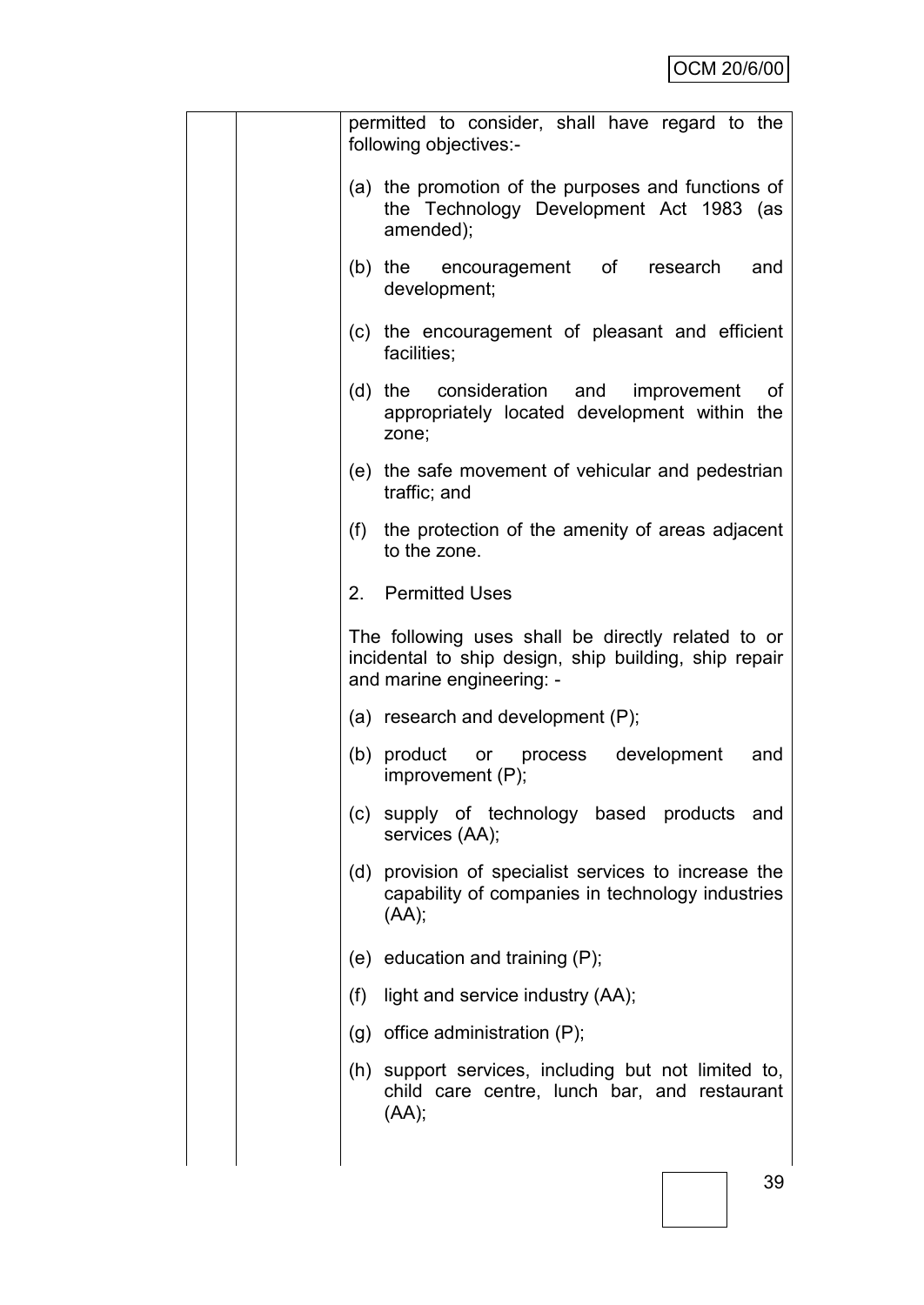| (i) | other activities/ uses which the Council is<br>satisfied are directly linked and associated to<br>marine related industries (AA); and                                                                                       |
|-----|-----------------------------------------------------------------------------------------------------------------------------------------------------------------------------------------------------------------------------|
| (i) | a use that it not mentioned in Clause 8.15.2 (a)<br>to (i) inclusive shall not be permitted (X) within<br>he Marine Technology Park Zone.                                                                                   |
| 3.  | Land use and development within the Marine<br>Technology Park Zone is to be in accordance<br>with the adopted Structure Plan.                                                                                               |
| 4.  | The Council may approve or permit any change<br>or departure from the approved Structure Plan<br>which in the opinion of the Council:-                                                                                      |
|     | (a) is minor in that it does not substantially affect<br>the purpose or intent of the Structure Plan;                                                                                                                       |
|     | (b) has minimal impact upon any person other than<br>the Proponent; and                                                                                                                                                     |
|     | (c) does not affect the interest of any authority or<br>body providing or likely to provide services<br>within the Area of the Structure Plan;                                                                              |
|     | but any other proposed change or departure shall be<br>required to undergo the procedures contained in<br>Clause 6.2 before the Council considers whether to<br>approve or permit it.                                       |
| 5.  | <b>Development Standards</b>                                                                                                                                                                                                |
|     | The following provisions apply to all Land included in<br>the Marine Technology Park Zone in addition to any<br>provisions which are more specifically applicable to<br>that Land under the Scheme:-                        |
|     | (a) Building Setbacks                                                                                                                                                                                                       |
| (i) | A person shall not erect or cause or permit<br>to be erected any Building or any portion of<br>a Building in the Marine Technology Park<br>Zone nearer to a street alignment than the<br>minimum Building Setback distance; |
|     | (ii) Where a lot has frontage to Russell Road,<br>Road, Rockingham<br>Coogee<br>Road<br>or<br>Frobisher Avenue the minimum<br>building                                                                                      |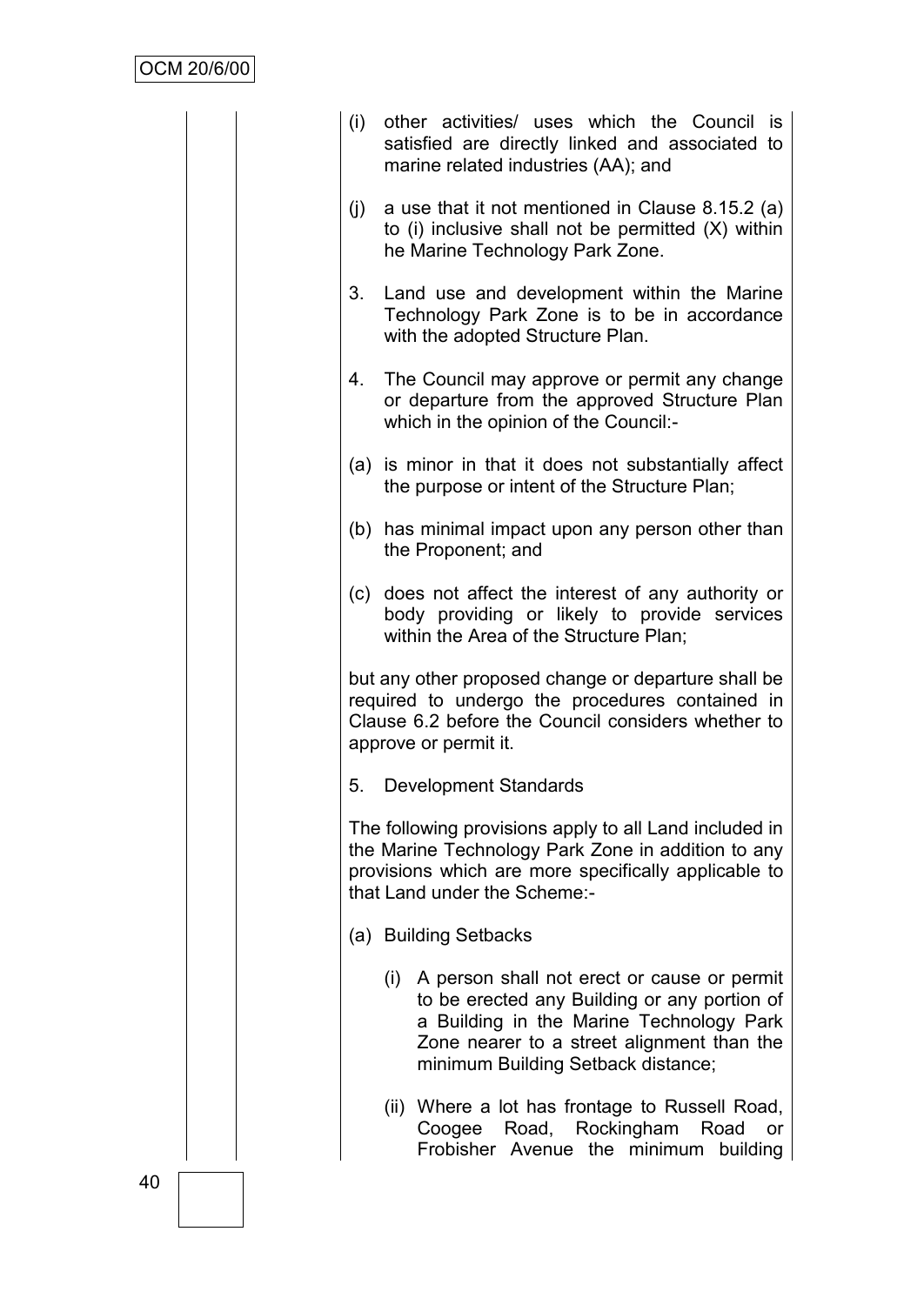| setback shall be 20 metres. Buildings to<br>other streets shall be setback a minimum of<br>10 metres from the street frontage;                                                                                                                                                 |
|--------------------------------------------------------------------------------------------------------------------------------------------------------------------------------------------------------------------------------------------------------------------------------|
| (iii) Side and rear boundary setbacks shall be a<br>minimum of 5 metres.                                                                                                                                                                                                       |
| (b) Landscaping                                                                                                                                                                                                                                                                |
| (i) A minimum of 25% of each lot shall be set<br>aside as landscaped open space;                                                                                                                                                                                               |
| (ii) Lots with a boundary to Russell Road,<br>Coogee Road, Rockingham Road<br>or<br>Frobisher Avenue shall set aside a 10 metre<br>wide landscape strip along the road<br>frontage and this area shall be landscaped<br>and maintained to the satisfaction of the<br>Council;  |
| (iii) A minimum 3 metre wide landscape strip<br>shall be provided along the side and rear<br>boundaries of all lots;                                                                                                                                                           |
| (iv) A landscape plan detailing the mix of hard<br>and soft surfaces shall accompany any<br>for planning<br>application<br>consent.<br>Landscaping<br>shall<br>be<br>provided<br>in<br>accordance with the approved plan and<br>maintained to the satisfaction of the Council. |
| (c) Car Parking and Servicing Facilities                                                                                                                                                                                                                                       |
| (i) Car parking shall be provided in accordance<br>with the Fourth Schedule - Car Parking<br>Requirements;                                                                                                                                                                     |
| (ii) Car parking and servicing areas shall be<br>screened from the street and either located<br>behind the building or the 3 metre wide<br>landscape strip;                                                                                                                    |
| (iii) Where car parking and servicing facilities<br>are proposed between the building and<br>street alignment, they shall be designed in<br>such a way as to complement the building<br>and be screened from the street.                                                       |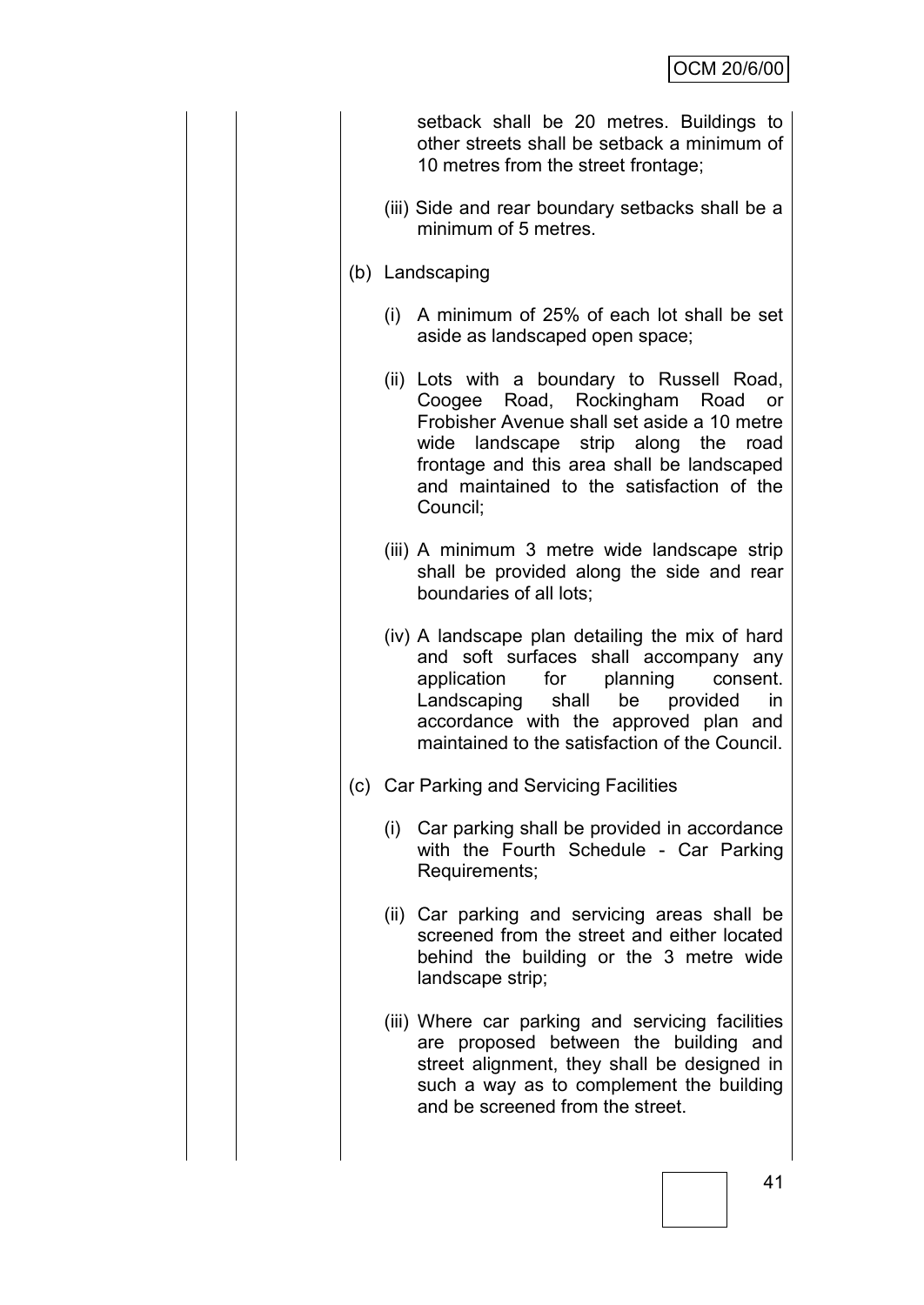|                         |        | (d) Building Design                                                                                                                                                                                                                                                                                                                                                         |  |  |
|-------------------------|--------|-----------------------------------------------------------------------------------------------------------------------------------------------------------------------------------------------------------------------------------------------------------------------------------------------------------------------------------------------------------------------------|--|--|
|                         |        | (i) Buildings shall exhibit a high degree of<br>architectural integrity and design, and shall<br>reflect the nature of the Marine Technology<br>Park;                                                                                                                                                                                                                       |  |  |
|                         |        | (ii)<br>A schedule of external finishes;<br>materials and colours are to<br>accompany any application for<br><b>Planning Consent.</b>                                                                                                                                                                                                                                       |  |  |
|                         |        | (e) Signage                                                                                                                                                                                                                                                                                                                                                                 |  |  |
|                         |        | A plan or description of all signs for the<br>(i)<br>proposed development, including signs<br>painted on a building, shall be submitted to<br>and approved by the Council as a separate<br>application;                                                                                                                                                                     |  |  |
|                         |        | (ii) Signage is to complement the architectural<br>proportion and scale of the building. Roof<br>signs will not be permitted.                                                                                                                                                                                                                                               |  |  |
| $\overline{2}$          | 8.2    | Delete subclauses a) and b) and replace with the<br>following:<br>a) to identify areas which require the future pattern<br>of land use, subdivision and development to be<br>shown on a structure plan before the subdivision<br>or development of land can commence;<br>to set out the procedures for the preparation,<br>b)<br>adoption and operation of structure plans. |  |  |
| 3                       | 8.4 b) | Delete the words "and implemented".                                                                                                                                                                                                                                                                                                                                         |  |  |
| $\overline{\mathbf{4}}$ | 8.5o)  | Delete the word "and" from subclause (ii), insert a<br>new subclause (iii) with the words "all landowners<br>affected by the structure plan; and" and renumber<br>the following subclause accordingly.                                                                                                                                                                      |  |  |
| 5                       | 8.5 p) | Delete subclause $8.5$ (p) and replace with the words<br>"A copy of each approved structure plan, as<br>amended from time to time, is to be kept and made<br>available for public inspection during business hours<br>at the offices of the local government."                                                                                                              |  |  |
| 6                       | 8.7    | All occurrences of the words "detailed area plan" in                                                                                                                                                                                                                                                                                                                        |  |  |
| $\overline{7}$          | 8.8    | lower case to be modified to "Detailed Area Plan".<br>Insert a new subclause (e) "Where there is an<br>inconsistency between the provisions of the Scheme<br>provisions of a Structure<br>and the<br>Plan,<br>the<br>provisions of the Scheme shall prevail."                                                                                                               |  |  |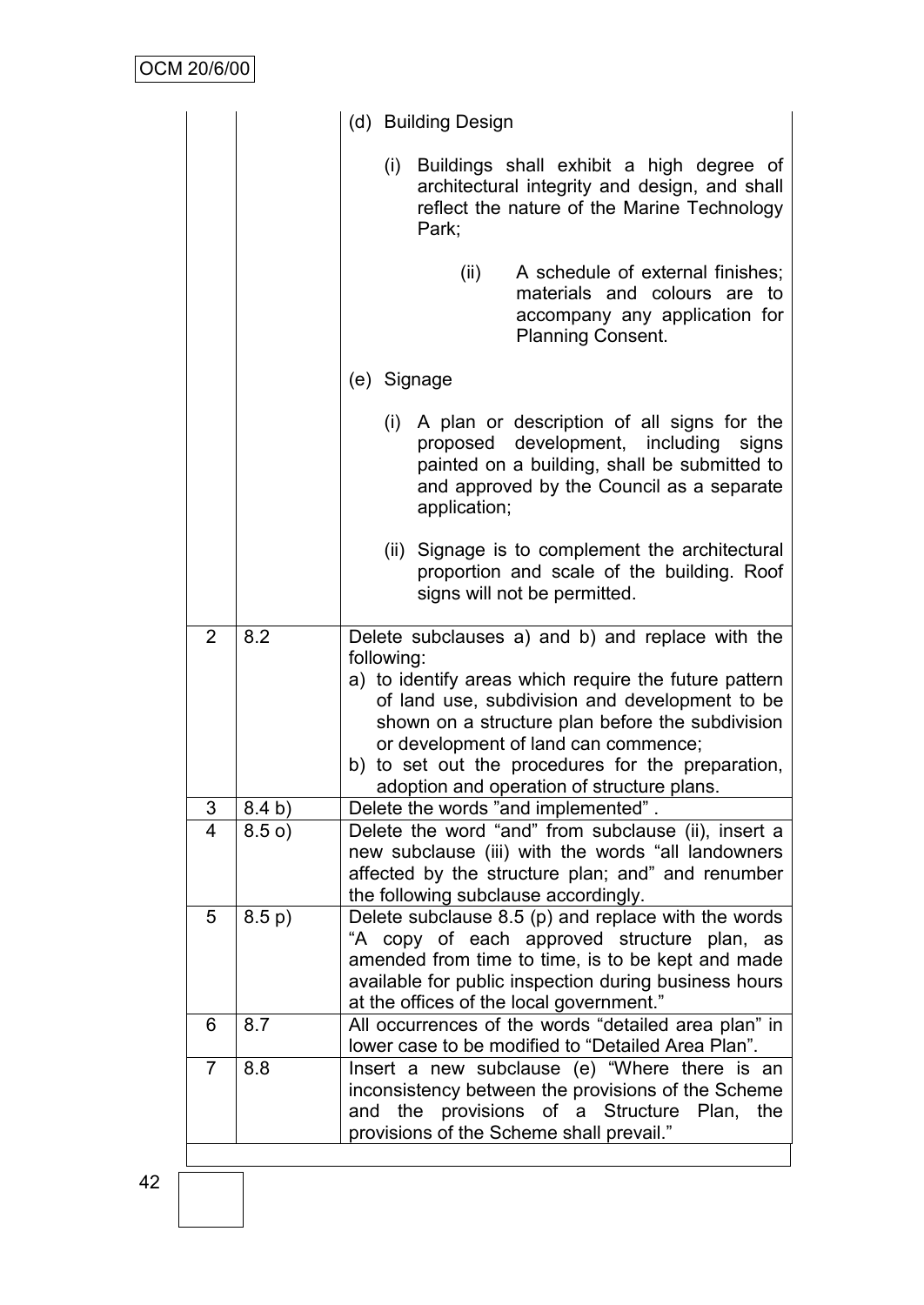- (3) advise those persons who made a submission of Council"s decision.
- (4) in anticipation of the Hon Minister"s advice that final approval will be granted, the modified Amendment documents be signed, sealed and forwarded to the Western Australian Planning Commission.
- (5) The Commission be advised that in regard to modification 1, the Ninth Schedule of Amendment 192 has been modified to include the land use provisions that are proposed by Amendment 177, but not to the extent that the zoning of the land is changed. If Amendment 192 is to be finalised prior to the finalisation of Amendment 177, Amendment 177 will require minor modification in the context of Amendment 192 to ensure consistency.

# **COUNCIL DECISION**

MOVED Cmr Jorgensen SECONDED Cmr Donaldson that the recommendation be adopted.

**CARRIED 2/0**

# **Background**

In September 1998, Council initiated Amendment 192 to District Zoning Scheme No.2.

Amendment 192 proposes the following;

- 1. A set of provisions detailing the processes and requirements relevant to the preparation and consideration of structure plan proposals;
- 2. The introduction of a new zone to the Scheme the "Development" zone; and
- 3. The identification of 15 individual Development Areas;

The Ministry for Planning as a reaction to Amendment 192 and similar proposals by other metropolitan Councils, formed a Working Group whose role was to devise a set of model scheme provisions for structure planning.

Amendment 192 remained with the Ministry for a considerable period whilst the Working Group progressed the drafting of the model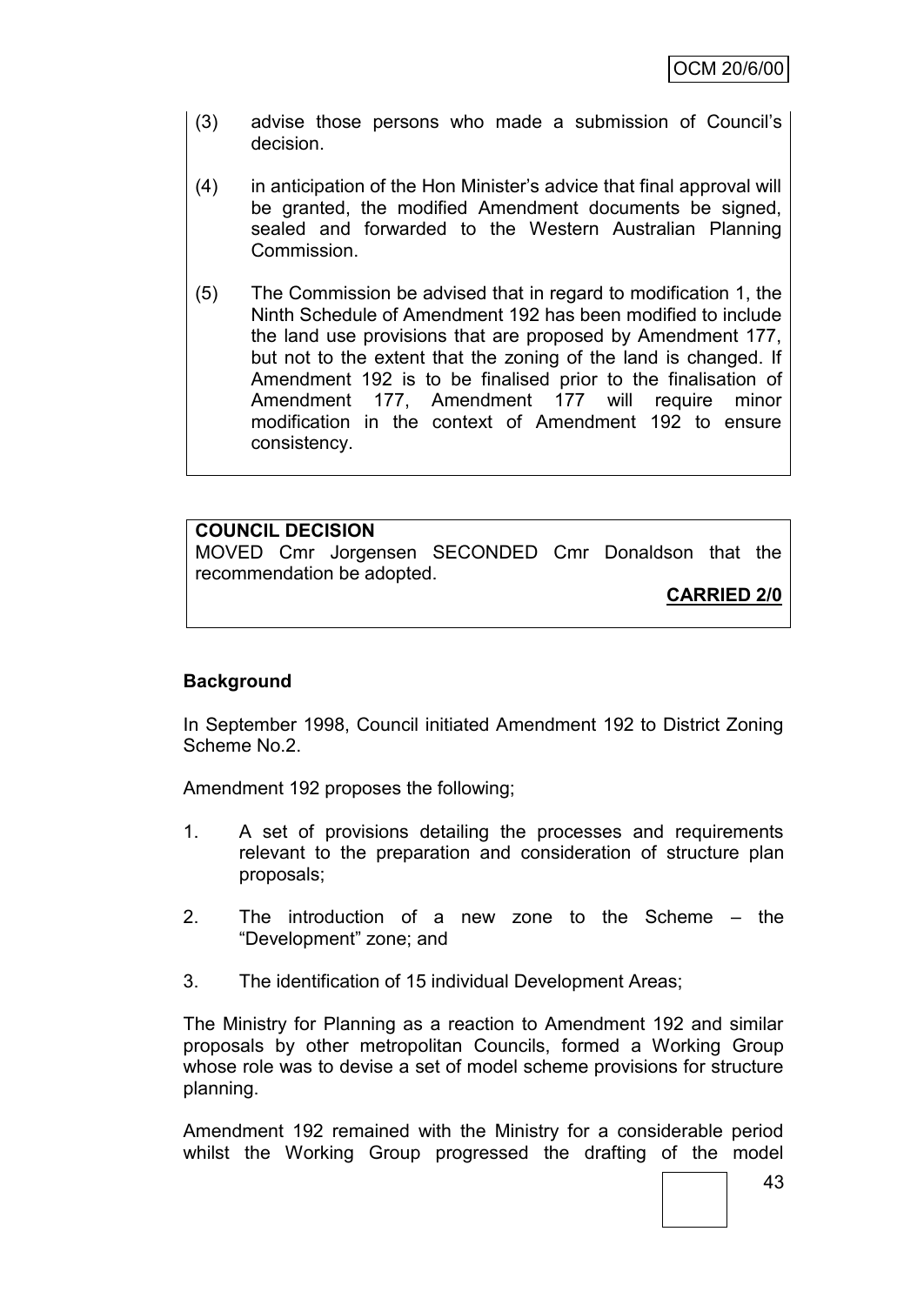provisions. In August 1999, Council was directed by the Western Australian Planning Commission to modify the Amendment in line with the Draft Provisions (as reported to Council - OCM 12/10/99, Item 13.2). Another modification was directed after the Draft Provisions were altered in January 2000 (OCM 18/1/00, Item 13.9).

On 9 February 2000, the Commission granted its consent for Amendment 192 to be advertised for public comment. The advertising period coincided with the formal release for comment of the Draft Provisions in the Commission"s Planning Bulletin Number 37. It also coincided with the advertising of Amendment 193, which concerns provisions for the cost sharing and developer contribution arrangements. A separate report on Amendment 193 forms part of this Agenda.

Following the conclusion of the public consultation period, Council, at its meeting held on 18 April 2000, resolved to request the Minister for Planning grant a 90-day extension to the usual time afforded under the Town Planning Regulations to consider the submissions. At the time of writing this report, no formal response had been received in regard to the extension request.

#### **Submission**

All landowners within the 15 proposed Development Areas were notified of the proposal and provided with the opportunity to comment. A large number of enquiries were made with the Planning Department during the public consultation period. A total of 22 written submissions were received. Details of the submissions and the recommended responses are included in the Schedule of Submissions (see Agenda Attachments).

#### **Report**

Of the 23 submissions received on Amendment 192;

3 submissions are in objection;

- 2 submission is of no objection;
- 2 submissions question specific effects of the proposal;
- 3 submissions provide extensive comment on the proposed text;

6 submissions provide general comments in relation to specific Development Areas; and

7 submissions fail to provide any comment relevant to the proposal;

Apart from the three submissions of objection, it is not necessary to comment on the detailed content of the other submissions in this report except to note that there are no major objections to Amendment 192. Some submissions have made constructive recommendations regarding specific aspects of the proposal. Where appropriate, modifications to the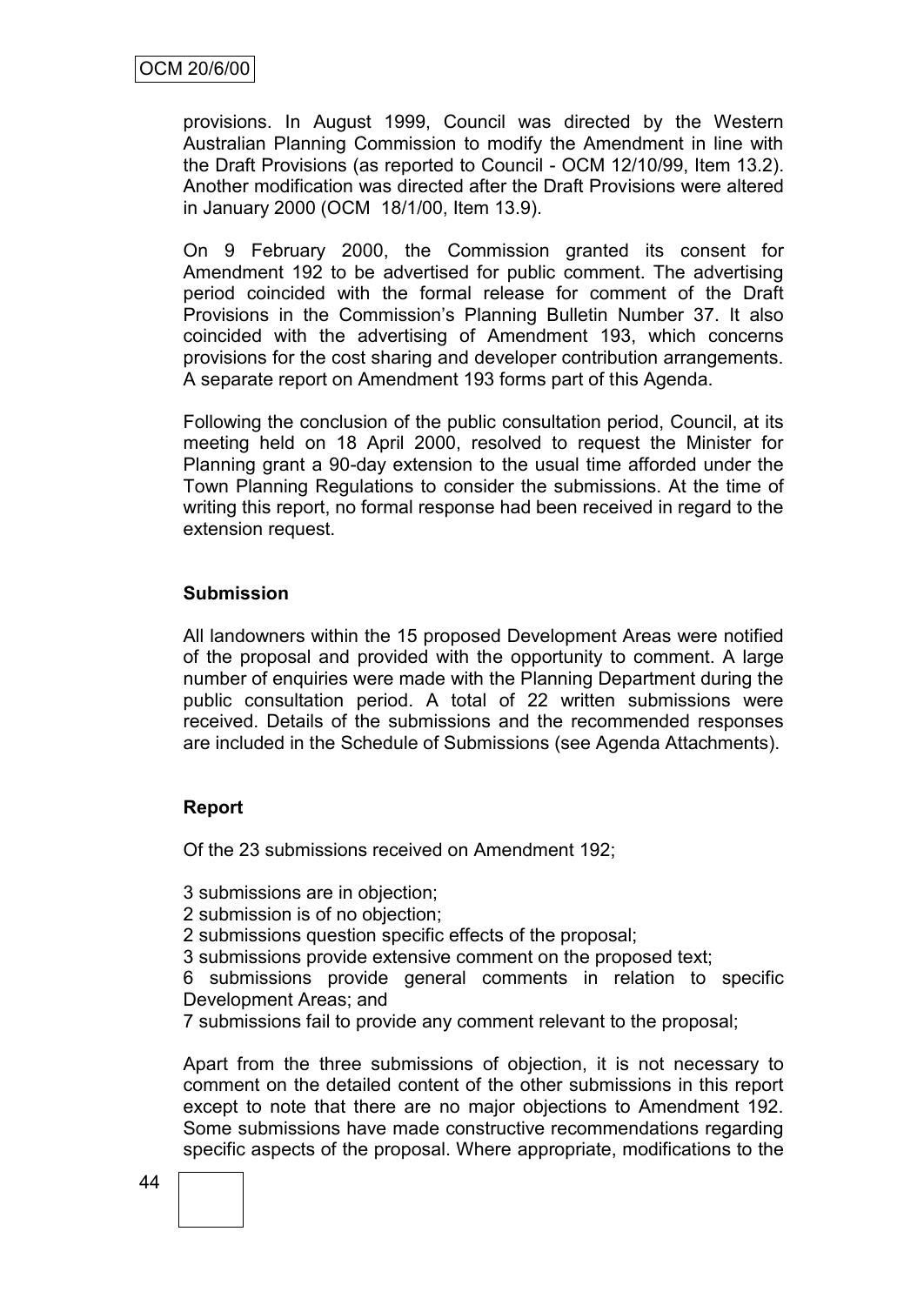Amendment text have been recommended. A table at the conclusion of this report lists the recommended modifications.

The three submissions of objection, whilst making several valid points, appears to have misinterpreted what is actually proposed. The remainder of this report deals with their main issues of concern.

Structure planning is not a new concept. It has been used for many years as an essential device to set out the desirable pattern of development at the initial planning stages. It has, however, lacked a clear set of statutory parameters outlining the processes involved. The remaining areas with development potential in Cockburn tend to be fragmented into small landholdings and are subject to varying environmental and development constraints. The role of the structure plan is critical to the comprehensive planning of these areas. Moves to standardise and streamline the structure planning process are widely supported by local authorities, the Ministry for Planning and the development industry.

Minter Ellison on behalf of Watson Foods, Landcorp and Cockburn Cement prepared the three submissions of objection. The submission on behalf of Watson Foods is the most extensive of the submissions. The two other submissions duplicate comments made in the Watson Foods submission, minus comments that were specific to Watsons Foods.

The submissions" major contention is that Amendment 192 is unsound as it;

- fails to recognise the buffer around the Watson Food's Spearwood premises in its current form;
- fails to make direct provision for the buffer to be reflected in a zone nor within the detailed provisions contained within the Ninth Schedule;
- makes it possible for the buffer to be amended other than by a rezoning;
- is premature and unnecessary, given that similar provisions are contained in the proposed Cockburn Town Planning Scheme No.3; and
- is not apparent if the City took into account advice from the Department of Environmental Protection when resolving to amend TPS 2 and advertise Amendment 192.

#### *Perceived invalidity of Amendment 192*

This claim has been made in relation to the referral of Amendment 192 to the Environmental Protection Authority (EPA) and perceived failure of the City to take into account the EPA"s comments. The Amendment was referred to the EPA on 13 October 1998. On 17 November 1998, the City received correspondence from the Department of Environmental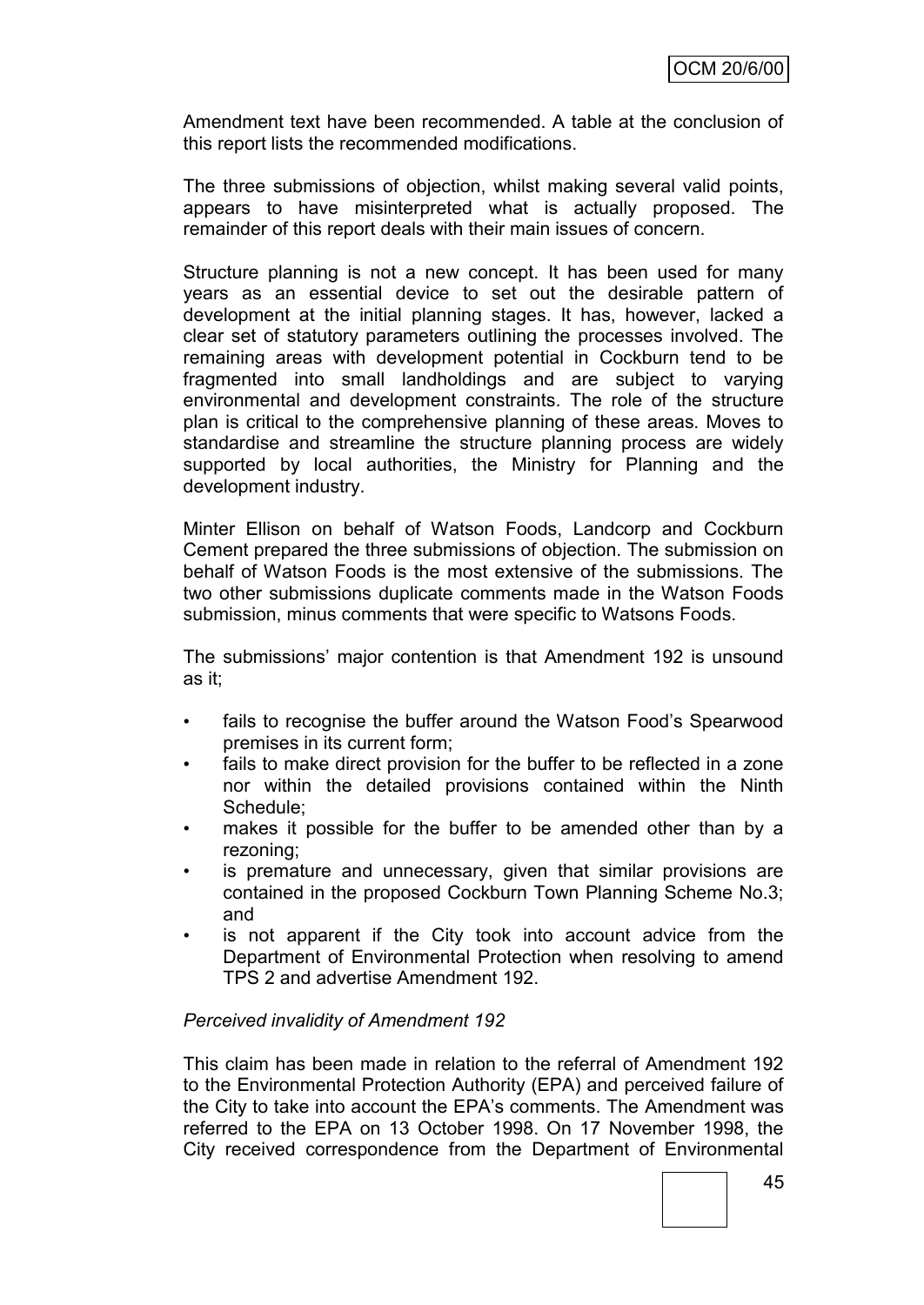Protection (DEP) dated 10 November 1998 requesting further information on the proposal and advising that until such time as the information was received, the EPA would deem the proposal as "unreferred". As the DEP/EPA response was received after the conclusion of the 28 day period it has to respond to Amendment proposals, the Amendment was forwarded to the Commission with a request for consent to advertise be granted.

On 19 April 2000, the DEP advised that it was seeking legal advice on issues raised by Minter Ellison in relation to Amendment 192, particularly the procedural requirements concerning environmental assessment. There is considered to be nothing invalid with manner in which Amendment 192 has been dealt with. Section 7A1 does not provide for the EPA to request additional information and in any event the request was not received until one week after the conclusion of the 28 day period. The decision to forward the Amendment to the Commission was justified and in accordance with the legislative requirements. The DEP have not provided any advice further to their April letter which suggests otherwise.

#### *EPA assessment of structure plans*

Much of the Minter Ellison submissions are based on concerns with the absence of the EPA from the structure planning process. It argues that as a structure plan has the same effect as a Scheme Amendment and that there is no requirement for the plan to be referred to the EPA, the process is flawed as the environmental review that usually occurs with Amendment proposals will not occur.

The submission fails to note that land intended for development must firstly be rezoned to the Development zone or an acceptable equivalent prior to the adoption of any structure plan. Whilst a generic zoning does not indicate the intended development pattern, it will provide the opportunity for the EPA, through the Amendment referral process, to identify any areas of concern for the subsequent structure plan to take account of. Furthermore, the option of a traditional detailed zoning is not precluded by Amendment 192 and in such a case the structure plan may only need to illustrate the proposed development pattern.

It is also worth noting that when a structure plan is received, the local government can refer it for comment to any agency that it thinks fit. The EPA would be consulted as a matter of course and has call-in powers to formally assess proposals. The amendment process, in addition to the advertising requirements applicable to a proposed structure plan, provides ample opportunity for environmental review and for affected owners to comment.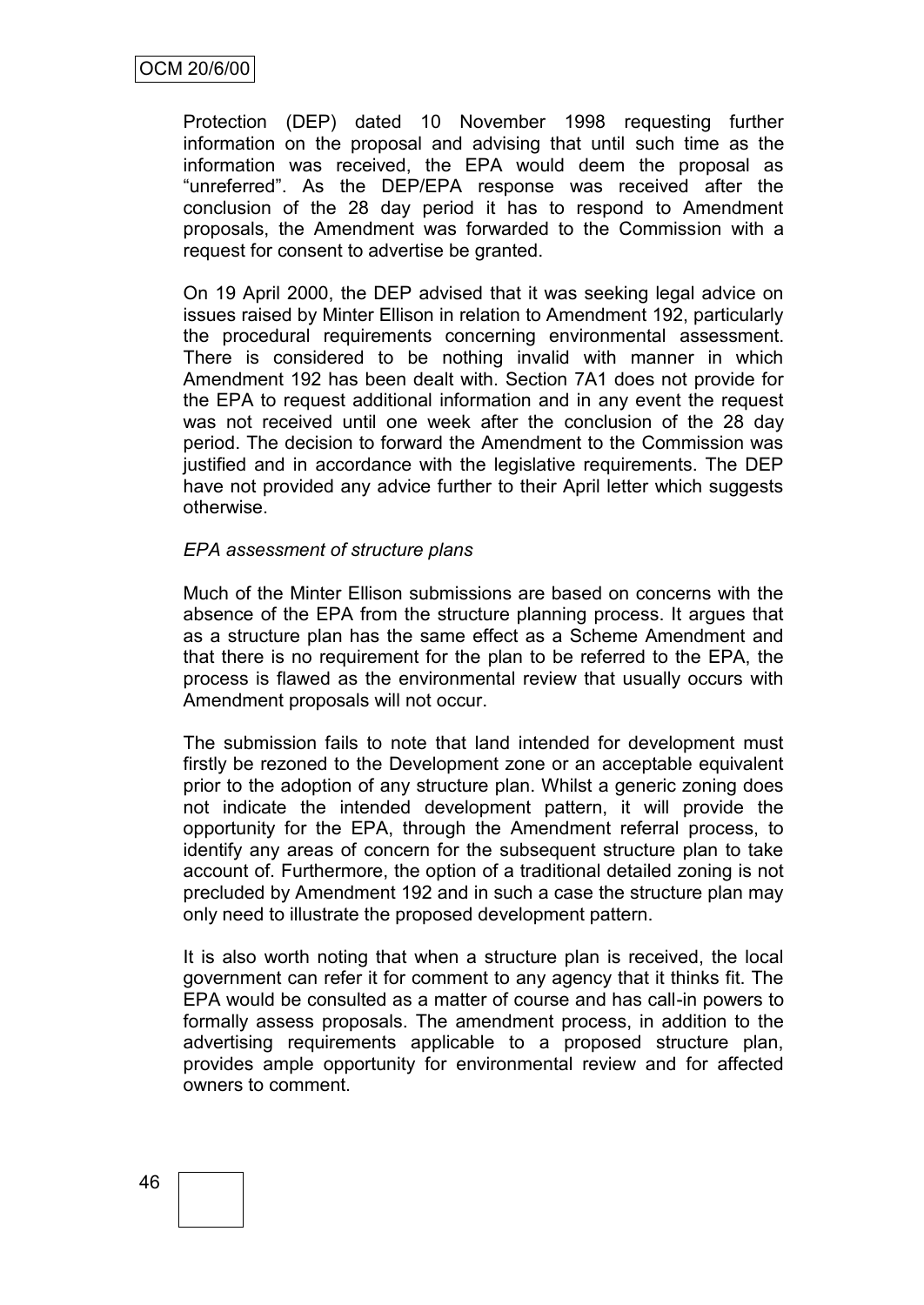#### *Status of structure plan in context of Scheme*

Whilst the provisions of a structure plan adopted under the provisions of Amendment 192 will apply to land as if its provisions were incorporated into the Scheme, the Amendment does not seek to give a structure plan approved through the process the equivalent status to a Scheme Amendment by actually adjusting zoning and reservation boundaries. The requirement to prepare a structure plan does not in itself constitute an amendment to the scheme but merely an interim planning device to ensure that the subdivision and development is coordinated and managed within an overall framework. The advantage of this is the certainty the plan provides and also the flexibility to make modifications in a timely fashion as planning proceeds. The intention is that a structure plan will make reference to reserves, zones or the Residential Planning Codes in respect of land where those references might not be indicated in the Scheme and to the extent that the plan adopts those references, the general Scheme provisions will regulate development as if the plan was part of the Scheme. This is essential in order for the appropriate scheme requirements to apply in considering applications for development.

The only conflict that may arise is where a structure plan might, through the Amendment provisions, permit a use which would not otherwise be permissible under the Scheme zoning. This could be overcome by including a provision in the Amendment to the effect that where there is any conflict between the provisions of a structure plan and the provisions of the Scheme, the provisions of the Scheme shall prevail.

#### *Role of WAPC versus the Minister for Planning*

Further to the previous point in regard to the effect of the structure plan in substitution for a Scheme Amendment, Minter Ellison is concerned that the Minister for Planning is not involved in the adoption of a structure plan in the same way as a Scheme Amendment. Like subdivision, the responsibility for determination of a proposed structure plan is that of the Commission. In the same way as subdivision, there are appeal rights to the Minister for Planning and the Appeals Tribunal on any discretionary decision in regard to a structure plan. It should be noted that structure plans are a guide to subdivision and whilst the structure plan does not fetter the Commission's discretion on subdivision, it is a relevant consideration.

Having the Commission involved in the structure planning process will ensure plans are given authority in that they are approved by the Commission and can be applied in the decision-making process, as part of the consideration of the merits of the subdivision. Also the Commission, from a planning point of view has a regional focus with respect to development and ensures the plan is consistent with the terms of the MRS and any regional strategy. In carrying out this role the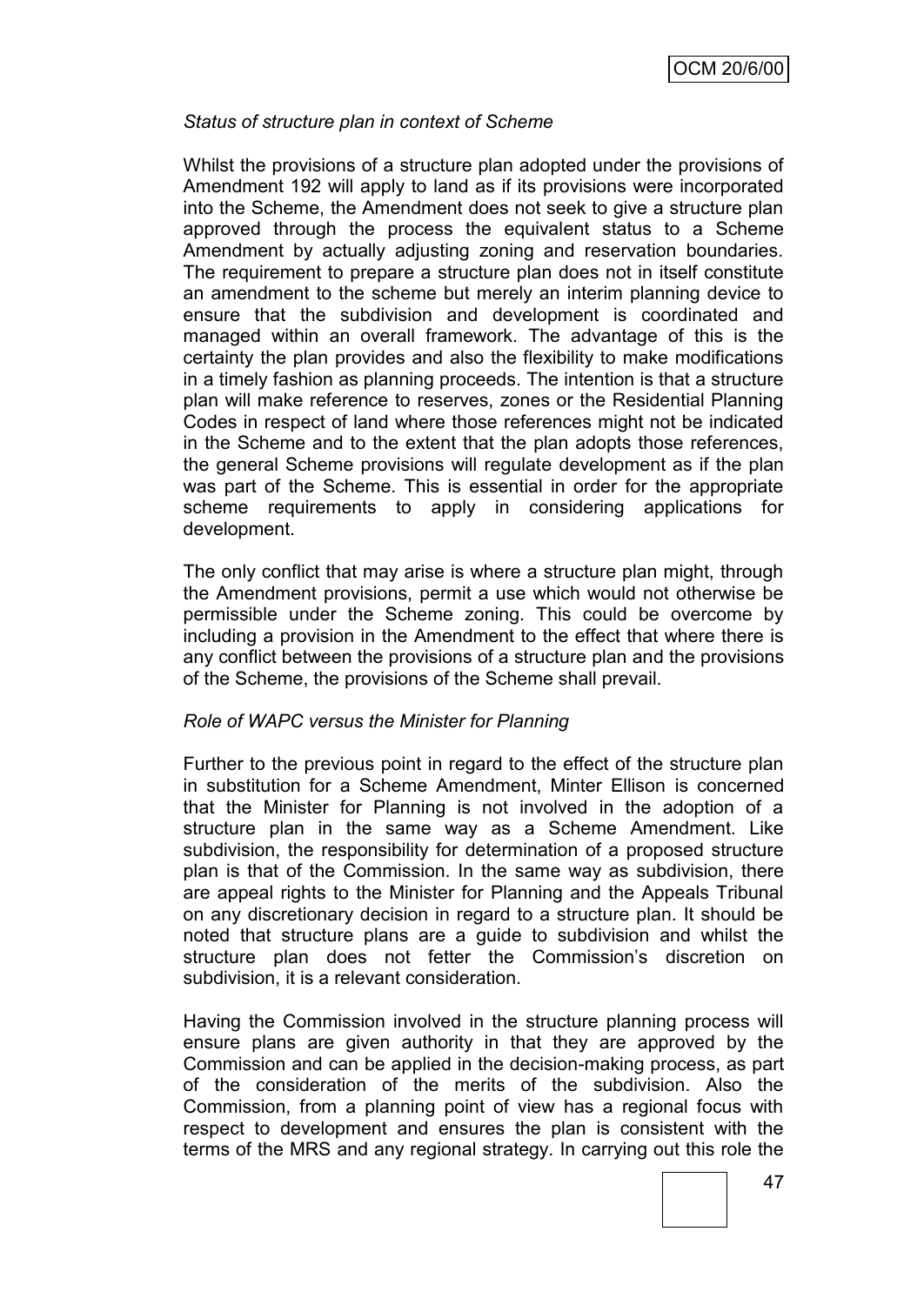Commission does not usurp the role of the Minister or the Appeals Tribunal. Instead it will result in a streamlined process where the Commission can arbitrate on any dispute between Council and a Proponent and consider the views of affected parties prior to formal appeal. This process is considered to adequately address the concerns of Minter Ellison have in relation to having regard to regional considerations, applicable State policies and relevant strategies when considering a proposed structure plan.

#### *Watsons buffer area*

Comments made by Minter Ellison in regard to the Watson"s buffer seem to misinterpret the role of the structure plan. The Watsons site and its surrounds are proposed for inclusion within DA1, however the zoning of the land is unchanged by the Amendment. The boundary of DA1 corresponds directly with the current boundary of the Packham Urban Development Area. The main implication of including land within a Development Area is that a structure plan is required as a prerequisite to an application for subdivision or change in land use. As noted above, a Scheme amendment is still required to rezone land, be it a generic zoning or something more indicative of the final land use as a precursor to structure planning, and thus provides for EPA review and Ministerial approval. The need for separation distances between incompatible uses remains an important consideration of any structure plan.

#### *Appeal rights*

The final concern of Minter Ellison requiring comment relates to appeal rights. The Amendment provides for appeal rights for aggrieved applicants in accordance with Part V of the Town Planning and Development Act. The submissions" advocate that affected landowners, whether it is Council or a Proponent who prepares a structure plan, should have a right to appeal any decision in regard to a plan. This is clearly at odds with the fundamental provisions of planning legislation in relation to appeal rights. Such a comment is more appropriately considered as part of the proposed consolidation of the planning legislation and not a local Scheme amendment. The suggested approach would make the process unworkable and cause lengthy delays. Landowners in this situation are able to express their views through the advertising of the structure plan. Further protection is afforded by Council and the Commission being required to consider a summary of all submissions received when considering the structure plan. It would be inappropriate for the structure plan itself to become an Amendment to the Scheme and be subject to the provisions of the Town Planning Regulations regarding consultation and approval by the Minister for Planning. It would create serious delays and costs by reducing certainty, increasing complexity and requiring multiple Amendments particularly in areas of fragmented ownership.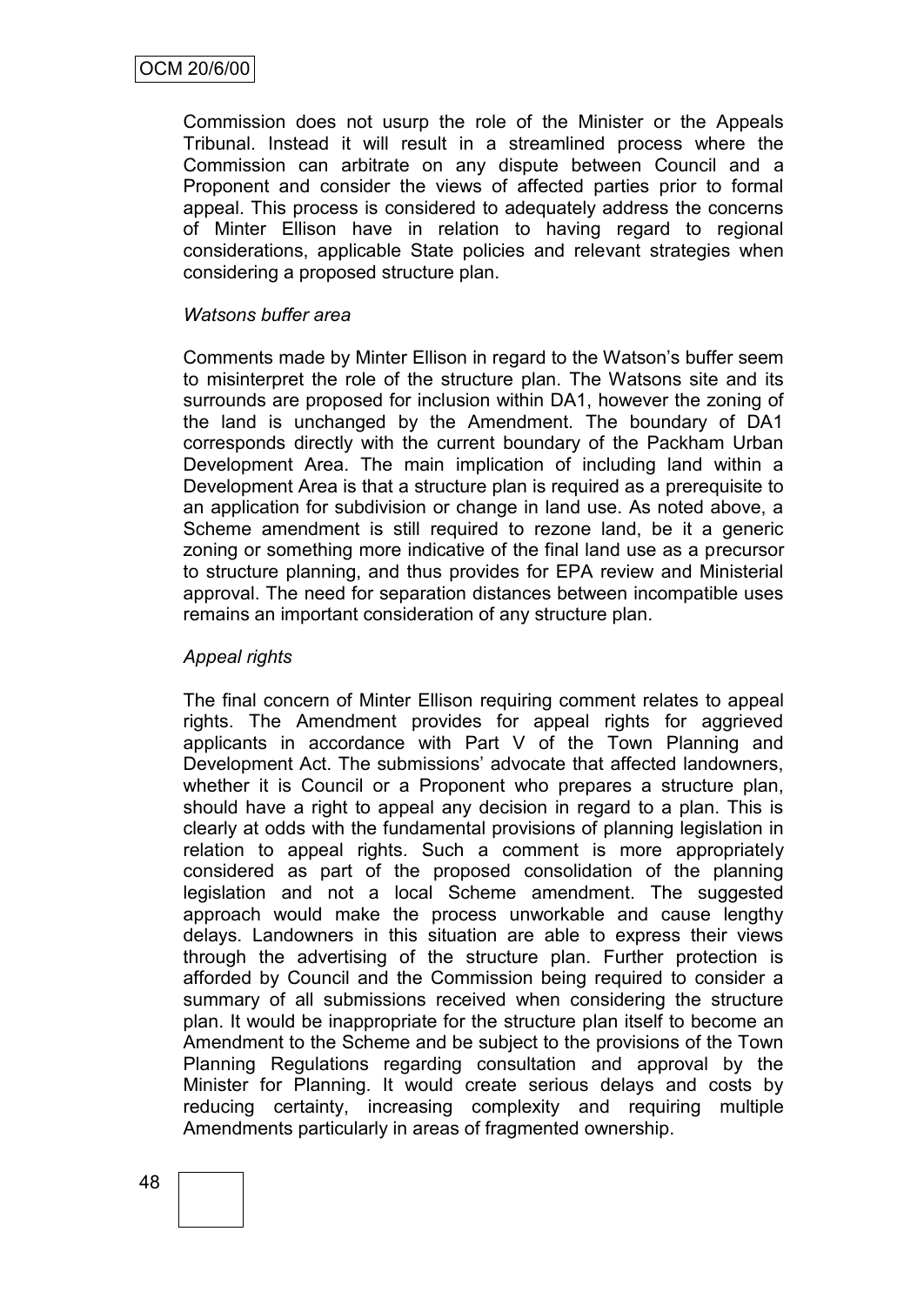# *Concluding remarks*

It is appropriate to progress Amendment 192. Final adoption is recommended, subject to the following modifications.

|                | <b>Clause Reference</b>                                          | <b>Recommended Modification</b>                                                                                                                                                                                                          |
|----------------|------------------------------------------------------------------|------------------------------------------------------------------------------------------------------------------------------------------------------------------------------------------------------------------------------------------|
| 1              | Ninth Schedule -<br>DA 6.                                        | Modification of Marine Technology Park DA<br>6 in accordance with proposed provisions of<br>Amendment $177 - as$ per response to<br>submission 1.                                                                                        |
| $\overline{2}$ | 8.2 – Purpose                                                    | More accurately define the purpose of Part<br>8 as per submission 16 – point 2.                                                                                                                                                          |
| 3              | 8.4 b)                                                           | Remove the term "implemented" from<br>clause in as per submission 16 -point 6.                                                                                                                                                           |
| 4              | $8.5$ o) – notice of<br>approval of plan.                        | New subclause $8.5$ (o)(iv) – all landowners<br>affected by the structure plan; (to receive<br>notice when structure plan is approved and<br>copy of the plan).                                                                          |
| 5              | $(8.5 p)$ – copy of<br>approved plan to<br>be made<br>available. | Amend subclause $8.5$ (p) – a copy of each<br>approved structure plan, as amended from<br>time to time, is to be kept and made<br>available for public inspection<br>during<br>business hours at the offices of the local<br>government. |
| 6              | 8.7 - Detailed<br>Area Plans                                     | Various minor changes to clause to make<br>lower/upper case consistent for the term<br>"Detailed Area Plan".                                                                                                                             |
| $\overline{7}$ | 8.8 – Operation of<br>structure plan.                            | New subclause $8.8$ (e) – where there is an<br>inconsistency between the provisions of the<br>Scheme and the provisions of a structure<br>plan, the provisions of the Scheme prevail.                                                    |

# **Strategic Plan/Policy Implications**

Nil.

## **Budget/Financial Implications**

N/A

# **Implications of Section 3.18(3) Local Government Act, 1995**

Nil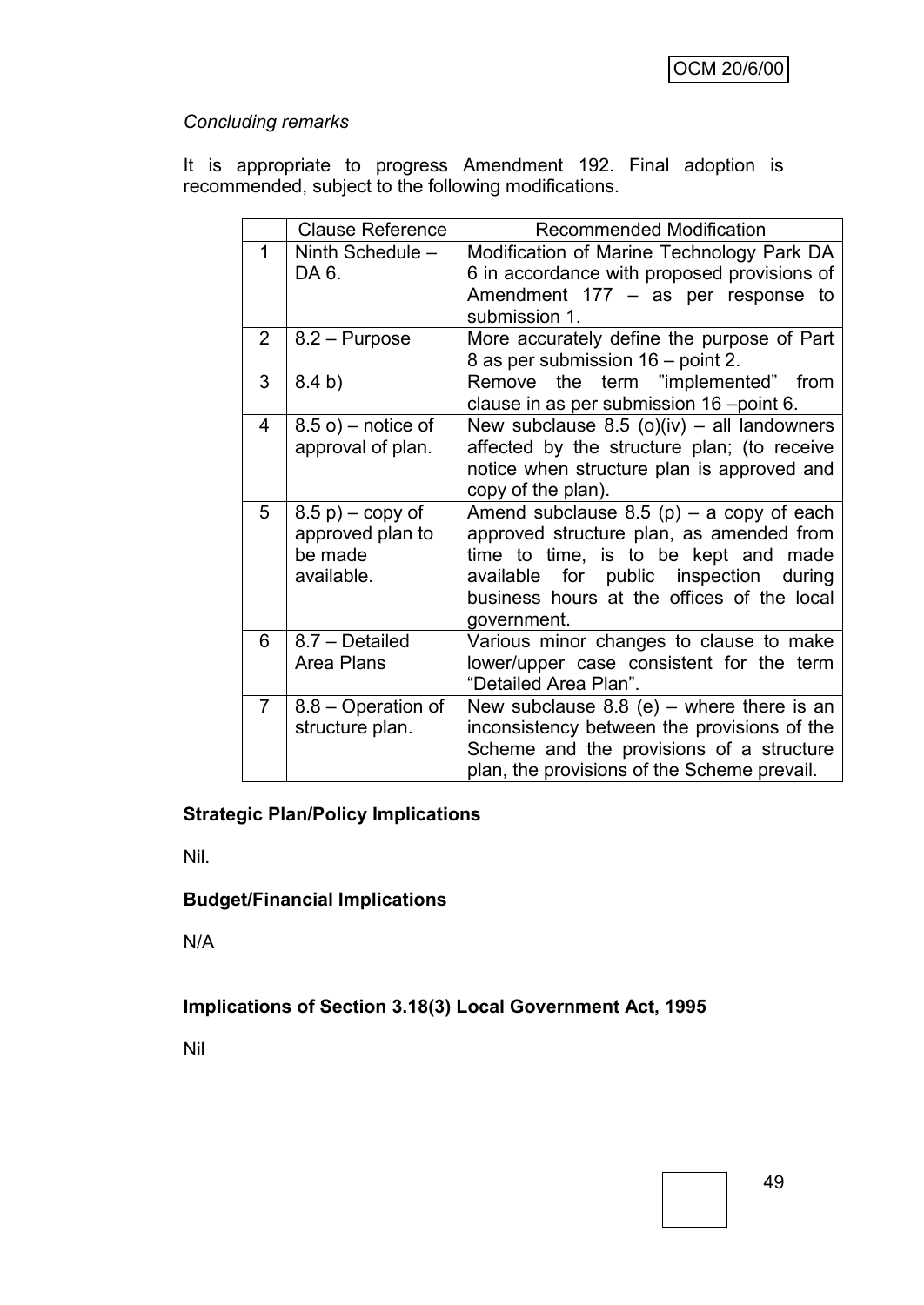## **594. (AG Item 13.8) (OCM1\_6\_2000) - AMENDMENT NO. 193 - DEVELOPMENT CONTRIBUTION AREAS - FINAL ADOPTION (92193) (SOS) (ALL) (ATTACH)**

# **RECOMMENDATION**

That Council:

- (1) adopt the Schedule of Submissions as contained in the Agenda Attachments.
- (2) adopt the Amendment for final approval, with the following modifications:

|                                                                    | Clause   | <b>Recommended Modification</b>                            |  |  |  |
|--------------------------------------------------------------------|----------|------------------------------------------------------------|--|--|--|
| 1                                                                  | 12.4     | Insert the phrase ", with the approval of the Minister for |  |  |  |
|                                                                    | (b)(ii)  | Planning," after the word "may".                           |  |  |  |
| $\overline{2}$                                                     | 12.4     | Insert the phrase "in accordance with an approved          |  |  |  |
|                                                                    | (c)(v)   | Structure Plan" after the word "land".                     |  |  |  |
| 3                                                                  | 12.4     | Insert the phrase ", at their own cost," after the word    |  |  |  |
|                                                                    | (e)(ii)  | "Owner".                                                   |  |  |  |
| 4                                                                  | 12.6     | Replace the word "may" with the word "shall".              |  |  |  |
|                                                                    | (b)(iii) |                                                            |  |  |  |
| 5                                                                  | 12.7     | Insert a new clause $-$ "(d) The local government is to    |  |  |  |
|                                                                    |          | only expend funds collected in the Development             |  |  |  |
|                                                                    |          | Contribution Area to which the<br>Development              |  |  |  |
|                                                                    |          | Contribution Plan relates".                                |  |  |  |
| 6<br>12.9(a)<br>Replace the phrase "State President of the Western |          |                                                            |  |  |  |
|                                                                    |          | Australian Division of the Australian Property Institute   |  |  |  |
|                                                                    |          | for the time being" with "President for the time being of  |  |  |  |
|                                                                    |          | the Western Australian Division of the Australian          |  |  |  |
|                                                                    |          | Property Institute".                                       |  |  |  |
| $\overline{7}$                                                     | 12.10    | Delete the words "Town Planning".                          |  |  |  |
|                                                                    | (a)      |                                                            |  |  |  |
| 8                                                                  | 12.10    | Correct the clause numbering/lettering by deleting the     |  |  |  |
|                                                                    | $(a)$ /  | letter "(a)"                                               |  |  |  |
|                                                                    | 12.11    |                                                            |  |  |  |
|                                                                    | (b)      |                                                            |  |  |  |

- (3) advise those persons who made a submission of Council"s decision.
- (4) in anticipation of the Hon Minister"s advice that final approval will be granted, the modified Amendment documents be signed, sealed and forwarded to the Western Australian Planning Commission.

50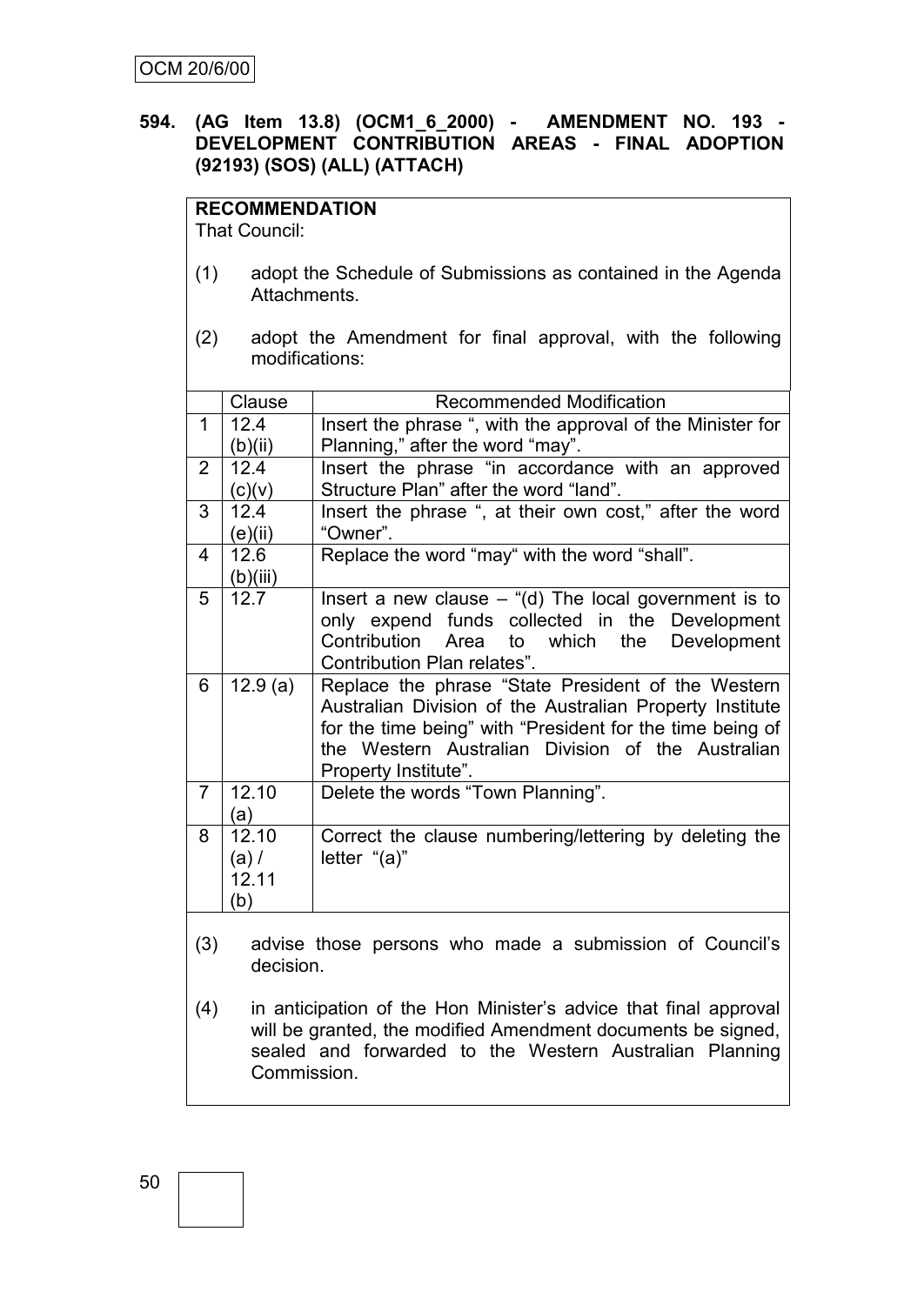**COUNCIL DECISION** MOVED Cmr Jorgensen SECONDED Cmr Donaldson that the recommendation be adopted.

## **CARRIED 2/0**

## **Background**

In September 1998, Council initiated Amendment 193 to District Zoning Scheme No.2. The Amendment proposes the mechanism for the imposition of infrastructure cost contributions from owners of land within defined development contribution areas.

Amendment 193 was initiated at a time when other metropolitan local authorities were introducing Scheme provisions involving the introduction of cost sharing procedures to apply to areas of new subdivision and development. The Western Australian Planning Commission was concerned that there was a varying set of provisions within each of the Amendments and it sought to ensure that developer contribution arrangements would only be applied to infrastructure that is reasonably required as a result of the subdivision and development of the land. A Working Group was formed to devise a set of model text provisions for development contributions. Like Amendment 192 (Structure Plans and Development Areas), Amendment 193 was delayed pending the drafting of model provisions.

Following several modifications to Amendment 193 in line with the working draft of the model provisions (as reported to Council – OCM 12/10/99 Item 13.3 and OCM 18/1/00 Item 13.8), the Commission granted consent for the Amendment to be advertised in February 2000.

The draft model provisions have yet to be formally released by the Commission for public comment. As a result, the advertising of Amendment 193 effectively presented the development industry with one of the first opportunities to appraise the draft model text provisions.

The Amendment has attracted a rigorous review, with 29 submissions being lodged. Council at its meeting held on 18 April 2000 resolved to request the Minister for Planning grant a 90-day extension to the usual time afforded to consider the submissions.

#### **Submission**

To assist in the consideration of submissions on Amendment 193, it is necessary to provide a summary of the proposal.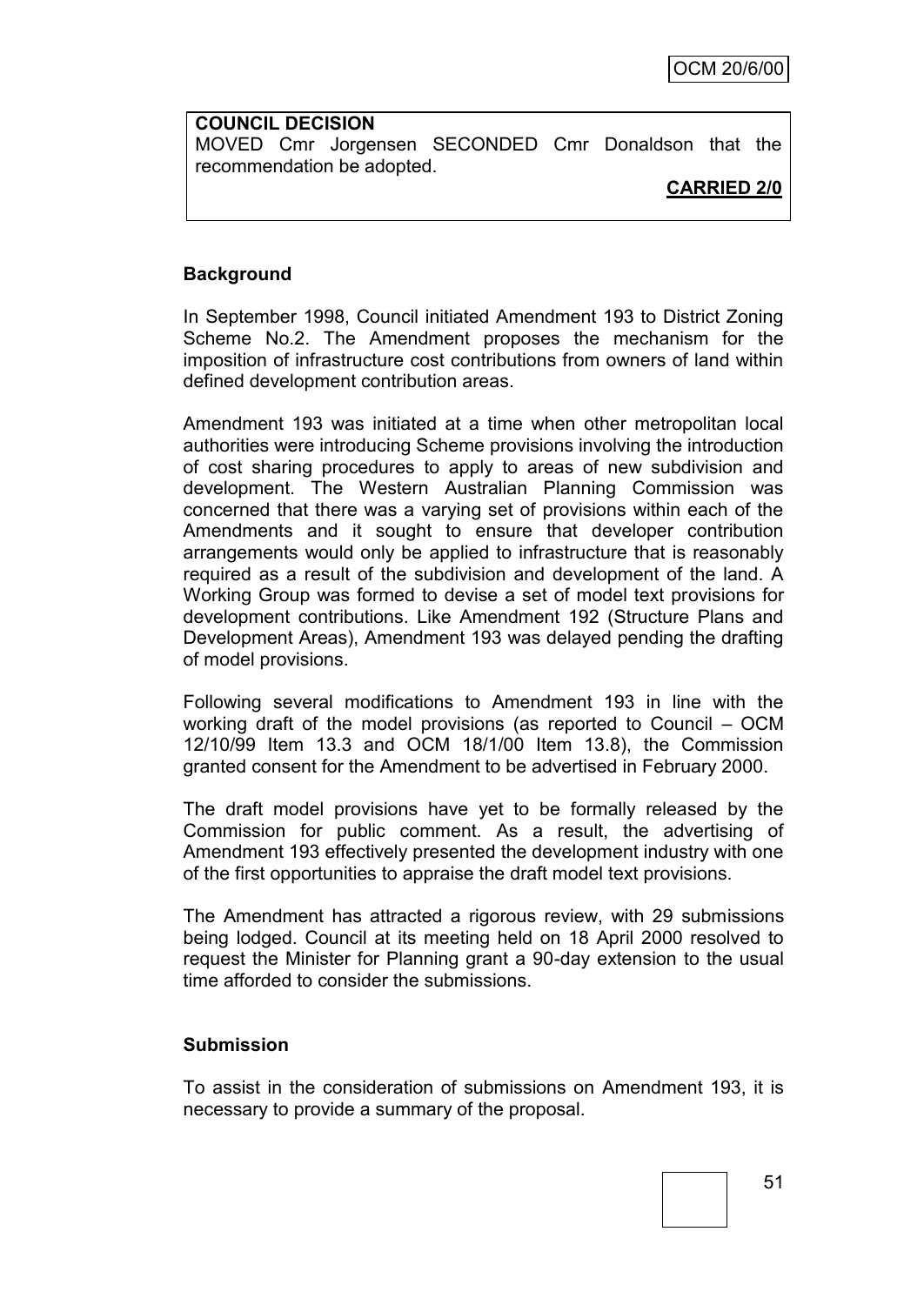The Amendment proposes the procedural requirements that are to apply to the preparation of a Development Contribution Plan (DCP) and the method of collection and administration of infrastructure cost contributions.

A DCP will apply specifically to land included in a defined Development Contribution Area (DCA) and will prescribe landowners" obligations for contributions. A DCA is to be identified on the Scheme Map and may correspond with the boundary of a Development Area or zone. A DCP will not have effect until it is incorporated by reference in the Tenth Schedule of the Scheme.

Whilst Amendment 193 proposes generic development contribution procedures, it does not introduce any area-specific contribution requirements to the Tenth Schedule, nor does it identify any DCA on the Scheme Map. These detailed provisions will be incorporated into the Scheme by subsequent Amendment proposals. There are four current Amendments in Cockburn proposing specific development contribution requirements, which are awaiting the progression of the "parent" provisions of Amendment 193. These include Amendments 197, 206, 207 and 210.

The key effects of Amendment 193 are as follows:

- Subdivision or development will generally not be supported or approved in a DCA until the owner has made arrangements for payment of the cost contribution under the DCP. Where a DCP is not yet in effect, an owner may make other arrangements with Council;
- The DCP is to outline the cost contributions to infrastructure that are fairly and reasonably required as a result of subdivision and development of land in the DCA. The Commission's Planning Bulletin 18 provides guidance in terms of infrastructure items that are reasonable for contribution requirements to apply;
- An owner"s contribution is to be based on the proportion that the area or value of their land bears to the total area or value of land within the DCA;
- The cost of the infrastructure is to be based on amounts expended, or upon the latest and best cost estimates;
- An owner's payment of their contribution can be through money, land or some other method such as completion of works;
- An owner"s liability for their contribution arises upon the earliest event of subdivision, development, change of or extension of use or the expiry of the DCP.
- Council will have the ability to lodge caveats on land where a contribution is outstanding and enter into agreements with landowners for contribution payments or to fund shortfalls;
- Processes involved in land valuation, financial administration and dispute resolution are formalised.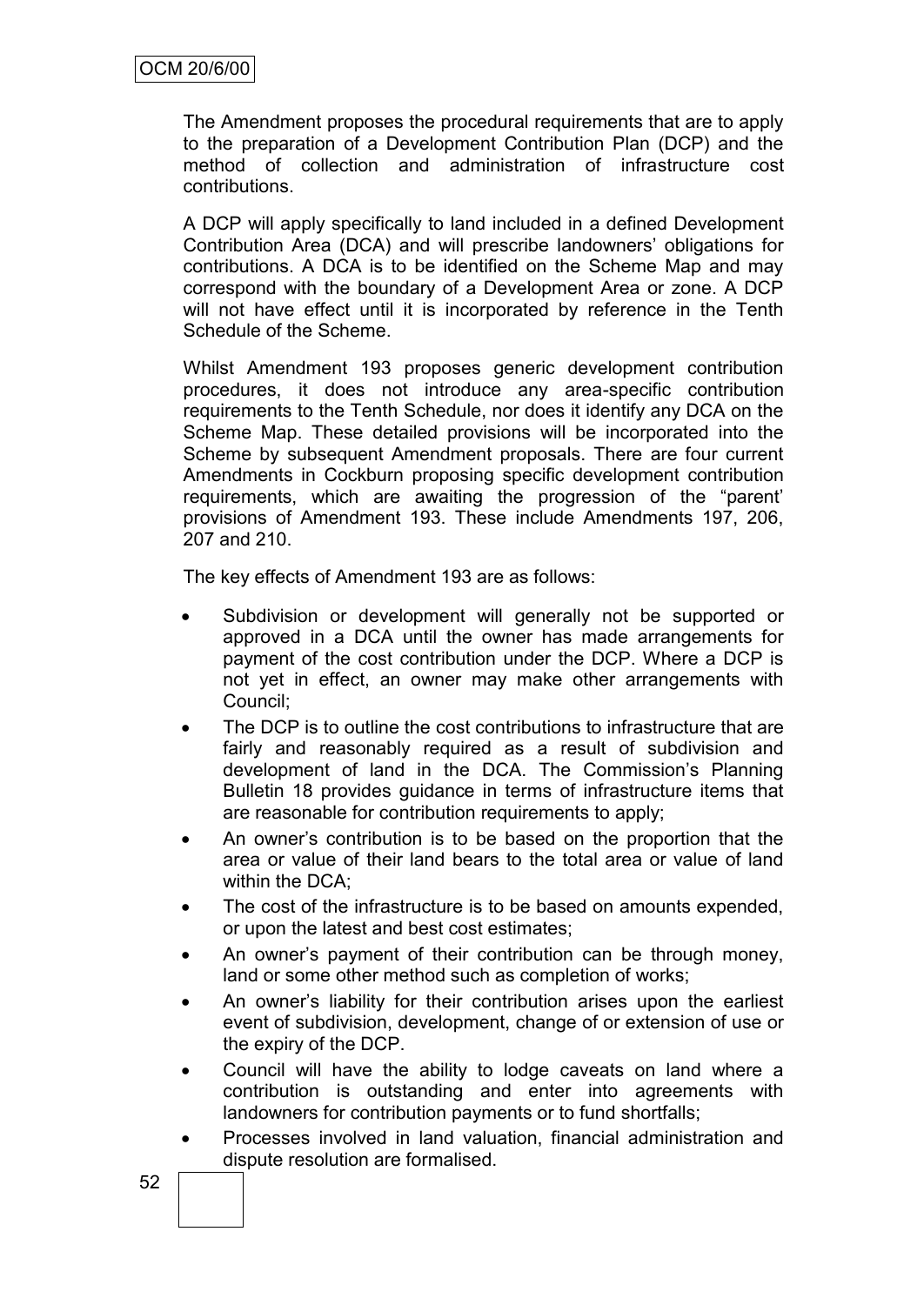## **Report**

The public consultation period for Amendment 193 concluded on 24 March 2000. The Commission required that details of Amendment 193 be circulated to the same landowners that were consulted on Amendment 192. A large number of inquiries were made with the Planning Department during the consultation period and a total of 29 written submissions were received.

Whilst a number of submissions object to the general principle of development contribution arrangements, the majority of submissions have indicated acceptance of the proposal and have focussed on providing extensive comment on the operative provisions of the Amendment. The Schedule of Submissions and a summary of the issues raised are included in the Agenda Attachments.

Given the level of detail provided in the Schedule of Submissions, it is not intended to further discuss the issues raised in submissions in this report. Several recommended modifications have resulted from the submissions and are detailed below.

The principle of developer contributions is not new, however the method of application has in the past been somewhat unstructured. Conditions on subdivision and development approvals requiring infrastructure contributions are often met with strong resistance from affected landowners and are contested through appeals, particularly when the requirement appears to have been imposed without statutory backing or a clear method of implementation.

The proposed process has merit for a number of reasons. A significant advantage is that contribution arrangements will have the backing of the Town Planning Scheme. This provides for public input when a DCP is proposed and once adopted, offers certainty for owners regarding their obligations when developing. When in effect, a DCP gives validity and weight to approval conditions relating to contribution requirements. Furthermore, the process is transparent, accountable and subject to ongoing review.

The main benefit of the Amendment process is the equitable approach it provides for infrastructure funding in areas of new development. This is firstly in terms of a fair system of shared contribution amongst those developing, particularly where land is fragmented into multiple ownership. But perhaps of more significance is the principle that those who derive the benefit from a certain standard of infrastructure effectively pay for it. This is opposed to the situation where Council is forced to subsidise infrastructure provision, ultimately at the expense of all its ratepayers, even though it may only be a small proportion that derive a benefit.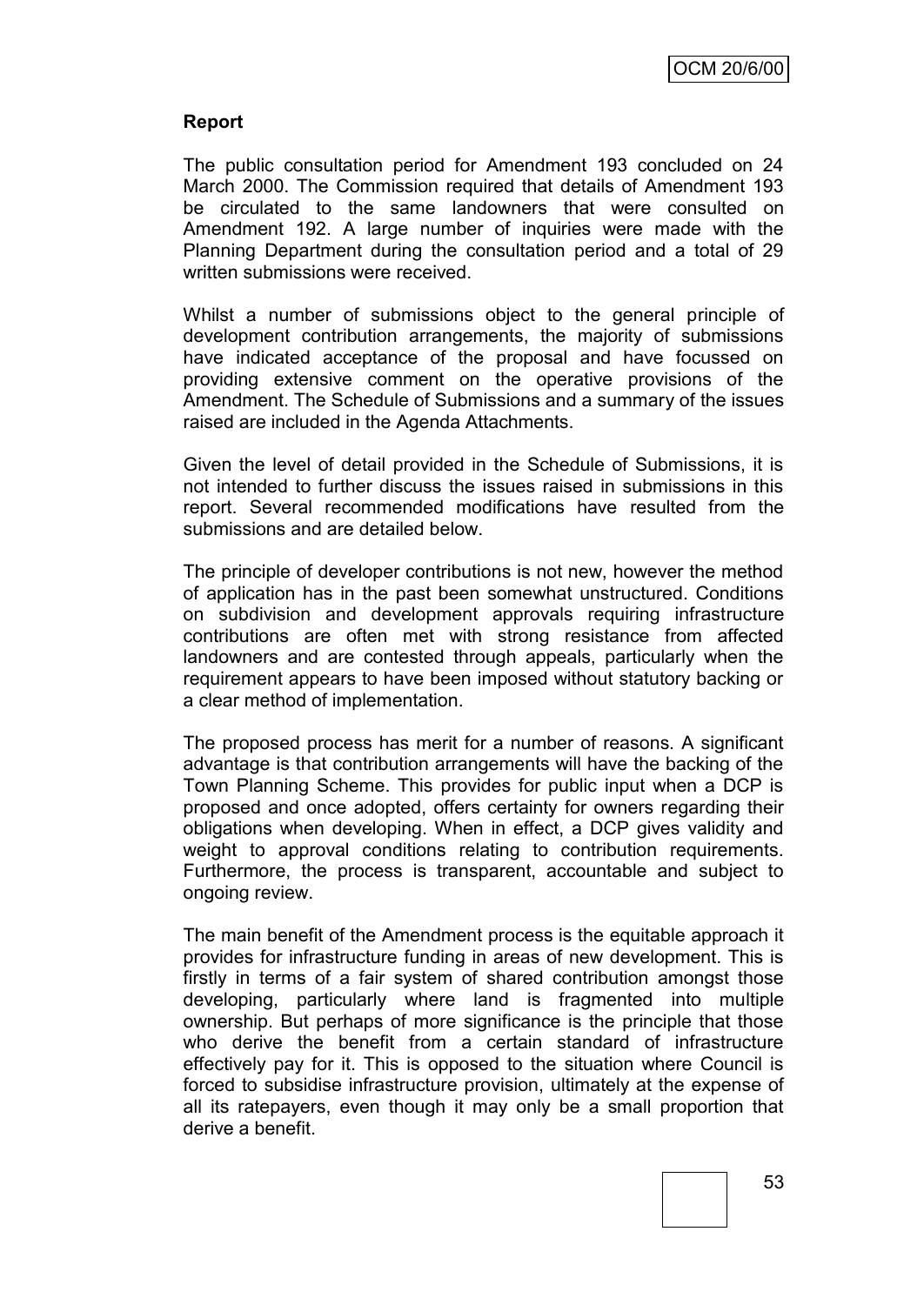Final approval of Amendment 193, subject to the following modifications, is recommended.

|                | <b>Clause Reference</b> | <b>Recommended Modification</b>                                                                                                                                                                                                                                                                                                   |
|----------------|-------------------------|-----------------------------------------------------------------------------------------------------------------------------------------------------------------------------------------------------------------------------------------------------------------------------------------------------------------------------------|
| 1              | $12.4$ (b)(ii)          | provision to allow<br>for<br>Expand<br>the<br>for<br>Planning<br>Minister<br>to<br>consider<br>extending the life of a Development<br>Contribution Plan. The current clause<br>gives Council this role, though a number<br>of submissions were concerned that this<br>did not necessarily mean the extension<br>would be granted. |
| $\overline{2}$ | 12.4 $(c)(v)$           | The highest and best use for land<br>included in a Development Contribution<br>Plan should be quantified in relation to<br>the structure plan for the land.                                                                                                                                                                       |
| 3              | 12.4 (e)(ii)            | Expand provision to state that the cost to<br>review the estimated infrastructure costs<br>for an area should be met by the person<br>who requests it.                                                                                                                                                                            |
| 4              | 12.6 (b)(iii)           | Amend provision to ensure Council will<br>lift a caveat on a property upon the<br>owners settlement of their contribution.                                                                                                                                                                                                        |
| 5              | 12.7                    | Provision required to clearly require that<br>development contributions will only be<br>used for the purposes outlined in the<br>Development Contribution Plan.                                                                                                                                                                   |
| 6              | 12.9(a)                 | Correct reference to the title of the<br>Valuer.                                                                                                                                                                                                                                                                                  |
| $\overline{7}$ | 12.10(a)                | Modify provision to ensure the reference<br>to the Town Planning and Development<br>Act is consistent with the rest of the TPS<br>2 text.                                                                                                                                                                                         |
| 8              | $12.10/11$ (a)          | Correct clause numbering/lettering.                                                                                                                                                                                                                                                                                               |

# **Strategic Plan/Policy Implications**

The Corporate Strategic Plan Key Result Areas which applies to this item is:-

- 2. Planning Your City
	- *"To ensure that the development will enhance the levels of amenity currently enjoyed by the community."*

#### **Budget/Financial Implications**

N/A

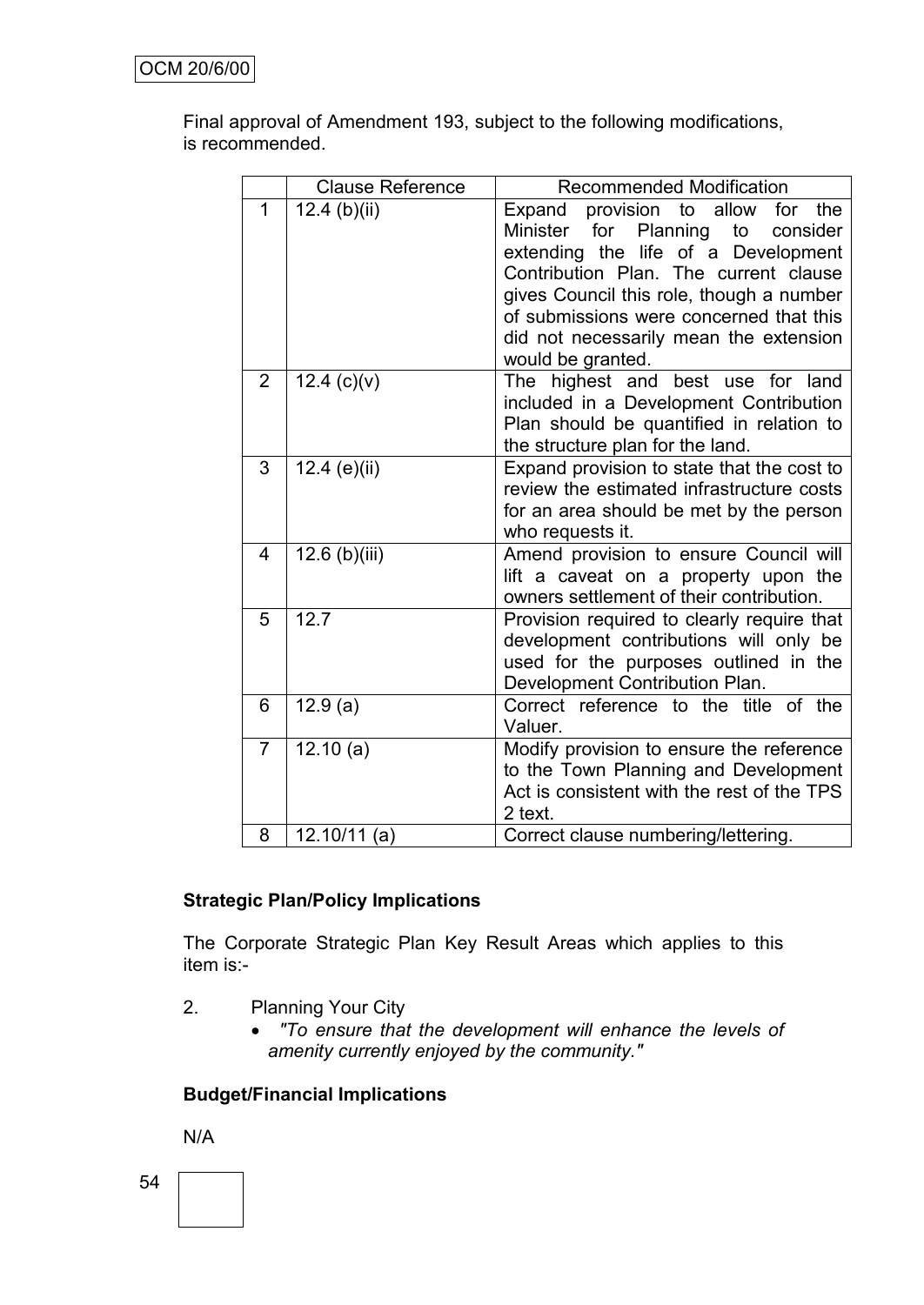# **Implications of Section 3.18(3) Local Government Act, 1995**

Nil

## **CMR SMITHSON JOINED THE MEETING THE TIME BEING 9.05 PM**

**595. (AG Item 13.9) (OCM1\_6\_2000) - AMENDMENT NO. 206 - SUCCESS LAKES - FINAL ADOPTION - OWNER: VARIOUS - APPLICANT: DEVELOPMENT PLANNING STRATEGIES (92206) (SOS) (EAST) (MAPS 15/16/20/21) (ATTACH)**

**RECOMMENDATION** That Council:

- (1) adopt the Schedule of Submissions as contained in the Agenda Attachments.
- (2) adopt the Amendment for final approval.
- (3) advise those persons who made a submission of Council"s decision.
- (4) in anticipation of the Hon Minister"s advice that final approval will be granted, the Amendment documents be signed, sealed and forwarded to the Western Australian Planning Commission.

## **COUNCIL DECISION**

MOVED Cmr Smithson SECONDED Cmr Jorgensen that the recommendation be adopted.

**CARRIED 3/0**

#### **Background**

Council, at its meeting held on 20 April 1999, resolved to initiate Amendment 206 (Item 12.3).

The Amendment proposes the following: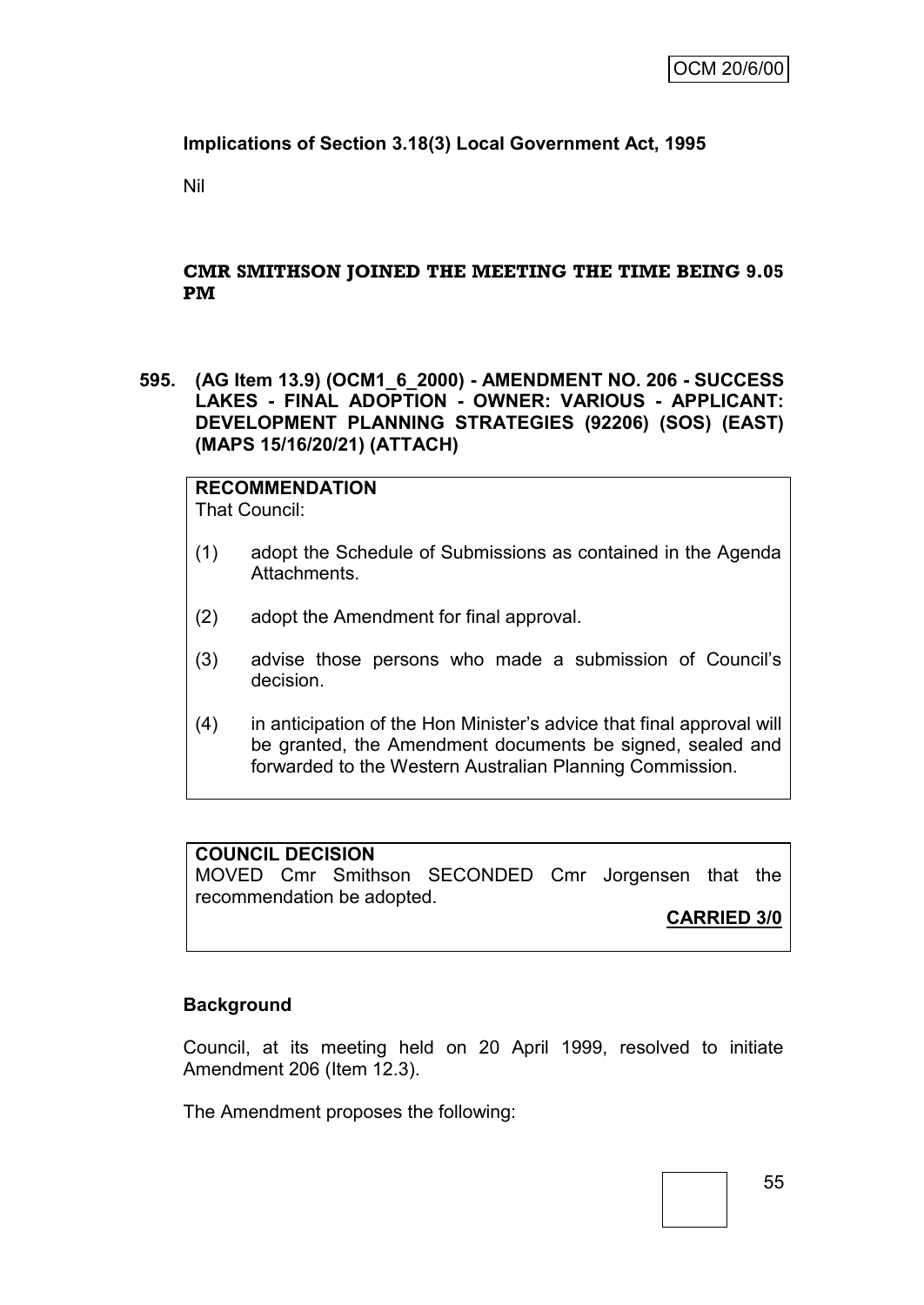- Rezoning of land bounded by Bartram Road, Kwinana Freeway, Russell Road and Thomsons Lake Parks and Recreation Reserve from "Rural" to "Development" zone;
- Introduction of structure planning and land use provisions into the Ninth Schedule relevant to the Success Lakes Development Area (DA 8); and
- Definition of the Amendment land as a Development Contribution Area (DCA 2) and introduction of associated development contribution requirements into the Tenth Schedule.

Refer to Agenda Attachments for plan of area and key details of the Amendment.

The Amendment area forms part of the Southern Suburbs District Structure Plan, adopted by Council in October 1999, and is now zoned "Urban" under the Metropolitan Region Scheme.

The Western Australian Planning Commission on 4 January 2000 granted consent to advertise Amendment 206 for public comment. The period for public comment concluded on 3 March 2000.

The Commission in granting consent to advertise Amendment 206 advised that the proposal could not be finalised until Amendments 192 and 193 were finalised. As a result of the number and complexity of submissions on Amendment 192 and 193, Council, at its meeting held on 18 April 2000 (Item 13.13), resolved to request the Minister for Planning grant an extension of time to consider submissions on these Amendments. Thus there was a need to also request an extension of time in relation to Amendment 206.

#### **Submission**

Reports regarding Amendments 192 and 193 are included in this Agenda. Given the recommendations to adopt these Amendments for final approval, it is also opportune for Council to consider the progress of Amendment 206.

Amendment 206 was circulated to approximately 45 landowners within and adjacent to the Success Lakes Development Area. Advertising signs were erected on the subject land and details of the proposal were posted on Council"s website. Servicing authorities were also provided with details of the Amendment proposal.

A total of seven submissions have been made on Amendment 206.

The Schedule of Submissions containing a summary of and a response to the submissions is included in the Agenda Attachments.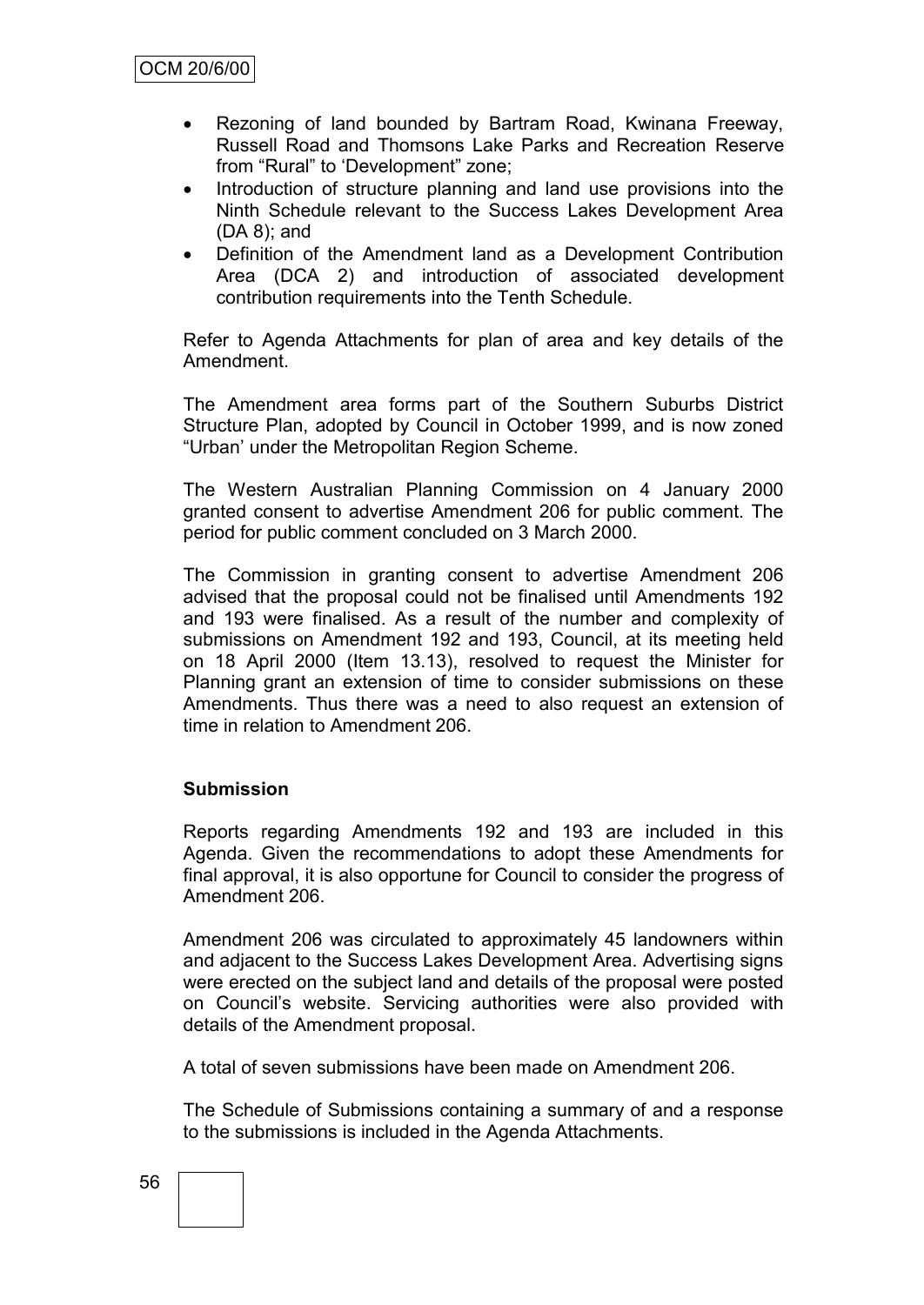## **Report**

There is general support in the submissions for Amendment 206. Two of the submissions contain servicing advice. The remainder, whilst supporting development in the locality, have raised concern with several particular provisions of the Amendment proposal. The issues of concern are;

MRS Railway Reservation;

Environmental Protection Policy Wetland – Drainage requirements; and Closure of Russell Road;

The Schedule of Submissions detail the arguments made and the recommended responses. The issues raised have not resulted in any recommended modifications and do not require further discussion in this report.

It is clear from the submissions that there is general support for the development of the Success Lakes Development Area. This is consistent with comments of support made by landowners during the advertising of the draft Southern Suburbs District Structure Plan last year. It is also assumed that there is general acceptance of the Amendment given the number of landowners who did not make any written submission.

Amendment 206 is recommended for final approval, without modification.

# **Strategic Plan/Policy Implications**

The Corporate Strategic Plan Key Result Areas which apply to this item are:-

- 2. Planning Your City
	- *"To ensure that the planning of the City is based on an approach which has the potential to achieve high levels of convenience for its citizens."*
	- *"To ensure that the development will enhance the levels of amenity currently enjoyed by the community."*
	- *"To foster a sense of community within the district generally and neighbourhoods in particular."*
- 3. Conserving and Improving Your Environment
	- *"To ensure that the development of the district is undertaken in such a way that the balance between the natural and human environment is maintained."*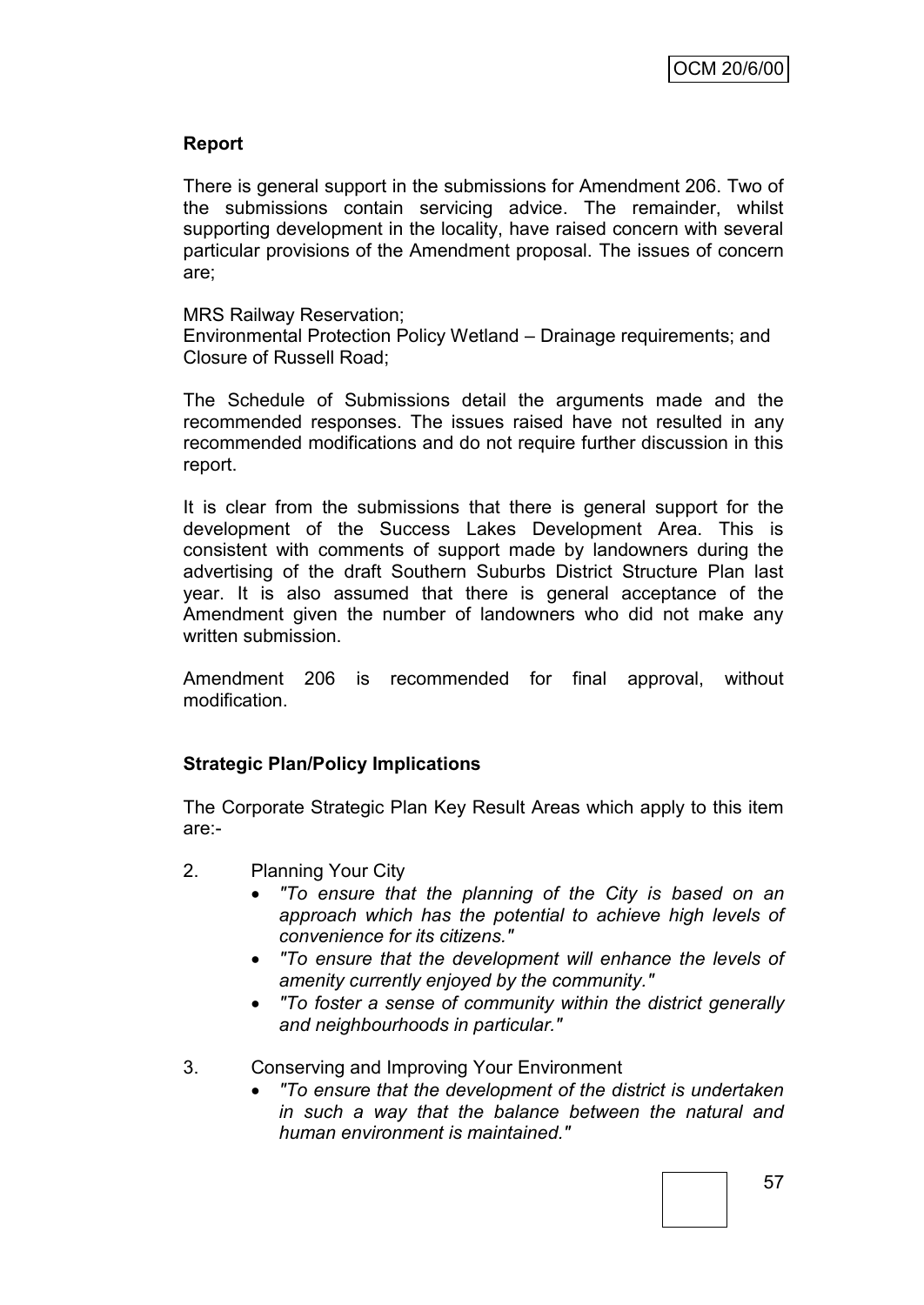# **Budget/Financial Implications**

N/A

**Implications of Section 3.18(3) Local Government Act, 1995**

Nil

**596. (AG Item 13.10) (OCM1\_6\_2000) - AMENDMENT NO. 207 - GAEBLER ROAD - FINAL ADOPTION - OWNER: VARIOUS - APPLICANT: TAYLOR BURRELL (92207) (SOS) (EAST) (MAP NO. 16) (ATTACH)**

#### **RECOMMENDATION** That Council:

- (1) adopt the Schedule of Submissions as contained in the Agenda Attachments;
- (2) adopt the Amendment for final approval;
- (3) advise those persons who made a submission of Council"s decision;
- (4) in anticipation of the Hon Minister"s advice that final approval will be granted, the Amendment documents be signed, sealed and forwarded to the Western Australian Planning Commission.

#### **COUNCIL DECISION**

MOVED Cmr Smithson SECONDED Cmr Jorgensen that Council:

- (1) adopt the Schedule of Submissions as contained in the Agenda Attachments subject to the recommendation in the Submissions being amended to read as follows:
	- 1. Submission No.2 Item 5 Knight Frank

Dismiss in part, noted in part.

If the High School is located in the vicinity of Gaebler Road east of the Freeway as designated in the 1993 South jandakot Mandogalup District Structure Plan, a pedestrian bridge will be required across the Freeway to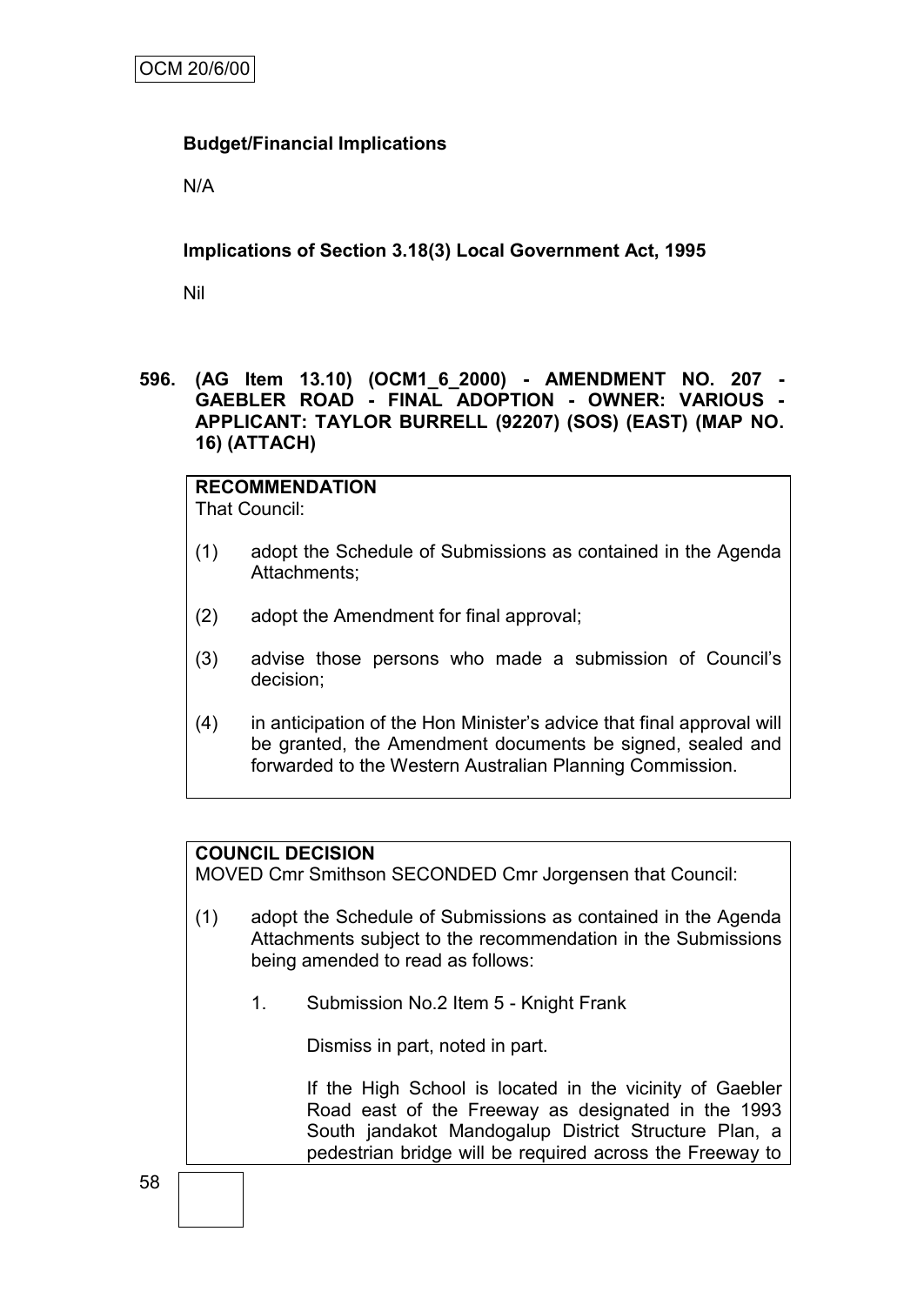provide convenient access. Reliance solely on Rowley Road and Gibbs Road will significantly and unreasonably increase the travel distance for many students to the school from land west of the Freeway. Further this is of major concern given that it is unlikely that any direct public transport will be provided to accommodate students needs.

Several alternative High School sites are under investigation but no conclusion has been reached as structure planning of the area is dependent in part on the resolution of the nomination of Lot 204 Gibbs Road as a Bush Plan site.

Once a determination has been made on the proposed inclusion of Lot 204 in Bush Plan, the District Structure planning for the balance of the southern suburbs area will be undertaken. This will include an assessment of the secondary school requirements.

Depending on which option is pursued a pedestrian bridge may or may not be required. Part 3 of the DCA 3 covers these scenarios in that a contribution will only be sought in the event that a high school is included in the Southern Suburbs District Structure Plan south of Gibbs Road and east of the Freeway. Accordingly, the requirement as worded is appropriate and should be retained.

Part 4 of DCA 3 requires a pro-rata contribution being made. This does not preclude Council from pursuing Main Roads and Education Department for a contribution. The request for Council to take all reasonable action to have the bridge provided by others is noted. Council will pursue this matter on receipt of a submission from the land owners representatives which details arguments in support of the contributions from Main Roads and Education Department.

2. Submission No.4 item 3 - Taylor Burrell

Dismissed in part. Noted in part.

As per response to submission 2 point 5

- (2) adopt the Amendment for final approval;
- (3) advise those persons who made a submission of Council"s decision;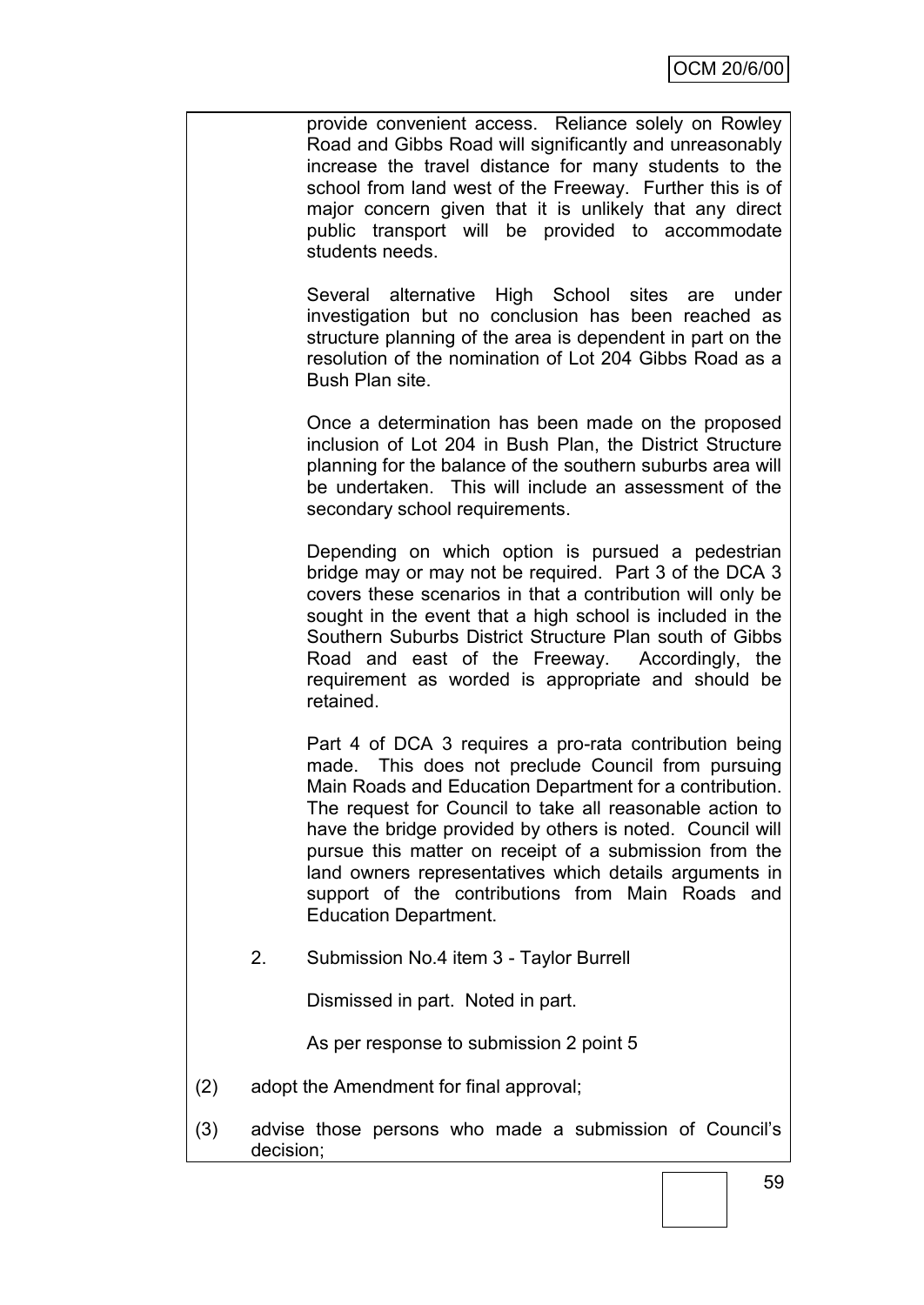(4) in anticipation of the Hon Minister"s advice that final approval will be granted, the Amendment documents be signed, sealed and forwarded to the Western Australian Planning Commission. **CARRIED 3/0**

# **Explanation**

Cmr Smithson felt that Main Roads WA and the Education Department should be approached to make a contribution towards the pedestrian crossing of the Freeway for the school children.

#### **Background**

Council, at its meeting held on 20 April 1999, resolved to initiate Amendment 207 (Item 13.2).

The Amendment proposes the following;

- Rezoning of land bounded by Russell Road, Public Purpose Transmission Reserve, Gaebler Road and Frankland Avenue Road Reserve from "Rural" to "Development" zone;
- Introduction of structure planning and land use provisions into the Ninth Schedule relevant to the Gaebler Road Development Area (DA 9);
- Definition of the Amendment land as a Development Contribution Area (DCA 3) and introduction of associated development contribution requirements into the Tenth Schedule.

Refer to Agenda Attachments for a plan of area and key details of the Amendment.

The Amendment area forms part of the Southern Suburbs District Structure Plan, adopted by Council in October 1999 and is now zoned "Urban" under the Metropolitan Region Scheme.

The Western Australian Planning Commission on 4 January 2000 granted consent to advertise Amendment 207 for public comment. The period for public comment concluded on 3 March 2000.

The Commission in granting consent to advertise Amendment 207 advised that the proposal could not be finalised until Amendments 192 and 193 were finalised. As a result of the number and complexity of submissions on Amendment 192 and 193, Council, at its meeting held on 18 April 2000 (Item 13.13), resolved to request the Minister for Planning grant an extension of time to consider submissions on these Amendments. Thus there was a need to also request an extension of time in relation to Amendment 207.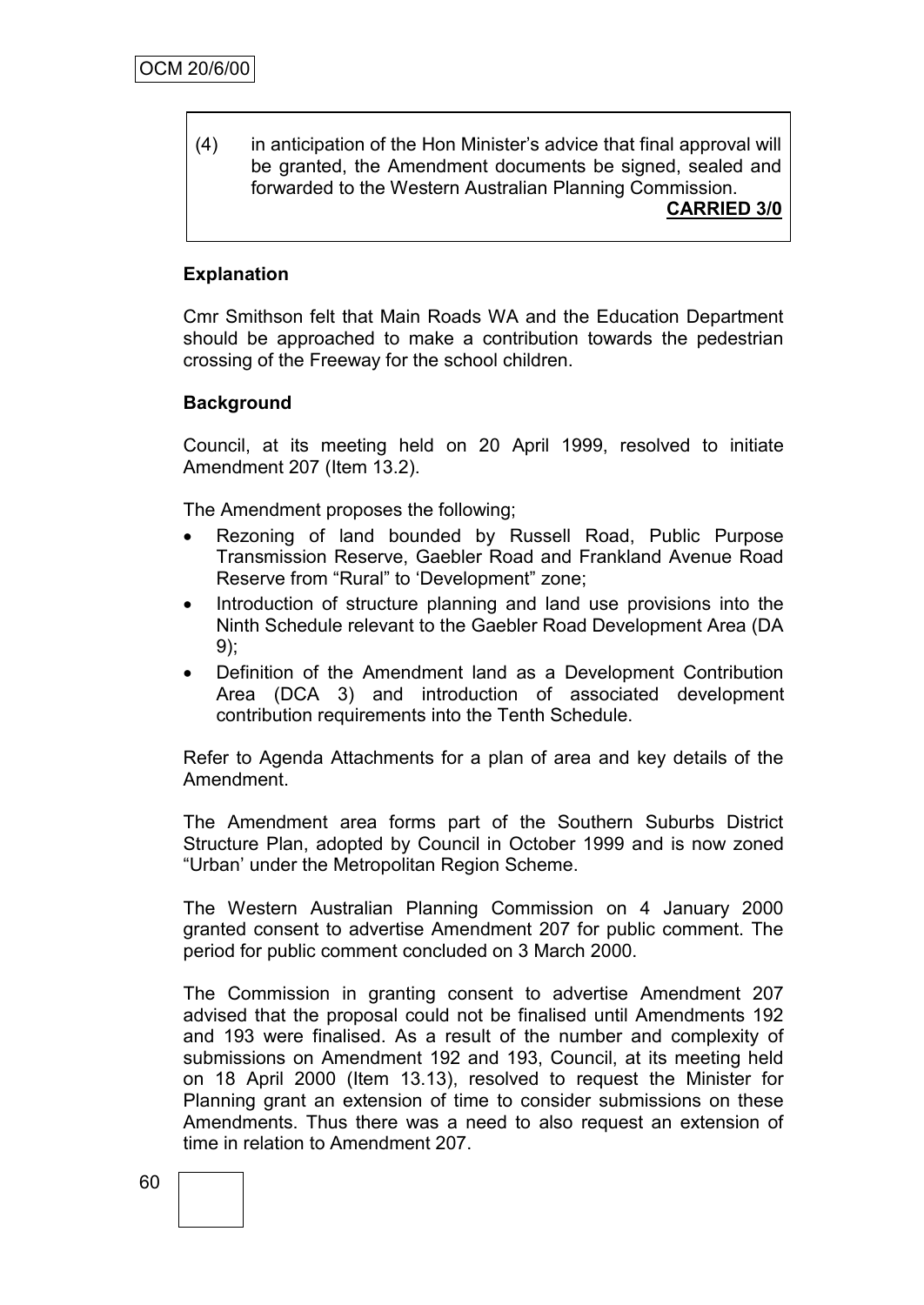#### **Submission**

Reports regarding Amendments 192 and 193 are included in this Agenda. Given the recommendations to adopt these Amendments for final approval, it is also opportune for Council to consider the progress of Amendment 207.

Amendment 207 was circulated to approximately 40 landowners within and adjacent to the Gaebler Road Development Area. Advertising signs were erected on the subject land and details of the proposal were posted on Council"s website. Servicing authorities were also provided with details of the Amendment proposal.

A total of six submissions have been made on Amendment 207.

The Schedule of Submissions containing a summary of and a response to the submissions is included in the Agenda Attachments.

#### **Report**

It is clear from the submissions that there is general support for the development of the Gaebler Road Development Area. This is consistent with comments of support made by landowners during the advertising of the draft Southern Suburbs District Structure Plan last year. It is also assumed that there is general acceptance of the Amendment given the number of landowners who did not make any written submission.

Whilst there is general support for the Amendment, concern has been raised with several particular provisions of the Amendment proposal. The issues of concern are;

Frankland Avenue Road Reserve width; Kwinana Freeway – pedestrian bridge; Tramway Heritage Trail; and Market Garden buffer

Council"s attention is drawn to the Schedule of Submissions, which provides extensive detail on the issues of concern and the recommended responses. Given the level of detail in the Schedule, it is not necessary to discuss the issues in this report, other than to note that no modifications are recommended as a result of the submissions.

Amendment 207 is recommended for final approval, without modification.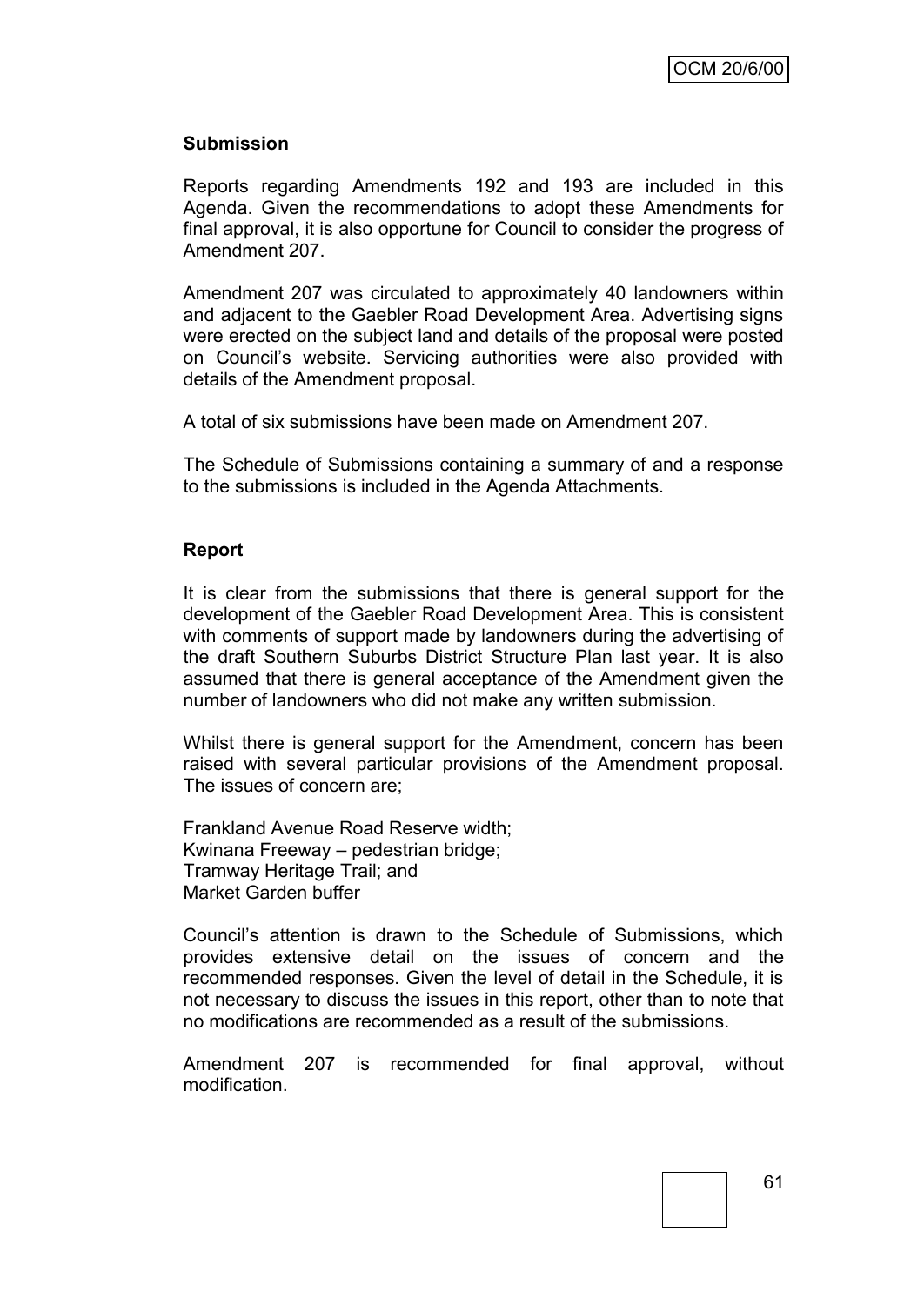# **Strategic Plan/Policy Implications**

The Corporate Strategic Plan Key Result Areas which apply to this item are:-

- 2. Planning Your City
	- *"To ensure that the planning of the City is based on an approach which has the potential to achieve high levels of convenience for its citizens."*
	- *"To ensure that the development will enhance the levels of amenity currently enjoyed by the community."*
	- *"To foster a sense of community within the district generally and neighbourhoods in particular."*
- 3. Conserving and Improving Your Environment
	- *"To ensure that the development of the district is undertaken in such a way that the balance between the natural and human environment is maintained."*

# **Budget/Financial Implications**

N/A

**Implications of Section 3.18(3) Local Government Act, 1995**

Nil

**597. (AG Item 13.11) (OCM1\_6\_2000) - AMENDMENT NO. 211 - ATWELL SOUTH - FINAL ADOPTION - OWNER: LANDCORP, GOLD ESTATES, PEET & CO - APPLICANT: ROBERTS DAY GROUP (92211) (SOS) (EAST) (MAP NO. 16) (ATTACH)**

**RECOMMENDATION** That Council:

- (1) adopt the Schedule of Submissions as contained in the Agenda Attachments;
- (2) adopt the Amendment for final approval, subject to the following modifications;
	- i) The Ninth Schedule is to be modified by;
		- a) point 1: replacing the word "adopted" with "approved"; and

62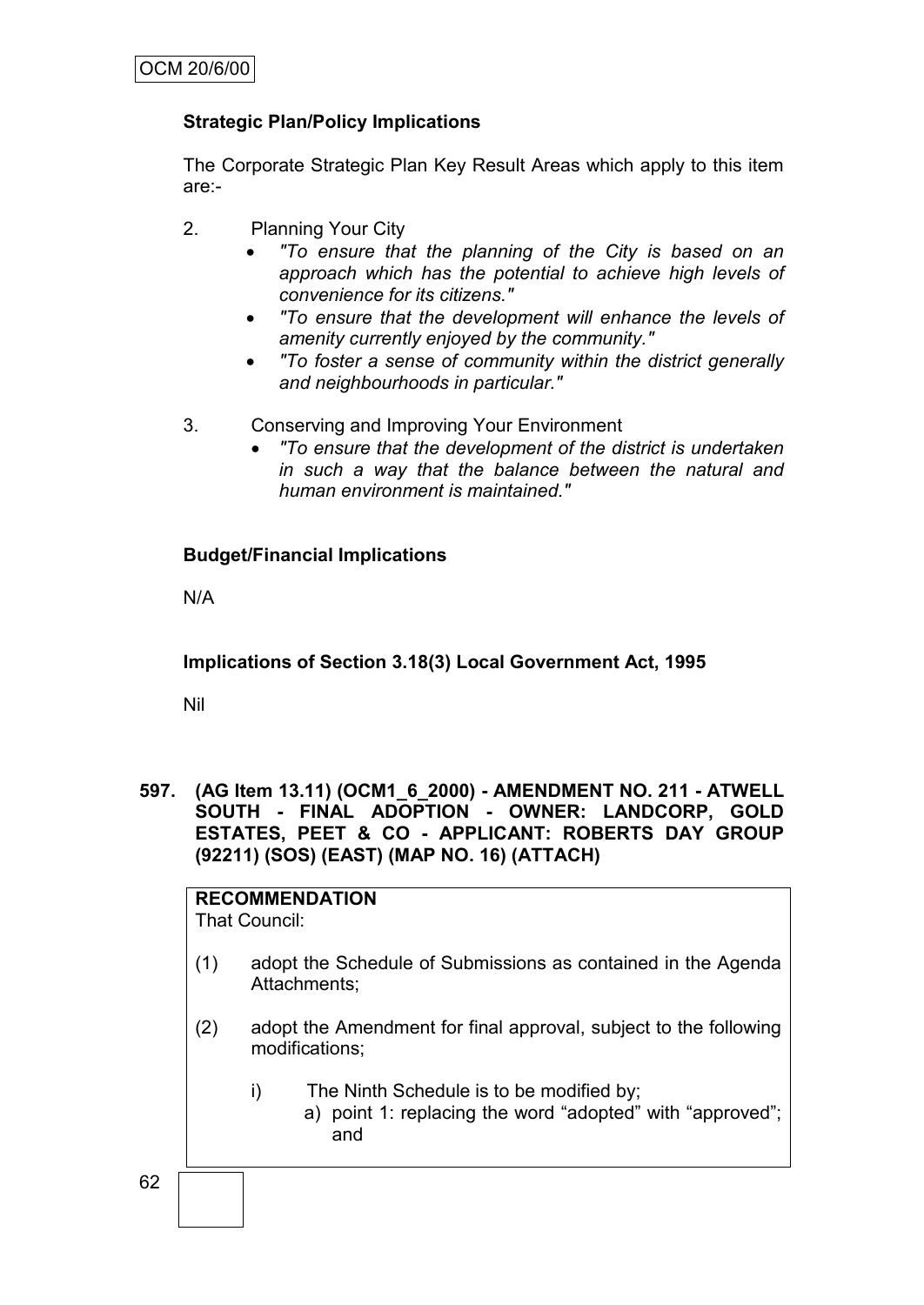#### b) point 3: replacing the phrase "be in accordance with" with "have regard to";

- (3) advise those persons who made a submission of Council"s decision;
- (4) in anticipation of the Hon Minister"s advice that final approval will be granted, the modified Amendment documents be signed, sealed and forwarded to the Western Australian Planning Commission.

# **COUNCIL DECISION**

MOVED Cmr Smithson SECONDED Cmr Jorgensen that the recommendation be adopted.

**CARRIED 3/0**

## **Background**

Council, at its meeting held on 22 June 1999, resolved to initiate Amendment 211 (Item 14.7).

The Amendment proposes the following;

- Rezoning of land bounded by Bartram Road, MRS Groundwater Protection zone, Gibbs Road Reserve and Kwinana Freeway from "Rural" to "Development" zone;
- Introduction of structure planning and land use provisions into the Ninth Schedule relevant to the Atwell South Development Area (DA 10);

Refer to Agenda Attachments for a plan of the area and key details of the Amendment.

Unlike Amendments 206 and 207, Amendment 211 contains no development contribution provisions.

The Amendment area forms part of the Southern Suburbs District Structure Plan, adopted by Council in October 1999 and is now zoned "Urban" under the Metropolitan Region Scheme.

The Western Australian Planning Commission on 4 January 2000 granted consent to advertise Amendment 211 for public comment. The period for public comment concluded on 3 March 2000.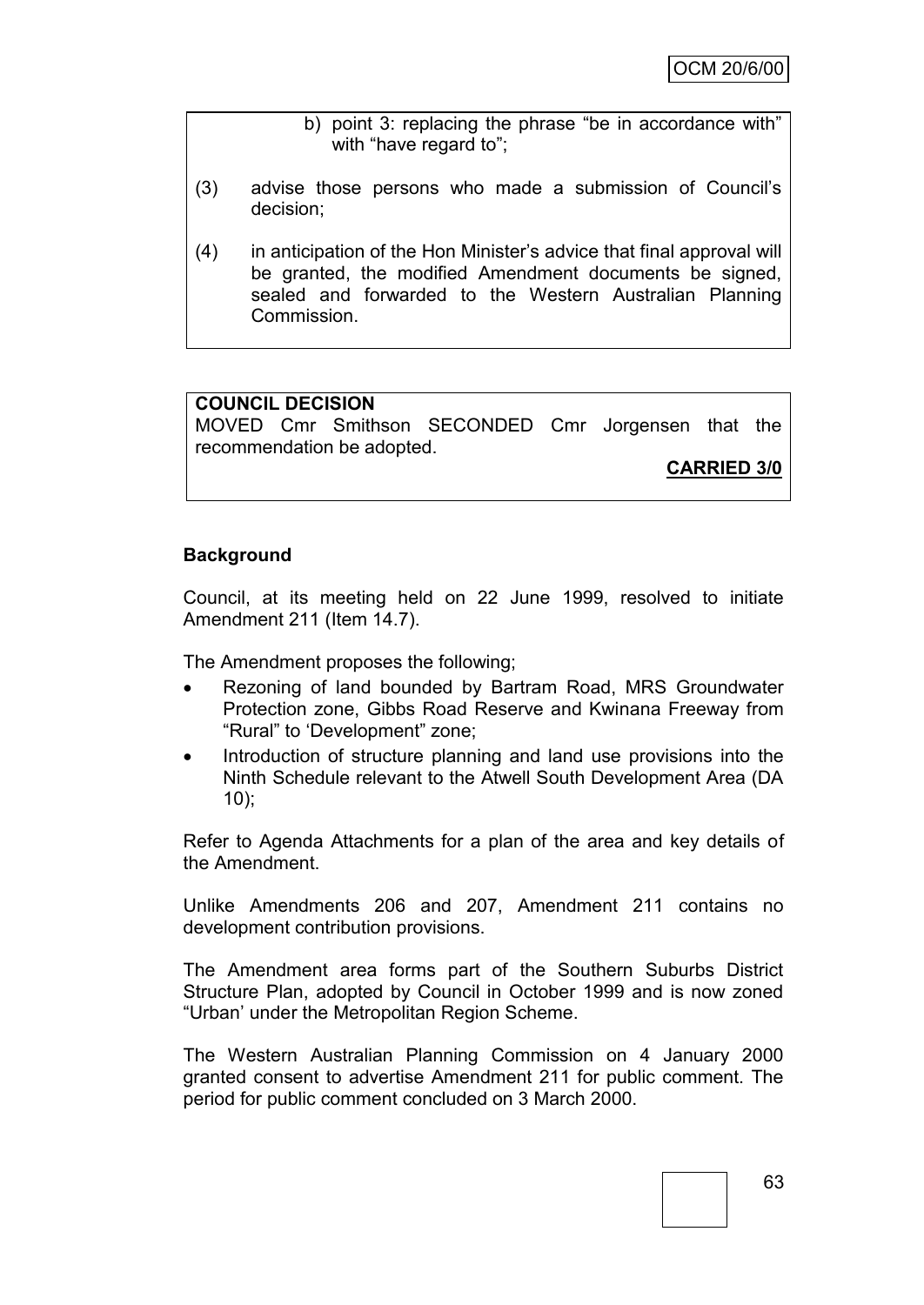The Commission in granting consent to advertise Amendment 211 advised that the proposal could not be finalised until Amendment 192 was finalised. As a result of the number and complexity of submissions on Amendment 192, Council, at its meeting held on 18 April 2000 (Item 13.13), resolved to request the Minister for Planning grant an extension of time to consider submissions. Thus there was a need to also request an extension of time in relation to Amendment 211.

## **Submission**

A report regarding Amendment 192 is included in this Agenda. Given the recommendation to adopt this Amendment for final approval, it is also opportune for Council to consider the progress of Amendment 211.

Amendment 211 was circulated to approximately 40 landowners within and adjacent to the Atwell South Development Area. Advertising signs were erected on the subject land and details of the proposal were posted on Council"s website. Servicing authorities were also provided with details of the Amendment proposal.

A total of six submissions have been made on Amendment 211.

The Schedule of Submissions containing a summary of and a response to the submissions is included in the Agenda Attachments.

#### **Report**

It is clear from the submissions that there is no major objection to the development of the Atwell South Development Area. This is consistent with comments made by landowners during the advertising of the draft Southern Suburbs District Structure Plan last year. It is also assumed that there is general acceptance of the Amendment given the number of landowners who did not make any written submission.

The main issue to arise out of the submissions is the exclusion of Lot 204 Lyon/Gibbs Road from the Amendment area. The recommendation by Council to the Commission to include Lot 204 Lyon Road in Bushplan, and thus exclude the area from Amendment 211, has been the subject of an extensive submission by Roberts Day Group on behalf of Landcorp. The Schedule of Submissions details the arguments presented in this regard and outlines the recommended responses. The request to include Lot 204 within the Amendment area is not supported. It is recommended that Council, until such time as a decision is made on Bushplan, maintain its position on the matter, that is, Lot 204 in its entirety should be included in Bushplan and reserved for Parks and Recreation in the Metropolitan Region Scheme.

Other comments made on the Amendment are dealt with in detail in the Schedule of Submissions and are not considered to require further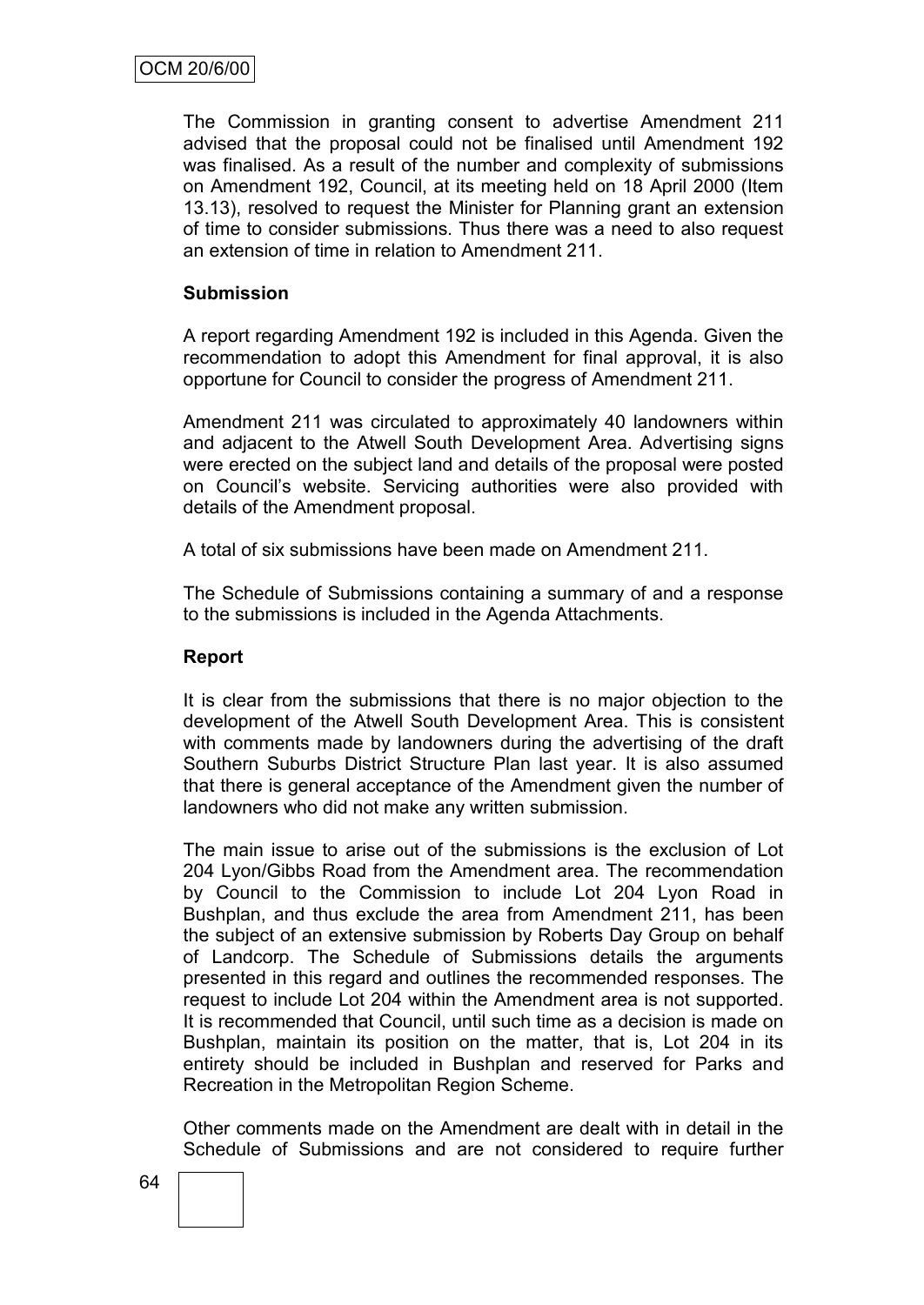discussion, nor do they represent any impediment to the progression of the Amendment.

Amendment 211 is recommended for final approval, subject to a minor modification to the Amendment text as required by the Commission.

# **Strategic Plan/Policy Implications**

The Corporate Strategic Plan Key Result Areas which apply to this item are:-

- 2. Planning Your City
	- *"To ensure that the planning of the City is based on an approach which has the potential to achieve high levels of convenience for its citizens."*
	- *"To ensure that the development will enhance the levels of amenity currently enjoyed by the community."*
	- *"To foster a sense of community within the district generally and neighbourhoods in particular."*
- 3. Conserving and Improving Your Environment
	- *"To ensure that the development of the district is undertaken in such a way that the balance between the natural and human environment is maintained."*

# **Budget/Financial Implications**

N/A

**Implications of Section 3.18(3) Local Government Act, 1995**

Nil

**598. (AG Item 13.12) (OCM1\_6\_2000) - PROPOSED AVIARIES FOR PARROT BREEDING - LOT 138; 84 EAST CHURCHILL AVENUE, BEELIAR - OWNER/APPLICANT: T WALDRON (3411630) (MT) (COASTAL) (MAP NO. 9) (ATTACH)**

# **RECOMMENDATION**

That Council:

(1) approve the application, dated 20 February 2000, for aviaries and parrot breeding on Lot 138; 64 East Churchill Avenue, Beeliar subject to the following conditions:

65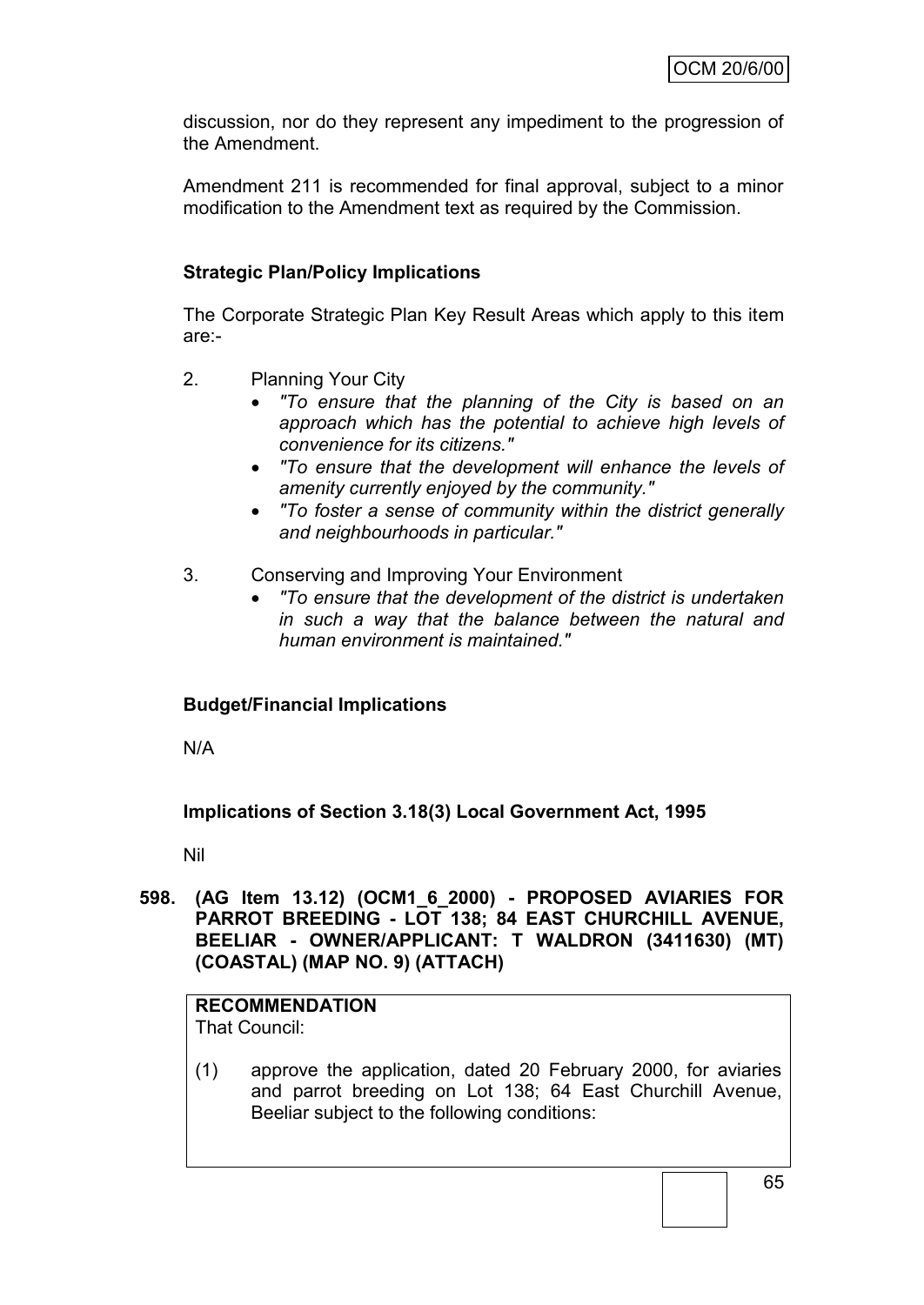## Standard Conditions

1. Standard conditions contained in Council Policy PD 17 as determined appropriate to this application by the delegated officer under clause 7.6 of Council"s District Zoning Scheme  $N^{\circ}$  2;

## Special Conditions

- 1. The aviaries being located in the area indicated on the attached plan.
- 2. The number of mature "28s" on the property is not to exceed 40.
- 3. The aviaries being constructed of a solid material on three sides with no openings.
- 4. The approval shall be limited for a 12 month period and shall not be continued beyond that time without the further written consent of the Council.
- 5. In the interests of the health and well being of the birds, the design and management of the aviary is to be based on best practice to the satisfaction of Council and the Department of Conservation and Land Management.

#### Footnote

- 1. The applicant is reminded that approval does not provide exemption from compliance with the Environmental Protection (Noise) Regulations 1997. Noise from the birds must not exceed the prescribed limit at any time.
- (2) issue a Form 2 "Approval to Commence Development" to the applicant;
- (3) advise those who made a submission of Council"s decision accordingly;
- (4) prior to commencing the development all necessary approvals will need to be applied for and gained from the appropriate authorities;
- (5) if any of the conditions of this approval are not fulfilled or complied with the Council may revoke the Planning Consent.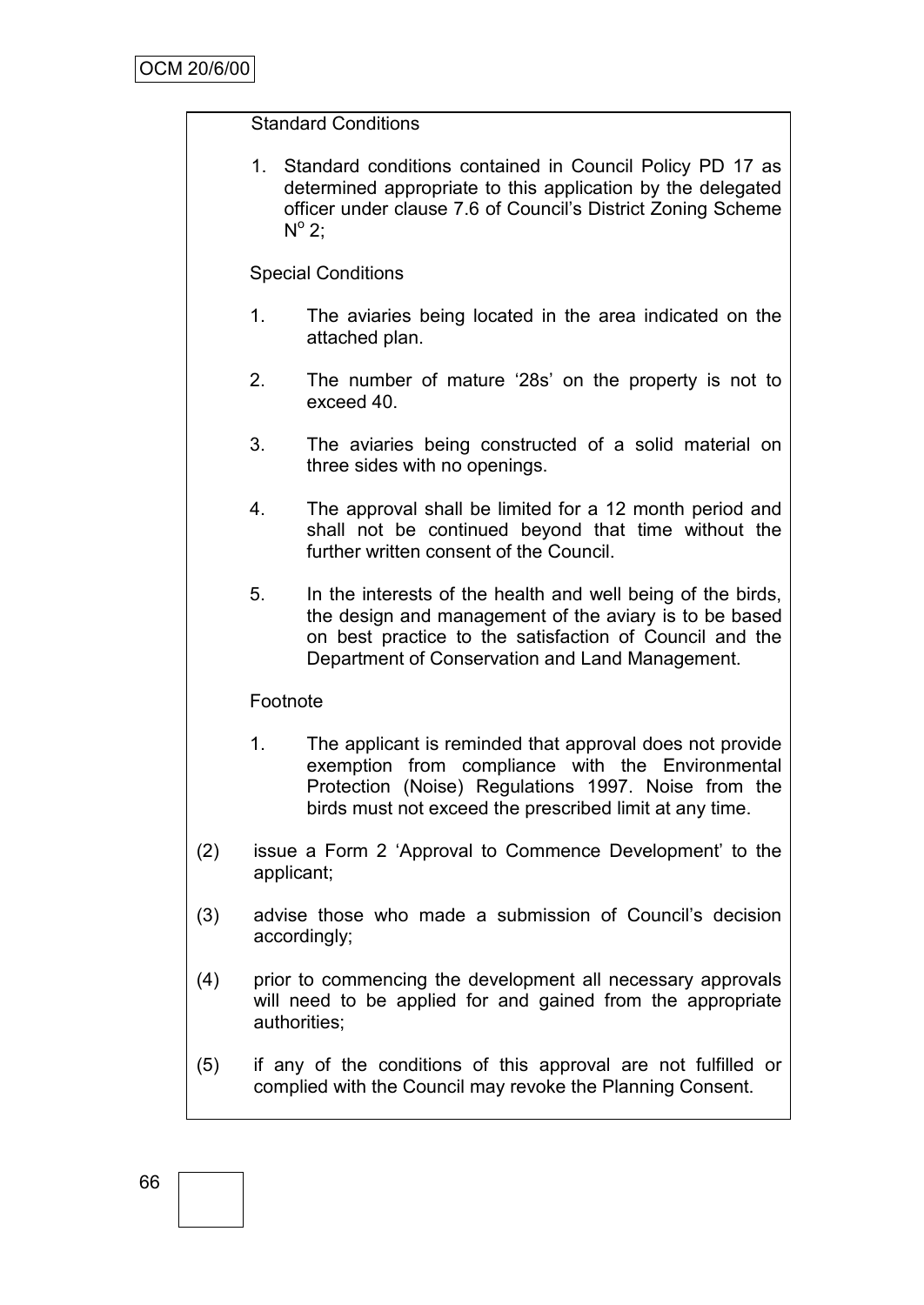#### **COUNCIL DECISION**

MOVED Cmr Jorgensen SECONDED Cmr Smithson that Council:

(1) approve the application, dated 20 February 2000, for aviaries and parrot breeding on Lot 138; 64 East Churchill Avenue, Beeliar subject to the following conditions:

#### Standard Conditions

1. Standard conditions contained in Council Policy PD 17 as determined appropriate to this application by the delegated officer under clause 7.6 of Council"s District Zoning Scheme  $N^{\circ}$  2;

## Special Conditions

- 1. The aviaries being located in the area indicated on the attached plan unless otherwise agreed with Director, Planning and Development.
- 2. The number of mature "28s" on the property is not to exceed 40.
- 3. The approval shall be limited for a 18 month period and shall not be continued beyond that time without the further written consent of the Council.
- 4. In the interests of the health and well being of the birds and noise minimisation, the design and management of the aviary is to be based on best practice to the satisfaction of Council and the Department of Conservation and Land Management.

#### Footnote

- 1. The applicant is reminded that approval does not provide exemption from compliance with the Environmental Protection (Noise) Regulations 1997. Noise from the birds must not exceed the prescribed limit at any time.
- (2) issue a Form 2 "Approval to Commence Development" to the applicant;
- (3) advise those who made a submission of Council"s decision accordingly;
- (4) prior to commencing the development all necessary approvals will need to be applied for and gained from the appropriate authorities;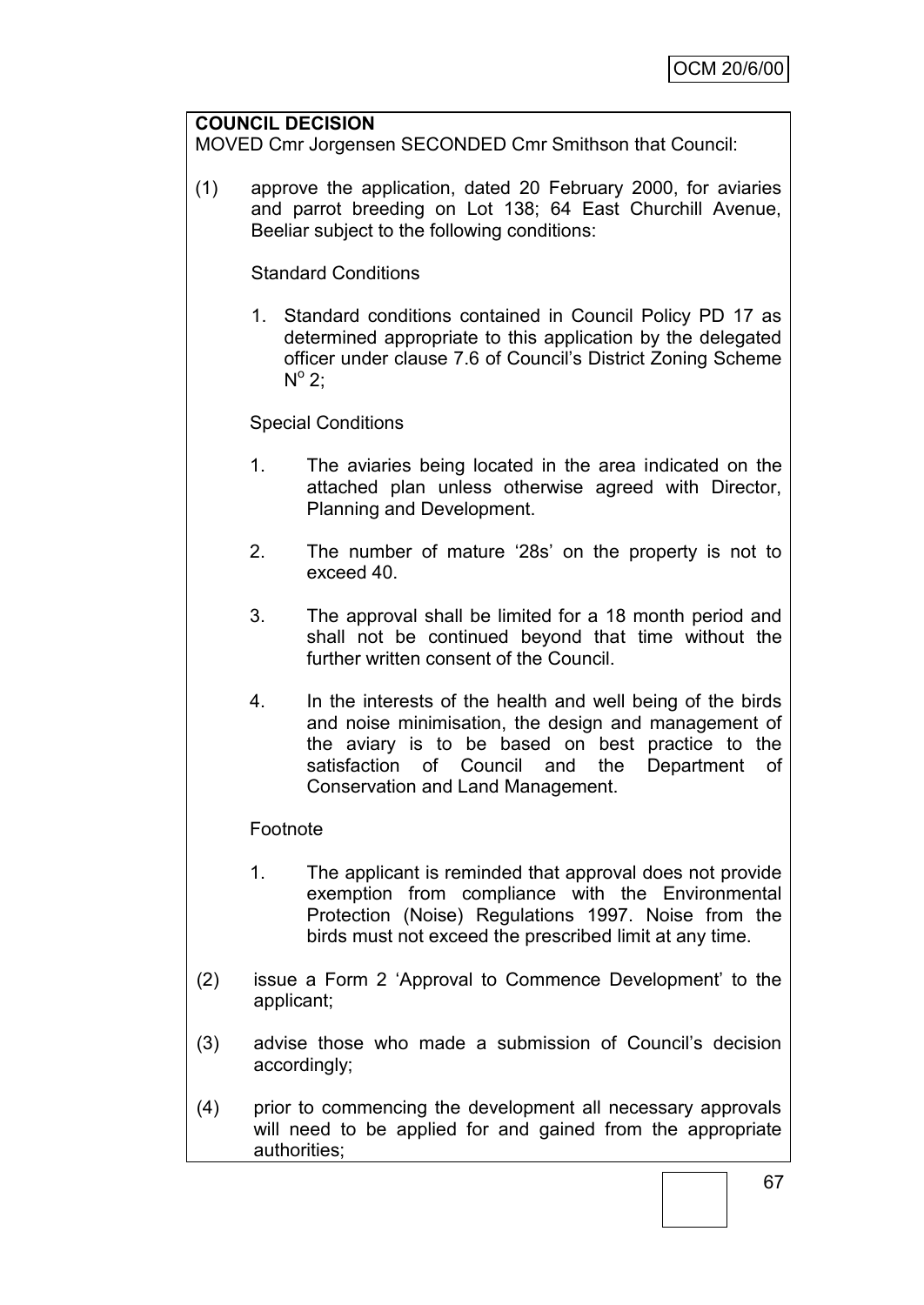(5) if any of the conditions of this approval are not fulfilled or complied with the Council may revoke the Planning Consent. **CARRIED 3/0**

# **Explanation**

Considering the application was made in February and it has taken some time for Council to make a decision, the applicant stated that the breeding season has already commenced and for him to get the aviaries ready and start now, he would have already missed this breeding season. Cmr Jorgensen felt that for Council to fully assess the situation and that the applicant complies with the conditions, it would be appropriate to extend the trial period to 18 months. In this way it gives Council time to also assess the situation and monitor other associated activities that may take place.

Also, the design of the aviary should not be constrained by specifying that it be enclosed on three sides. This should be left open to the applicant so long as it achieves the required noise standards.

#### **Background**

| ZONING:           |                    | MRS: RURAL     |  |
|-------------------|--------------------|----------------|--|
|                   | DZS:               | <b>I RURAL</b> |  |
| <b>LAND USE:</b>  | <b>HOUSE</b>       |                |  |
| LOT SIZE:         | 4047m <sup>2</sup> |                |  |
| AREA:             | 240m <sup>2</sup>  |                |  |
| <b>USE CLASS:</b> | USE NOT LISTED     |                |  |

Application was made to build 40 aviaries to breed the variety of parrot known as "28s". The application was referred to surrounding landowners. Six submissions were received, all opposing the proposal. The item was considered at Council"s April meeting with the following resolution:

- *"(1) the matter be deferred; and*
- *(2) officers make attempts to negotiate the potential trial of a smaller number of birds to assess the impact."*

For further background please see the minutes of the April Ordinary Council meeting.

#### **Report**

The breeding of parrots is classed as a "Rural Pursuit" in Council"s Scheme. The definition is worded such that "the breeding, rearing or boarding of domestic pets" is not permitted *unless* approved by Council. Buildings associated with that use can be approved by Council.

68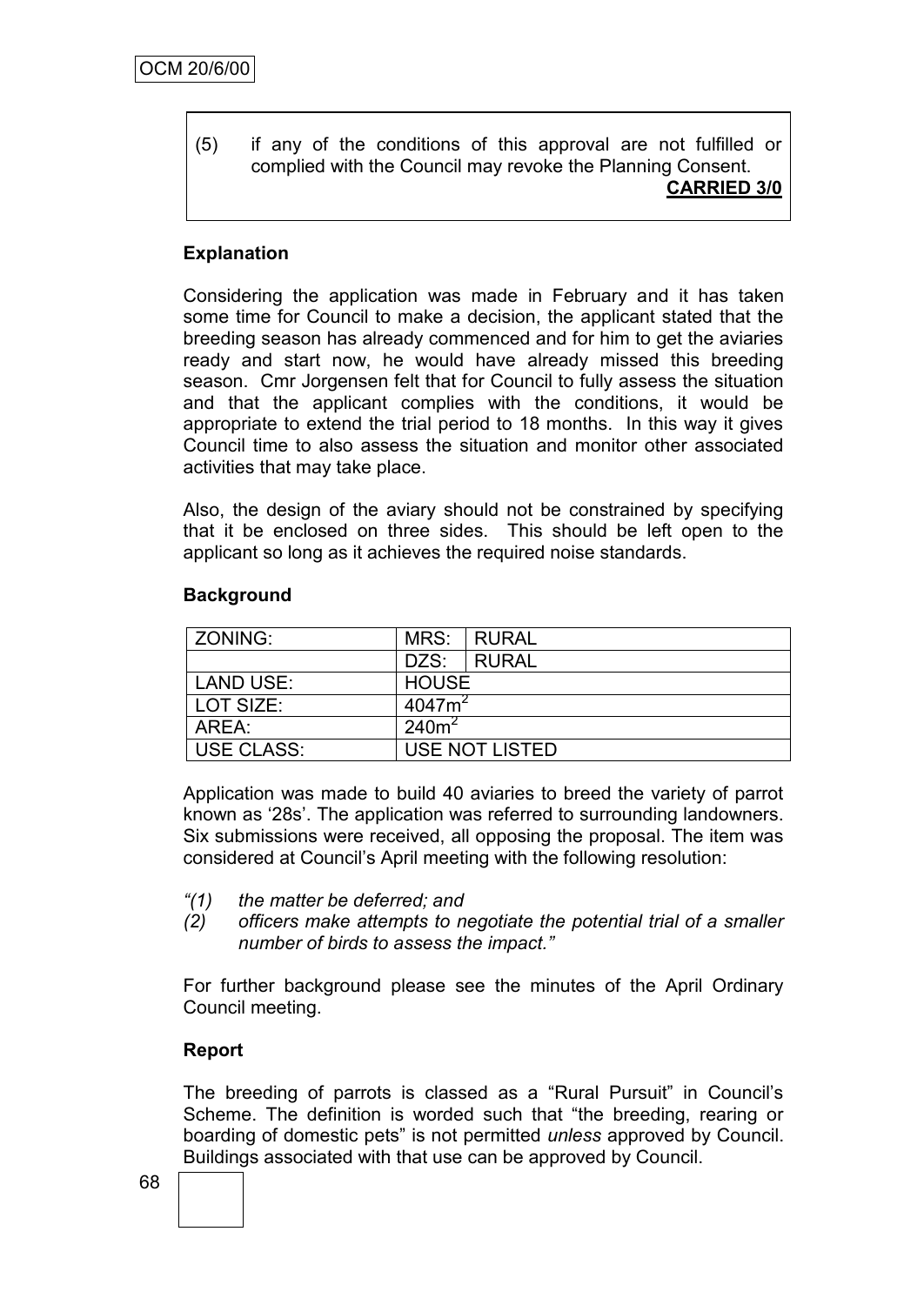In an attempt to assess what a reasonable number of parrots would be, officers commissioned an acoustic report, which was undertaken by Herring Storer Acoustics. They made measurements at the applicants existing residence and extrapolated the results to the subject lot in Beeliar. The measurements were done on approximately 40 birds, not all "28s". The following issues have been raised by Health officers:

- *1. The report clearly states compliance will vary on occasions and suggests that if this should occur then the aviaries should be made of solid material on three sides.*
- *2. Measurements were conducted on one occasions only. The amount of noise made by the birds may differ according to the number of birds present, the way they are housed, the breeding season and the time of day.*
- *3. Of the 40 birds present approximately 5 were actually vocal at the time of measurement and hence recorded measurements may be indicative of the likely scenario but not the worst case scenario.*
- *4. The report did not consider the impact of neighbouring properties only the properties to the north. The properties with shared boundaries were not considered.*
- *5. The model for the 120 birds considers the noise emitted from 80 adults and assumes that 40 juvenile birds do not contribute to the overall noise emitted.*

In summary, the acoustic measurements can be used as a guide in Council"s decision but they are not a guarantee that the use will not breach the Noise Regulation.

Predicted noise levels were modelled for 40 and 80 adult birds at the subject property. It is recommended approval be granted for 40 adult birds to be housed on the property. The applicant is satisfied with this number. The assigned level for residential premises at the most stringent time (2200 hours to 0700 hours) is 45dB. This is based on the surrounding land being rural or residential. The Environmental Protection (Noise) Regulations 1997 actually classify much of the surrounding land as industrial because it is within the Kwinana Air Quality Buffer. Noise measurements would assess the surrounding land as industrial, in which case the assigned dB is 53. However, for the purposes of accurately assessing the residential amenity impact of the proposed use it is practical to assign a level based on the reality that all the surrounding land is either residential or rural, hence the 45dB is the most appropriate maximum level.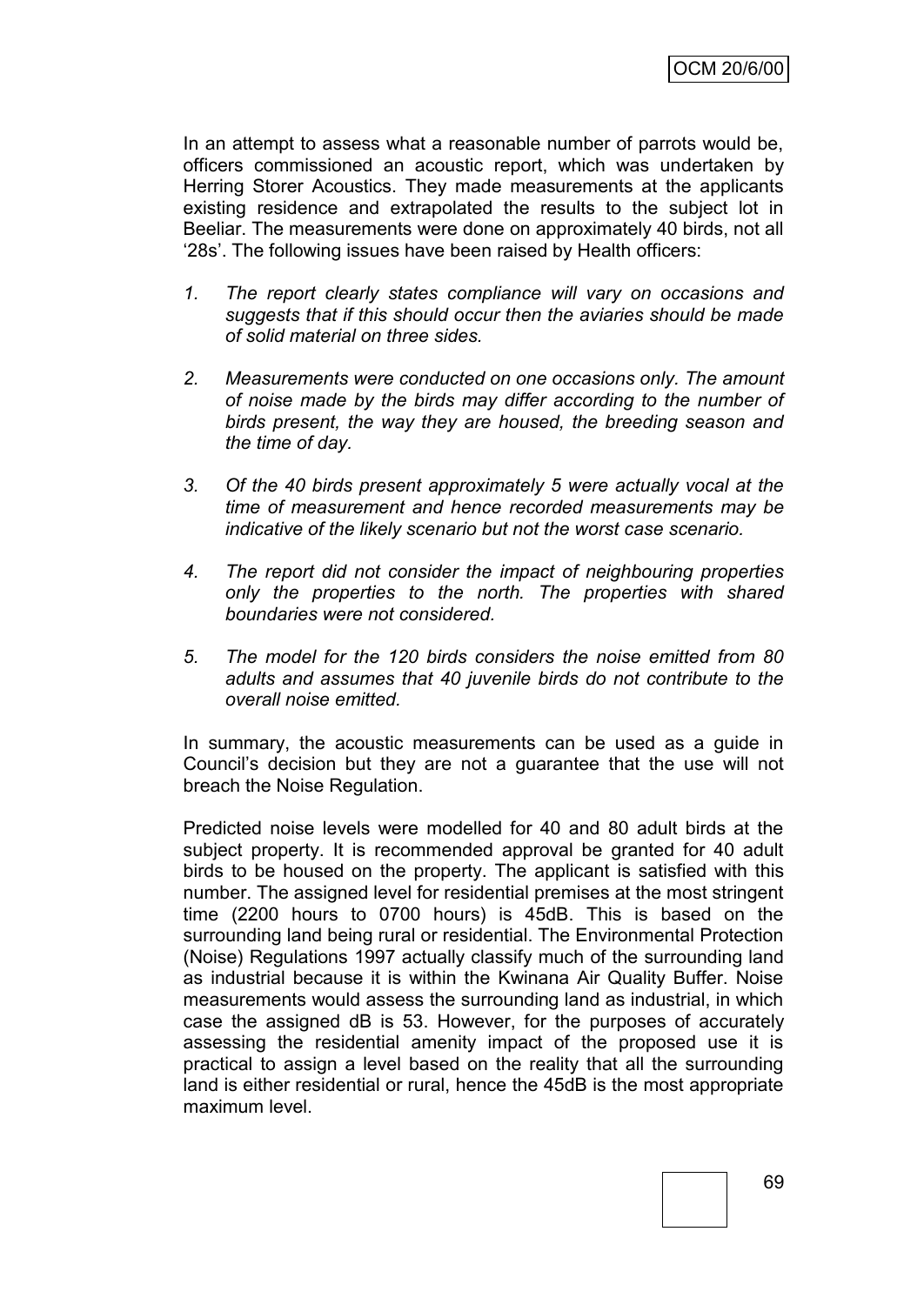The assigned 45dB can be achieved at a distance of 50 metres from the aviaries. It will therefore be necessary to locate the aviaries at least 50 metres from any existing residences and with a maximum setback from the lot boundaries. If the use is approved, it is proposed the aviaries be located in the area shown on the plan attached to this agenda. The area is setback 10 metres from the side and rear boundaries (which conforms with the rural setbacks. This is the most appropriate location because it ensures at least a 60 metre setback to the dwellings on the properties either side. The buildings shown on the plan within the 50 metre buffer are all sheds or outbuildings, not residential dwellings.

The proposed location of the aviaries is over 60 metres from existing dwellings, but as the plan indicates, there are considerable portions of the neighbouring properties within 50 metres of the area. It may be that a future dwelling or living area is constructed in this 'buffer' region.

## **Strategic Plan/Policy Implications**

The Corporate Strategic Plan Key Result Areas which apply to this item are:-

- 2. Planning Your City
	- *"To ensure that the development will enhance the levels of amenity currently enjoyed by the community."*

The Planning Policies which apply to this item are:-

PD2\* Rural Setback Policy

**Budget/Financial Implications**

N/A

**Implications of Section 3.18(3) Local Government Act, 1995**

Nil

#### **599. (AG Item 13.13) (OCM1\_6\_2000) - REVIEW OF COMMERCIAL PROPOSALS FOR LOT 621 BEELIAR DRIVE, BEELIAR - OWNER: CITY OF COCKBURN (9607) (AJB) (COASTAL) (ATTACH)**

# **RECOMMENDATION**

That Council:

- (1) receive the Report;
- (2) endorse the recommended Master Plan as the basis of an amendment to Town Planning Scheme No. 2 subject to Drainage Area A being shown as residential;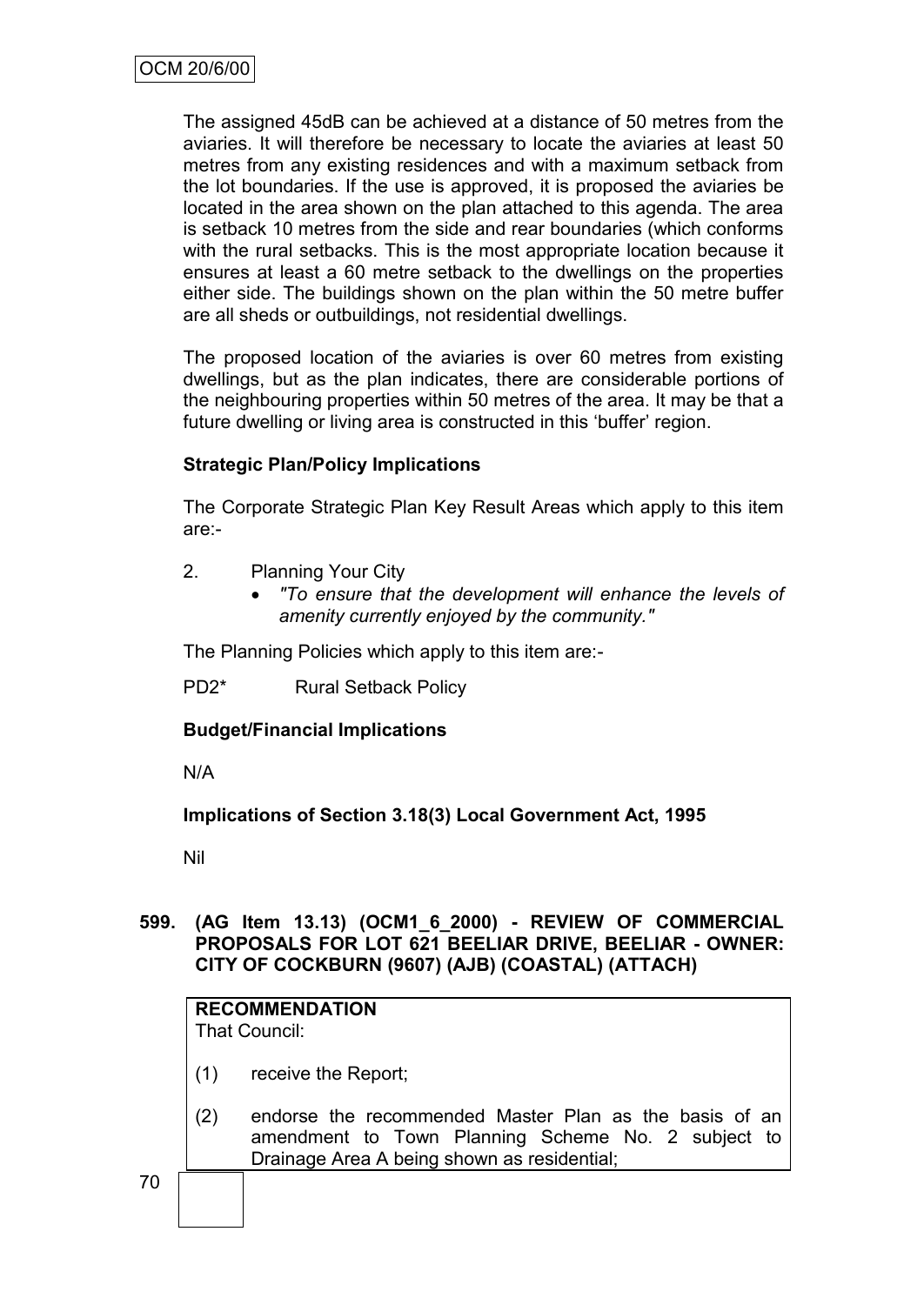- (3) resolve to initiate an amendment to Town Planning Scheme No. 2 to rezone Lot 621 to "Development zone", to include the land as a Development Area with the inclusion of appropriate requirement in the Ninth Schedule and rezoning of privately owned land south of Lot 621 to Residential R40;
- (4) advertise the Master Plan for public comment in accordance with the procedures for the adoption of Structure Plans in Town Planning Scheme No. 2;
- (5) refer the Master Plan to Main Roads WA with a request for agreement to provide traffic lights at the intersection of the main street and Beeliar Drive;
- (6) refer the Master Plan to the Education Department for formal consideration of the alternative school site configuration and size;
- (7) advise Evans and Gianoli, project managers for Cell 6 land owners, that Council is not prepared to provide land for the drainage of Cell 6 and this must be accommodated within that area;
- (8) advise Urban Focus, project managers for the Private land south of Lot 621, of Council's support for the recommended Master Plan and the proposed amendments to Town Planning Scheme No. 2 to give effect to the plan.

## **COUNCIL DECISION**

MOVED Cmr Jorgensen SECONDED Cmr Smithson that the recommendation be adopted.

**CARRIED 3/0**

#### **Background**

| ZONING:    | MRS: Urban |                                                                                          |
|------------|------------|------------------------------------------------------------------------------------------|
|            | DZS:       | Commercial, Commercial (restricted use),<br>Residential, Public Purpose - Primary School |
| LAND USE:  | Vacant     |                                                                                          |
| LOT SIZE:  |            |                                                                                          |
| AREA:      |            |                                                                                          |
| USE CLASS: |            |                                                                                          |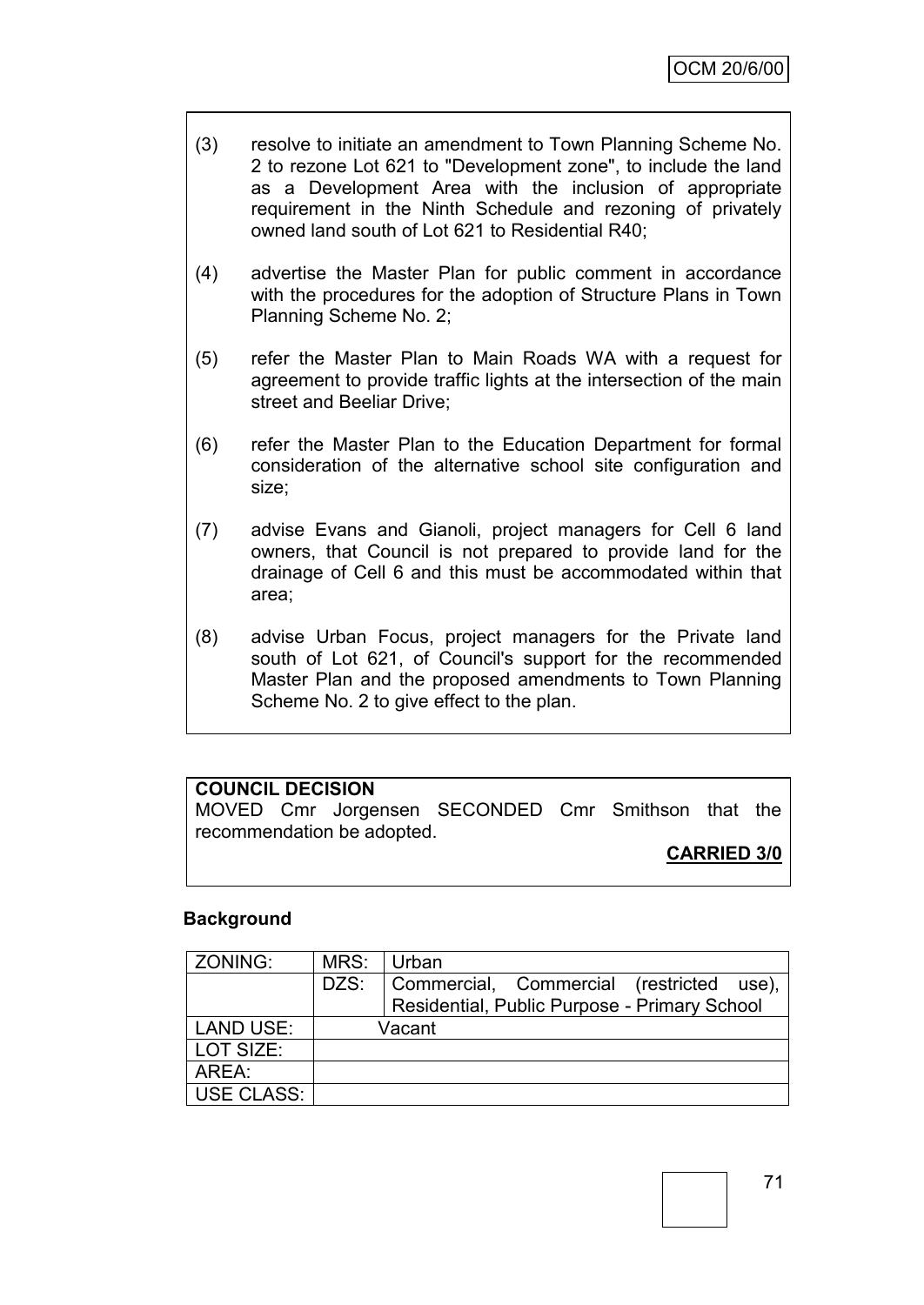In December 1999 Taylor Burrell Town Planning and Design were appointed to undertake a review of proposals for Lot 621 Beeliar Drive, Beeliar. Specifically the brief required the following:-

- Determination of drainage requirements to be accommodated within the subject land.
- Review the previously proposed mix of uses to determine that which is appropriate for the location.
- Prepare a recommended Master Plan for the study area.

A draft Master Plan and report have been submitted to Council for consideration.

#### **Submission**

N/A

#### **Report**

Lot 621 Beeliar Drive, Beeliar is owned by the City of Cockburn and is zoned commercial, commercial - restricted use, public purpose (primary school) and residential. The commercially zoned area is for the development of a neighbourhood shopping centre of some 5000m<sup>2</sup> NLA and commercial - restricted use area for showroom, warehouse and office development.

Zoning proposals for the site are based on a Master Plan of the proposed development prepared by Hames Sharley in March 1996. The brief to Hames Sharley required the preparation of a plan which integrated the proposed primary school, community purposes and retail activities and incorporated a main street. A copy of the Hames Sharley Master Plan is included in the Agenda attachments.

The Education Department recently advised that it is likely that the proposed primary school will be built within the next 2 years to replace the existing South Coogee school.

Recent investigations indicated that the old sand quarry located centrally within the land would require filling up front to enable the school to be developed in accordance with the current Master Plan and zoning. There is a significant cost involved in filling the quarry area and it would be desirable to defer this until the commercial centre is able to be developed. Council officers prepared an alternative plan which allows the school to be created without extensive earthworks. However this necessitated changes to the commercial precinct.

Prior to making any changes to the zonings etc it was considered appropriate to review the previous Master Plan, carry out research to

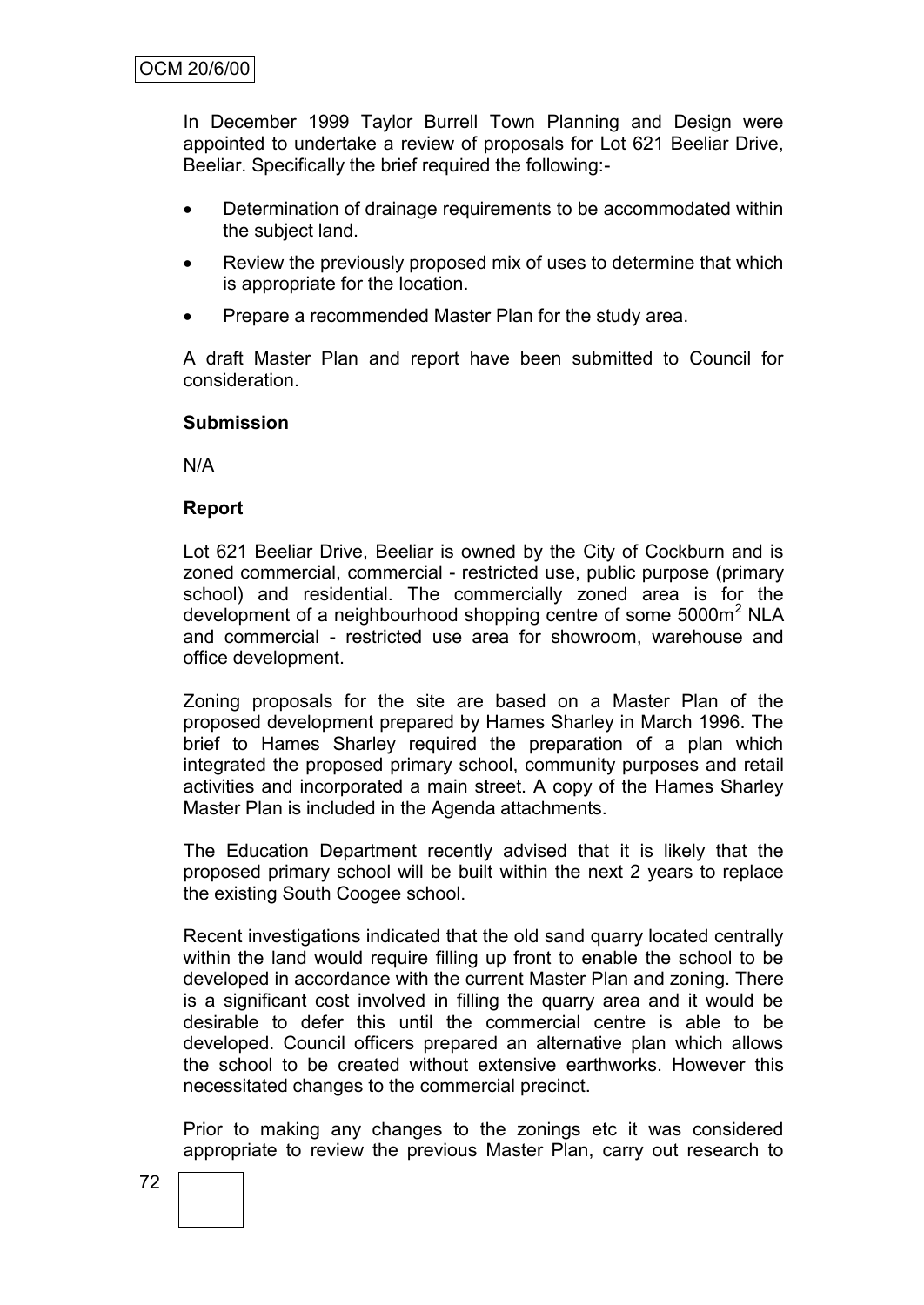determine uses that would be viable in the area and prepare a recommended Master Plan that would form the basis of any amendments to the zonings of the land.

The review of existing proposals by Taylor Burrell identified the following:-

- poor integration of facilities across Beeliar Drive
- low levels of walkability
- poor access and circulation within the commercial site
- over provision of land for showroom warehouse by the development (commercial - non retail)
- opportunity to reduce the proposed primary school site from 4.0 to 2.5 ha
- opportunity to more effectively link urban areas north and south of Beeliar Drive with modified intersection configurations including a 4 way with either traffic lights or a roundabout.

A joint workshop including the consultant team of planners, engineers and commercial/retail specialists, Council representatives and officers from the Ministry for Planning and the Education Department was held to examine the opportunities and options for the project area and to develop acceptable guiding principles.

The recommended Master Plan reflects the outcomes of the joint workshop. Principles of the Master Plan which is included in the Agenda attachments are as follows:-

- Development of a Neighbourhood Centre which integrates commercial, community, education and residential uses.
- The main street within the Neighbourhood Centre is to be a 4-way intersection with Beeliar Drive to facilitate the safe and easy movement between the urban areas north and south of Beeliar Drive.
- Develop the commercial facilities with a "Main Street" frontage with the "big box" supermarket and off street carparking located at the rear of the facilities.
- To encourage street-side dining in cafes, verandahs, colonnaded arcading and/or appropriate cantilevered awnings to provide shade, shelter, and a sense of diversity to street frontages along the "Main Street".
- Provide for increased controlled access to and from Beeliar Drive to improve access and circulation.
- Provide a road pattern which provides a high level of interconnectivity between the various land uses of the Neighbourhood Centre and the surrounding residential uses including the incorporation of service lanes and rights of ways which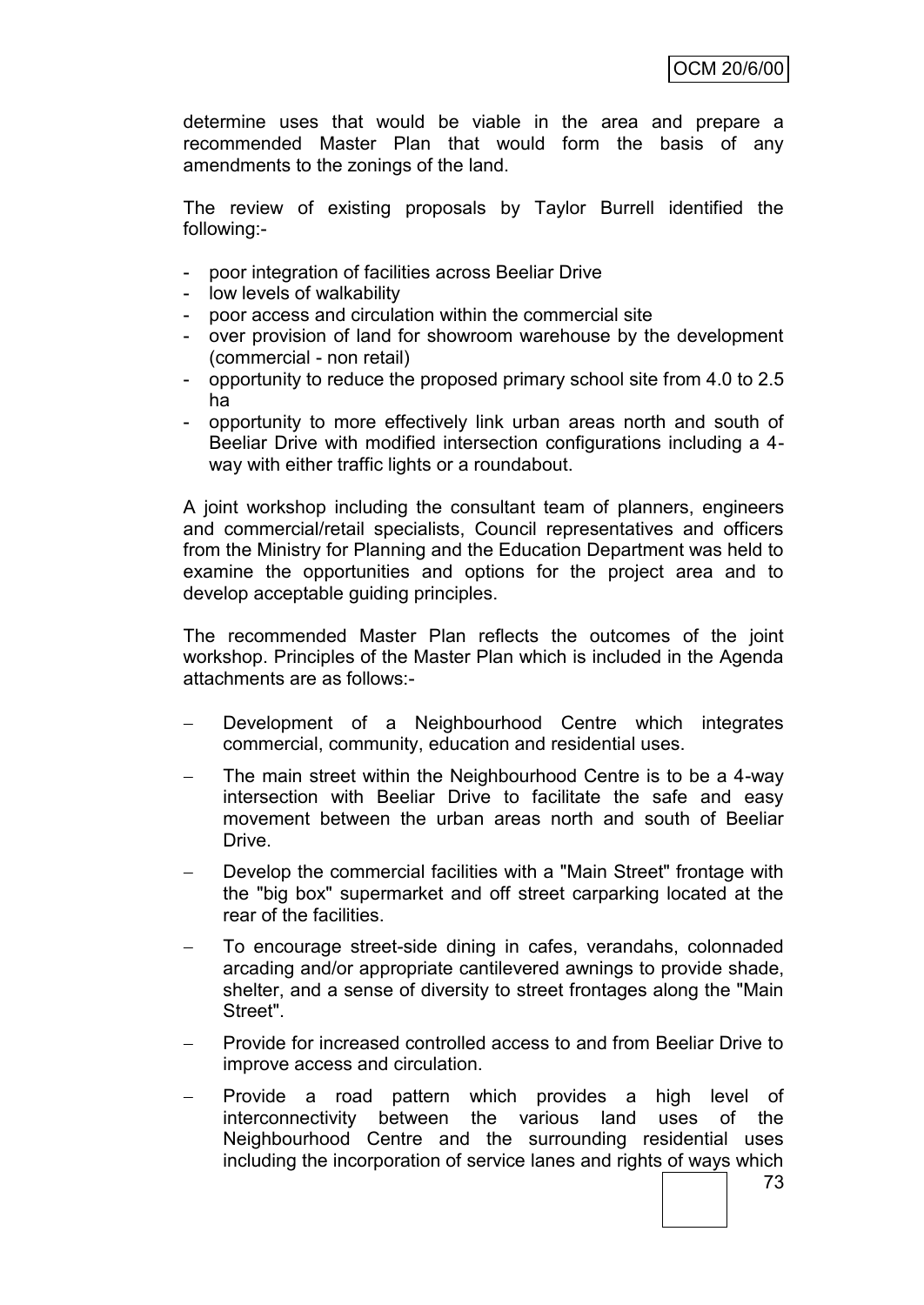improve the permeability of the centre and maximises the opportunity for future redevelopment.

- Effectively utilise the Beeliar Drive frontage for commercial activities as promoted by the Liveable Neighbourhood Community Codes.
- Re-orientation of a reduced primary school site (3.5 ha) with the buildings located at the northern end of the site to close the Main Street vista and create an edge to the Neighbourhood Centre.
- Locate "Live/work" on the "Main Street" to promote human activity beyond standard retail hours and to provide passive surveillance to the street to improve public safety.
- Provide for medium density housing (R40) around the Neighbourhood Centre to help support the population to foster local self containment.
- Provision of a Town Square which relates to the commercial area, community centre and residential uses to provide space for public activities and gatherings and a passive recreation area for workers/residents.
- Provision of a community purpose site adjacent to the Town Square for the development of a multi purpose aged care facility as identified by the Community Services Team.

Comments on specific elements of the plan are as follows:-

#### 1. Sense of Community

The recommended Master Plan effectively links the urban area north and south of Beeliar Drive to form a consolidated community which has the Neighbourhood Centre as its focus.

The Main Street extension north across Beeliar Drive is an essential element in achieving a consolidated community.

#### 2. Retail Activities

The shopping (retail) component of the Neighbourhood Centre fronts the "Main Street" with specialty shops which connect to the supermarket at the rear of the complex by a mall or arcade. Street parking is provided in the "Main Street" with off street parking at the rear. The configuration overcomes criticism of the Hames Sharley Master Plan of fragmented retail uses, poorly located off street parking and lack of visual exposure to Beeliar Drive.

#### 3. Other Commercial

A service station and two fast food outlets are shown which is consistent with the previous plan.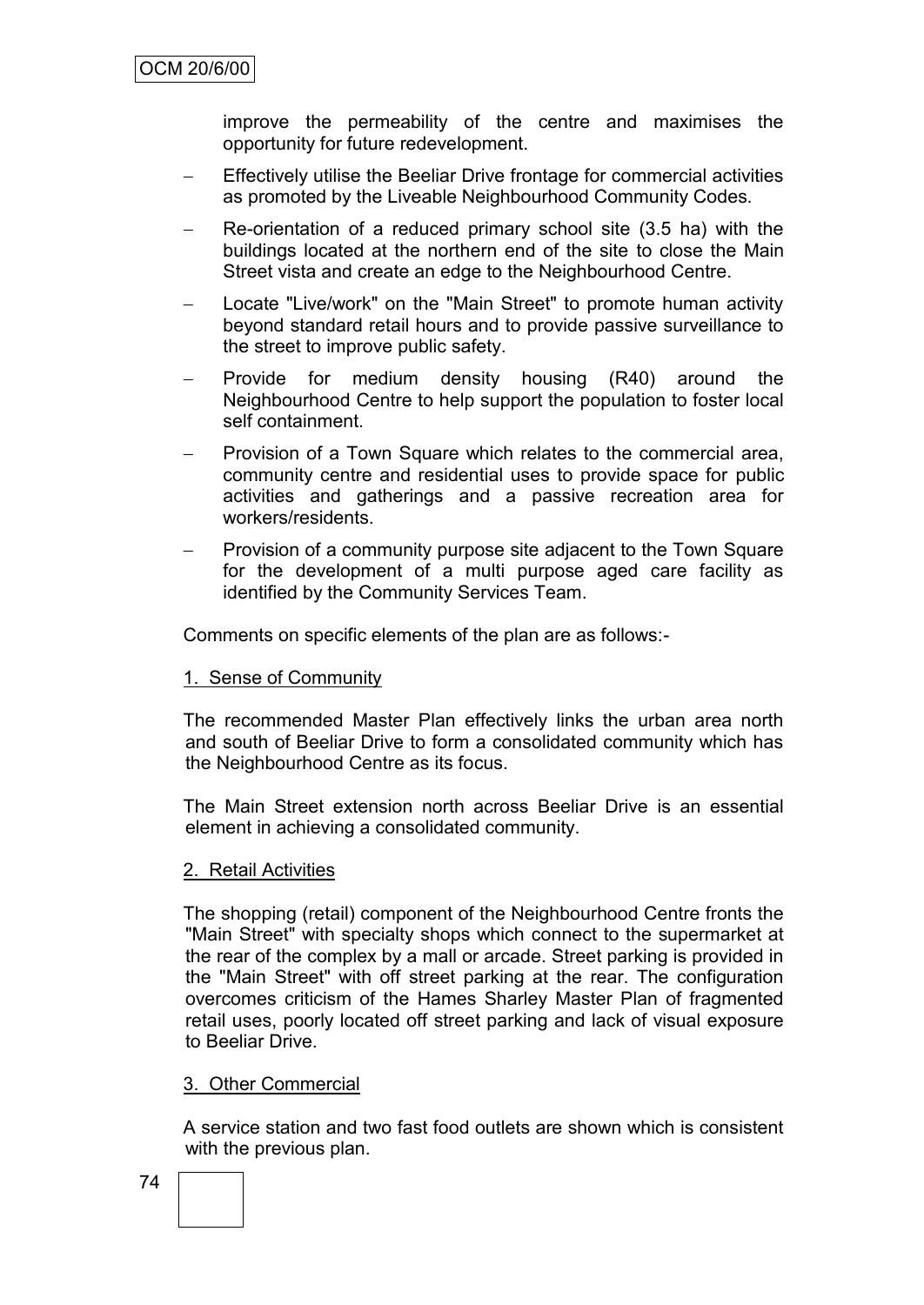The amount of land for showroom warehouse development has been significantly reduced in line with advice provided by Knight Frank and is limited to the northern frontage to Beeliar Drive and the south-eastern corner of the Beeliar Drive/Main Street intersection.

#### 4. Live / Work (Home based business)

A limited number of lots designed to accommodate live / work activities have been provided on the west side of the "Main Street" and the south side of Beeliar Drive. These areas could also be developed for grouped housing or aged persons development depending on the demand at the time of subdivision.

#### 5. Residential

The plan promotes a variety of housing types and densities ranging from single dwellings, terrace housing and small areas of group housing adjacent to the sewer easement north of Beeliar Drive.

Urban Focus who represent the owner of the land in the south-east corner of the site which was previously part of the Shopping Centre, have suggested that the land be zoned R40. This is supported on the basis that increasing densities adjacent to Neighbourhood Centres maximise the number of people within walkable catchment as promoted by the "Liveable Neighbourhood Community Codes" and that this is consistent with existing codings adjacent to the centre as per Scheme No. 2.

#### 6. Primary School

Following discussions with the Education Department the primary school has been provided with an area of 3.5 ha.

The Education Department has previously advised that any school site which includes the quarried area is only accepted on the basis that Council undertakes the necessary remediation works. The proposed primary school site occupies a portion of the land previously quarried for sand and hence the earlier advice is still pertinent.

The school site is bordered by public roads which meets the Department's criteria. The proposed road system greatly improves access to the school site from the area north of Beeliar Drive.

#### 7. Community Facilities

The Community Services team advised that there is a need to provide a multi purpose aged care facility within the area. This is located on the west side of the Main Street and adjacent to the Town Square.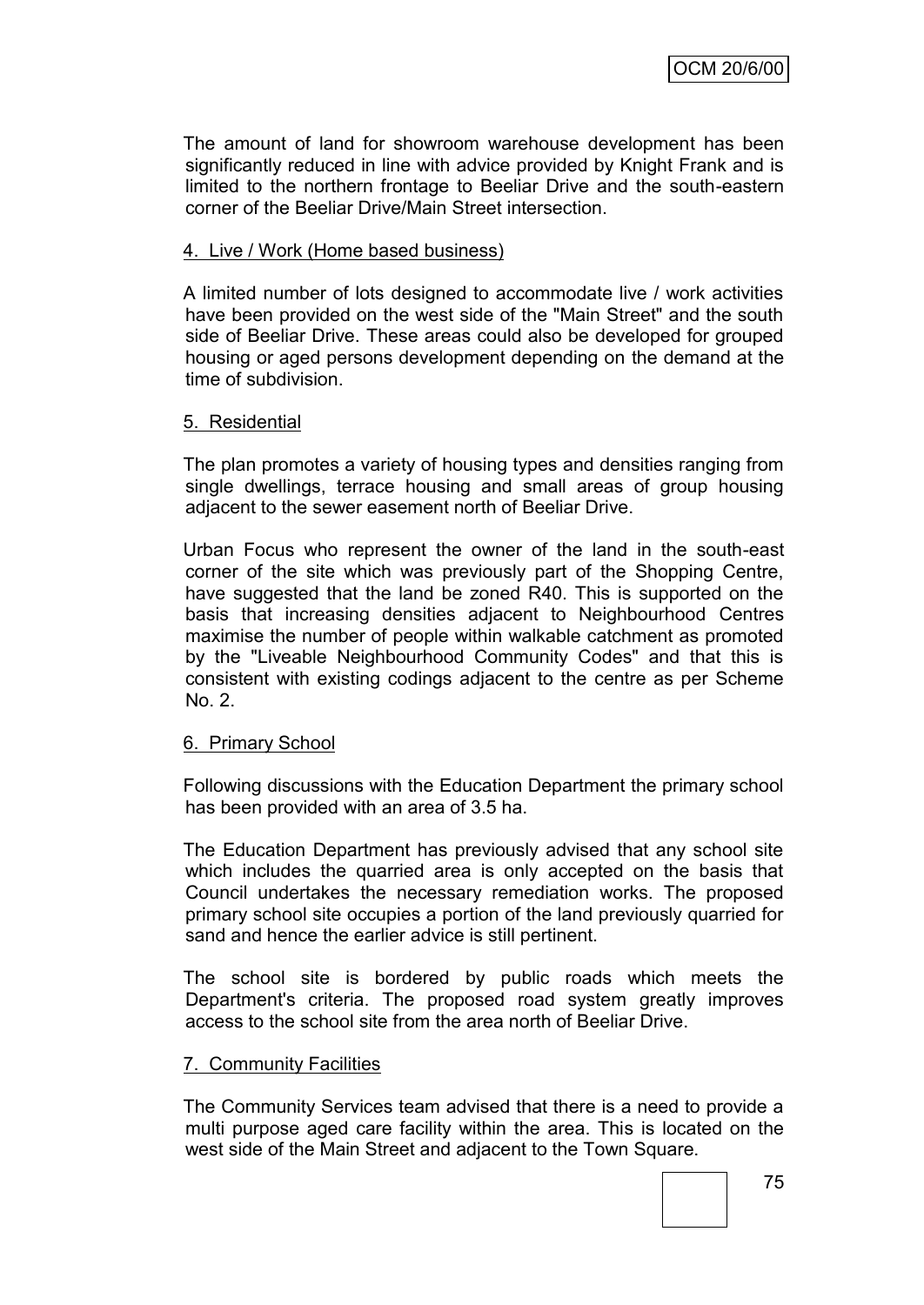#### 8. Walkable Catchments

The ped shed analysis indicates a 36% rating for the recommended Master Plan compared to 17% for the Hames Sharley design. The Community Codes suggest a target rating of 60% for a good walkable catchment. However this figure is an unrealistic target for the subject land given the barrier provided by the railway abutting the eastern boundary of the land, the impact of Beeliar Drive and the location of the primary school site and Radonich Park.

It is considered that 36% is a good result under the circumstances.

#### 9. Road Network

The proposed road network provides improved access, connectivity and circulation. This is primarily achieved by the formation of a 4-way intersection with Beeliar Drive and the "Main Street". Taylor Burrell consider the 4-way should be constructed as a light controlled intersection or alternatively a roundabout.

Main Roads WA approval will be required for traffic lights at the proposed intersection.

Beeliar Drive has been designated as an Integrator Road in accordance with the Community Codes. This includes limited access via service roads which incorporate on street parking. Beeliar Drive design is in accordance with Ausroads standards.

Adoption of the proposed treatment of Beeliar Drive will require modifications to the current design which is on the basis of staggered T intersections and no service roads as per the Hames Sharley option.

#### 10. Drainage

The Master Plan includes three drainage areas to accommodate drainage from 10 year storms with 100 year overflow being accommodated in Radonich Park. Drainage area A north of Beeliar Drive is designated to accept drainage from Cell 6 which is north of Yangebup Road. Drainage areas B and C are designed to accommodate drainage from Lot 621.

In the early planning of Cell 6 discussions were held with Council officers about utilising a portion of Lot 621 abutting Beeliar Drive and bounded by the sewer easement for drainage purposes. Given that the triangle of land involved had limited development potential, it was considered this was a reasonable proposition subject to the owners in Cell 6 purchasing the subject land.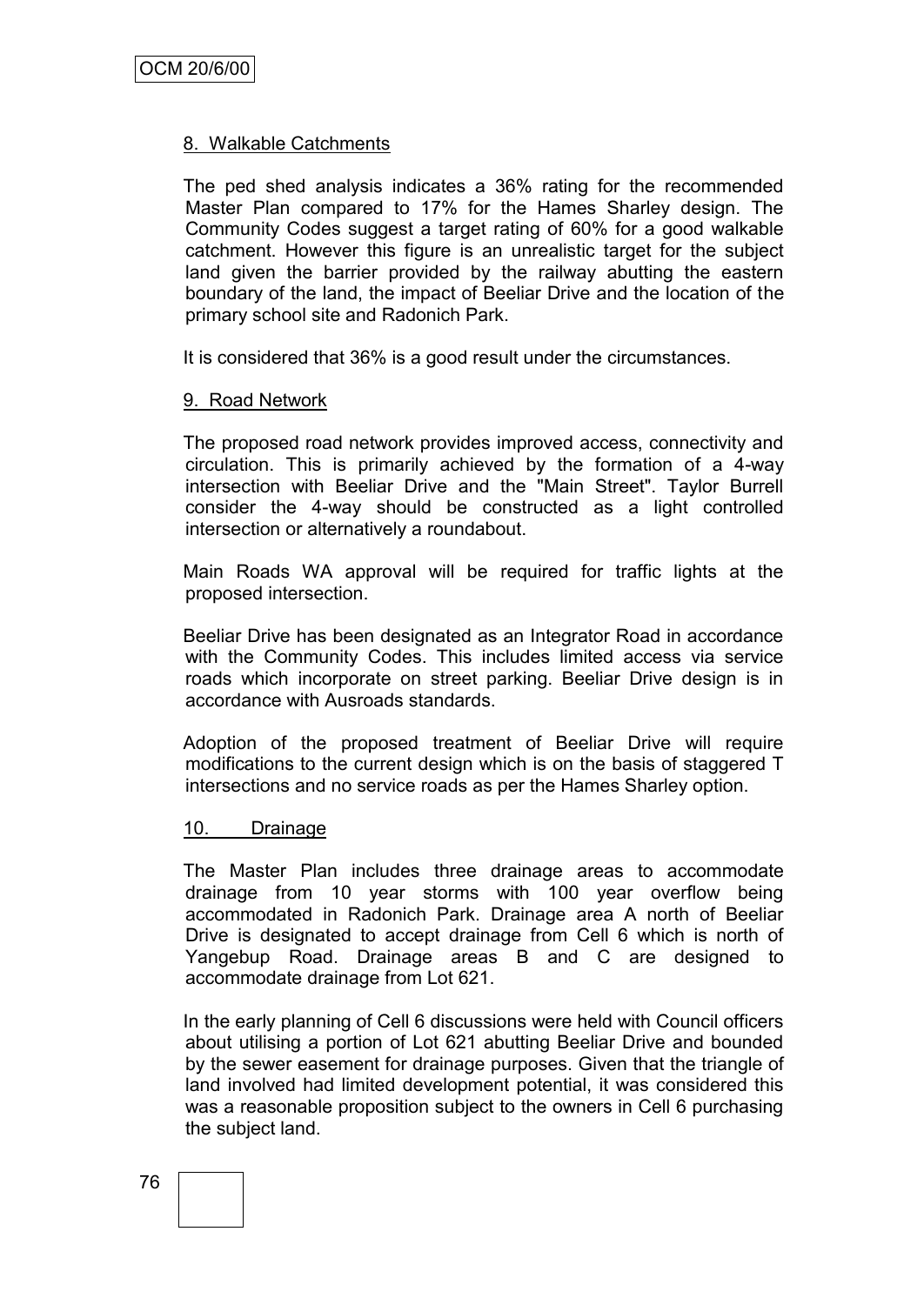When the detailed subdivision application was recently processed Council officers were advised that the area required for drainage was some 2000m<sup>2</sup> which included land outside of the original area between the sewer line and Beeliar Drive. Provision of the drainage sumps in effect took out 3 - 4 residential lots that had already been approved within the subdivision of Lot 621. Consultants for Cell 6 were advised that this was not acceptable and that the drainage requirements for that area need to be satisfied on site.

This study has confirmed that a drainage area of 2000 $m<sup>2</sup>$  is required to satisfy the requirements of Cell 6. There is no technical reason why drainage cannot be accommodated in Cell 6 rather than disposed of on Council's land. There is no requirement for Council to provide for the drainage of Cell 6 within Lot 621 nor is there any advantage to Council. In fact there is a financial penalty to Council in terms of lost profit potential if drainage is provided as site A.

It is recommended that the draft Master Plan be modified to show a series of residential lots fronting Yangebup Road in accordance with the approved plan of subdivision and the consultants for Cell 6 be advised accordingly.

#### 11. Servicing

Existing servicing infrastructure including the Bibra Lake Main Sewer which extends east-west within the northern portion of the site and a 225mm sewer which passes through the primary school site are accommodated within the proposed Master Plan.

#### 12. Earthworks

The site contains an old sand quarry which has been excavated to a depth of 7m in part and needs some  $175,000m^3$  fill as part of the development. To minimise the importation of fill it will be necessary to earthwork the whole site.

The proposed primary school site occupies portion of the old sand quarry. Prior to creation of the school site it will be necessary to undertake earthworks to win surplus fill from the school site and provide the Education Department with a suitably remediated site.

#### **Conclusions**

Both the Hames Sharley and the Master Plan recommended in the Taylor Burrell study create integrated Neighbourhood Centres based on "Main Street" principles and include community purpose sites and a Town Square.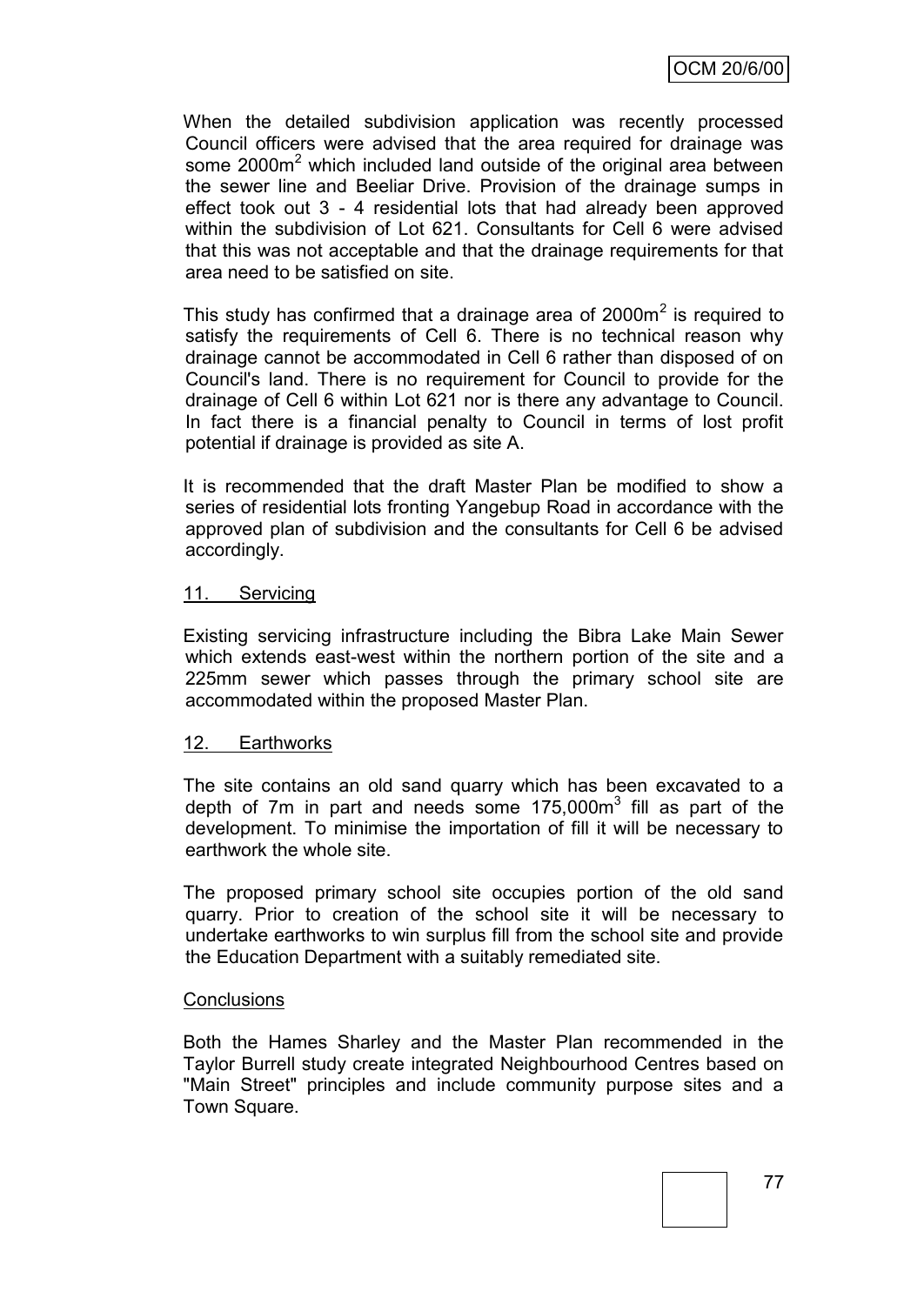Further, both plans necessitate the site to be earthworked prior to the school site being created. Whilst a detailed assessment of quantities has not been undertaken at this time, it is considered that there is unlikely to be any significant differences in the cost of earthworks.

In response to this study the Education Department has informally agreed to reduce the primary school site from 4.0 ha to 3.5 ha. The additional 0.5 has been effectively used in the Taylor Burrell recommended Master Plan. Similarly the school site can be reduced to 3.5 ha in the Hames Sharley Master Plan but the additional 0.5 ha cannot be used very effectively other than by being added to existing allocated sites.

It is considered that the recommended Master Plan in the Taylor Burrell Study provides a more balanced land use allocation and in particular land for showroom warehouse (commercial - restricted use), achieves a better integration of land uses and a framework for a more vibrant community.

To implement the Taylor Burrell Master Plan it will be necessary to modify the existing zoning in Town Planning Scheme No. 2 and proposed Town Planning Scheme No. 3. There is adequate lead time to process an amendment to modify the zonings.

The recommended Master Plan provides a broad framework for the development of the Beeliar Neighbourhood Centre. However, there are elements which will require fine tuning and further consideration as the project proceeds. This includes uses such as live/ work units and aged persons development sites. To maintain some flexibility it is recommended that Lot 621 be designated and zoned "Development Area" with land use controlled through an adopted Structure Plan. The amount of retail floor space and any specific requirements could be specified in the Ninth Schedule (TPS No. 2).

The privately owned land located in the south-east corner of the previous Shopping Centre site should be zoned Residential R40.

Adoption of the Master Plan will require a redesign of the intersections with Beeliar Drive and the funding for this will be required from the developers.

## **Strategic Plan/Policy Implications**

The Corporate Strategic Plan Key Result Areas which apply to this item are:-

- 1. Managing Your City
	- *"To deliver services and to manage resources in a way that is cost competitive without compromising quality."*

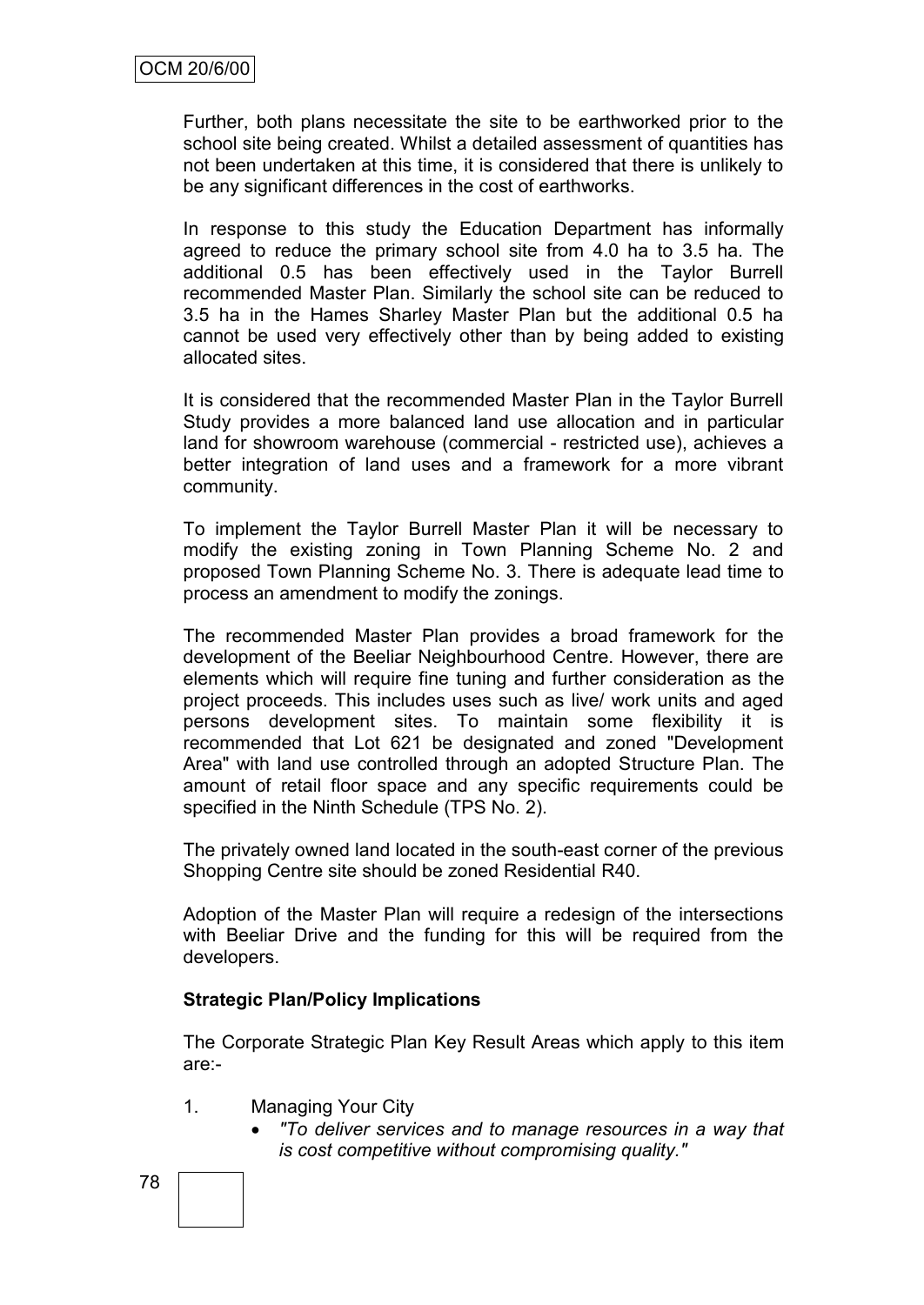- 2. Planning Your City
	- *"To ensure that the planning of the City is based on an approach which has the potential to achieve high levels of convenience for its citizens."*
	- *"To foster a sense of community within the district generally and neighbourhoods in particular."*
- 4. Facilitating the needs of Your Community
	- *"To facilitate and provide an optimum range of community services."*

The Planning Policies which apply to this item are:-

PD25\* Liveable Neighbourhoods - Community Design Codes

## **Budget/Financial Implications**

N/A

## **Implications of Section 3.18(3) Local Government Act, 1995**

Nil.

**600. (AG Item 13.14) (OCM1\_6\_2000) - PROPOSED MOBILE PHONE TOWER AND BASE STATION - LOT 100-102; STRATA LOT 1 / 3 DOBRA ROAD, YANGEBUP - OWNER: COCKBURN SELF STORAGE - APPLICANT: RIZZO ASSOCIATES (3318344) (MT) (COASTAL) (MAP NO. 8) (ATTACH)**

#### **RECOMMENDATION**

That Council:

(1) approve the application for a mobile phone tower and base station on Lot 100-102; Strata Lot 1 / 3 Dobra Road, Yangebup subject to the following conditions:

Standard Conditions

1. Standard conditions contained in Council Policy PD 17 as determined appropriate to this application by the delegated officer under clause 7.6 of Council"s District Zoning Scheme  $N^{\circ}$  2;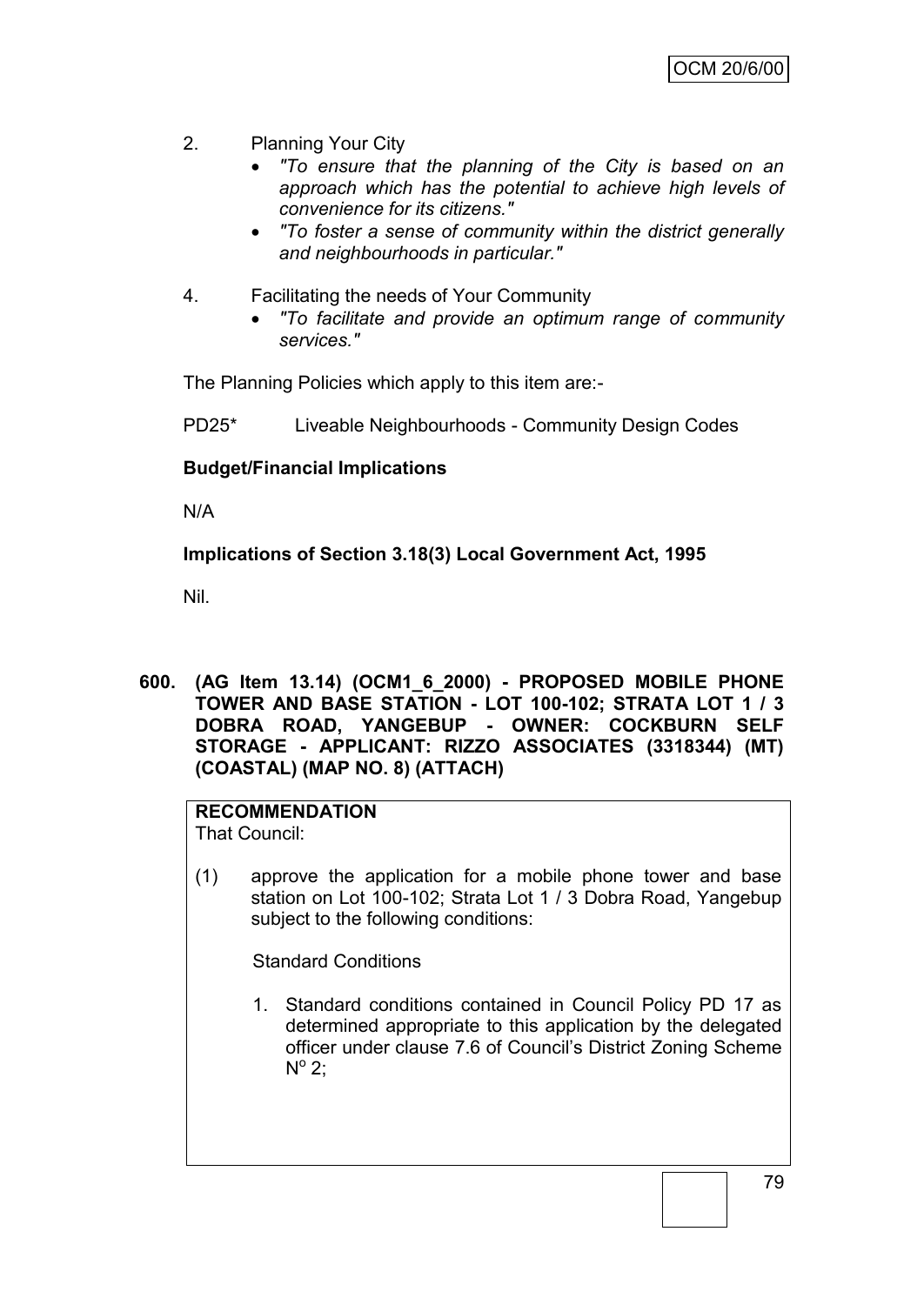#### Special Conditions

- 1. The tower being designed so as to enable other telecommunications carriers to co-locate on the facility.
- (2) issue a Form 2 Approval to Commence Development to the applicant.
- (3) advise those who made a submission of Council"s decision accordingly.

## **COUNCIL DECISION**

MOVED Cmr Smithson SECONDED Cmr Donaldson that the recommendation be adopted.

**CARRIED 2/1**

#### **Background**

| ZONING:           | MRS:             | <b>INDUSTRIAL</b>         |
|-------------------|------------------|---------------------------|
|                   |                  | DZS: LIGHT INDUSTRY       |
| LAND USE:         |                  | <b>SELF STORAGE UNITS</b> |
| LOT SIZE:         | N/A              |                           |
| AREA:             | 23m <sup>2</sup> |                           |
| <b>USE CLASS:</b> | "SA"             |                           |

#### **Submission**

The application is for a 35 metre high slimline monopole with 3 antennaes and one microwave dish attached. Each antenna is 1.3 metres in length and the microwave dish has a diameter of 0.3 metres. The associated equipment shelter will be located inside an existing storage unit, with the pole protruding from the unit. The submitted plans are attached to this agenda.

The application was referred to the 155 landowners within 400 metres of the tower with an invitation to make comment. One response, from Main Roads, raised no objection. Nine responses, including a petition with 44 signatures on it, were received opposing the tower. Three of the submissions were from landowners on Dobra Road, in the industrial zone. They cited concern with emissions and the resultant loss of property values and difficulty leasing premises. A summary is attached to this agenda.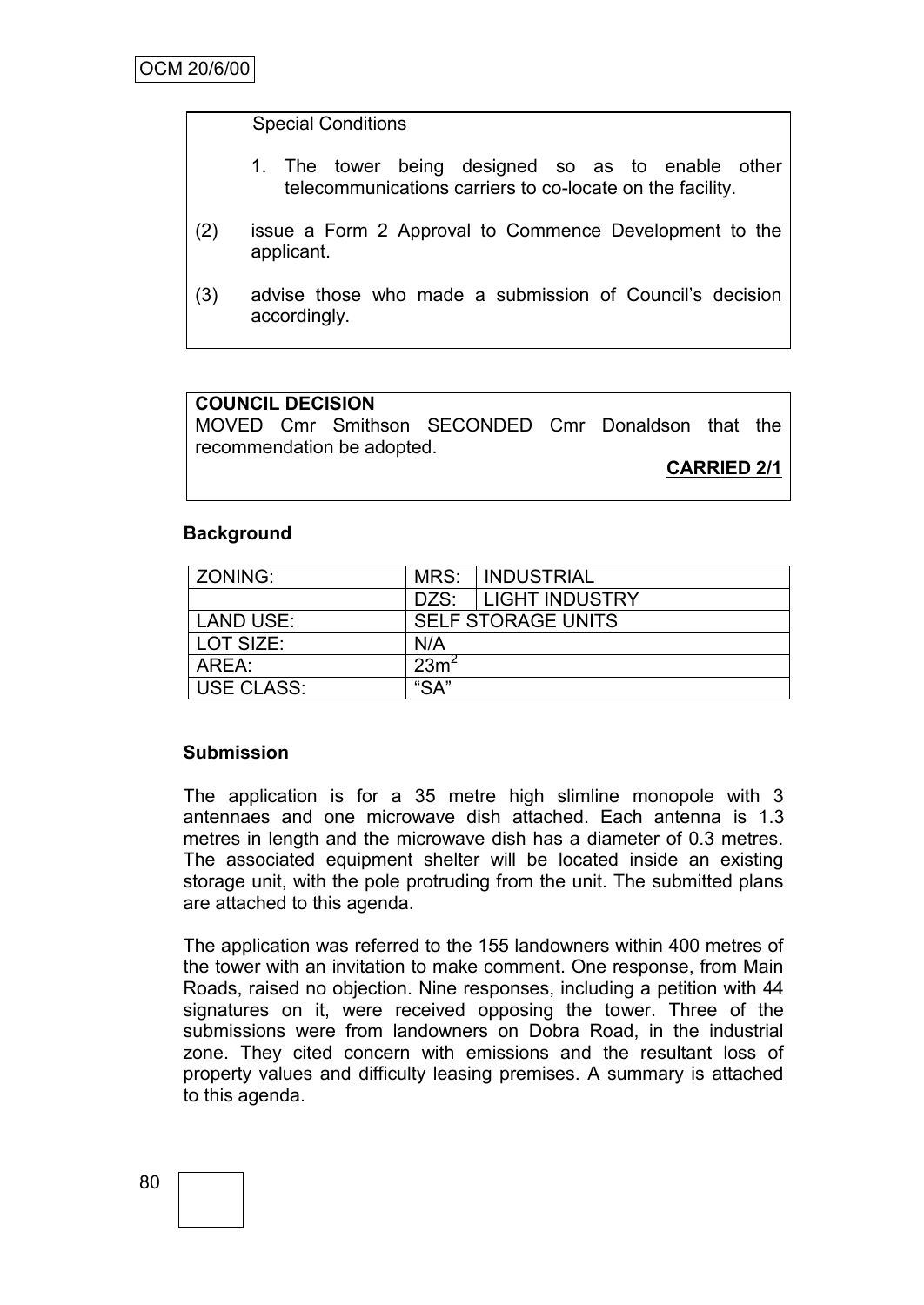## **Report**

The issue of mobile phone towers has become a very emotive one in the community. Applications provoke a vocal response from landowners. In the City of Cockburn we have experienced this with two recent applications – in Coogee and Hamilton Hill. Three major carriers (Optus, Vodafone and OneTel) are upgrading their network in the City and there has been a proliferation of applications for mobile phone facilities. It is important that the City establish a clear and consistent practice when dealing with new mobile phone towers.

Most telecommunications infrastructure is exempted from requiring Local Authority approval by the Telecommunications Act 1997. It deems many types of facility "low-impact". However, towers over 5 metres in height are not exempt.

There are two reasons frequently given for opposition to mobile phone towers, both evident in the submissions for the subject application. Firstly, and most prominently, landowners are concerned at the health risks associated with emissions of electromagnetic energy (EME). There has been some publicity recently in newspapers concerning the perceived health effects of EME. Residents would rather "be safe than sorry' in this matter, preferring that Council's refuse applications until they have been proven safe.

The Committee on Electromagnetic Energy Public Health Committee, part of the Federal Department of Communications and the Arts, has put out a facts sheet which states to following:

- The weight of national and international scientific opinion is that there is no substantiated evidence that living near a mobile phone tower causes adverse health effects.
- The Australian Standard AS2772.1 has established exposure limits to EME. EME from a tower is far below the Australian Standard (a maximum of 0.2% of the limit) as at 100 metres from the tower.
- EME has been around for 100 years or more, when wireless telegraphs were developed.

The Australian Radiation Protection and Nuclear Safety Agency (ARPNSA) has undertaken studies of the EME of the atmosphere around mobile phone towers. Their results indicate that mobile base stations contribute 10.99% of the EME in the area. This compares with 50.55% for AM radio and 26.37% for FM radio. This indicates that mobile phone towers contribute only a small percentage of the EME in the atmosphere. The ARPNSA also verified that exposure to EME from all sources was well within the Australian Standard.

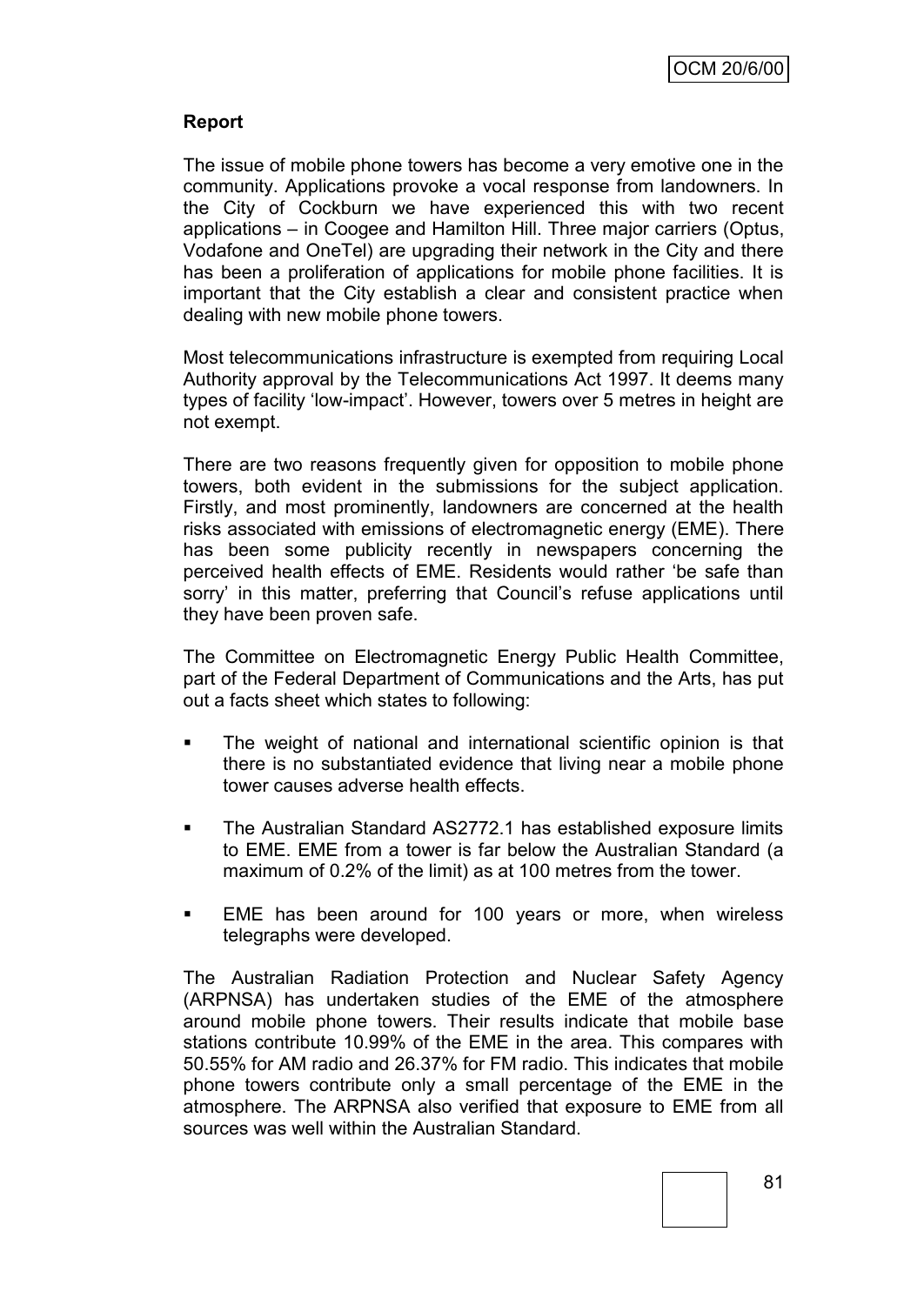Clearly, on currently available evidence, it can not be held that phone towers are a health risk. This is not a guarantee that evidence of health risks will not become available in the future. Research is ongoing. However, Council"s decision should adopt a precautionary approach, but be based on available evidence.

The second reason for opposition is the visual amenity of mobile phone towers. In the submissions on the subject application, this was stated by 2 of the landowners. Carriers often prefer prominent locations for reasons of network coverage. As the number of sites increases, the City must manage the location of new towers to minimise their impact on the skyline. Clearly the preference is for the towers to be in industrial or rural areas, where visual amenity is not such a concern. Council Policy PD32 "Location of High Voltage Overhead Power Lines and Microwave Towers" states:

*"The siting of mobile telephone towers is to be located where possible within industrial, commercial or other non-residential zoned land within the district and as far as possible from any residences."*

The OneTel site at Lot 100-102 Dobra Road is in the "Light Industry" zone. The site is situated 200 metres from the nearest residential zoned land. It is however, on the edge of the industrial area, separated from residential by Stock Road. The topography is such that the top 5-10 metres of the tower will be visible from some dwellings in Spearwood and Munster. It is not in a highly visible location, being located on lower lying land. The slimline pole with flush mounted antenna is much less visually obtrusive than the traditional lattice tower and large antennas. Location of the base of the pole and equipment shelter in the unit is a creative solution that will remove any negative amenity issues at ground level.

Following a meeting with the applicant, they have undertaken to investigate alternative industrial sites along Barrington Street with a greater separation to residential land. The outcome of these investigations should be available for the Council meeting.

PD32 requires towers to be co-located with other towers where the opportunity exists. The applicant has stated that there are no other towers in the search area of the proposed facility. The closest tower a Telstra pole on Howson Way in Bibra Lake. Their submission explains that their network will be in the high frequency band, which utilises smaller antenna, but the facilities must be more closely spaced together. Council officers have been advising consultants to ensure they use "lowimpact" solutions (location on existing towers, buildings or poles) wherever possible.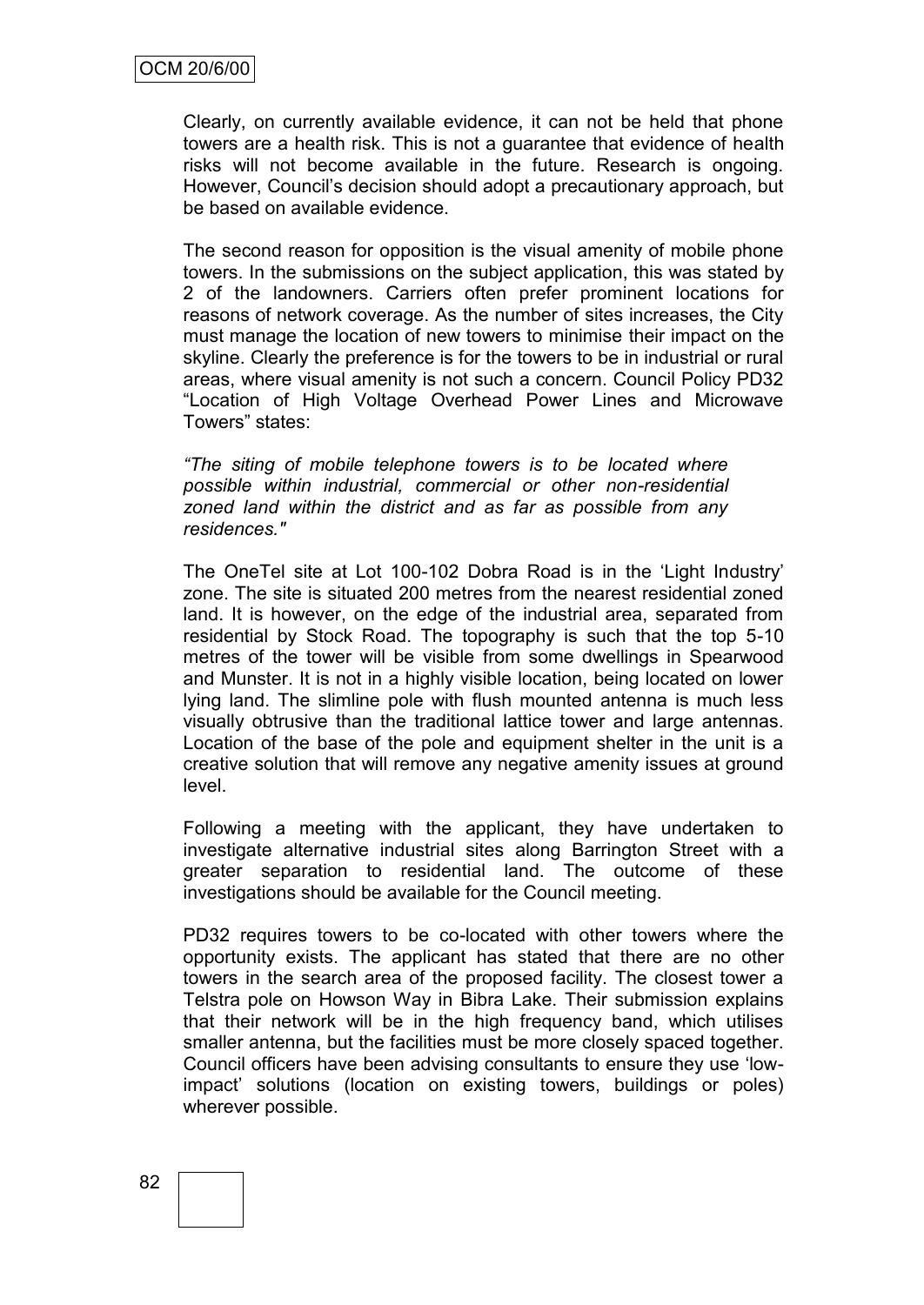## **Strategic Plan/Policy Implications**

The Corporate Strategic Plan Key Result Areas which apply to this item are:-

- 2. Planning Your City
	- *"To ensure that the planning of the City is based on an approach which has the potential to achieve high levels of convenience for its citizens."*
	- *"To ensure that the development will enhance the levels of amenity currently enjoyed by the community."*

The Planning Policies which apply to this item are:-

| $PD31*$     | Telecommunications Policy - High Impact Facilities |  |  |  |  |
|-------------|----------------------------------------------------|--|--|--|--|
| <b>PD32</b> | Location of High Voltage Overhead Power Lines and  |  |  |  |  |
|             | Microwave Towers                                   |  |  |  |  |

## **Budget/Financial Implications**

N/A

## **Implications of Section 3.18(3) Local Government Act, 1995**

Nil

## **601. (AG Item 13.15) (OCM1\_6\_2000) - TRAVELSMART PROPOSAL (9335) (AJB) (ATTACH)**

## **RECOMMENDATION**

That Council:

- (1) advise Transport that Council is not prepared to jointly fund a Transport Survey as outlined in the offer to employ a Travelsmart Officer and accordingly the offer is declined;
- (2) advise the City of Fremantle and Town of East Fremantle accordingly.

#### **COUNCIL DECISION**

MOVED Cmr Smithson SECONDED Cmr Jorgensen that the recommendation be adopted.

## **CARRIED 3/0**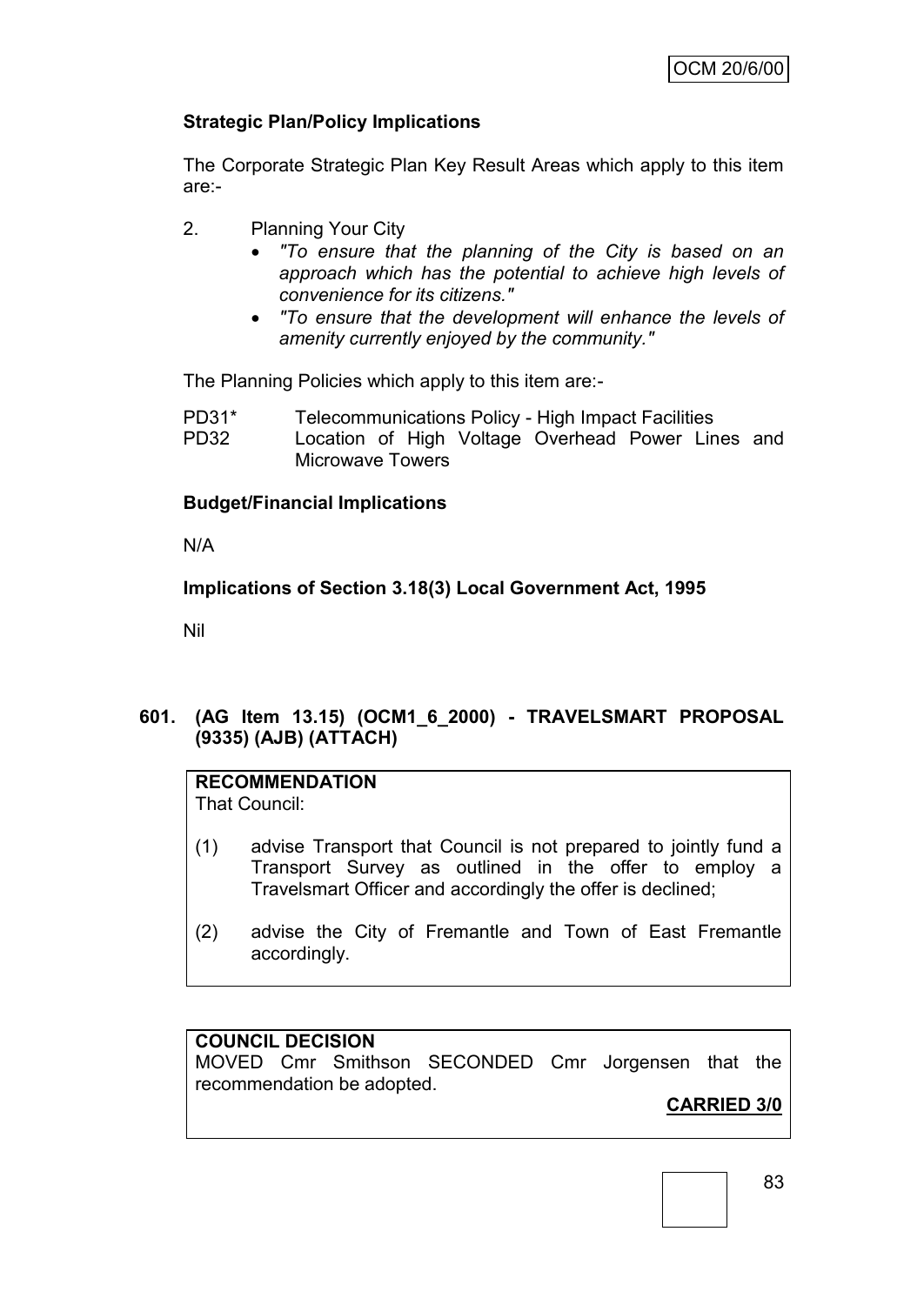## **Background**

In February 2000 the Department of Transport advised it was seeking to expand the Travelsmart Program through sponsorship of a limited number of part time officers in local governments and invited submissions from interested local governments.

Council at its meeting held on 21 March 2000 resolved:-

- *"(1) register an expression of interest with Transport for a grant for a Travelsmart Officer;*
- *(2) approach the City of Fremantle seeking support to share an officer and for the preparation of a joint submission; and*
- *(3) instruct the Manager Planning Services to prepare a submission accordingly."*

#### **Submission**

The Department of Transport has advised that the joint bid put forward by the City of Cockburn, City of Fremantle and Town of East Fremantle has been successful and that the Minister for Transport has agreed to the City of Cockburn being funded for the cost of employing a 0.4 FTE Travelsmart officer for 2 years subject to conditions.

A copy of Transport's advice is included in the Agenda attachments.

#### **Report**

A joint submission was prepared on behalf of the City of Cockburn, City of Fremantle and Town of East Fremantle for a full-time Travelsmart officer to be shared on the basis of 0.4, 0.4 and 0.2 respectively.

The original offer by Transport was for a grant of \$40,000 per annum for 2 years. This equates to approximately \$36,000 for salary and \$4,000 superannuation. Workers Compensation Insurance would be met out of the current Strategic Planning Budget. In addition Council was also required to meet the cost of a phone service and consumables which would be minimal and accommodated within the current budget.

Transport has advised that it was impressed with the quantity and quality of bids received and found that the program was oversubscribed. The bid by the City of Cockburn, City of Fremantle and Town of East Fremantle was generally good but weak in the area of baseline travel data. Accordingly the evaluation panel has determined to make the second year of the grant offer conditional upon the City of Cockburn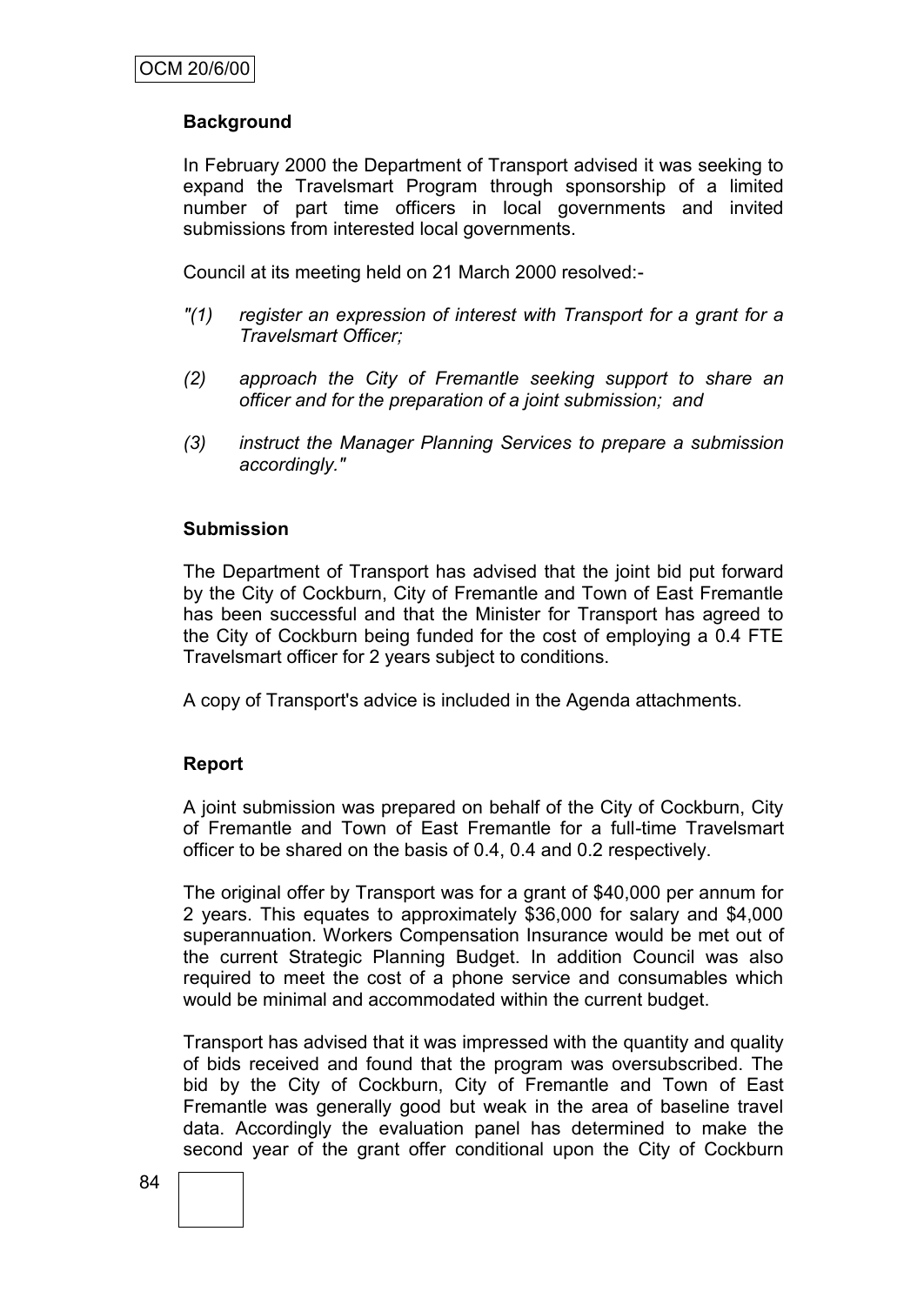committing to 50% funding of a Travel Survey data. The cost to the City of Cockburn contribution to such a survey is estimated to be \$20,000. The City of Fremantle have previously committed to a travel survey jointly with Transport. The cost to East Fremantle is \$5,000.

Transport have advised that the survey would only be for a portion of the City and would be undertaken in February/March 2001 in line with other surveys. On this basis Transport would accept that funding for the survey be in the 2001/02 Budget.

The Strategic Planning budget for 2000/01 includes a total of \$22,230 for Town Planning Studies and it is expected that a similar amount will be available in 2001/02.

There is no capacity within the current Strategic Planning budget or Principal Activities Plan to fund the Travel Survey.

Options that could be considered are as follows:-

- 1. Not agree to fund a Travel Survey but take up the offer of a Travelsmart officer for year one.
- 2. Not accept the offer.
- 3. Amend the Principal Activities Plan for 2001/02 to increase the allocation to Strategic Planning to cover the cost of the survey and accept the offer from Transport.

The Travel Survey which would be undertaken by Transport consultants would be conducted for an agreed portion of the City and involves randomly selected households completing a survey which includes the keeping of a travel diary for all family members for a specified day. The survey provides data on trip origins and destinations and mode of transport for each.

Travel patterns and behaviour are important elements of information for the implementation of a Travelsmart Program but not considered to be essential for the purpose for which the Travelsmart officer was to be used for during the 2 year contract period.

It is considered that Option 1 of having a Travelsmart officer for year one is not practical for the following reasons:-

- Will unduly complicate a joint employment contract with City of Fremantle and Town of East Fremantle and may diminish their opportunity to attract a suitable candidate.
- Is unlikely to make a significant or meaningful contribution to public transport planning and education within one year.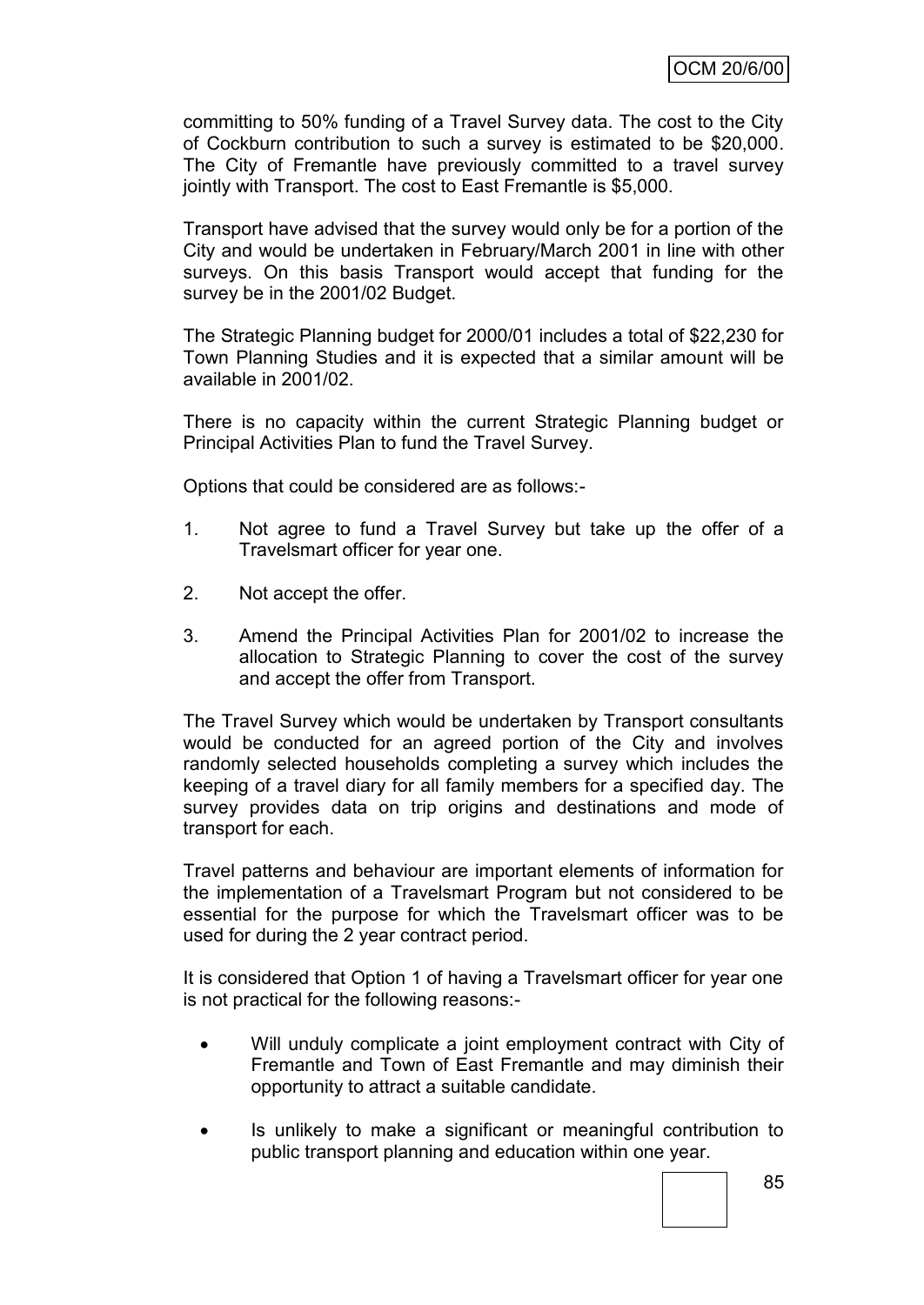Transport in making the offer to the City of Cockburn has significantly changed the ground rules by making year 2 conditional on Council committing to a Travel Survey that will cost in the order of \$20,000.

The Travel Survey will be of great value to Transport but is of limited value to Council and its planning activities.

#### **Strategic Plan/Policy Implications**

N/A

#### **Budget/Financial Implications**

As there has been no funds set aside for the Travel Survey as part of the budget the offer from Transport should be declined.

The allocation to Strategic Planning Services for 2001/02 in the Budget will need to be adjusted if Council decides to pursue the Travelsmart Officer grant.

#### **Implications of Section 3.18(3) Local Government Act, 1995**

Nil

#### **602. (AG Item 13.16) (OCM1\_6\_2000) - IMPLICATIONS OF SECTION 3.18(3) LOCAL GOVERNMENT ACT, 1995 - REVIEW OF COUNCIL'S IMMUNISATION SERVICE (1332) (6800) (WJH) (ATTACH)**

#### **RECOMMENDATION**

That Council:

- (1) resolve to discontinue the provision of its free immunisation service to residents at all clinics except the Atwell clinic;
- (2) resolve to discontinue the provision of its free immunisation service to residents at Atwell clinic upon the establishment of a General Practitioners surgery in Atwell;
- (3) resolve to authorise the Principal Environmental Health Officer to organise the orderly phase out of the service so as to minimise inconvenience to existing patrons;
- (4) resolve to advise the Executive Director Public Health, the Fremantle Division of General Practice, the Medical Officer of Health and local Child Health Nurses of Council"s decision.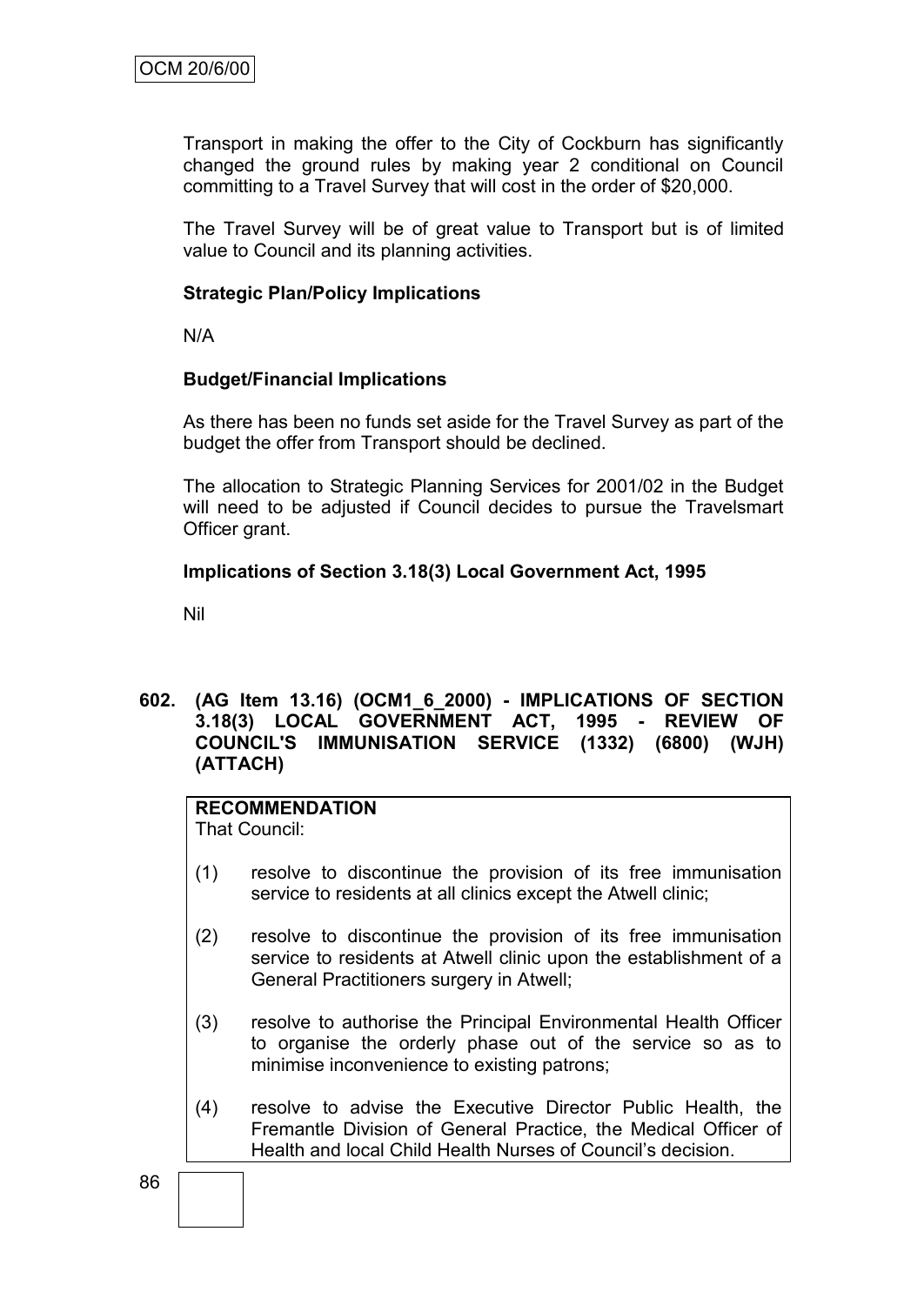## **COUNCIL DECISION** MOVED Cmr Jorgensen SECONDED Cmr Smithson that the recommendation be adopted.

**CARRIED 3/0**

#### **Background**

This report has been prepared in response to Section 3.18(3) of the Local Government Act 1995. This section states that:

- "(3) *A local government is to satisfy itself that services and facilities that it provides –*
	- *(a) integrate and coordinate, so far as practicable, with any provided by the Commonwealth, the State and any public body:*
	- *(b) do not duplicate, to an extent that the local government considers inappropriate, services or facilities provided by the Commonwealth, the State or any other body or person, whether public or private; and*
	- *(c) are managed efficiently and effectively."*

The majority of Council"s Health Services are provided under the provisions of the Health Act 1911 and the Environmental Protection Act 1986. Other acts such as the Caravan Parks and Camping Grounds Act 1995, the Tobacco Control Act and the Liquor Licensing Act 1991 also influence service provision.

The Health Act 1911 (the Act) is the principal act that determines service provision by Council"s Health Service. The Act covers a wide range of public health issues and provides the head of power for approximately thirty sets of regulations and Council"s Health Local Laws.

#### Section 26 of the Act provides that:

*"Every local government is hereby authorized and directed to carry out within its district the provisions of this Act and the regulations, local laws, and orders made thereunder…"*

#### And Section 343A(4) requires that:

*"A local government is to administer any regulation made under this section to the extent that it relates to any place where the local government may perform functions, as if the regulation was a local law."*

Whilst the Health Department of WA has relevant powers, these sections of the act clearly place the responsibilities for administering the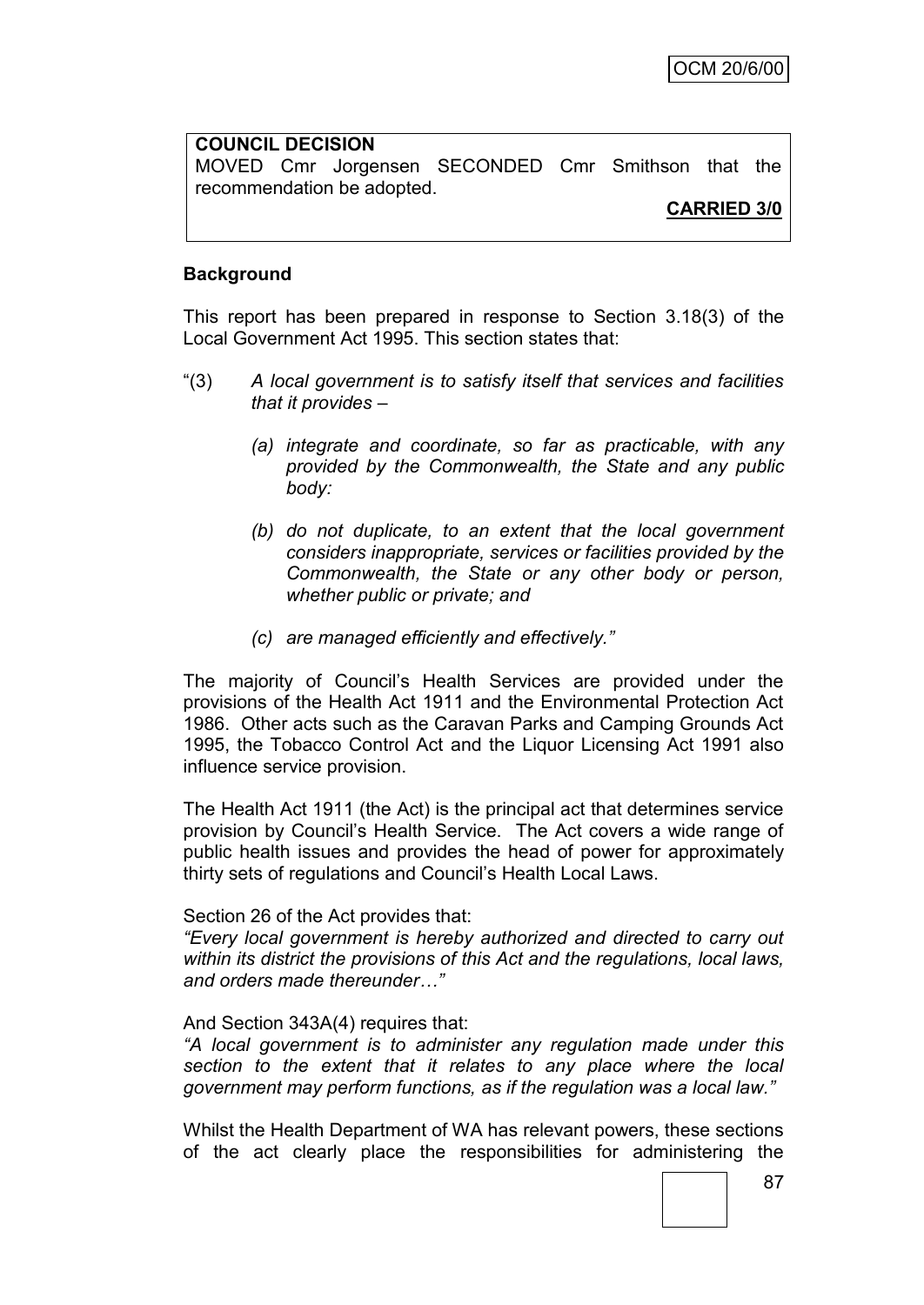provisions of the Health Act on the relevant local government. Recent amendments to some regulations (eg Health (Public Buildings) Regulations, Health (Treatment of Sewage and Disposal of Effluent and Liquid Waste) Regulations) have resulted in further devolution of responsibility to local governments.

In order to provide guidance to local governments the Health Department of Western Australia (HDWA) has published a list of relevant activities setting out minimum and desirable rates of inspection. When Council"s Health Service"s performance was assessed by HDWA in 1998-99 it was assessed against those criteria.

From the above it can be seen that there is little scope for service reduction in administration of Health Act Regulations. A few areas do however warrant further investigation. One such area is Council"s free immunisation service.

#### **Submission**

N/A

## **Report**

Section 340 of the Health Act states that *"Any local government may provide for immunisation…"* which shall be *"…wholly free of cost to the person treated…"*. Similar power rests with the Executive Director, Personal Health. Clearly the provision of immunisation services to the community is discretionary.

Vaccines available through the current service include:-

- Diphtheria and Tetanus
- Whooping Cough
- Hib Meningitis and Epiglottis
- Pedvax Hib Meningitis and Epiglottis(\*Aboriginal & Torres Strait Island Children only)
- Polio
- Measles, Mumps and Rubella (German Measles)
- Hepatitis B (for at risk children and offered to all children at 12 years of age))

These vaccines are provided In accordance with the schedule recommended by the NHMRC and HDWA.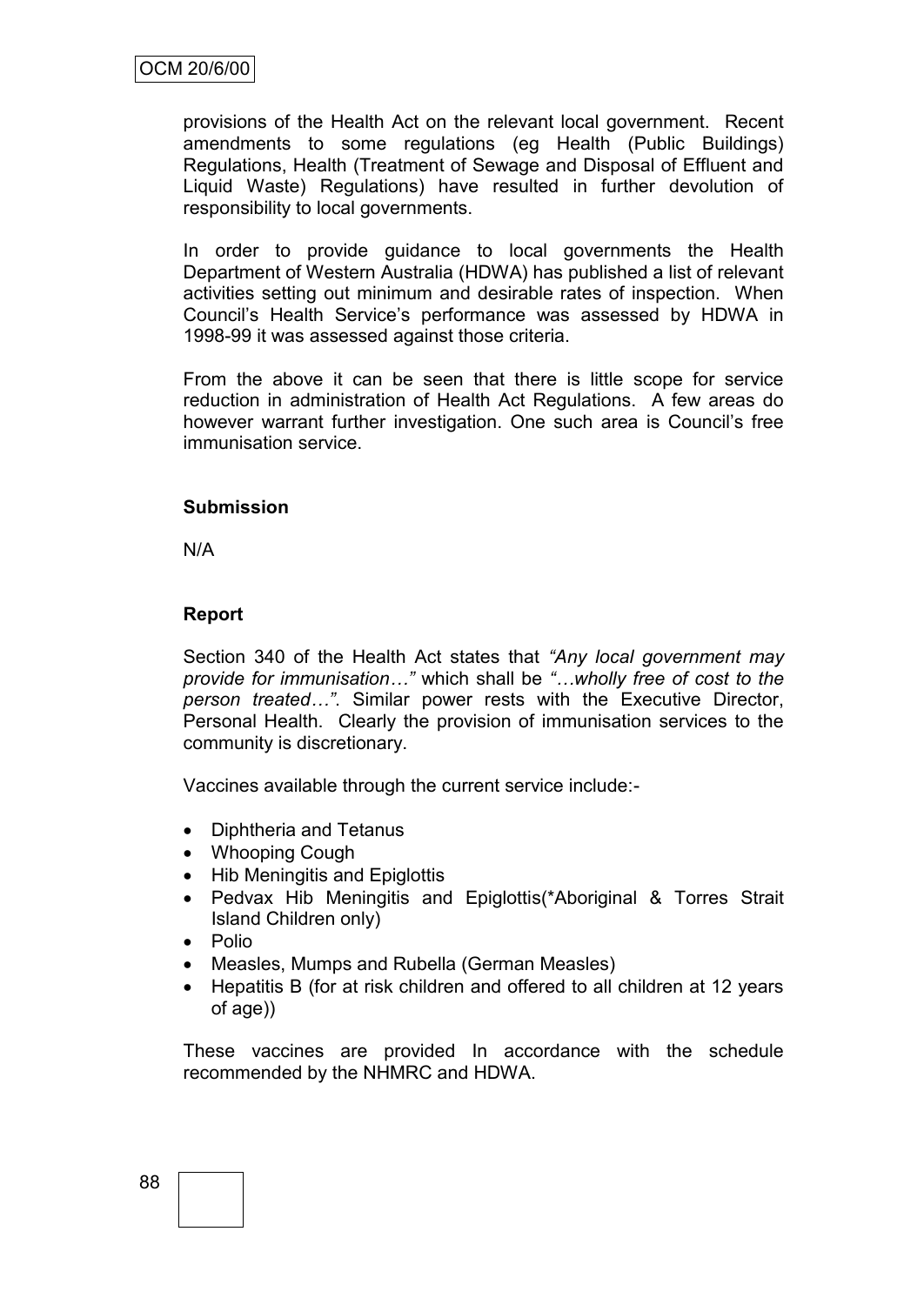Clinics are conducted in accordance with the following timetable.

| <b>CHILD HEALTH CENTRE</b>     | <b>DAY</b>                 | <b>TIMES</b>      |
|--------------------------------|----------------------------|-------------------|
| <b>ATWELL</b>                  | <b>Alternate Mondays</b>   | 12 noon - 12.30pm |
| <b>Atwell Community Centre</b> |                            |                   |
| <b>SOUTH LAKE</b>              | <b>Alternate Thursdays</b> | 12 noon - 12.30pm |
| South Lake Drive               |                            |                   |
| <b>SPEARWOOD</b>               | Fridays                    | 12 noon - 12.30pm |
| <b>Civic Centre Hall</b>       |                            |                   |
| <b>Coleville Crescent</b>      |                            |                   |
| <b>YANGEBUP</b>                | <b>Alternate Thursdays</b> | 12 noon - 12.30pm |
| 11 Dunraven Drive              |                            |                   |

## **IMMUNISATION DAYS - (PUBLIC HOLIDAYS EXCEPTED)**

This service costs Council in the order of \$23,500 per annum (not including venue costs for which no charge is levied) or approximately \$24.80 per contact. Income of approximately \$5,500 per annum is received from the Health Insurance Commission for providing information regarding vaccines administered.

The City of Cockburn has provided a free immunisation service to the community for approximately thirty years. In the early days, Council was the major provider of immunisation services in the district, with proportionally far fewer doctors, a comprehensive program including schools immunisation, and significant support from the State Government. Local government delivered programs were seen as the main vehicle for providing immunisation.

Since the late 1970"s numbers of patients attending Council clinics have been steadily declining reflecting the general decline in immunisation participation rates, and partly due to the increased number of doctors surgeries, shift of emphasis by the Commonwealth Government and incentives provided to GPs. In the past five years the number of client contacts using Council"s service has fallen almost 16%. In 1999 there was a total of 957 patient contacts with Council's Immunisation Service. It is estimated (after adjusting for patient profile and immunisation frequency) that approximately 590 individual patients used the service in 1999.

The Australian Bureau of Statistics (1995) report that doctors surgeries provide 64% of Vaccinations and Local Council"s 19%. It is clear that the majority of vaccinations are administered by local General Practitioners.

In February 1997 the Federal Government announced several initiatives as part of a plan to increase declining immunisation levels.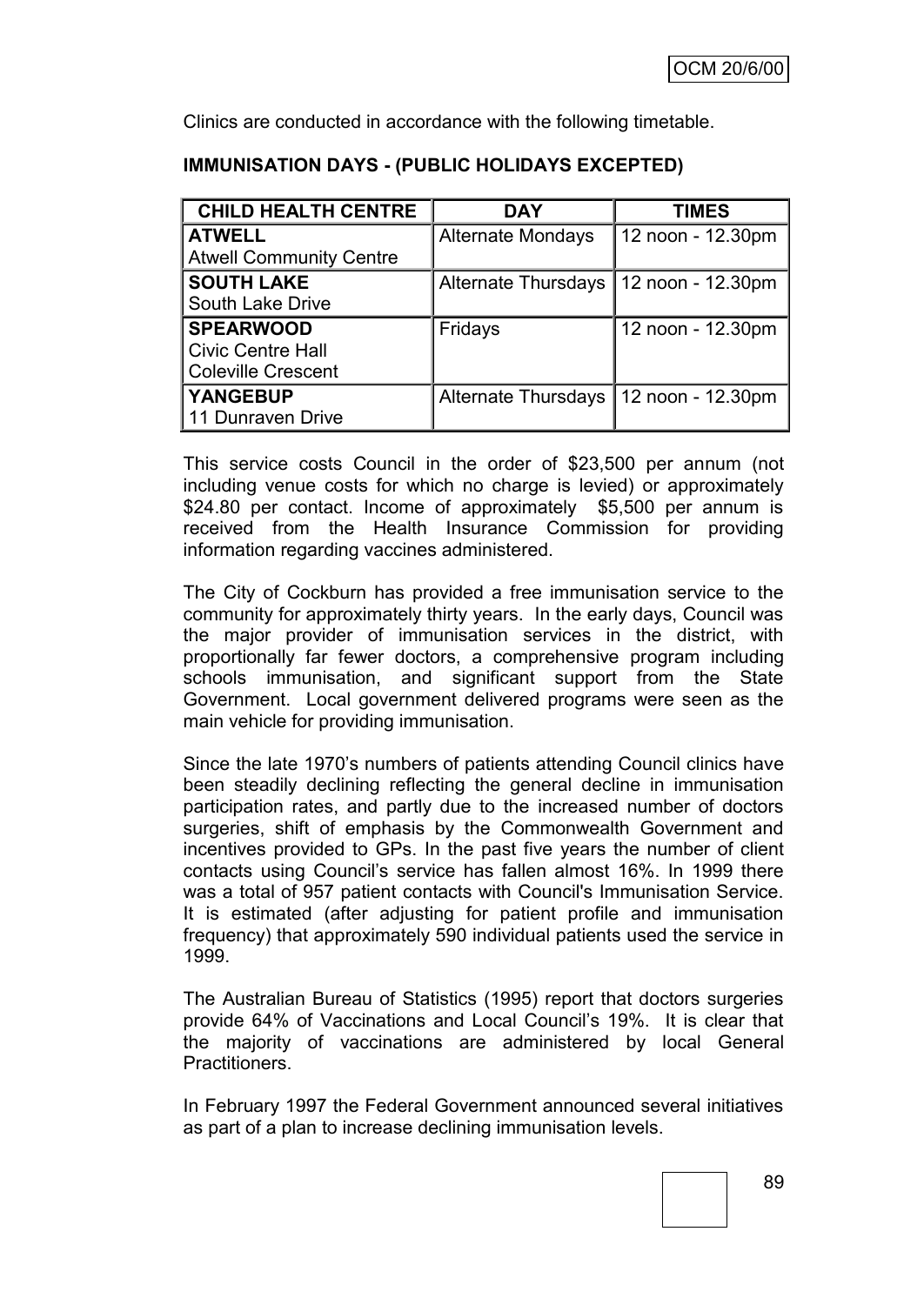The first of these was a \$6 (ACIR Payment) fee payable to all providers for reporting vaccination events. This fee is currently the only immunisation-derived income that Council receives.

In July 1998 the following incentives were made available to GPs.

- A service incentive payment of \$18.50 paid together with the ACIR payment on the completion of each schedule as per the National Health Medical Research Council (NHMRC) standards for childhood immunisation. The service incentive payment is made when the ACIR receives the completed notification from the GP;
- An outcomes payment is paid quarterly to practices that reach an immunisation level of 70%, 80% and 90% in the first year and 80%, 90% in the second year. The outcomes payments commenced on 1 August 1998.
- Incentives are provided to recognise the vital role Divisions of General Practice play, working closely with GPs and other immunisation providers in developing collaborative strategies to increase childhood immunisation. The funding provided to Divisions was \$3m in the 97/98 financial year and a further \$3m in each of the 1998-99 and 1999-2000 financial years.
- Funds have been provided for the development of State/National Coordinators to help Divisions set up appropriate structures to support immunisation on a national and state basis. This part of the program is designed to establish better links with other providers, develop education and training material and target groups with low immunisation levels.

These incentives are in addition to consultation charges for the administration of the vaccine. Federal government policy clearly favours service provision by GPs, which it has been reported has had some impact in increasing immunisation levels in the community.

In June 1997 the Metropolitan Environmental Health Management Group (MEHMG) (then known as the Metropolitan Principal Environmental Health Managers Group) formed an Immunisation Working Group to examine the role and effectiveness of local Government immunisation services. The final report of the group was presented to the MEHMG meeting of  $8<sup>th</sup>$  March 2000.

The final report summarised some of the facts as follows:

 "*There is no mandatory requirement under the Health Act to provide immunisation services.*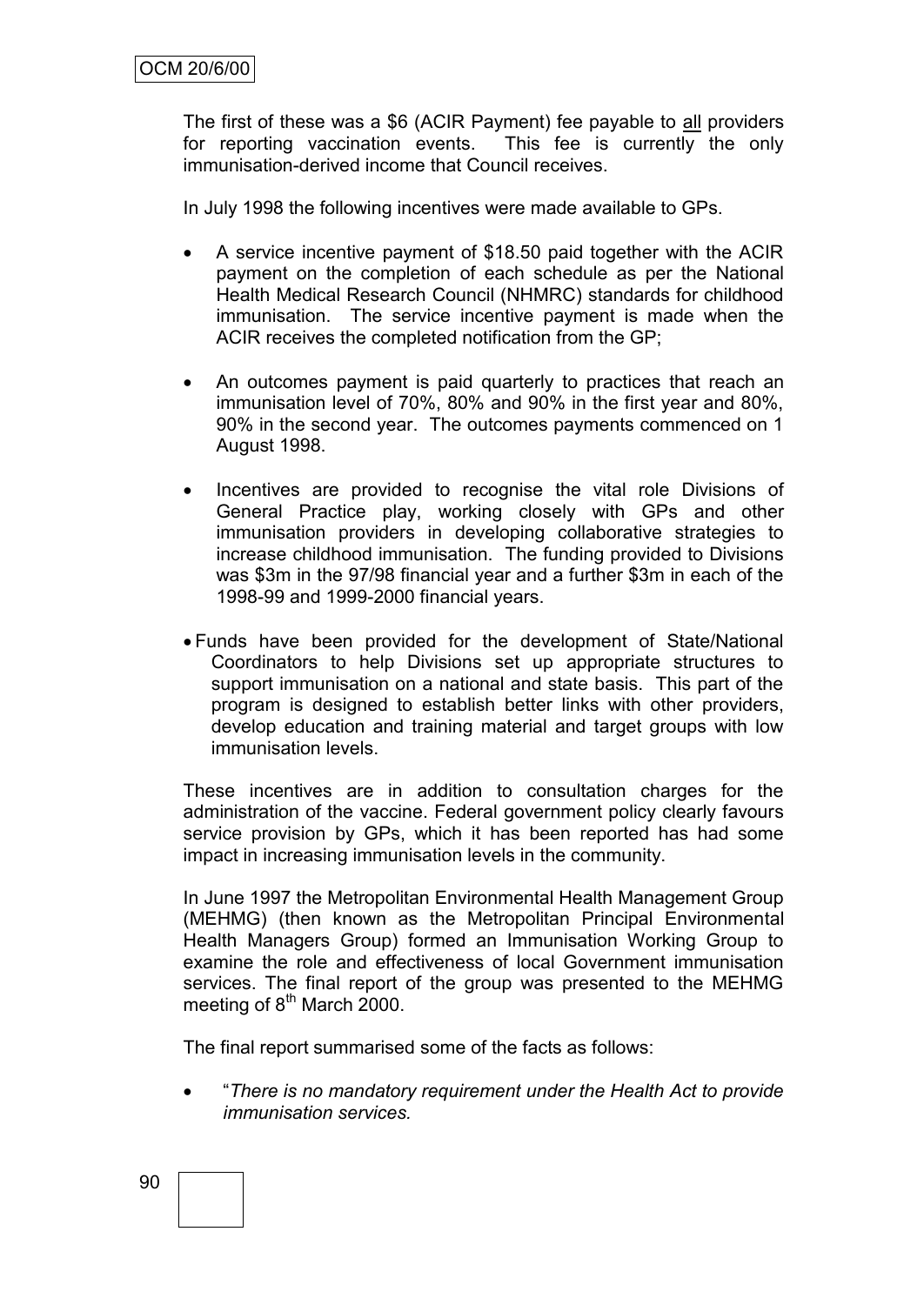- *There is a specific requirement under the Act that local government immunisation services be "free".*
- *Local government is obliged to utilise doctors and nurses for immunisation delivery.*
- *Immunisation at a doctors surgery can be provided by an accredited nurse.*
- *Investigations with the Health Department of WA have failed to gain approval for Community Health Nurses providing immunisation.*
- *The Federal incentives provided for General practitioners clearly discriminate against local government.*
- *There is no funding or incentives proposed for Local Government now or in the foreseeable future for immunisation services.*
- *Local Government is not consulted in regard to changes to immunisation schedules or immunisation practices."*

In considering the requirements of Section 3.18 of the Local Government Act 1995, the report concludes that: *"Although local government is strictly not in competition with general practice what would happen if local government no longer provided the service? The answer is simple, the other service providers would take up the shortfall."*

Clearly there are some major financial disincentives to Council continuing to provide immunisation services. It could also be argued that this might constitute inappropriate duplication of services provided by a private body, particularly in areas where GPs are well established

In 1998, as a part of an administrative review of the service, a survey of the service's customers was conducted. This survey showed that 98% of those surveyed would return to use the service again. Assuming that 19% of vaccines administered by Council, with a high rate of customer satisfaction, it could also be argued that Council's service meets the needs of a niche market and as such does not constitute inappropriate duplication.

In October 1999 the City of Wanneroo carried out a survey of immunisation services provided by local governments in the Metropolitan area. The survey was sent to all 29 metropolitan local governments with 22 forwarding replies. The summary of survey results is attached to the agenda. Please note that in the summary the cost per treatment for the City of Cockburn is not a full costing but based on Doctor"s fees and cost of consumables only. From the survey and a ring around of Council"s that did not respond to the survey 34.5% of metropolitan do not provide a free immunisation service.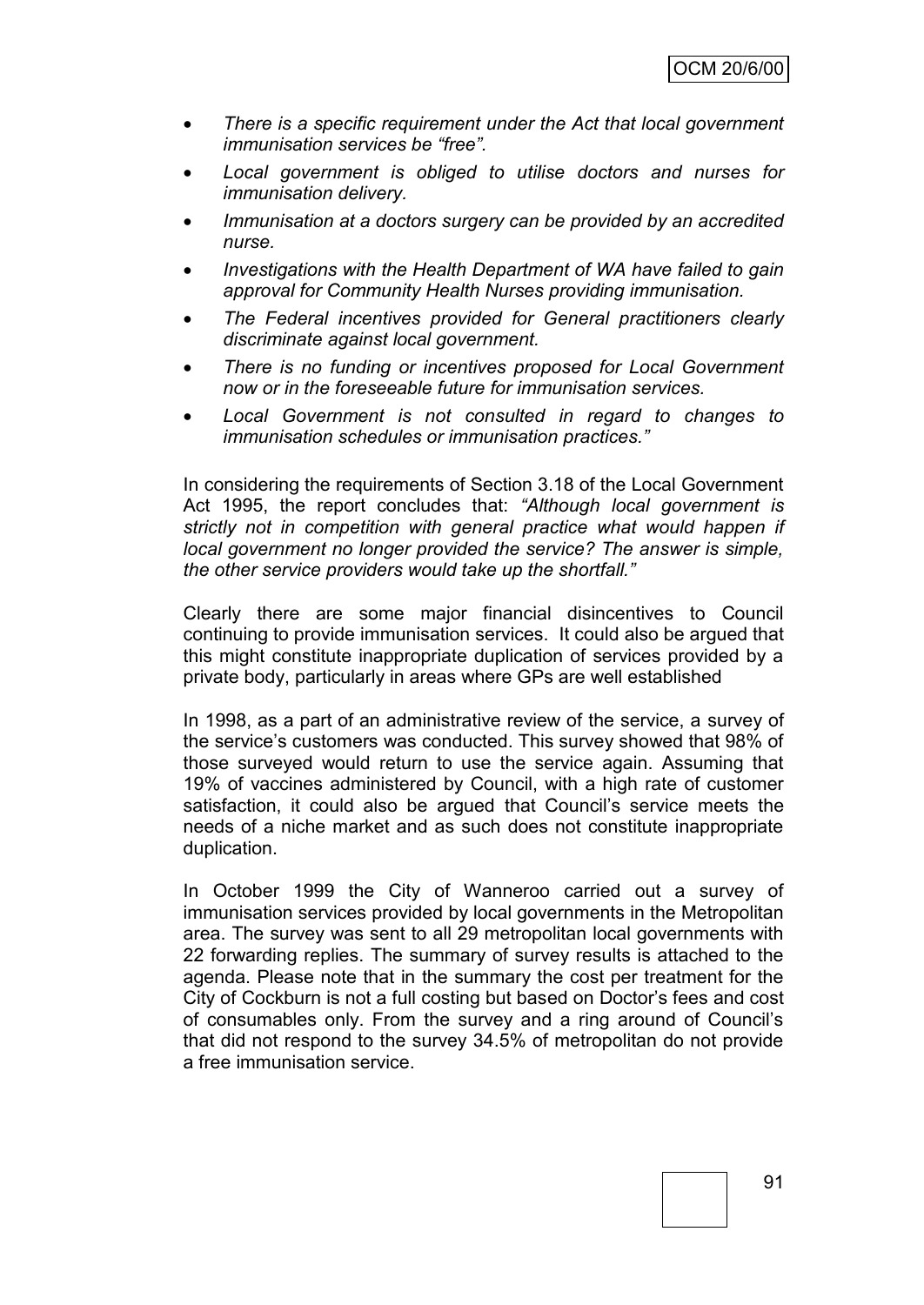There is no clear answer to the question as to whether Council should consider the provision of the free immunisation service to be an inappropriate duplication of a service provided by other private bodies. Accordingly two alternative recommendations are provided.

The first alternative recommendation, to discontinue the service, has been framed to ensure that an immunisation service continues to be provided in the locality of Atwell until a GP is established there, and to provide administrative flexibility to allow a phase out of the service so as to not unnecessarily inconvenience existing patrons.

The second alternative recommendation allows for the view that the service does not inappropriately duplicate services by others, but that it is complimentary. It also allows for the Principal Environmental Health Officer to make administrative changes to the service to ensure that the service is managed in an efficient and effective manner.

It is important to also point out that the transcripts of the Inquiry into the City of Cockburn, made it clear in relation to the Council actions pertaining to Lot 17, that it should make decisions that are in the financial interests of the community and should not be seen to be providing an improper benefit to a ratepayer or a limited number of ratepayers. Given this, to continue to provide a free immunisation service that can be easily and conveniently provided by others, is not in the community's best financial interest. Also it is a service that benefits a small group of ratepayers.

The officer recommendation is clear.

However, if the Council decided to continue to provide an immunisation service then it could resolve as follows:-

- (1) having considered the provisions of Section 3.18(3) Local Government Act, 1995 and the nature of Council"s free immunisation service, is satisfied that the service does not inappropriately duplicate services provided by any other body or person, whether public or private;
- (2) resolves to continue the provision of the free immunisation service;
- (3) authorises the Principal Environmental Health Officer to regularly review the service and make administrative changes in order to ensure that the service is managed efficiently and effectively.

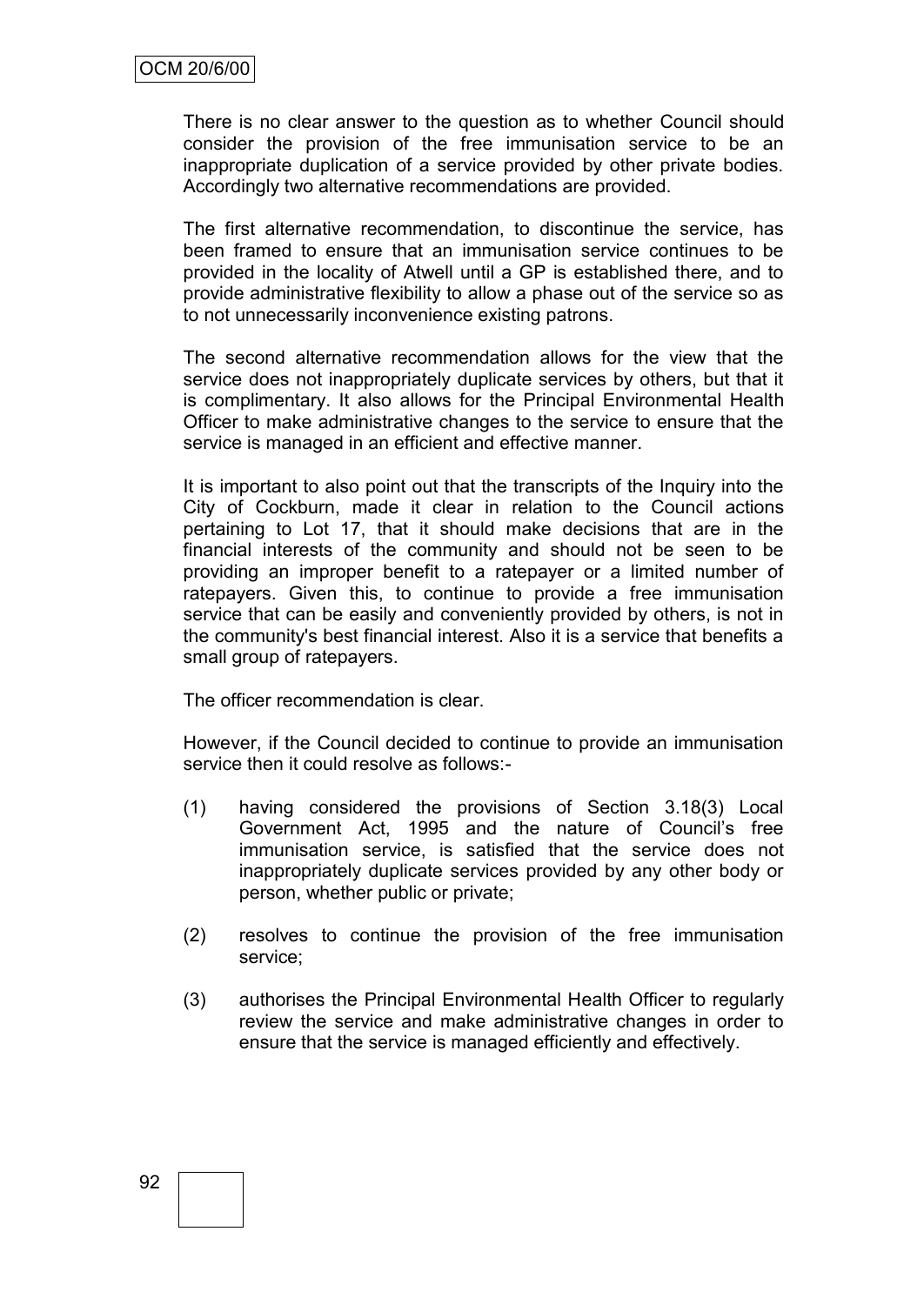## **Strategic Plan/Policy Implications**

The Corporate Strategic Plan Key Result Areas which apply to this item are:-

- 1. Managing Your City
	- *"To deliver services and to manage resources in a way that is cost competitive without compromising quality."*
	- *"To conduct Council business in open public forums and to manage Council affairs by employing publicly accountable practices."*
- 4. Facilitating the needs of Your Community
	- *"To facilitate and provide an optimum range of community services."*
	- *"To identify current community needs, aspirations, expectations and priorities of the services provided by the Council."*

## **Budget/Financial Implications**

Total withdrawal of the service will result in a saving of \$23,500 of direct and indirect costs and loss of income of \$5,500 resulting in a net saving of \$18,500. This would allow for a reduction of the Immunisation account No. 195460 from \$17,000 to \$2,500 for a full year. Note that the balance of \$2,500 would be required to provide the free flu vaccinations to staff and Councillors.

There will also be a saving of approximately 120 hours of Clerical Officer and Senior EHO administration time, valued at approximately \$2,500, which has not been factored into the above costing.

Continuation of the Atwell Clinic would require funding of approximately \$3,500 for the full year.

#### **Implications of Section 3.18(3) Local Government Act, 1995**

This agenda item is a direct consideration of this section of the Act.

## **603. (AG Item 13.17) (OCM1\_6\_2000) - LOCAL GOVERNMENT RATE EQUIVALENTS (5230) (SMH) (ATTACH)**

**RECOMMENDATION** That Council:

(1) receive the report;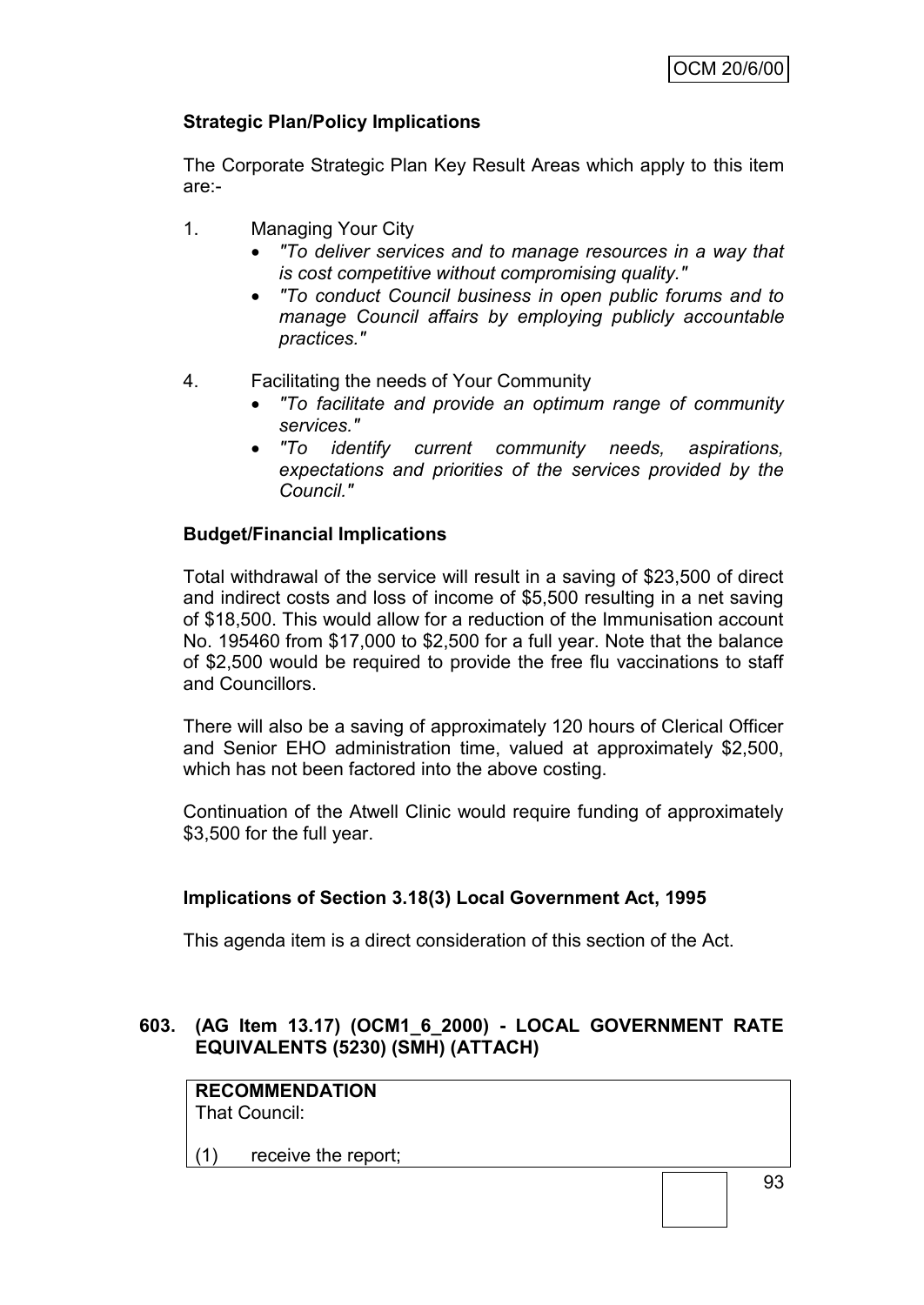- (2) write to the Office of the Premier advising that the Council objects to the Government Policy which requires Alinta Gas, Western Power, Water Corporation, Port Authorities and Landcorp to pay local government rate equivalents to the State's Consolidated Fund in order to comply with the Federal Government's National Competition Policy, and that in the interests of the local government, the Policy should be reviewed so that local government rates are paid by State Agencies to the respective local governments as does any other landowner;
- (3) advise the Western Australian Municipal Association of its decision, and seek its support to have the policy changed in the interests of local governments within the State.

## **COUNCIL DECISION**

MOVED Cmr Jorgensen SECONDED Cmr Smithson that the recommendation be adopted.

**CARRIED 3/0**

#### **Background**

The background to this matter is contained in the report to Council of 21 March 2000 (Item 13.15).

This report was based on the provisions of the Western Australian and Authority Act.

This came to the Council's attention by the Clause 20(1) repealing Section 32 to the Act, which stated that the Authority (Landcorp) is liable to pay all Government or public authority rates, taxes and duties **except local government rates**.

The new Section 32(4) requires the authority (Landcorp) to pay a **tax equivalent** amount to the Treasurer **equal to the amount of the local government rates**.

This was seen to be unacceptable.

Letters expressing the Council's concern were sent to:-

- Chief Executive Officer of WAMA
- Minister for Lands
- Minister for Local Government
- Federal Treasurer
- Federal Minister for Fremantle
- All Local Members of Parliament
- Urban Development Institute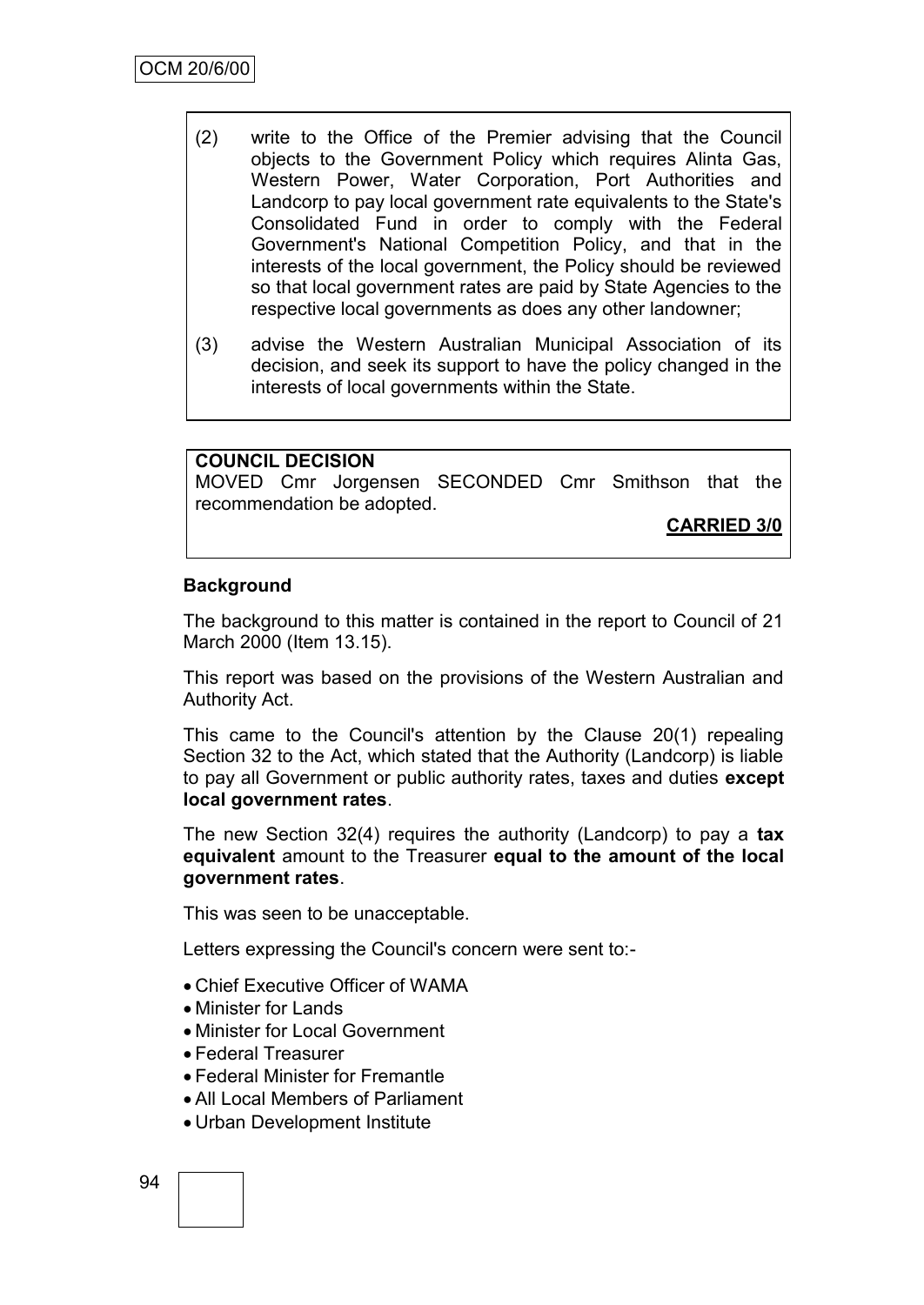Disappointingly, responses have only been received from Hon Doug Shave, Hon Paul Omodei, Monica Holmes MLA and the Premier/ Treasurer.

## **Submission**

A copy of the letter of response from:-

| • The Hon Minister for Lands            | 19/4/00 |
|-----------------------------------------|---------|
| • The Hon Minister for Local Government | 1/5/00  |
| • Monica Holmes MLA                     | 11/5/00 |
| • The Premier and Treasurer             | 26/5/00 |

is attached.

Of interest is that:-

- The Hon. Minister for Lands has no objection to Landcorp paying local authority rates if it had the capacity to do so.
- The Hon Minister for Local Government has sympathy for the Council's views, but it is outside his Ministerial responsibilities.
- Monica Holmes MLA, forwarded the Council's correspondence to the Treasurer.
- The Premier states that it appears the Council has concerns relating to Government Policy rather than a breach of competitive neutrality principles. This of course is correct.

It is disappointing that there has been no response from WAMA, which should be supporting the endeavours of local government to maintain and improve the delivery of services and facilities by local government.

Of interest is that the State Policy on the payment of local government rates equivalents not only applies to Landcorp, but also to other agencies. This makes the situation worse for local governments than it first appeared.

Although the Premier refers to "Government Policy", it is clear, based on the proposed changes to the Western Australian Land Authority Act that the terms of the policy are being translated into law, which means that the State's position on the payment of rates equivalents becomes obligatory. It is therefore difficult to understand what is meant by policy.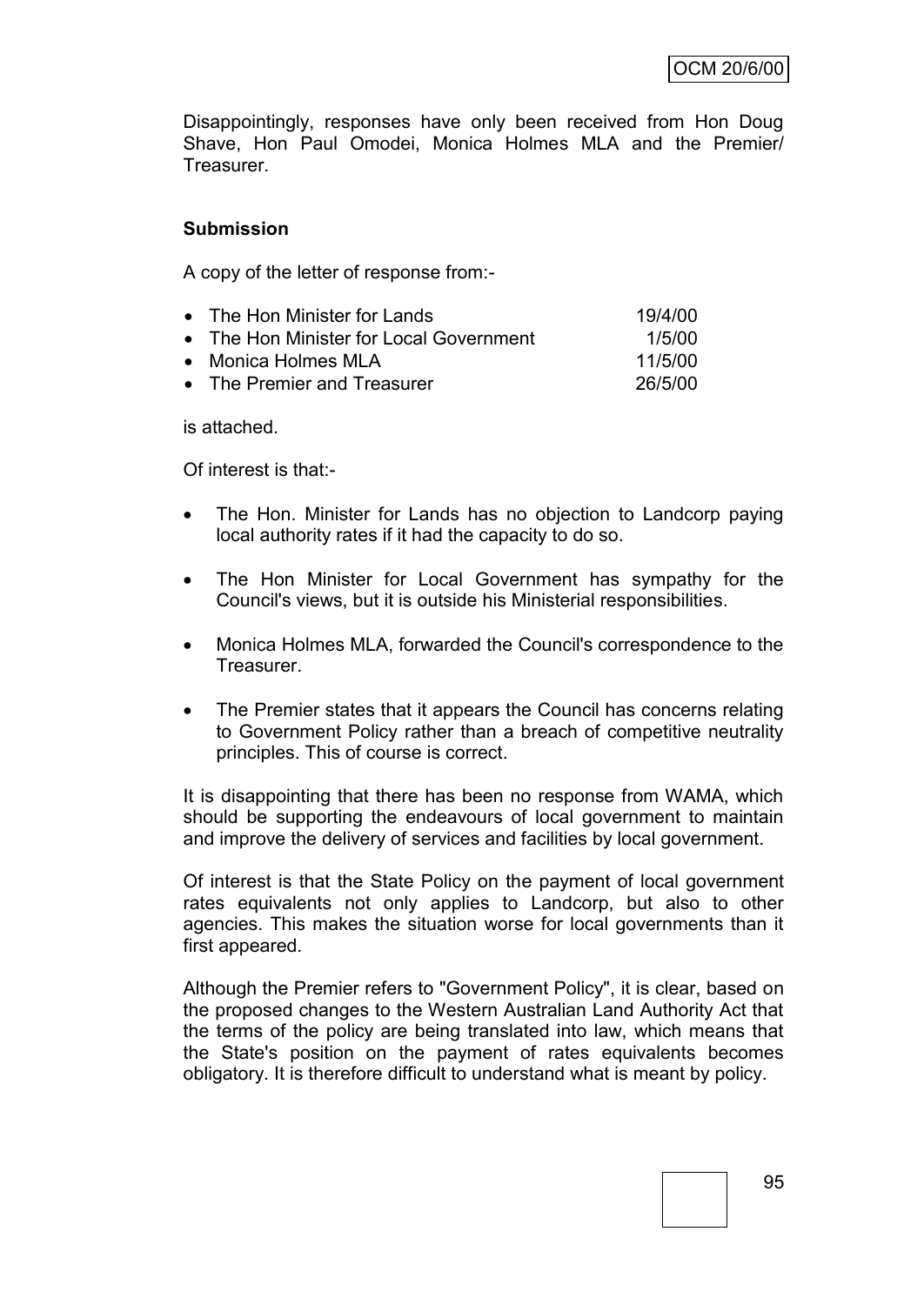## **Report**

The Council should respond to the Premier/Treasurer objecting to the policy and request it be reviewed.

## **Strategic Plan/Policy Implications**

N/A

#### **Budget/Financial Implications**

The National Competition Policy provided a potential for local government to achieve an increase in its rate revenue from privatised Government Agencies. In the case of Landcorp, the potential existed for the pre 1992 rating situation (ie: non-exemption) to be reinstated however, this has been circumvented by the State Government's legislation.

This potential income has been lost to local government because of the way in which the State has sought to comply with the National Competition Policy.

Every endeavour should be made to have the proposed legislation changed so that local government, in the interests of their respective communities, can achieve the additional income owed to it as a result of decisions by the State to privatise and corporatise State agencies involved in the ownership and development of vacant land.

Just like the State, local government is responsible for providing services and facilities to the Western Australian community for no other reason than to build a better Australia. Like the State, it must maximise its opportunities to collect revenue to achieve its community objectives.

This is an important equality of government issue.

#### **Implications of Section 3.18(3) Local Government Act, 1995**

The Government Policy relating to the payment of local government rates equivalents appears to be contrary to the requirements of Section 3.18(3) of the Act imposed by the State on local government, in that the policy:-

- 1. does not integrate or co-ordinate with the current rating and property records maintained by the Council and available for public inspection under Section 5.94 of the Act;
- 2. duplicates the collection of local government rates;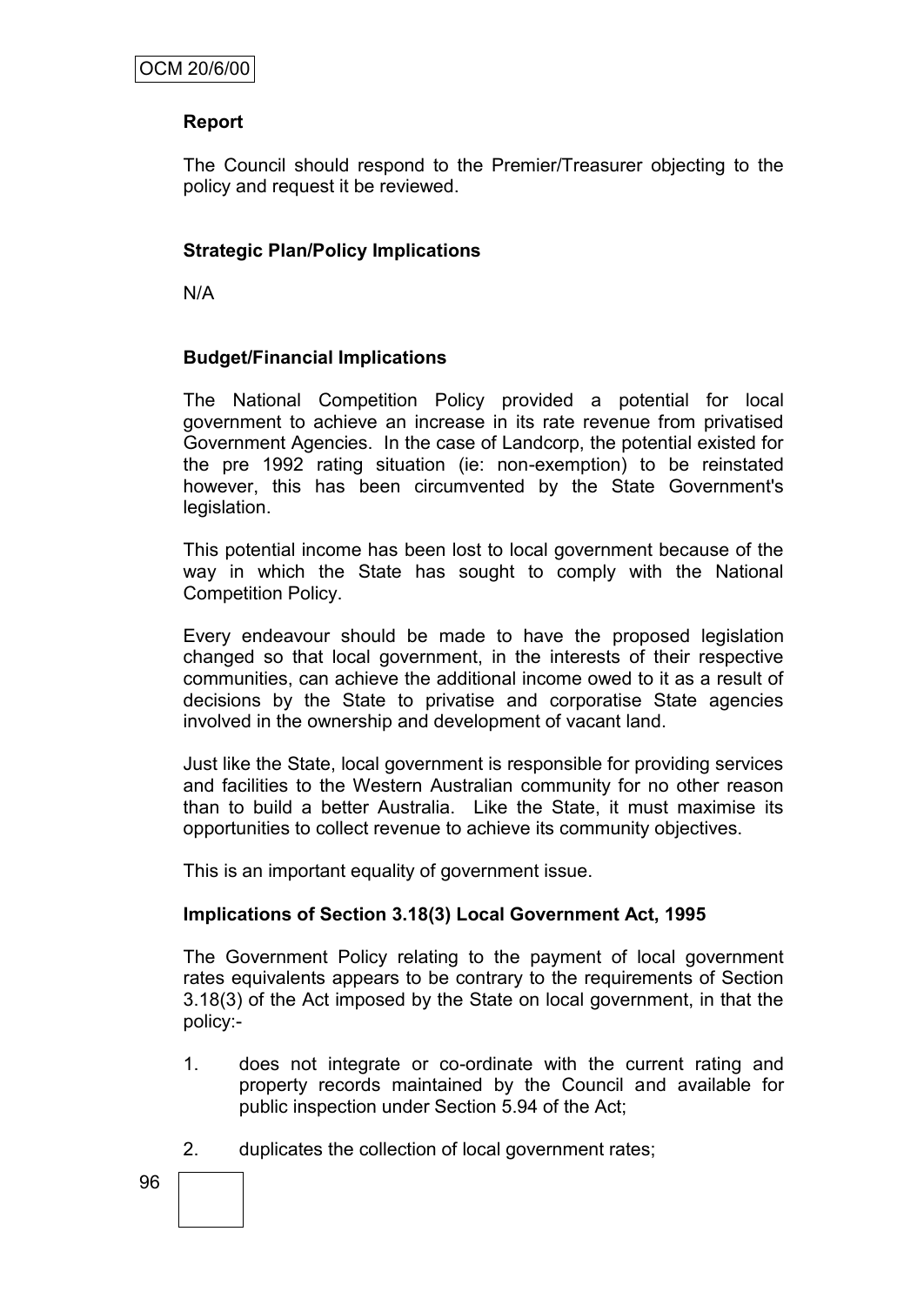- 3. does not represent an efficient or effective way to comply with the requirements of the National Competition Policy because:-
	- (i) it introduces a method of tax equivalent collection, when a local government collection method already exists;
	- (ii) the collection method uses State resources to ensure the financial status quo of the State is retained;
	- (iii) the proposed changes do not represent the re-distribution of new money within the community.
	- (iv) the tax equivalent of local government rates is ineffective because it is not committed to the provision of local community services and facilities, but collected by Treasury as consolidated revenue. This means that potential rate collections are being diverted from its fundamental 'purpose'.

#### **604. (AG Item 13.18) (OCM1\_6\_2000) - ERECTION OF 'WELCOME TO THE CITY OF COCKBURN' SIGNS ON ROTTNEST ISLAND AND CARNAC ISLAND (9131) (SMH)**

## **RECOMMENDATION**

That Council:

- (1) subject to an agreement with the Rottnest Island Authority, erect a 'Welcome to the City of Cockburn' sign on the beach at the end of the Thomsons Bay Jetty and at the public entrance to the Rottnest Island Airport;
- (2) write to the Rottnest Island Authority advising of the Council's decision;
- (3) subject to an agreement with the Department of Conservation and Land Management, erect a 'Welcome to the City of Cockburn' sign on the beach on the mainland side of Carnac Island;
- (4) write to the Department of Conservation and Land Management advising of the Council's decision.

## **COUNCIL DECISION**

MOVED Cmr Jorgensen SECONDED Cmr Donaldson that no action be taken on this matter.

## **CARRIED 3/0**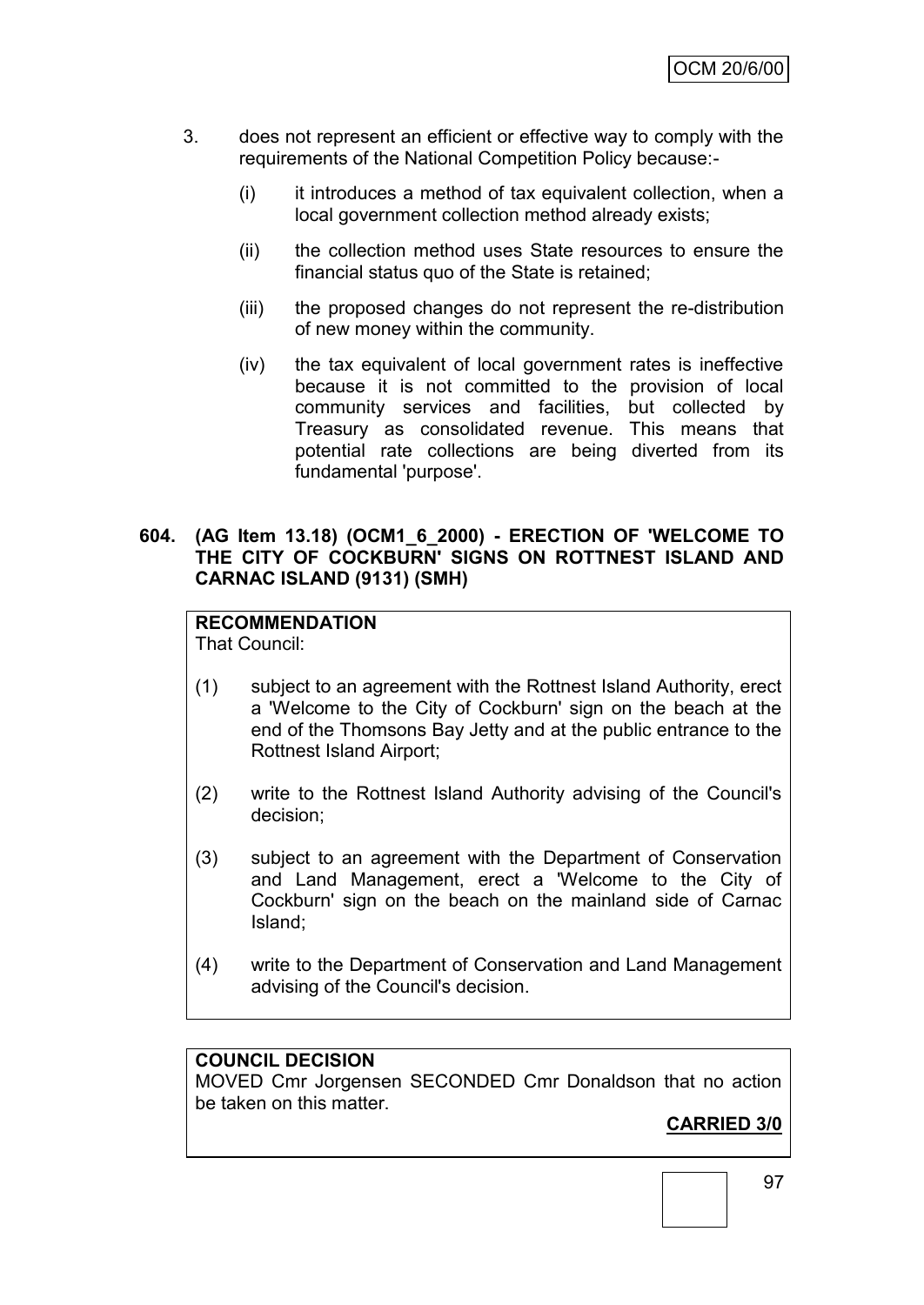## **Explanation**

As the City of Cockburn has no active role in the management, care or control of those islands, it would be wrong to misrepresent that and in time to come, Council may receive requests for work to be done on the islands. Cmr Jorgensen's view was that the money could be put to better use than providing signs on the islands.

#### **Background**

Both Rottnest Island and Carnac Island are within the District of the City of Cockburn.

Refer to the Electoral Distribution (Rottnest Island) Amendment Act 1987.

Rottnest Island is controlled and managed by the Rottnest Island Authority. The Council has no responsibilities in respect to the Island.

Similarly, Carnac Island is controlled and managed by the Department of Conservation and Land Management.

#### **Submission**

N/A

#### **Report**

Very few people in Metropolitan Perth would be aware that Rottnest and Carnac Islands form part of the District of the City of Cockburn. A fact that the City should be proud of.

The erection of the 'Welcome to the City of Cockburn' sign would make the public visiting both Rottnest and Carnac Islands, aware that they are actually visiting part of the City. This is no different from the public visiting Coogee Beach, Woodman Point, Bibra Lake or Adventure World.

The erection of signs at the public entrances to Rottnest and Carnac Islands, is not inconsistent with the Council having already erected its new "logo" signs at the main public gateways into the district on the mainland.

This initiative would greatly assist in re-creating the "blighted" image of the City of Cockburn, which is based primarily on the historic industrial activities conducted at North Coogee in association with the Robb Jetty Abattoir.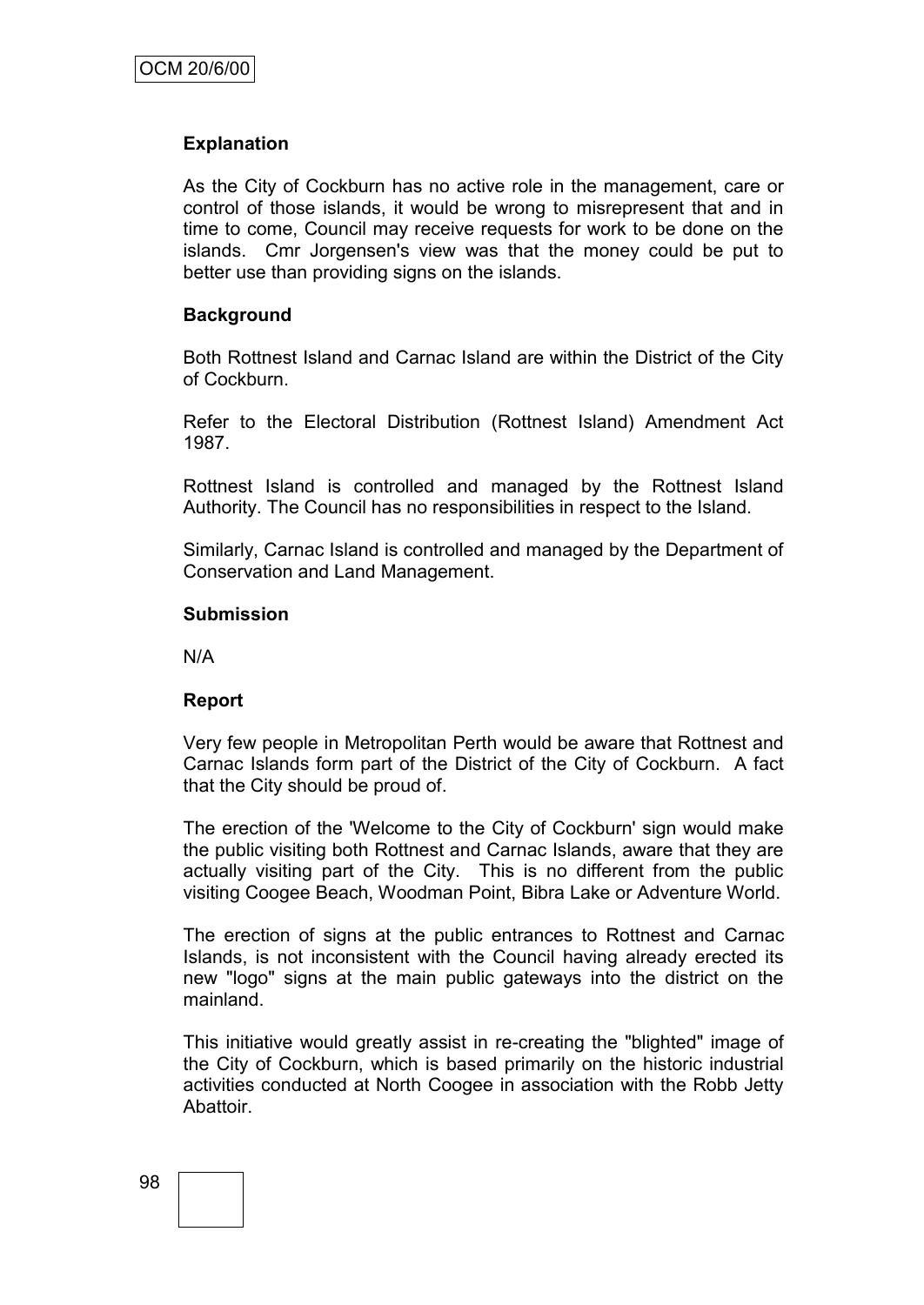The City needs to promote and project itself in accordance with its mission statement for the district.

## **Strategic Plan/Policy Implications**

Our Mission is to make the district of the City of Cockburn the most attractive place to live, work and visit in the Perth Metropolitan Area.

#### **Budget/Financial Implications**

The cost of each welcome sign is in the order of \$8,000 and erection could cost \$1,000 given the need to transport the sign, locate it and erect it. The total cost for erecting the 3 signs could be in the order of \$27,000. This amount will be subject to available funding.

#### **Implications of Section 3.18(3) Local Government Act, 1995**

There is no duplication of service by erecting a welcome sign within the district on land controlled by the Crown.

#### **605. (AG Item 13.19) (OCM1\_6\_2000) - PASQUARELLI AUTOMOTIVE - 96 FORREST ROAD, HAMILTON HILL - OWNER/APPLICANT: ANTONIO AND OLIMPIA PASQUARELLI (2203804) (SR) (WEST) (MAP NO. 7) (ATTACH)**

## **RECOMMENDATION**

That Council:

(1) grant its approval to an Automotive Service Centre on Lot 83 (96) Forrest Road, Hamilton Hill in accordance with the approved plan subject to the following conditions:-

Standard Conditions

1. Standard conditions contained in Council Policy PD17 as determined appropriate to this application by the delegated officer under clause 7.6 of Town Planning Scheme - District Zoning Scheme No. 2;

Special Conditions

- 1. Access to the retail shopfront being made available to the public from the front of the building and separate from the Service area and in accordance with the approved plan;
- (2) issue a MRS Form 2 Notice of Approval valid for a period of 2 years.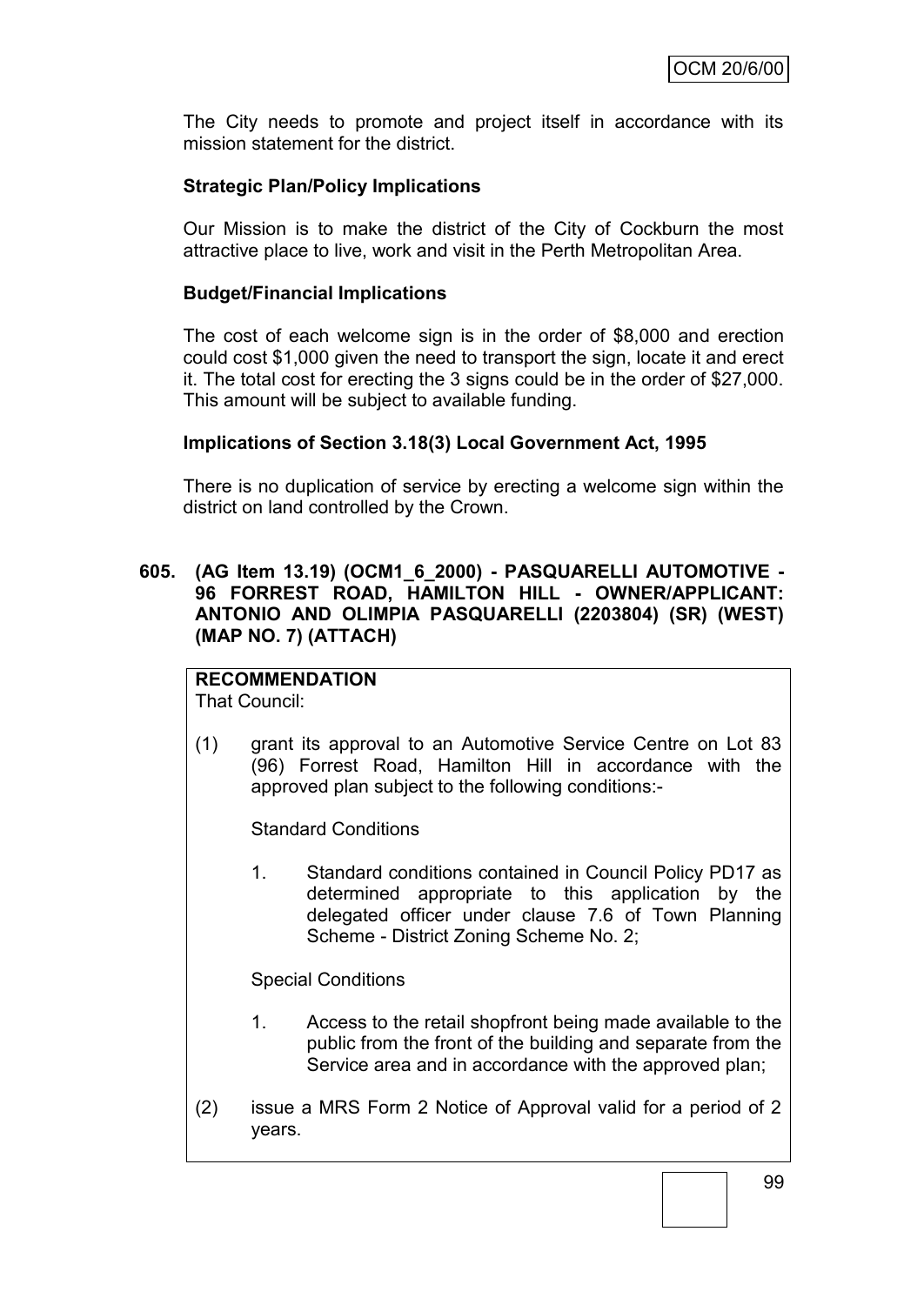## **COUNCIL DECISION**

MOVED Cmr Smithson SECONDED Cmr Jorgensen that Council:

(1) grant its approval to an Automotive Service and Retail Centre on Lot 83 (96) Forrest Road, Hamilton Hill in accordance with the approved plan subject to the following conditions:-

Standard Conditions

1. Standard conditions contained in Council Policy PD17 as determined appropriate to this application by the delegated officer under clause 7.6 of Town Planning Scheme - District Zoning Scheme No. 2;

Special Conditions

- 1. Access to the retail shopfront being made available to the public from the front of the building and separate from the Service area and in accordance with the approved plan;
- (2) issue a MRS Form 2 Notice of Approval valid for a period of 2 years.

**CARRIED 3/0**

## **Explanation**

Earlier this year the application was for the granting of an automotive service centre and was refused for exactly the same use by description because it was a use that could not be approved by Council. The words "and Retail" have been added. The intent of the report was to come up with an alternative view of the use which Council has investigated and given its approval.

#### **Background**

| ZONING:           | MRS:                                        | Urban      |  |
|-------------------|---------------------------------------------|------------|--|
|                   | DZS:                                        | Commercial |  |
| <b>LAND USE:</b>  | Currently Motor Vehicle Servicing & Repairs |            |  |
| LOT SIZE:         | 1062 $m2$                                   |            |  |
| AREA:             | 1062 $m2$                                   |            |  |
| <b>USE CLASS:</b> | To Be Determined                            |            |  |

The existing land use of the site as a motor vehicle servicing centre, was brought to Council's attention by a complainant. The complainant operates a similar business (automotive repairs) and states that when the subject property was for sale in 1999, he contacted the Council and

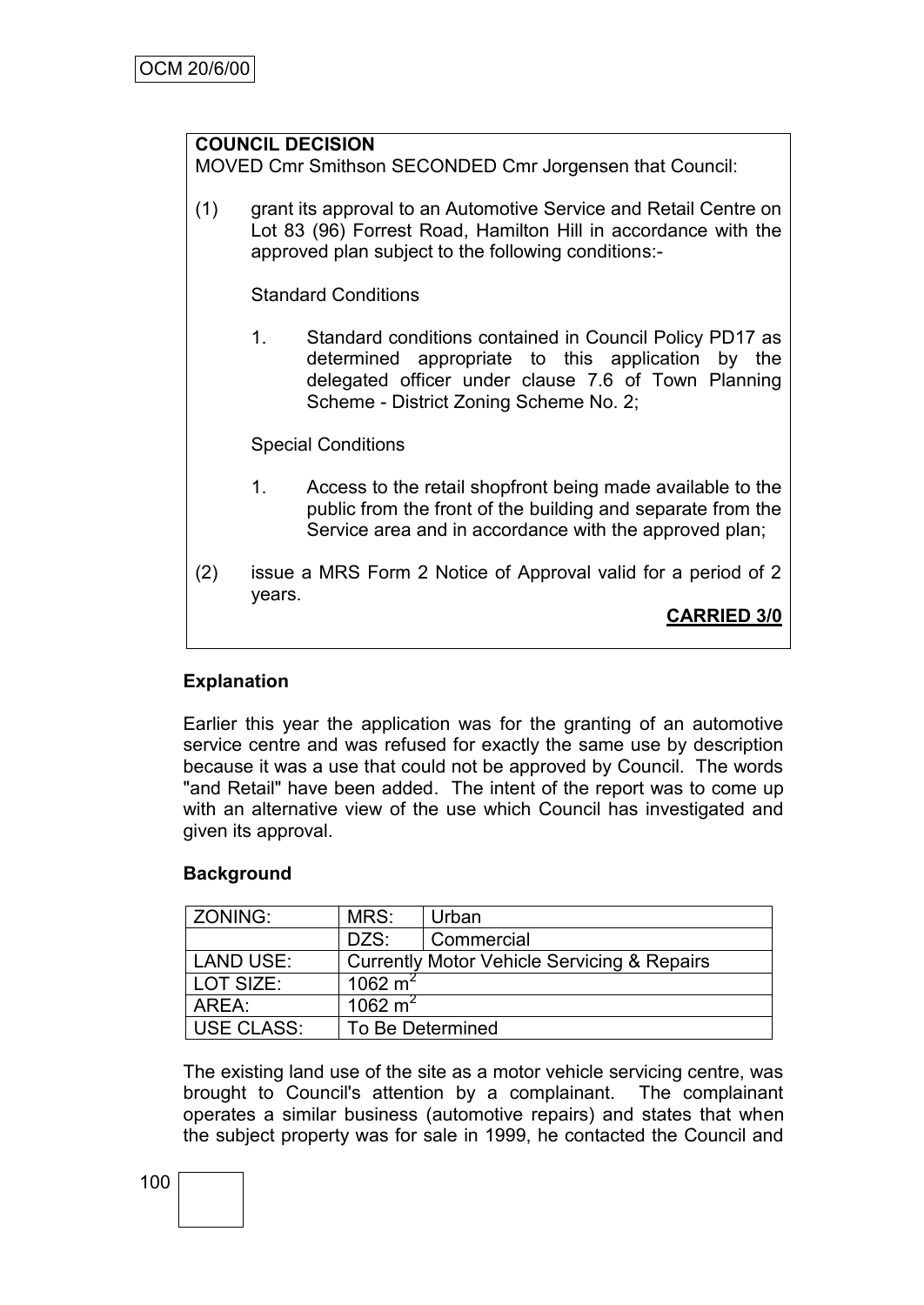was advised by staff that such a use could not be approved as it was classified as an 'X' use in the 'Commercial' zone.

The site was approved as a Car Sales Yard in 1982 with conditions restricting the use of the garage to the storage and display of motor vehicles. The previous car sales yard ceased business and the garage is now used for motor vehicle repairs.

A previous planning application was considered by Council at its meeting of 21 March 2000 and Council resolved as follows:-

*"(1) refuse the application for an Automotive Service Centre for the following reason:*

*The use cannot be approved by Council within the 'Commercial' zone.*

- *(2) issue an MRS Form 2 Notice of Refusal to the applicant accordingly;*
- *(3) advise the applicant to cease unauthorised use of the site; and*
- *(4) invite the applicant to discuss with the Director Planning, the options for the use of the land."*

#### **Report**

Following discussions with Council officers, the applicant has submitted a revised application for a 'Service Industry'. The applicant proposes to change the character of the existing unauthorised use by the addition of a front counter for the retail sale of car parts and accessories plus the stocking of oils and car wash products to give a new dimension to the current use of land. Based on this inclusion of a retail counter, the proposed use could be classified under the Scheme as 'Industry - Service'.

The matter which requires Council's determination, is the correct categorisation of the use class. The following use class definitions were considered by Council at its meeting on 21 March 2000:

- 1. **'Motor Vehicle Repair Station'** ('X' use) on face value, this seems the appropriate use class however, it is specifically defined as including "*tyre recapping, retreading, spray painting and chassis reshaping*"; none of which occur on the subject site. Council's Solicitors advise that this is not the appropriate use class.
- 2. **'Industry-Service'** ('AA' use) is defined as "*a light industry carried out on land or in Buildings which may have a retail shop*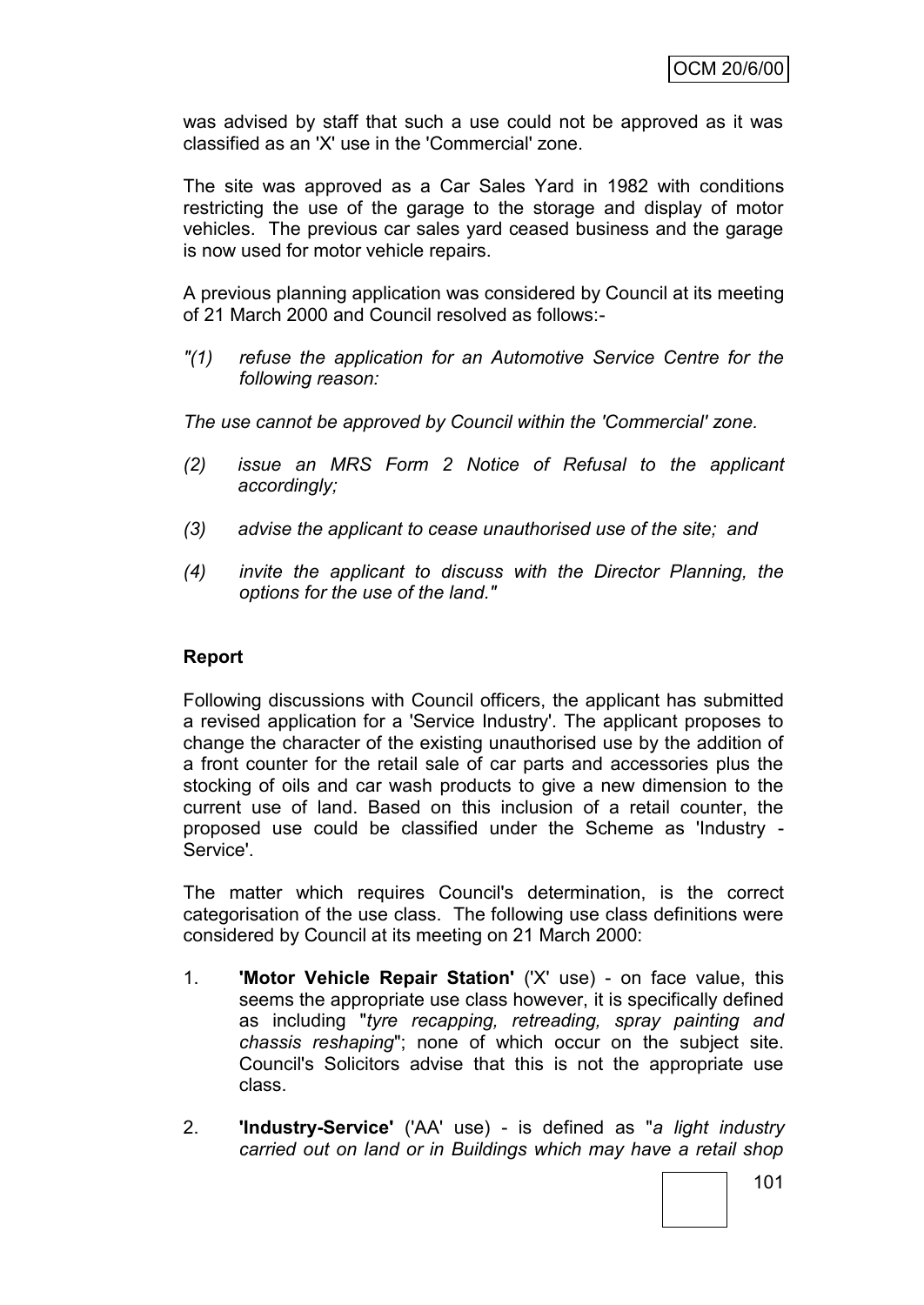*front and from which goods manufactured on the premises may be sold or Land and Buildings having a retail shop front and used as a depot for receiving goods to be serviced*". This was the use class under which an Automasters facility was permitted by Council to operate in a 'Commercial' zone, by virtue of the inclusion of a small retail shopfront.

- 3. **'Industry-Light'** ('X' use) is defined as "*an Industry in which the processes carried on, the machinery used and the goods and commodities carried to and from the premises will not cause any injury to, or will not adversely affect the amenity of the locality by reason of the emission of light, noise, vibration, smell, fumes, smoke, vapour, steam, soot, ash, dust, waste water or other waste products*".
- 4. **'Service Station'** the use class is defined in the Scheme to mean "*Land and Buildings used for the supply of petroleum products and motor vehicle accessories and for carrying out greasing, tyre repairs and minor mechanical repairs and may include a cafeteria, restaurant or shop incidental to the primary use but does not include transport depot, panel beating, spray painting, major repairs or wrecking*."

The Officer's opinion is that the correct use class category is 'Industry - Service' as the activities now involve a Light Industry in conjunction with a retail shopfront.

#### **Strategic Plan/Policy Implications**

The Corporate Strategic Plan Key Result Areas which apply to this item are:-

- 2. Planning Your City
	- *"To ensure that the development will enhance the levels of amenity currently enjoyed by the community."*

#### **Budget/Financial Implications**

N/A

#### **Implications of Section 3.18(3) Local Government Act, 1995**

The applicant may have a right of Appeal to the Minister for Planning or the Town Planning Appeals Tribunal in the event that the application is refused.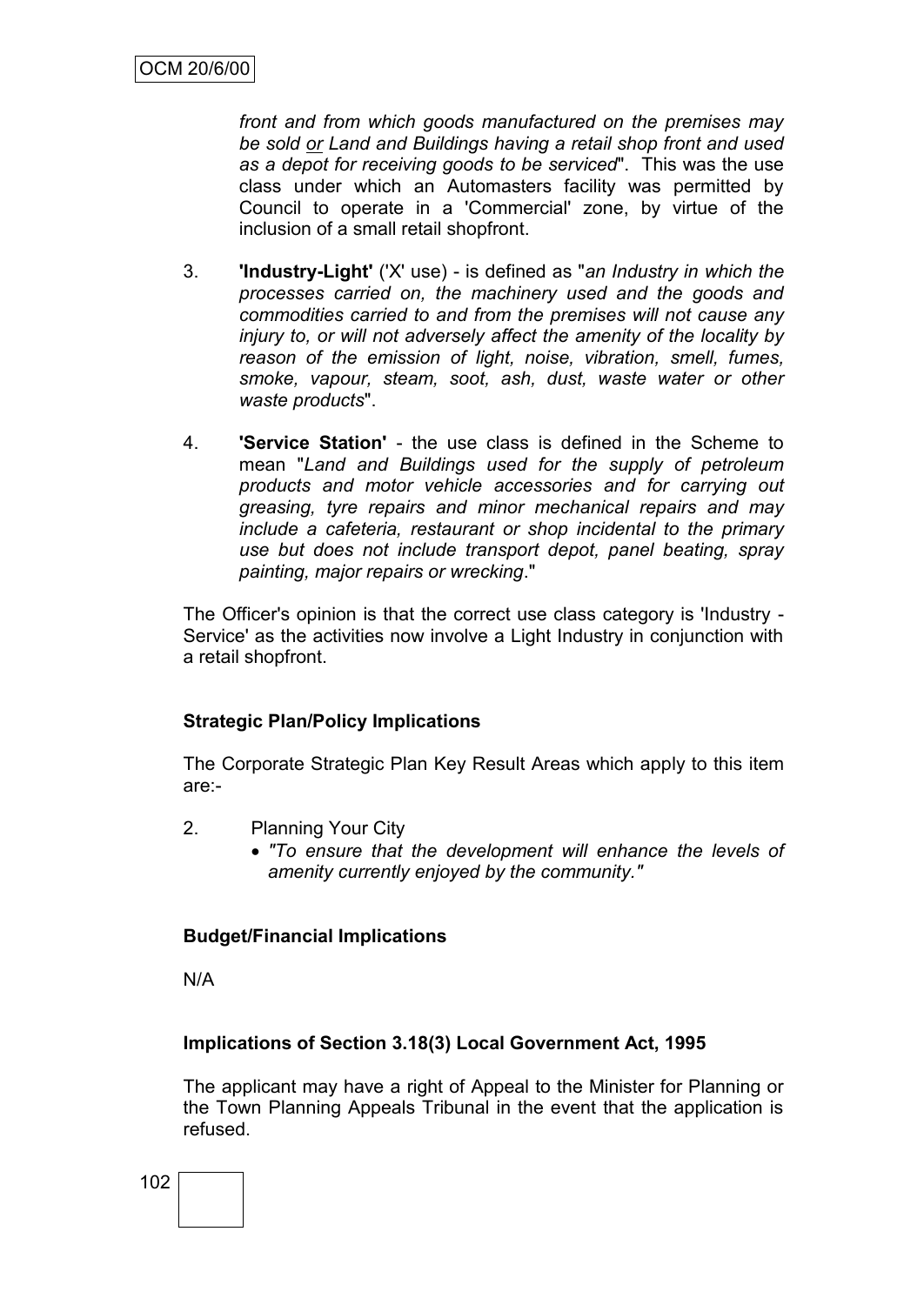#### **606. (AG Item 13.20) (OCM1\_6\_2000) - ADDITION TO COUNCIL'S STANDARD SUBDIVISION CONDITIONS - RETAINING WALLS (9003) (SMH) (ATTACH)**

## **RECOMMENDATION**

That Council:

- (1) add the following subdivision condition to Policy PD16 Standard Subdivision Conditions and Footnotes:-
	- "*75B Retaining Wall - Location Where subdivision works includes the installation of retaining walls, the wall shall be located so that the footing and the top of the wall are fully within the boundaries of the lower lot, and the wall is to be protected by an easement, prepared by the subdivider to the satisfaction of the local government."*
- (2) amend its Policy Manual accordingly.

#### **COUNCIL DECISION**

MOVED Cmr Smithson SECONDED Cmr Jorgensen that the recommendation be adopted.

**CARRIED 3/0**

#### **Background**

At its meeting in April 2000, the Council resolved:-

- *"(1) the matter be deferred;*
- *(2) advice be sought from the Western Australian Planning Commission on dividing fences; and*
- *(3) legal advice be sought from Council's Solicitors on the merits of the Policy."*

It was felt that as the issue on dividing fences can be a notorious situation between neighbours, advice be sought from the Western Australian Planning Commission as to what standards exist at other Councils. It was also decided that legal advice be sought from Council's **Solicitors**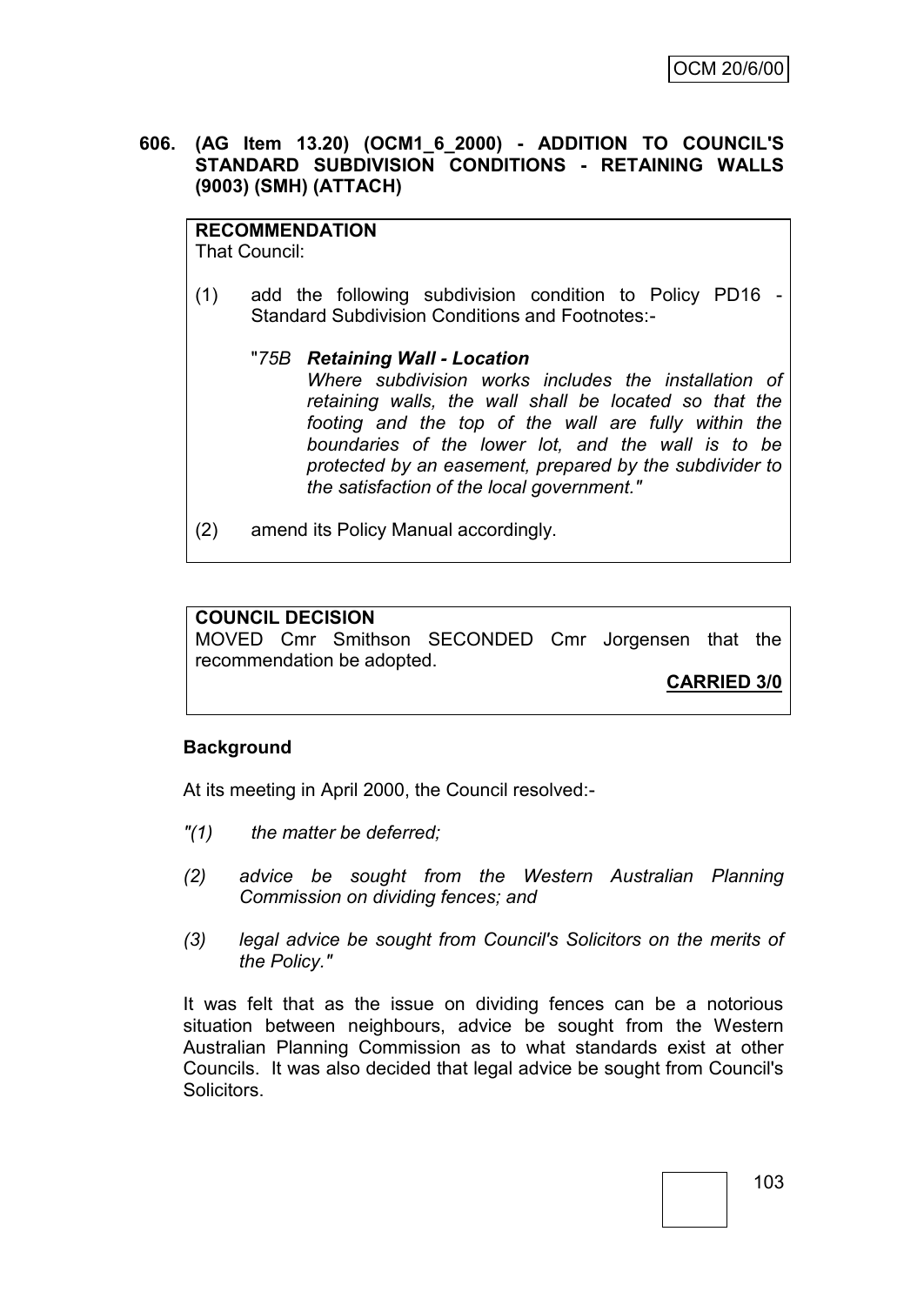Due to recent complaints about the responsibility for retaining walls and the erection of common fencing within subdivisions, particularly residential subdivisions, it is necessary to ensure that this can be facilitated with a minimum of difficulty.

A case in Regent Court at Thomsons Lake illustrates the point. Here the subdivider erected retaining walls between lots without a building licence. The stability and suitability of the walls is now a matter for the owners.

Regardless of whether the walls are approved or unapproved, because the walls are located within the boundary of the high (retained) lots the owner of a property on the low side cannot erect a fence behind the retaining wall because it is on the adjoining property.

Owners generally want to erect the fence on or at the top of the wall so that they can achieve maximum privacy.

In the case in Regent Court, the owner of the high lot has no intention of commencing a house and therefore does not want to erect a fence. The owner of the low lot cannot get approval to enter the adjoining owners land to erect the common fence.

#### **Submission**

Attached are responses from the Ministry for Planning (15 May 2000) and McLeod & Co (17 May 2000).

#### **Report**

The basic principle to the construction of retaining walls to enable land to be levelled on the boundary of land in different ownerships is that the owner who is changing the natural level is responsible for retaining the cut or the fill. The works, unless mutually agreed between the owners to do otherwise, is for the retaining wall to be wholly within the property where the level is being changed.

So that each individual does not have to undertake earthworks to establish a level building lot, the subdivider, for marketing reasons, prelevels the land by erecting retaining walls between lots on naturally sloping land. The best way to deal with this is for the retaining walls to be located wholly within the lower lot, so that owners can erect a fence independently of each other.

The response from the Ministry for Planning is not useful. The Ministry approves subdivision, the Council makes recommendations. It could be months before a final response is received. The Ministry should have the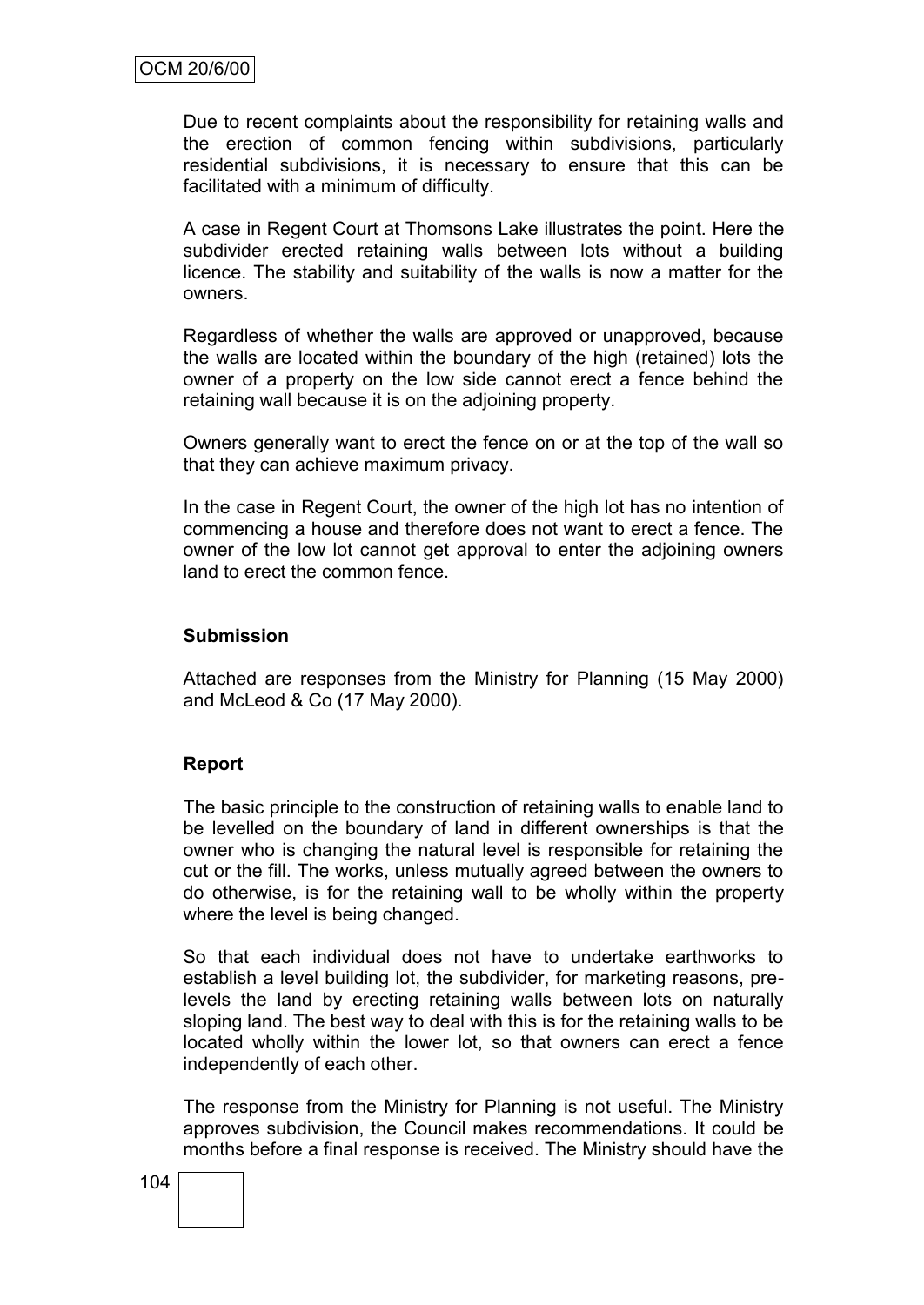in-house expertise to deal with the Council's proposal. It is relatively simple. At the moment there are no rules to deal with this matter. In the case of the Regent Court problem the subdivider arbitrarily decided to put the walls in the higher block.

It was doubtful that before this decision was taken that the Ministry invited comment from WAMA, UDIA, HIA and the District Planning Committees.

The advice from McLeods, tends to apply to land in its natural state. In any event, where a wall exists, the physical risks associated wityh retaining walls apply regardless of the position of the boundary. However, to protect the interests of the owner of the higher land, an easement should be placed over the wall to prevent it from being modified or removed, which could place any buildings erected on the higher land at risk.

The location of the lot boundary behind the top of the wall together with an easement over the whole of the wall appears to be a desirable and workable outcome.

The whole purpose of this proposed condition is to make the situation clear to subdividers, who intend to include retaining walls in their subdivisions, to protect the interests of the future landowners and to minimise the potential for the Council and its administration becoming embroiled in time consuming arguments about dividing fences.

## **Strategic Plan/Policy Implications**

A revision to the standard conditions for subdivision is required. Amend Policy PD16.

## **Budget/Financial Implications**

By including this requirement as a standard condition it could reduce the amount of staff time involved in trying to resolve matters such as this between unco-operative owners.

## **Implications of Section 3.18(3) Local Government Act, 1995**

Council only makes recommendations on proposed subdivision to the WAPC. The Council, therefore, must rely on the WAPC including its recommended condition in its conditional approval.

This is the most efficient and effective way to attempt to resolve this potential problem, but it relies totally on the co-operation of the WAPC.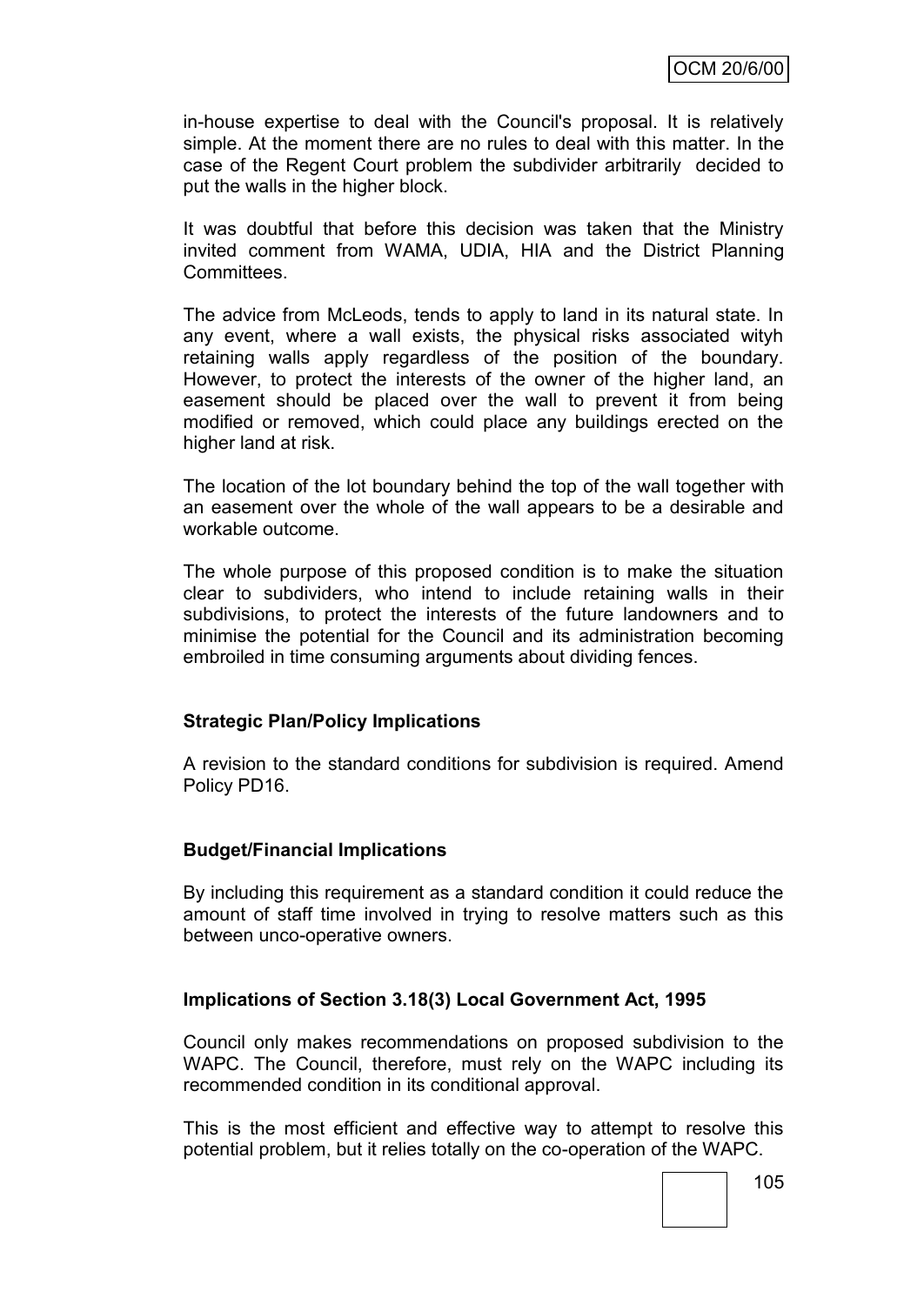**607. (AG Item 13.21) (OCM1\_6\_2000) - AMCOR - APPEAL (NO. 10002.00L) SAND AND LIMESTONE EXCAVATION - PT LOT 3, 11 AND 13 AND 2472 SUDLOW, PHOENIX AND NORTH LAKE ROADS, BIBRA LAKE (1101294) (SMH) (NORTH) (MAPS 7,8,13 &14)**

#### **RECOMMENDATION** That Council:

- (1) receive the report;
- (2) in the event that the Appeal by Amcor against the refusal of the Council to approve sand and limestone excavation on Pt Lot 3, 11, 13 and 2472 Sudlow, Phoenix and North Lake Roads, Bibra Lake, is upheld or upheld with conditions that are unacceptable to the Council, that the Director of Planning and Development seek legal advice as to what actions it can pursue to challenge the decision of the Hon. Minister for Planning.

## **COUNCIL DECISION**

MOVED Cmr Smithson SECONDED Cmr Jorgensen that Council:

- (1) receive the report;
- (2) await the Minister's determination before reconsidering the matter.

**CARRIED 3/0**

## **Explanation**

Cmr Smithson felt that Council should not be taking pre-emptive action assuming that the Minister will not give due and proper consideration on the matter.

## **Background**

The Council at its meeting on 21 December 1999 refused an application by Amcor to extract sand and limestone from the balance of its land located south of Phoenix Road and between Sudlow and North Lake Road.

Amcor appealed the Council decision to the Hon. Minister for Planning on 17 February 2000.

The appeal was prepared by Masterplan Consultants.

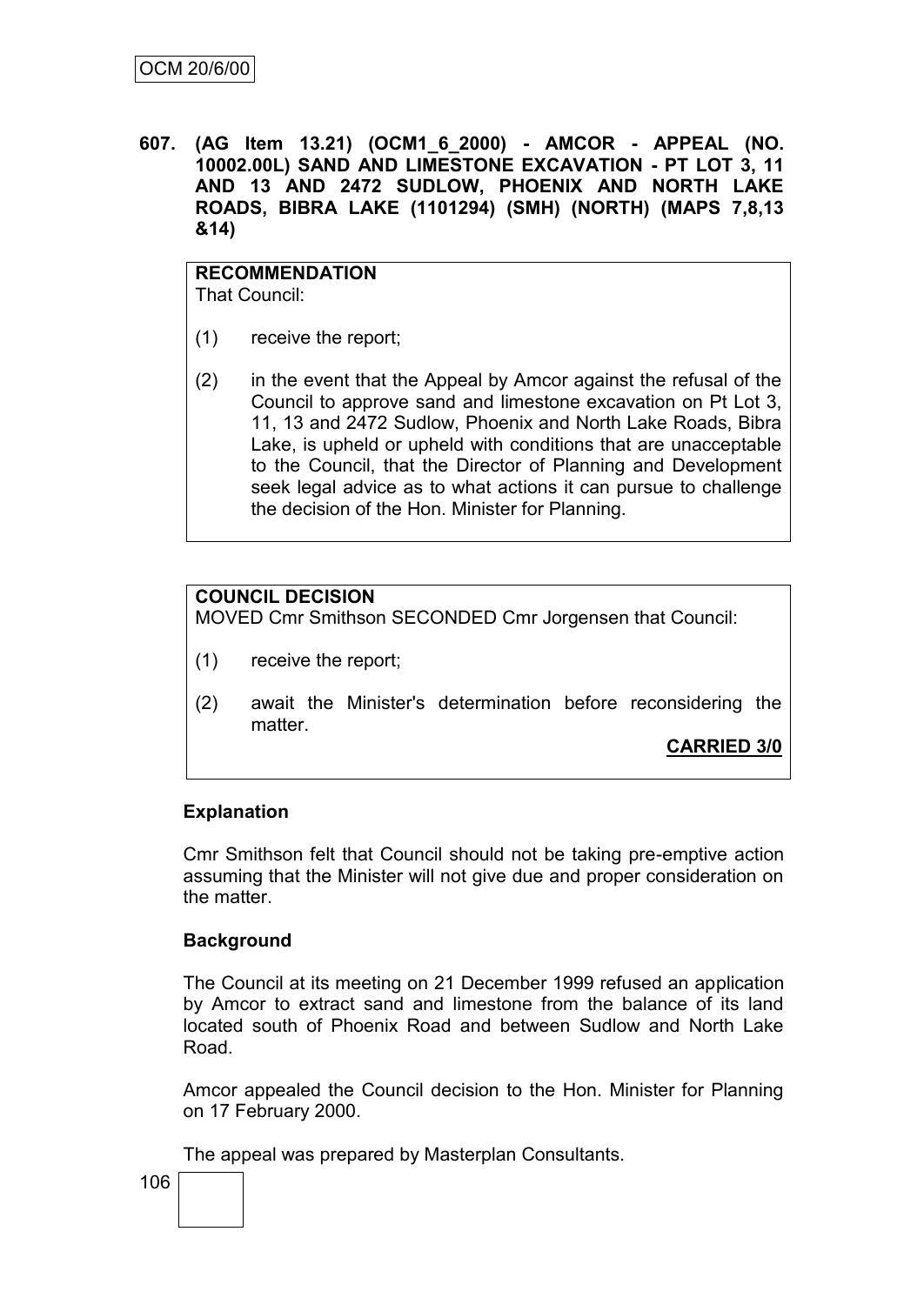The land is to be purchased by Landcorp. Landcorp proposed to extensively clear and mine the site as a prelude to an industrial subdivision.

In 1992, the Council received a similar application from Amcor to quarry the land which was also refused by the Council. This was appealed. The Hon. Minister dismissed the Appeal.

## **Submission**

A representative of the Hon. Minister's Appeal Committee met with the Director Planning and Development and the Manager for Development Services to discuss the Appeal and the Council's response. This was held on 17 April 2000.

To date there has been no further advice as to the outcome of the Appeal.

## **Report**

It is understood that if the Council believes that the Hon. Minister has erred in law or in fact the Council can challenge the appeal decision in the Supreme Court. Legal advice about this and any other options needs to be clarified by Council's Solicitor.

The Council is opposed to the mining of this good quality bushland adjacent to South Lake. Similarly the community is concerned and has expressed its strong objection at Council meetings, public meetings and in written submissions.

The land is zoned Industrial and therefore industrial development is a right.

Excavation is a use "not permitted" (AA) unless the Council determines otherwise. The excavation of sand and limestone from the land is therefore not a right. It is a discretionary decision of the Council. The Council refused approval.

The Council's decision of refusal included an invitation to Landcorp to discuss an alternative approach to the land in an endeavour to conserve a semblance of the land's natural bushland characteristics. There was no response from Landcorp.

The Council staff are confident that a well researched, prepared and argued response to the Appeal has been submitted, and hopefully will cause the Hon. Minister to dismiss the Appeal.

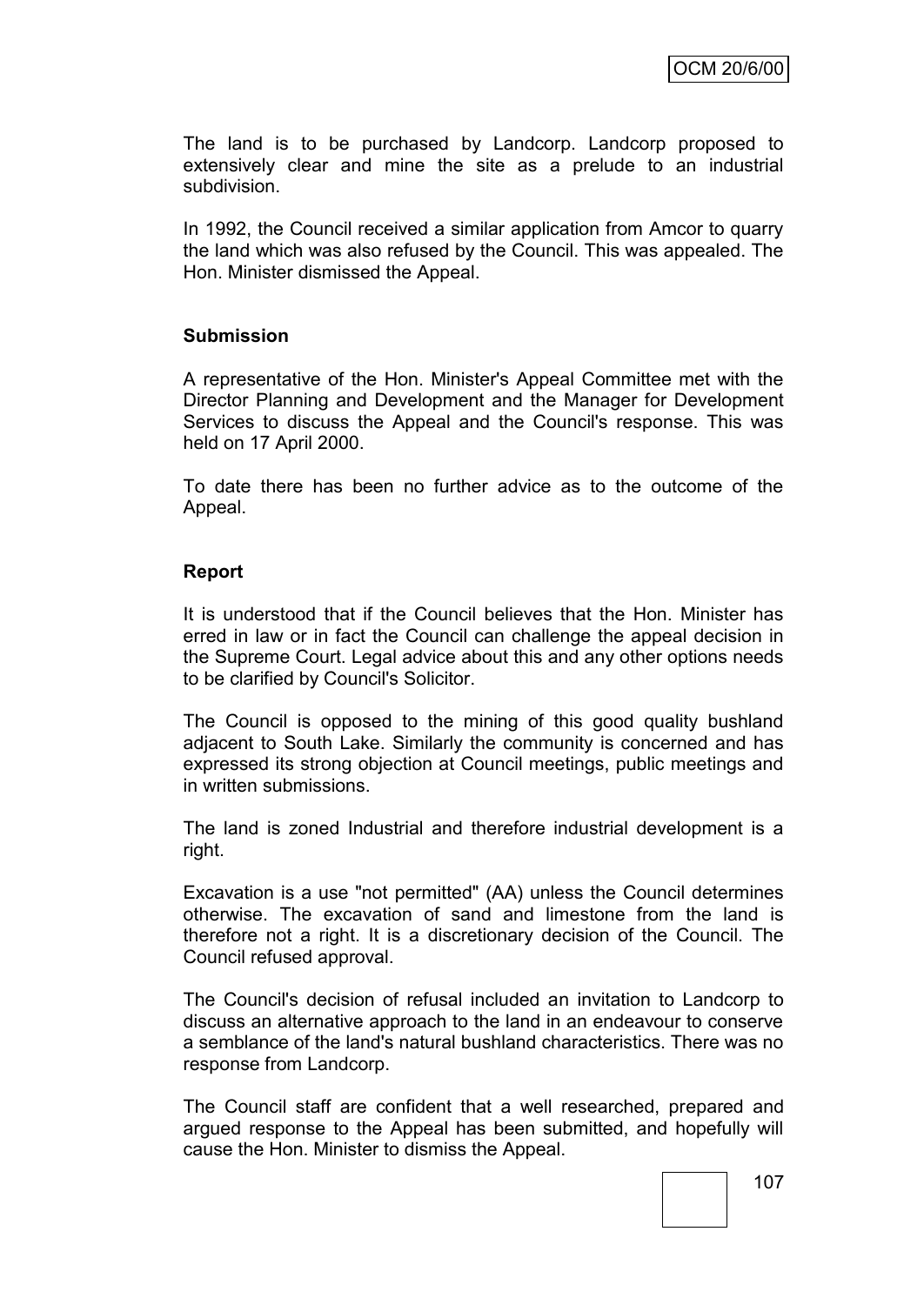However, no decision has been made.

This is a very important decision for the district and the community and therefore if the Appeal is upheld, then the Council should ensure that it has exhausted all the planning and legal avenues available to it to prevent the land from being quarried. The Council's grounds for refusal are sound and continue to apply.

If the Appeal is upheld then the Director of Planning and Development can make the necessary enquiries of Council's Solicitor without delay and report to Council accordingly at a subsequent meeting.

## **Strategic Plan/Policy Implications**

The Corporate Strategic Plan Key Result Areas which apply to this item are:-

- 2. Planning Your City
	- *"To ensure that the development will enhance the levels of amenity currently enjoyed by the community."*
- 3. Conserving and Improving Your Environment
	- *"To conserve the quality, extent and uniqueness of the natural environment that exists within the district."*
	- *"To ensure that the development of the district is undertaken in such a way that the balance between the natural and human environment is maintained."*
- 4. Facilitating the needs of Your Community
	- *"To identify current community needs, aspirations, expectations and priorities of the services provided by the Council."*

## **Budget/Financial Implications**

Until a decision on the appeal has been made by the Minister and a decision is made by the Council to pursue alternative action, if appropriate, the likely costs at this stage are unknown.

## **Implications of Section 3.18(3) Local Government Act, 1995**

Not applicable.

Appeals form part of the statutory process.

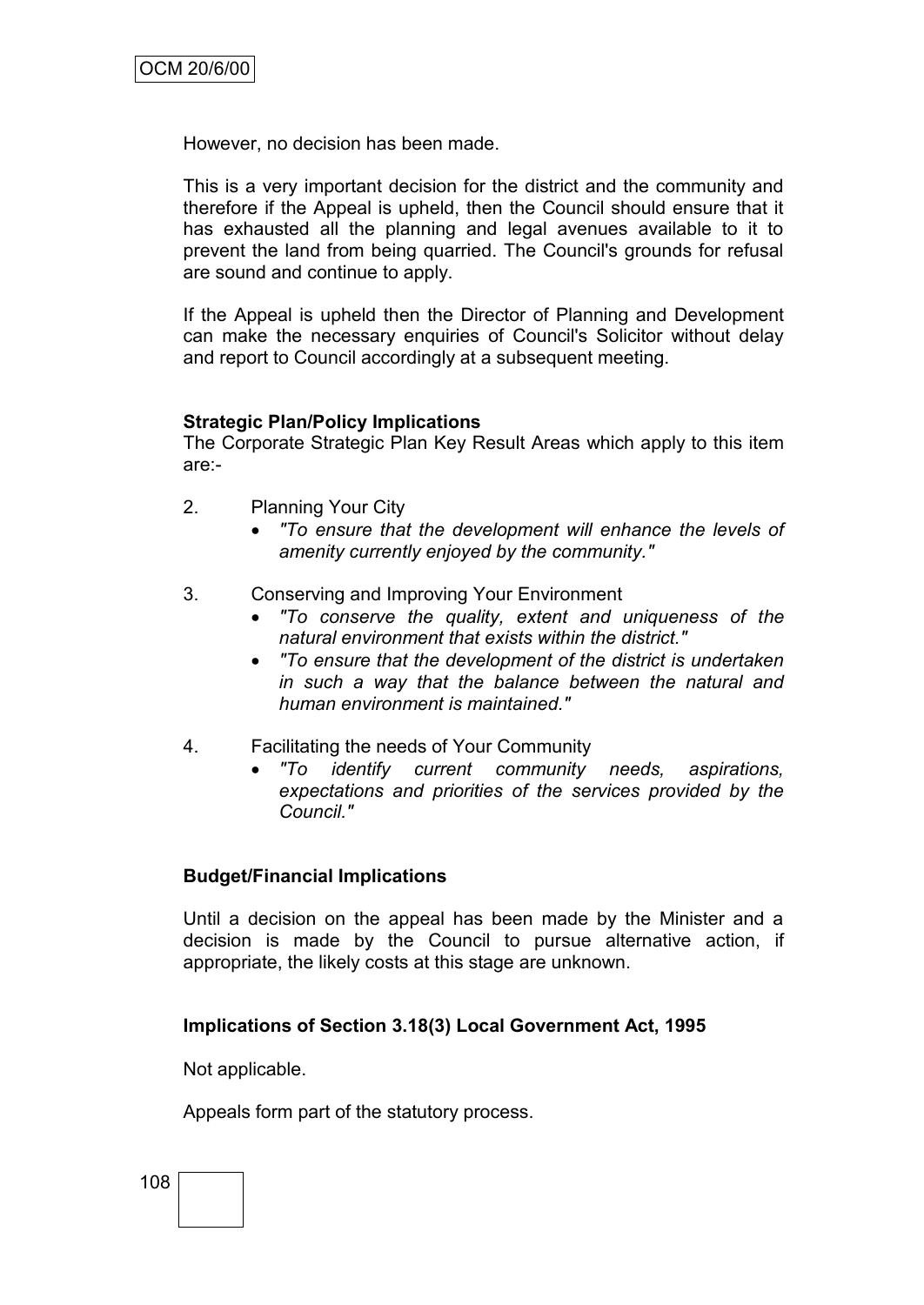## **608. (AG Item 14.1) (OCM1\_6\_2000) - LIST OF CREDITORS PAID (5605) (KL) (ATTACH)**

## **RECOMMENDATION**

That Council receive the List of Creditors Paid for May 2000, as attached to the Agenda.

## **COUNCIL DECISION**

MOVED Cmr Jorgensen SECONDED Cmr Smithson that the recommendation be adopted.

**CARRIED 3/0**

## **Background**

It is a requirement of the Local Government (Financial Management) Regulations 1996, that a List of Creditors be compiled each month and provided to Council.

#### **Submission**

N/A

**Report**

N/A

## **Strategic Plan/Policy Implications**

N/A

## **Budget/Financial Implications**

N/A

## **Implications of Section 3.18(3) Local Government Act, 1995**

Nil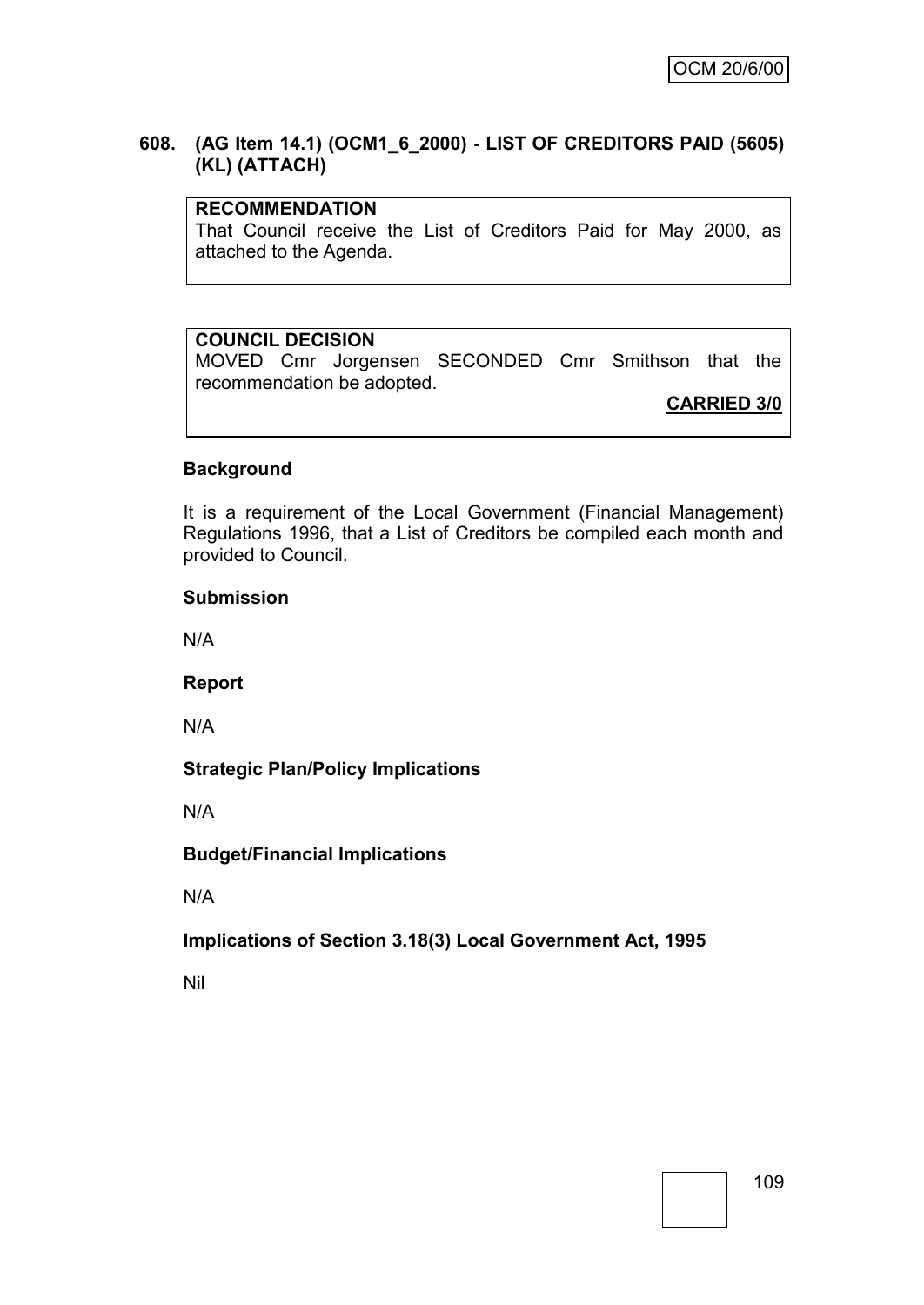## **609. (AG Item 14.2) (OCM1\_6\_2000) - PURCHASE OF LOT 303 PRINSEP ROAD, JANDAKOT (5515802) (KJS) (ATTACH)**

## **RECOMMENDATION**

That Council:

- (1) purchase Lot 303 Prinsep Road from Main Roads Western Australia for \$120,000 with funds being drawn from Restricted Funds - General Deposits Account and the Budget; and
- (2) amend the Budget accordingly.

TO BE PASSED BY ABSOLUTE MAJORITY OF COUNCIL

## **COUNCIL DECISION**

MOVED Cmr Jorgensen SECONDED Cmr Smithson that the recommendation be adopted.

**CARRIED 3/0**

## **Background**

Lot 303 is land owned in freehold by Main Roads WA, purchased in association with the Kwinana Freeway construction. Main Roads WA has a valuation by Licensed Valuers, Chesterton International for \$120,000 and has offered the land for that amount.

## **Submission**

N/A

## **Report**

In 1994, Council sold land at JAA Lot 455 and 456 that was formerly "Bryant Reserve", land reserved for recreational purposes. Conditional on the sale of the land, was that the funds be held in trust and only used to purchase replacement public open space land. There are sufficient funds held to effect the purchase of Lot 303.

Lot 303 is comprised of vegetation typical of this area and will be a valuable additional recreational land held by the City. Future planning will see Prinsep Road continued through to Solomon Road and the area subdivided into an industrial estate. Conserving remnant bushland will be all the more important once this future development has taken place.

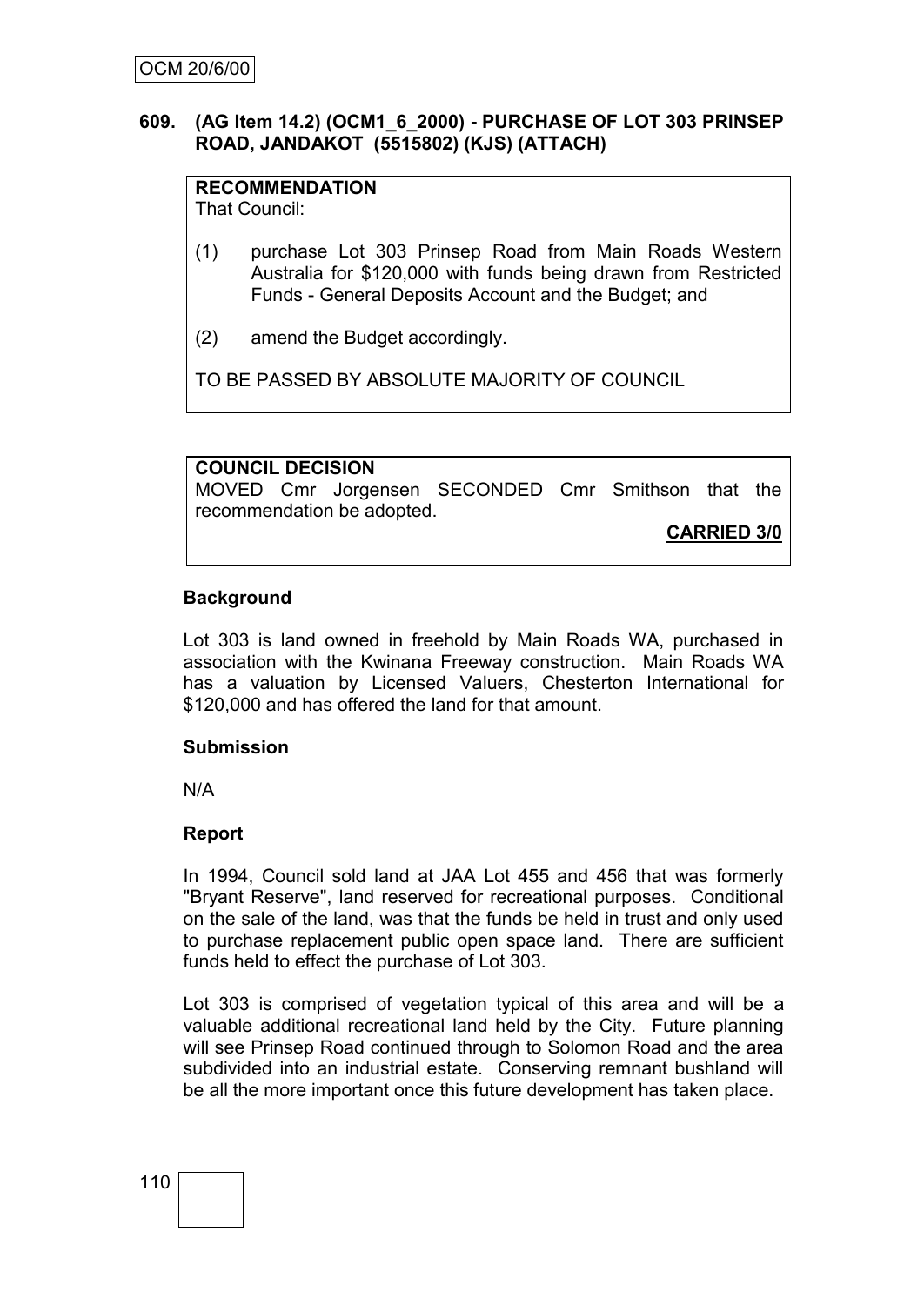## **Strategic Plan/Policy Implications**

Maintaining a balance between the natural and built environment is an objective of the Strategic Plan.

## **Budget/Financial Implications**

Funds are available in the Restricted Funds - General Deposits Account.

## **Implications of Section 3.18(3) Local Government Act, 1995**

Nil

## **610. (AG Item 14.3) (OCM1\_6\_2000) - PRINCIPAL ACTIVITIES PLAN - 1 JULY 2000 TO 30 JUNE 2004 (5406) (ATC) (ATTACH)**

## **RECOMMENDATION**

That Council adopt the Principal Activities Plan for the period 1 July 2000 to 30 June 2004, as attached to the Agenda with additional Performance Indicators added to the Governance Section as follows:

- (1) Percentage of Agenda Items deferred;
- (2) Percentage of Agenda Items supported;
- (3) Percentage of Agenda Items not supported; and
- (4) Percentage of Agenda items amended.

## **COUNCIL DECISION**

MOVED Cmr Jorgensen SECONDED Cmr Smithson that Council adopt the Principal Activities Plan for the period 1 July 2000 to 30 June 2004, as attached to the Agenda.

## **Explanation**

Cmr Jorgensen's view was that it would incur unnecessary costs to the City of Cockburn to collect and collate statistics. The percentage of agenda items deferred or supported is not an assessment of a Council's best practice, but is the manner and quality by which they are dealt with and cannot be measured by statistics. He felt that it would be a waste of ratepayer funds.

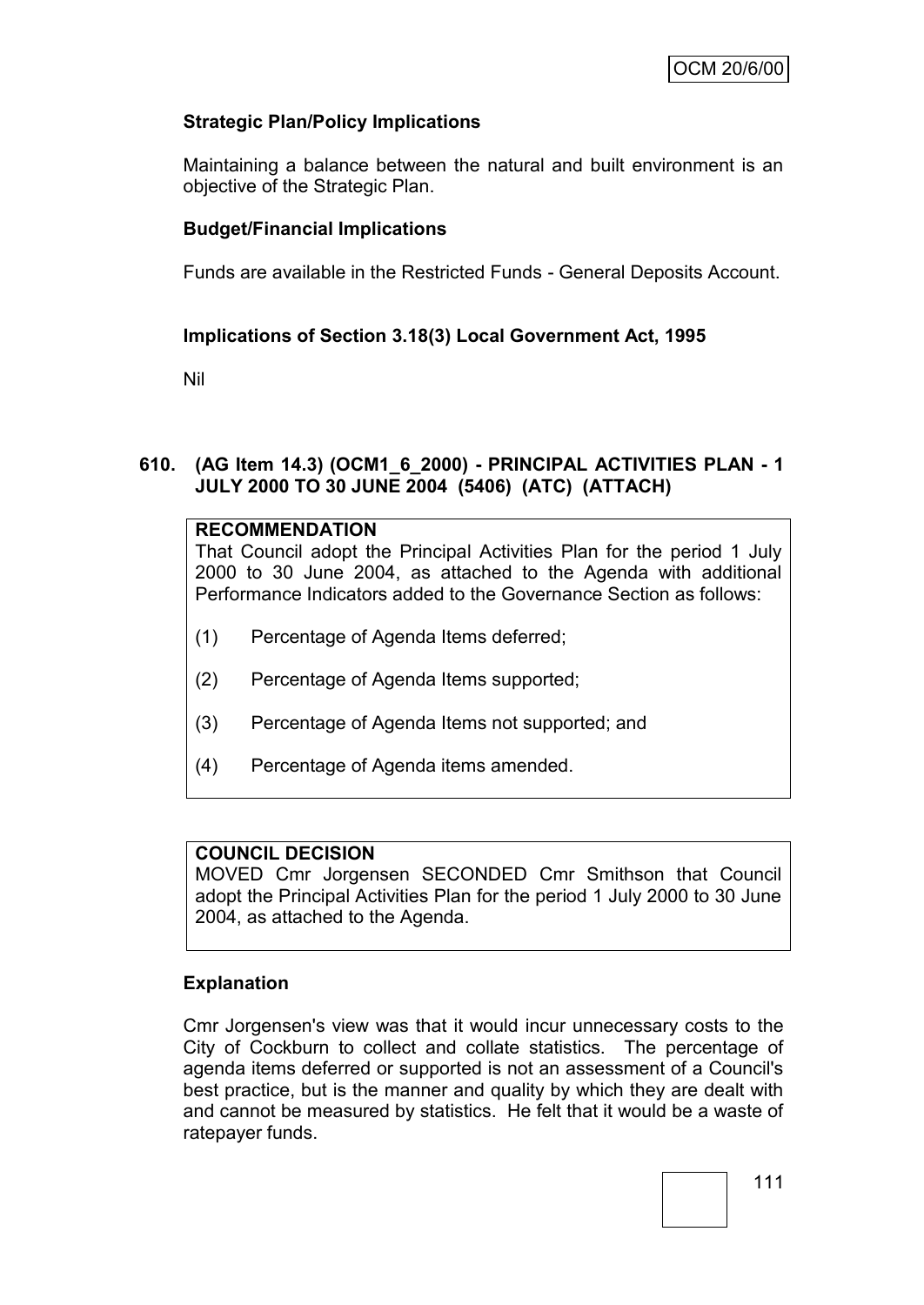## **Background**

Under the Local Government Act 1995, each year the City is required to prepare a Plan of its principal activities for the next four years. The Plan must be advertised for public comment for a period of six weeks. When adopted, the Plan is the basis for the annual budget for the City.

#### **Submission**

One submission was received by the advertised closing date for submissions. The submission by Mr. Crook proposed that under the Governance Section performance indicators be shown for:

- a. How many motions are deferred at each Council meeting.
- b. How many motions are rescinded at each Council meeting.
- c. A breakdown of the length of meetings to show public input time.

A copy of his letter is attached to the Agenda. The questions raised in his letter will be answered after the results of his submission are known.

#### **Report**

The submission by Mr. Crook can be accommodated by the addition of three performance indicators to the Governance Section of the Principal Activities Plan. They are:

- 1. Percentage of Agenda items deferred.
- 2. Percentage of Council decisions rescinded.
- 3. Average length of Public Question Time.

Some of the figures shown in the Draft Principal Activities Plan has been varied in the final Plan submitted. These amendments reflect changes in responsibility for various expenditure accounts between Service Units. The overall result remains the same except for the addition of the transfer to the Naval Base Caravan Park Reserve of \$36,000. There has been no change to the proposed 1.5% rate increase for 2000/01.

Performance Indictors (2) and (3) shown above are not supported. Decisions are rarely rescinded and the average length of question time varies significantly according to issues. It is proposed that Performance Indicator (1) shown above be expanded to read:

- (a) Percentage of Agenda Items deferred
- (b) Percentage of Agenda Items supported
- (c) Percentage of Agenda Items not supported
- (d) Percentage of Agenda items amended

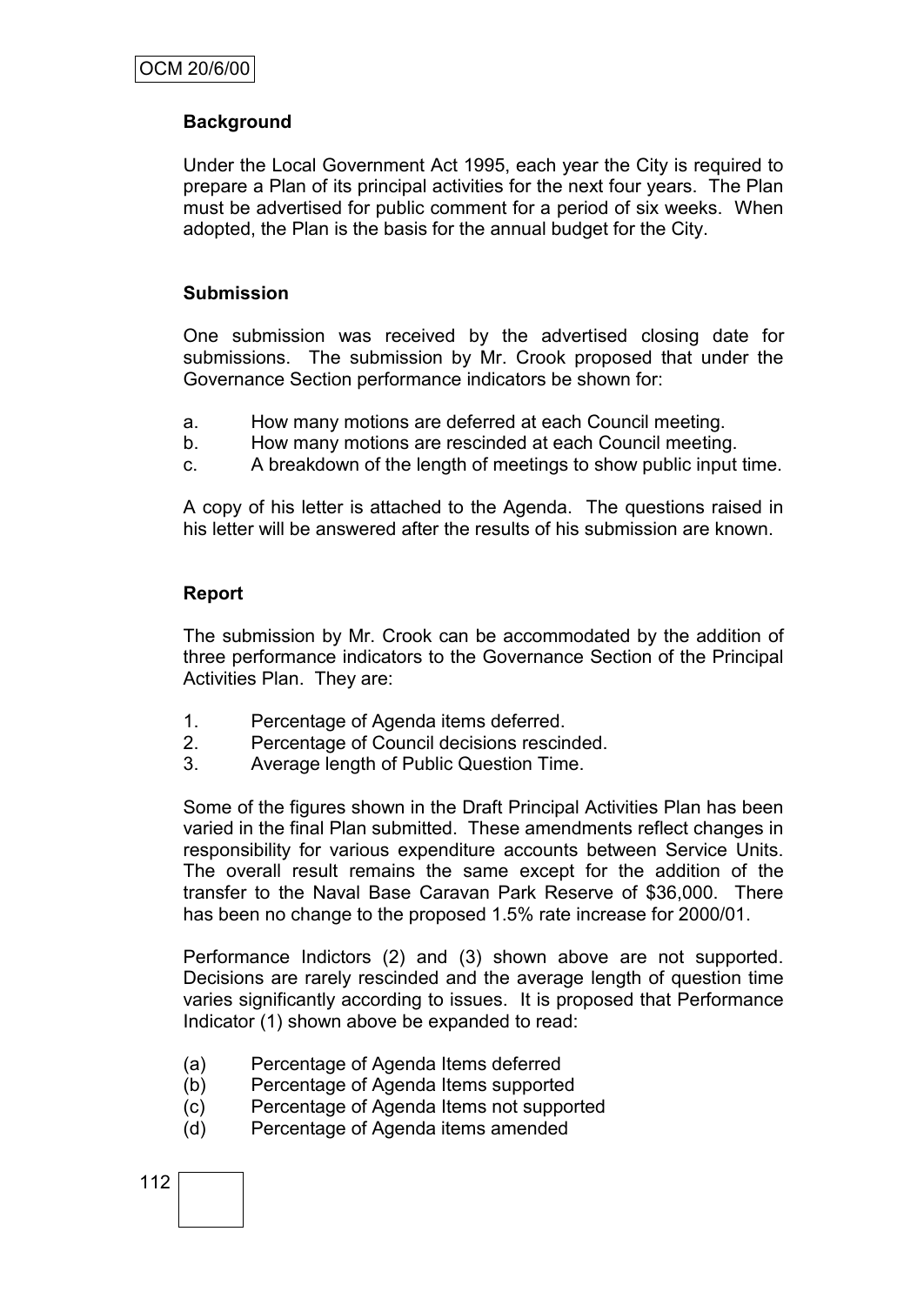This information would be helpful from a management point of view.

## **Strategic Plan/Policy Implications**

The Principal Activities Plan describes its links to the Corporate Strategic Plan.

## **Budget/Financial Implications**

The Principal Activities Plan when adopted will for the basis of the budget for 2000/01. Any variances from the Principal Activities Plan must be detailed in the Budget document.

## **Implications of Section 3.18(3) Local Government Act, 1995**

N/A

## **611. (AG Item 14.4) (OCM1\_6\_2000) - FEES AND CHARGES - HENDERSON LANDFILL DISPOSAL AND SOUTH LAKE LEISURE CENTRE (4900; 8143) (KL)**

**RECOMMENDATION** That Council:

(1) pursuant to Part X Division 4 of the City of Cockburn (Local Government Act) Local Laws, adopt the new schedule of rates for disposal of waste at the Henderson Landfill effective from 1 July 2000 as follows:

|                                                                                                           | \$                      |
|-----------------------------------------------------------------------------------------------------------|-------------------------|
| <b>Trailers</b><br>Per car, utility or trailer not exceeding 1 cu.m.<br>1.25 cu.m.<br>Exceeding 2.5 cu.m. | 13.00<br>30.00<br>62.00 |
|                                                                                                           | \$/Tonne                |
| <b>Trucks</b>                                                                                             |                         |
| Clean                                                                                                     | 4.00                    |
| <b>Building/Demolition Waste (Off Liner)</b>                                                              | 12.00                   |
| Putrescible Waste (On Liner)                                                                              | 43.00                   |
| <b>Tree Loppings</b>                                                                                      | 37.00                   |
| Sludge                                                                                                    | 47 OO                   |

113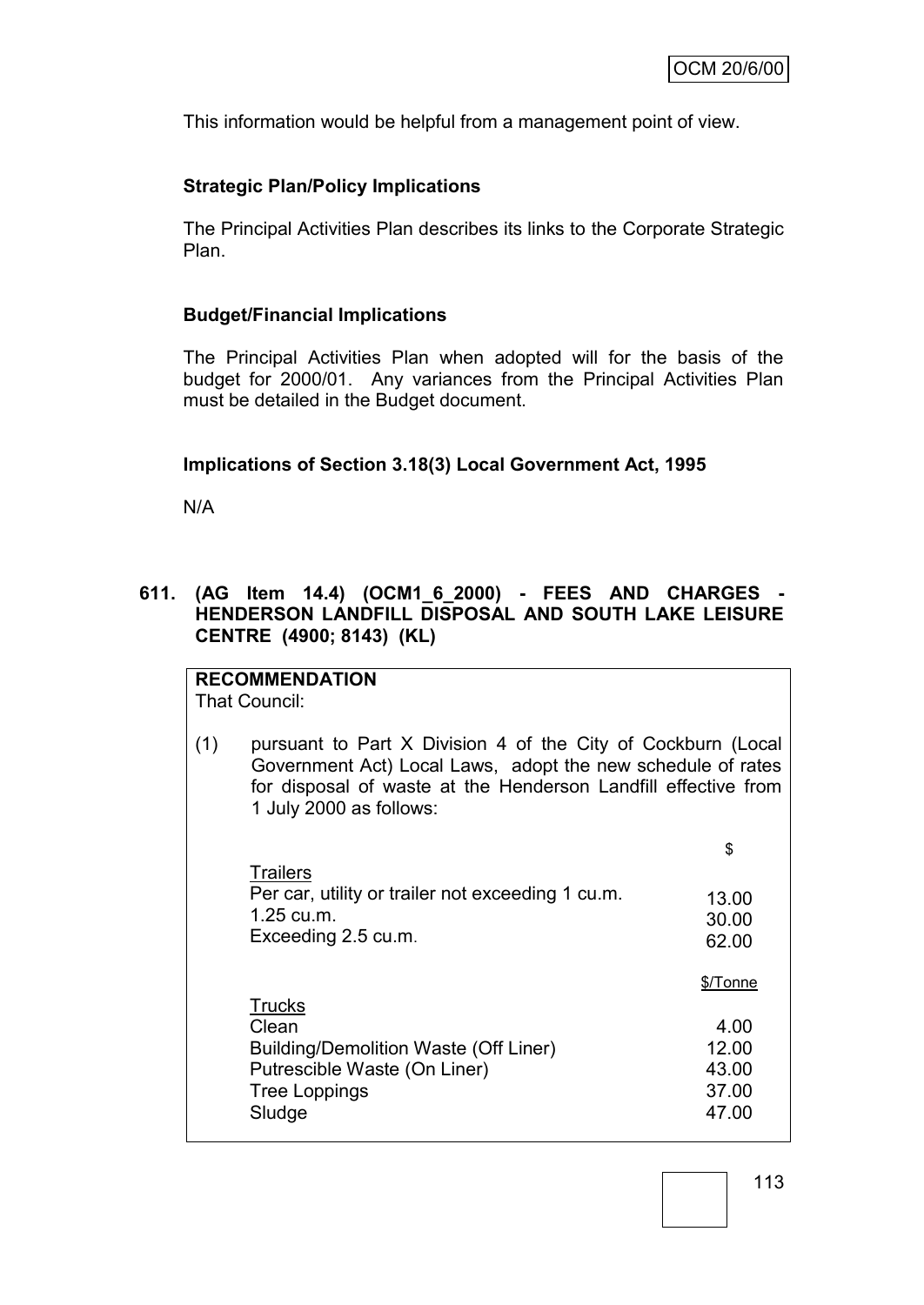## Asbestos

The Henderson Landfill Site is only authorised by the Department of Environment to accept a maximum of **1 cubic metre** per load of asbestos waste. Applicable Tip Fee plus **\$50.00 burial** charge for commercial.

#### **When weighbridge is not in use for putrescible and nonputrescible solid waste**

| Non-compactor truck | 19.00/wheel |
|---------------------|-------------|
| Compactor truck     | 37.00/wheel |

#### **Rates for disposal of environmentally sensitive, extraordinary or Class II waste is by negotiation**

(2) adopt the following fees and charges relating to the South Lake Leisure Centre:

| LUBULU UUHUU.<br>Creche/Youth Room Meetings                                               | \$<br>12.50/hr.                            |
|-------------------------------------------------------------------------------------------|--------------------------------------------|
| <b>Recreation Room</b><br>• Day (until 5 pm)<br>• Evening (5 pm close)<br>• Bond          | 16.50/hr<br>27.50/hr<br>220.00             |
| <b>Sports Stadium</b><br>• Before 5 pm<br>• After 5 pm<br>• Weekends<br>$\cdot$ Bond      | 25.00/hr<br>35.00/hr<br>25.00/hr<br>550.00 |
| <b>Outdoor Courts (rate/hour/court)</b><br>• Off Peak (until 5 pm)<br>• Peak (5 pm close) | 12.50<br>17.50                             |

| $\sim$ . $\sim$ $\sim$ $\sim$ $\sim$<br>• Weekends                                     | 12.50 |
|----------------------------------------------------------------------------------------|-------|
| <b>Equipment Hire</b><br>• Basketballs, Netballs, Volleyballs,<br>Racquets, Kickboards | 3.50  |
| Aerobics                                                                               | 6.00  |

| <b>Swimming Lessons</b>               |        |
|---------------------------------------|--------|
| • Adult Swimming<br>Lessons (Up-front | 85.00  |
| payment)                              | 100.00 |
| • (Weekly payment) + entry fee        | 85.00  |
| · Student Swimming Lessons (Up-front  |        |
| payment)                              | 100.00 |
| • (Weekly payment) + entry fee        |        |

12.50

3.50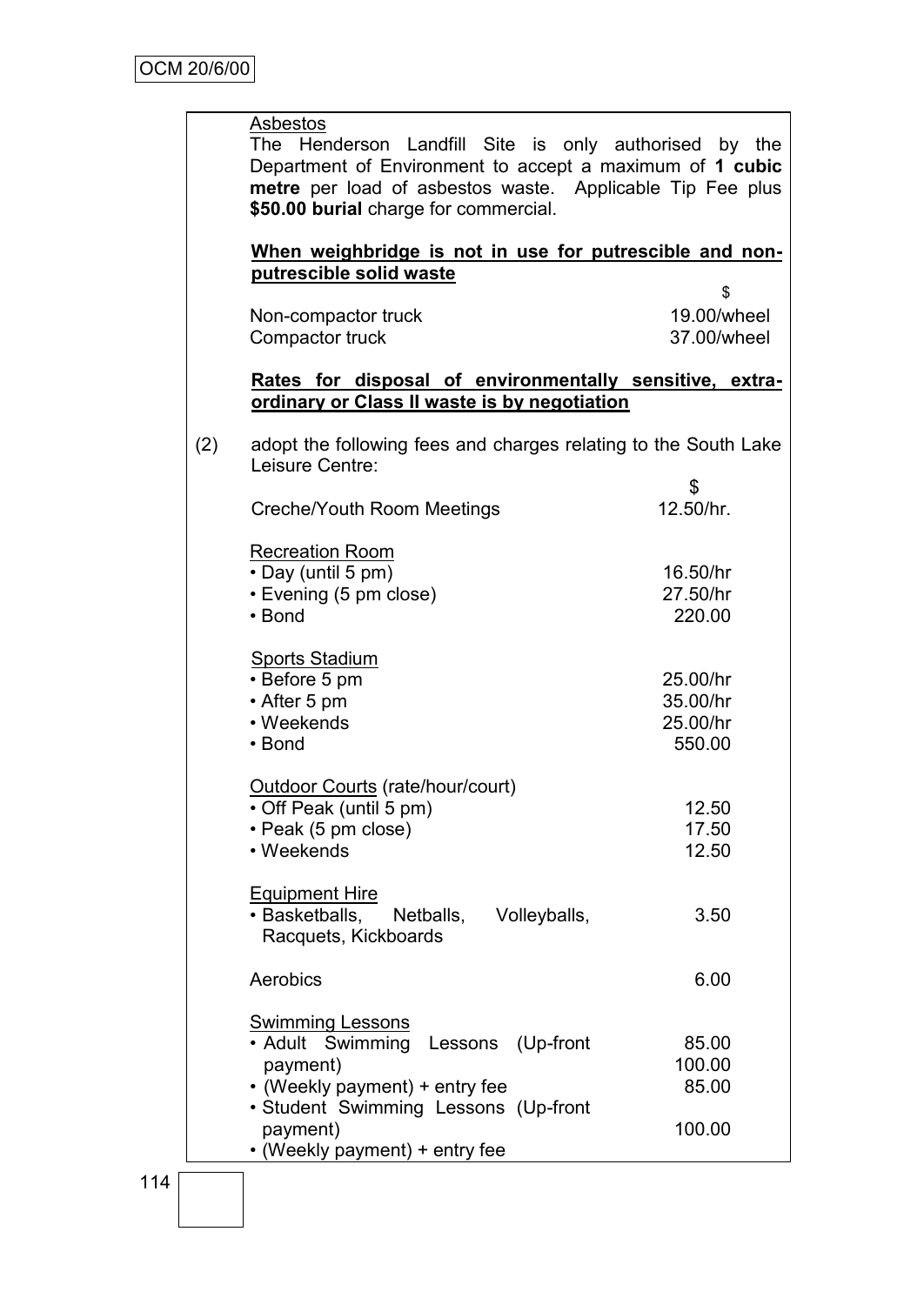# OCM 20/6/00

| • Aquarobics                               | 6.00                    |
|--------------------------------------------|-------------------------|
| • Aerobic/Aquarobic Voucher x 10           | 54.00                   |
| • Aerobic/Aquarobic Voucher x 20           | 102.00                  |
| • Aerobic/Aquarobic Voucher x 30           | 144.00                  |
|                                            |                         |
| <b>General Entry Fees</b>                  |                         |
| • Adult Entry                              | 3.40                    |
|                                            |                         |
| • Adult Combined                           | 5.50                    |
| • Student Entry                            | 2.30                    |
| • Student Combined                         | 3.80                    |
| • Pensioner Entry                          | 2.20                    |
| • Spectator Entry                          | 1.10                    |
| • School Entry                             | 1.20                    |
|                                            |                         |
|                                            |                         |
| <b>Vacation Swimming Vouchers</b>          |                         |
| • One Child                                | 30.00                   |
| • Two Children                             | 49.00                   |
| • Three Children                           | 68.00                   |
| • Four Children                            | 87.00                   |
| • Five Children                            | 104.00                  |
| • Six Children                             | 120.00                  |
| • Adult Vouchers x 10                      | 32.30                   |
|                                            |                         |
| • Adult Vouchers x 20                      | 61.20                   |
| • Adult Vouchers x 50                      | 144.50                  |
| • Student Vouchers x 10                    | 21.85                   |
| • Student Vouchers x 20                    | 41.40                   |
| • Student Vouchers x 50                    | 97.75                   |
| • Pensioner Vouchers x 10                  | 20.90                   |
| • Pensioner Vouchers x 20                  | 39.60                   |
| • Pensioner Vouchers x 50                  | 93.50                   |
|                                            |                         |
| • Junior Competition Team                  | 20.00                   |
| • Adult Competition Team (morning)         | 25.00                   |
| <b>Adult Competition Team (evening)</b>    | 32.00                   |
|                                            |                         |
| <b>Facilities</b>                          |                         |
| • Sauna/Spa                                | 6.00                    |
| • Pensioner Sauna/Spa                      | 5.00                    |
|                                            | 6.00                    |
| • Gymnasium                                |                         |
|                                            |                         |
| Creche (per child)                         | $2.20/1\frac{1}{2}$ hr. |
| Childcare facilities for parents using the | 0.60 extra child        |
| Centre only. Qualified supervision with    |                         |
| registered Mother Care Nurse. All toys     |                         |
| and equipment etc. provided.<br>Fully      |                         |
| airconditioned creche with outdoor play    |                         |
| area.                                      |                         |
|                                            |                         |
| Hours: Mon. to Fri. 8.45 am - 3.00 pm      |                         |
| P/Holidays 8.45 am to 12 noon              |                         |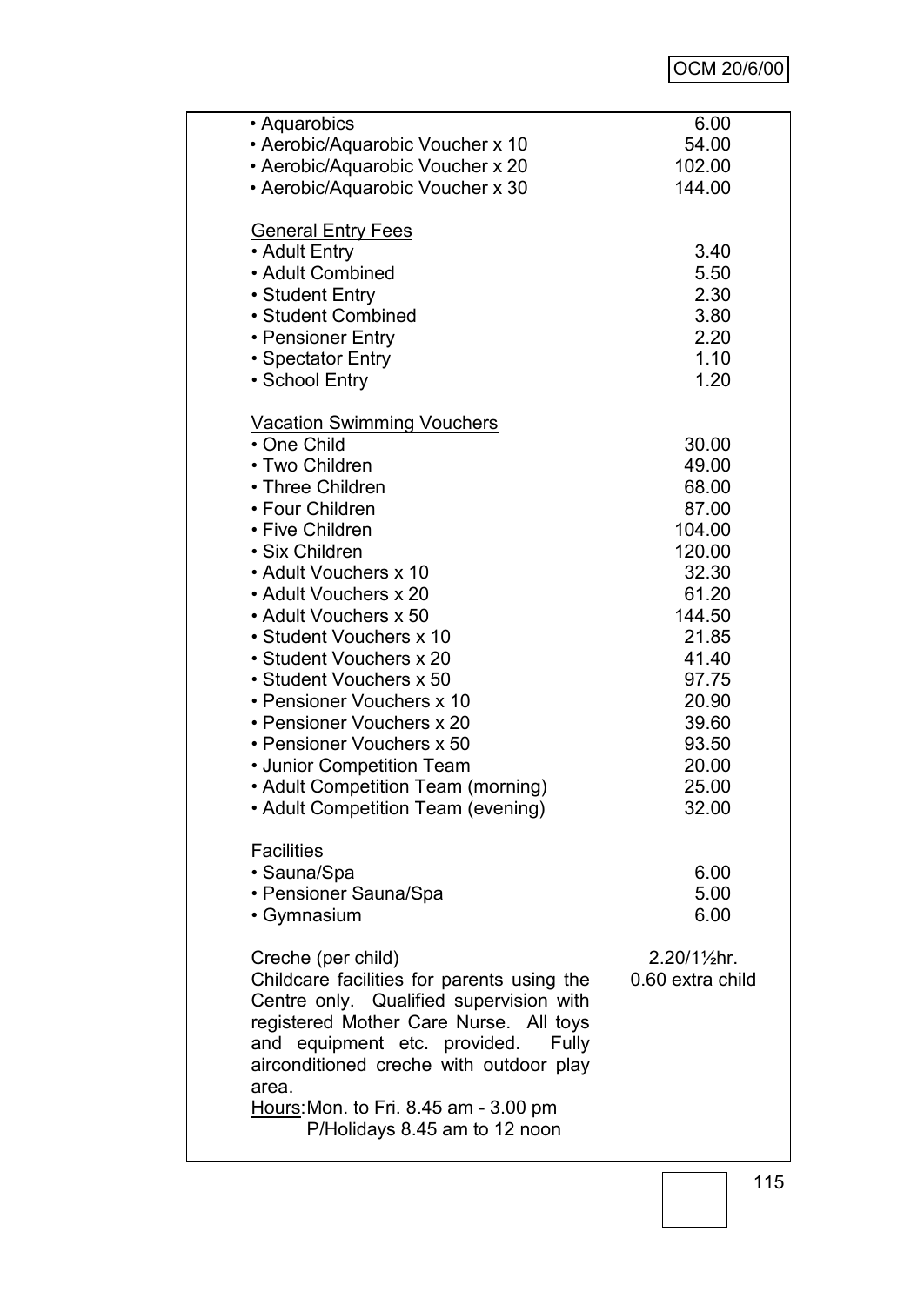| Programs                              |        |
|---------------------------------------|--------|
| $\cdot$ Over 50's                     | 5.00   |
| • Senior Team Registration (AM)       | 90.00  |
| • Senior Team Registration (PM)       | 90.00  |
| • Junior Team Registration (per year) | 7.00   |
| <b>Club Membership</b>                |        |
| • Single member x 3 months            | 160.00 |
| · Single member x 6 months            | 290.00 |
| • Single member x 1 year              | 460.00 |
| · Single member x 14 days             | 23.00  |
| Joint member x 3 months               | 140.00 |
| • Joint member x 6 months             | 220.00 |
| • Joint member x 1 year               | 320.00 |
| • VIP member x 3 months               | 210.00 |
| • VIP member x 6 months               | 360.00 |
| • VIP member x 1 year                 | 580.00 |
| • VIP member x 14 days                | 30.00  |
| • Off Peak member x 3 months          | 120.00 |
| • Off Peak member x 6 months          | 200.00 |
| • Off Peak member x 1 year            | 320.00 |
| • Off Peak member x 14 days           | 17.00  |
| • Aerobic membership x 3 months       | 155.00 |
| • Aerobic membership x 6 months       | 280.00 |
| • Aerobic membership x 12 months      | 450.00 |
| • Aerobic membership x 14 days        | 23.00  |

## **COUNCIL DECISION**

MOVED Cmr Jorgensen SECONDED Cmr Smithson that the recommendation be adopted.

#### **CARRIED 3/0**

## **Background**

In accordance with S6.19 of the Local Government Act, if a Local Government wishes to impose any fees and charges after the annual budget has been adopted it must, before introducing the fees and charges, give public notice of intention to do so, and the date which it is proposed the fees and charges will be imposed.

#### **Submission**

N/A

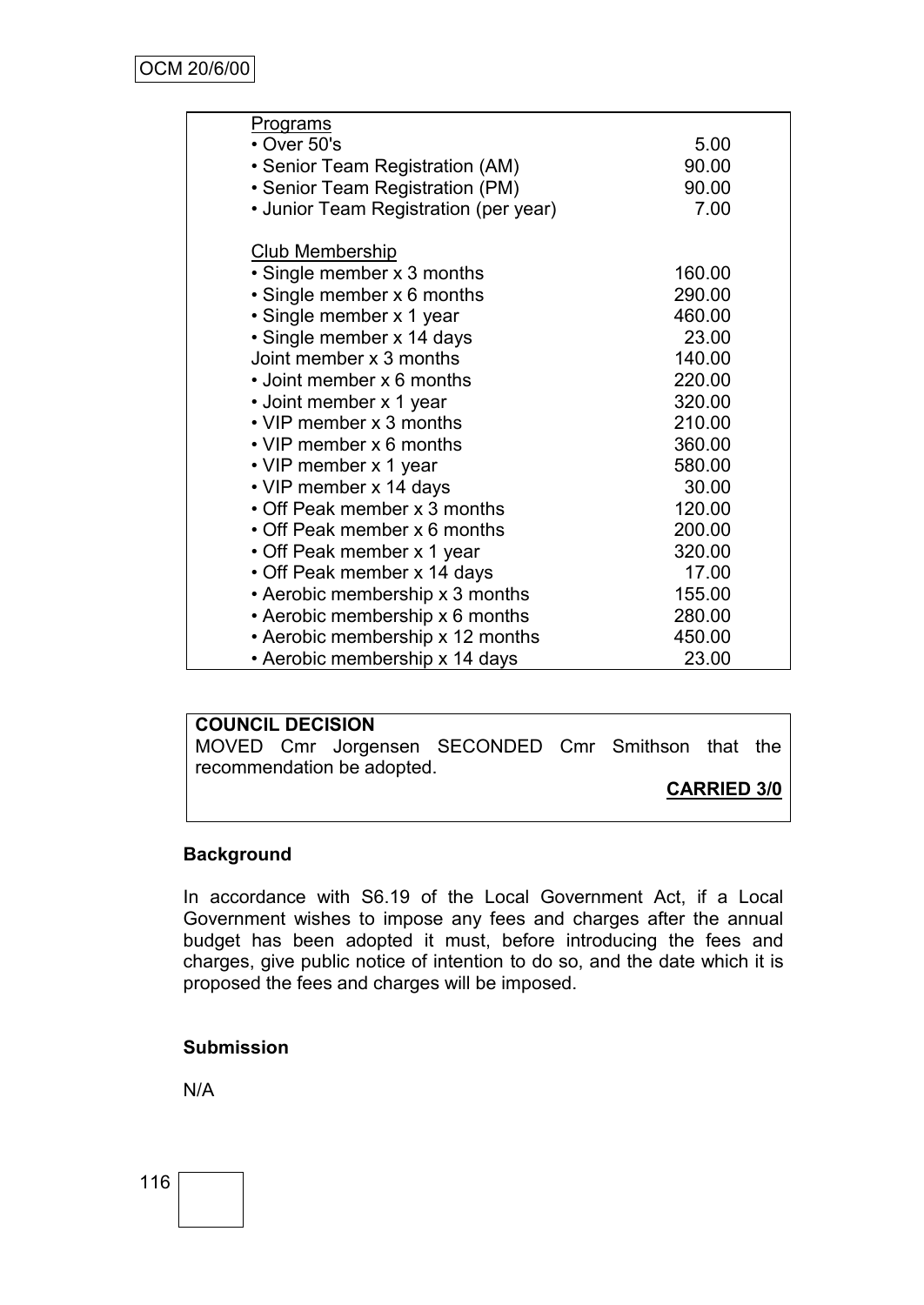## **Report**

With the introduction of the Goods and Services Tax on 1 July, some of the fees and charges which Council imposes will be subject to the GST.

Two of the more significant functions of Council's services which operate, and will be required to charge GST to customers are the South Lake Leisure Centre and the Henderson Disposal Site.

The following is a summary of the current and proposed charges for the Henderson Disposal Site:

|                                                                                                                                                                                                                                |                         | <b>Existing</b><br>\$ | Proposed<br>S |  |
|--------------------------------------------------------------------------------------------------------------------------------------------------------------------------------------------------------------------------------|-------------------------|-----------------------|---------------|--|
| <b>Trailers</b>                                                                                                                                                                                                                |                         |                       |               |  |
| Per car, utility or trailer not exceeding 1 cu.m.                                                                                                                                                                              |                         | 12.00                 | 13.00         |  |
| 1.25 cu.m.                                                                                                                                                                                                                     |                         | 27.00                 | 30.00         |  |
| Exceeding 2.5 cu.m.                                                                                                                                                                                                            |                         | 56.00                 | 62.00         |  |
|                                                                                                                                                                                                                                |                         |                       |               |  |
|                                                                                                                                                                                                                                | Min. per Load           |                       | \$/Tonne      |  |
|                                                                                                                                                                                                                                | <b>Existing</b>         | Existing              | Proposed      |  |
|                                                                                                                                                                                                                                | S                       |                       | S             |  |
| <u>Trucks</u>                                                                                                                                                                                                                  |                         |                       |               |  |
| Clean                                                                                                                                                                                                                          | 16.00                   | 4.00                  | 4.00          |  |
| <b>Building/Demolition Waste (Off Liner)</b>                                                                                                                                                                                   | 16.00                   | 11.00                 | 12.00         |  |
| Putrescible Waste (On Liner)                                                                                                                                                                                                   | 46.00                   | 39.00                 | 43.00         |  |
| <b>Tree Loppings</b>                                                                                                                                                                                                           | 46.00                   | 33.00                 | 37.00         |  |
| Sludge                                                                                                                                                                                                                         | 46.00                   | 42.00                 | 47.00         |  |
| Asbestos<br>The Henderson Landfill Site is only authorised by the Department of<br>Environment to accept a maximum of 1 cu. metre per load of asbestos<br>waste. Applicable Tip Fee plus \$50.00 burial charge for commercial. |                         |                       |               |  |
| When weighbridge is not in                                                                                                                                                                                                     | use for putrescible and |                       | non-          |  |
| putrescible solid waste                                                                                                                                                                                                        |                         |                       |               |  |
|                                                                                                                                                                                                                                | Existing                |                       | Proposed      |  |
| Non-compactor truck                                                                                                                                                                                                            | 17.00/wheel             |                       | 19.00/wheel   |  |
| Compactor truck                                                                                                                                                                                                                | 34.00/wheel             |                       | 37.00/wheel   |  |
| Rates for disposal of environmentally sensitive, extra-ordinary or<br>Class II waste is by negotiation                                                                                                                         |                         |                       |               |  |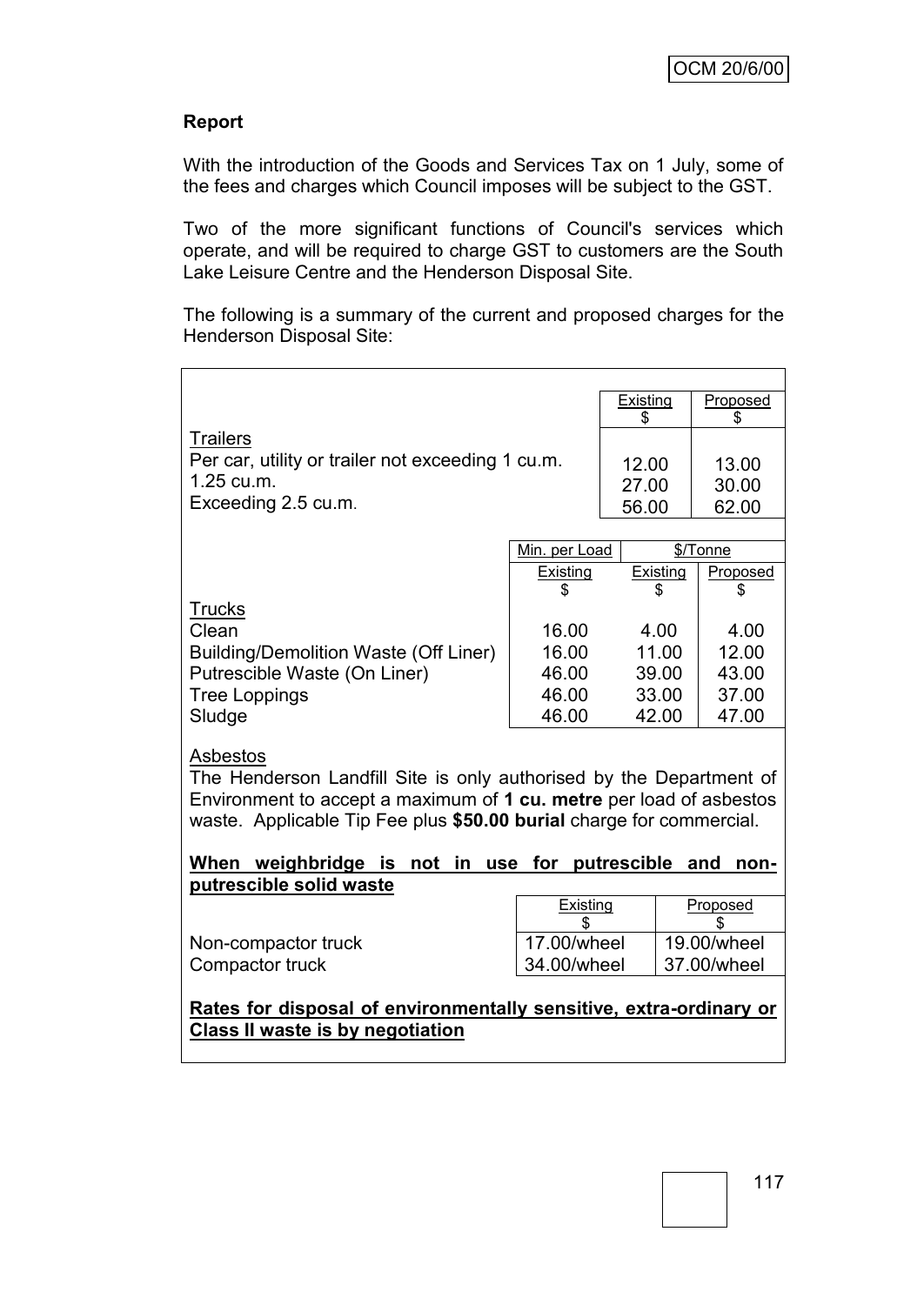The following are the existing and proposed fees and charges inclusive of GST for the South Lake Leisure Centre:

| Description                                                                                                                                                                                            | Current<br>Charge                                    | Amended<br>Charge<br>1/7/2000                        | Plus<br><b>GST</b>                                   | Total<br>Fees<br>\$                                  |
|--------------------------------------------------------------------------------------------------------------------------------------------------------------------------------------------------------|------------------------------------------------------|------------------------------------------------------|------------------------------------------------------|------------------------------------------------------|
| <b>SOUTH LAKE LEISURE CENTRE</b><br><b>CRECHE/YOUTH ROOM MEETINGS</b>                                                                                                                                  | 10.00                                                | 11.36                                                | 1.14                                                 | 12.50/hr                                             |
| <b>RECREATION ROOM</b><br>Day [until 5 pm]<br>Evening [5 pm close]<br><b>Bond</b>                                                                                                                      | 15.00<br>25.00<br>200.00                             | 15.00<br>25.00<br>200.00                             | 1.50<br>2.50<br>20.00                                | 16.50/hr<br>27.50/hr<br>220.00                       |
| SPORTS STADIUM<br>Before 5 pm<br>After 5 pm<br>Weekends<br><b>Bond</b>                                                                                                                                 | 20.00<br>30.00<br>20.00<br>500.00                    | 22.75<br>31.82<br>22.75<br>500.00                    | 2.25<br>3.18<br>2.25<br>50.00                        | 25.00/hr<br>35.00/hr<br>25.00/hr<br>550.00           |
| OUTDOOR COURTS [rate/hour/court]<br>Off Peak [until 5 pm]<br>Peak [5 pm close]<br>Weekends                                                                                                             | 10.00<br>15.00<br>10.00                              | 11.36<br>15.91<br>11.36                              | 1.14<br>1.59<br>1.14                                 | 12.50<br>17.50<br>12.50                              |
| <b>EQUIPMENT HIRE</b><br>Basketballs, Netballs, Volleyballs,<br>Racquets, Kickboards                                                                                                                   | 3.00                                                 | 3.18                                                 | 0.32                                                 | 3.50                                                 |
| <b>AEROBICS</b>                                                                                                                                                                                        | 5.00                                                 | 5.45                                                 | 0.55                                                 | 6.00                                                 |
| <b>SWIM LESSONS</b><br>Adult Swimming Lessons [Up-front<br>payment]<br>[Weekly payment] + entry fee<br><b>Student Swimming Lessons [Up-front</b><br>payment]<br>[Weekly payment] + entry fee           | 75.00<br>90.00<br>75.00<br>90.00                     | 77.27<br>90.91<br>77.27<br>90.91                     | 7.73<br>9.09<br>7.73<br>9.09                         | 85.00<br>100.00<br>85.00<br>100.00                   |
| <b>AQUAROBICS</b><br>Aerobic/Aquarobic voucher x 10<br>Aerobic/Aquarobic voucher x 20<br>Aerobic/Aquarobic voucher x 30                                                                                | 5.00<br>45.00<br>85.00<br>120.00                     | 5.45<br>49.09<br>92.73<br>130.91                     | 0.55<br>4.91<br>9.27<br>13.09                        | 6.00<br>54.00<br>102.00<br>144.00                    |
| <b>GENERAL ENTRY FEES</b><br><b>Adult Entry</b><br><b>Adult Combined</b><br><b>Student Entry</b><br><b>Student Combined</b><br><b>Pensioner Entry</b><br><b>Spectator Entry</b><br><b>School Entry</b> | 3.00<br>4.80<br>2.00<br>3.30<br>1.90<br>1.00<br>1.00 | 3.09<br>5.00<br>2.09<br>3.46<br>2.00<br>1.00<br>1.09 | 0.31<br>0.50<br>0.21<br>0.34<br>0.20<br>0.10<br>0.11 | 3.40<br>5.50<br>2.30<br>3.80<br>2.20<br>1.10<br>1.20 |
| <b>VACATION SWIMMING VOUCHERS</b><br>One Child<br>Two Children<br>Three Children                                                                                                                       | 26.00<br>43.00<br>59.50                              | 27.27<br>44.55<br>61.37                              | 2.73<br>4.45<br>6.18                                 | 30.00<br>49.00<br>68.00                              |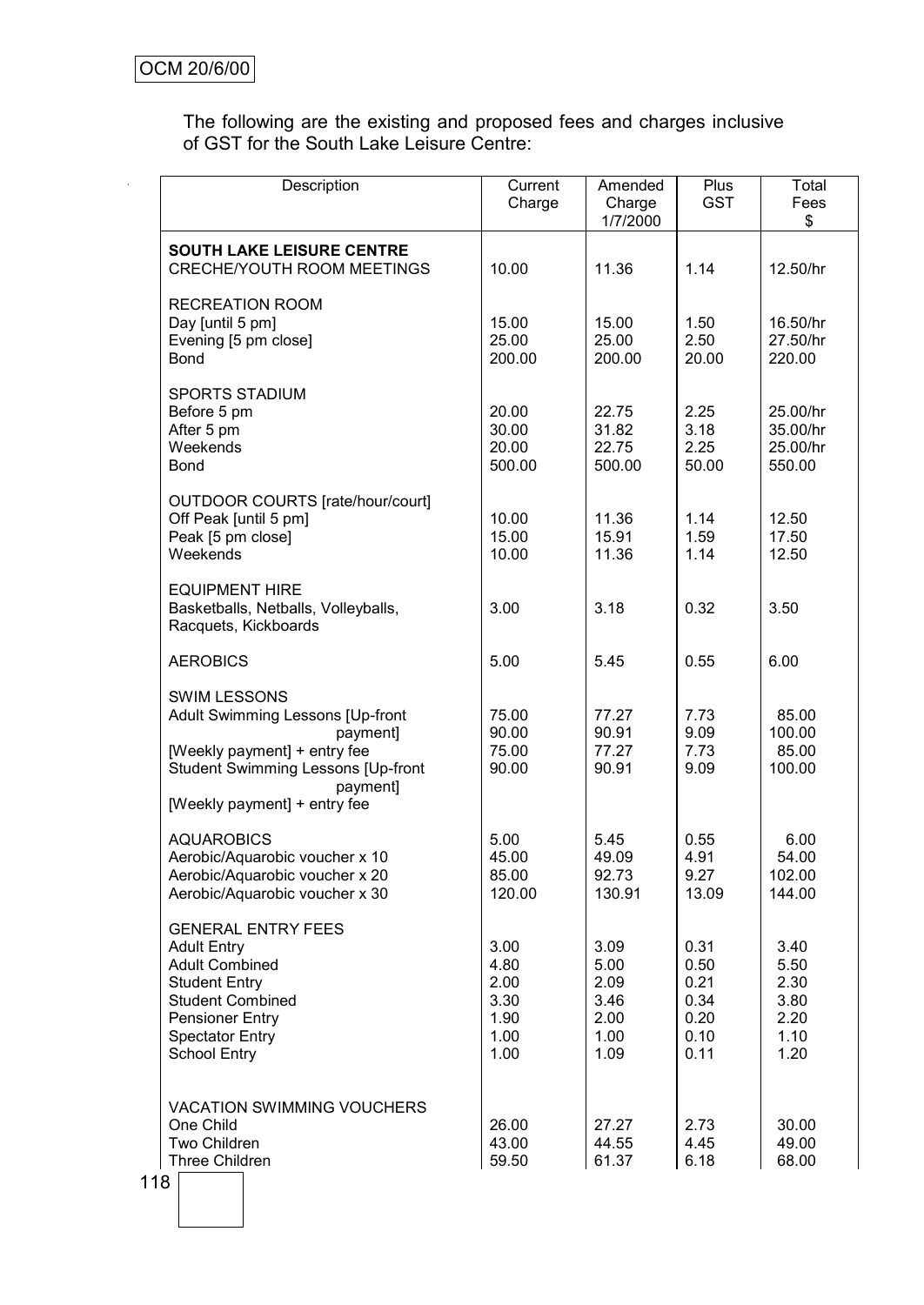# OCM 20/6/00

| Four Children<br><b>Five Children</b><br>Six Children<br>Adult Vouchers x 10<br>Adult Vouchers x 20<br>Adult Vouchers x 50<br>Student Vouchers x 10<br>Student Vouchers x 20<br>Student Vouchers x 50<br>Pensioner Vouchers x 10<br>Pensioner Vouchers x 20<br>Pensioner Vouchers x 50<br>Junior Competition Team<br><b>Adult Competition Team [morning]</b><br><b>Adult Competition Team [evening]</b>                                                                                                                                                                  | 76.50<br>90.00<br>105.00<br>28.50<br>54.00<br>127.50<br>19.00<br>36.00<br>85.00<br>18.05<br>34.20<br>80.75<br>17.50<br>21.00<br>28.00                                                  | 79.09<br>94.55<br>109.09<br>29.36<br>55.64<br>131.37<br>19.87<br>37.64<br>88.87<br>19.00<br>36.00<br>85.00<br>18.18<br>22.73<br>29.09                                                  | 7.91<br>9.45<br>10.91<br>2.94<br>5.56<br>13.13<br>1.98<br>3.76<br>8.88<br>1.90<br>3.60<br>8.50<br>1.82<br>2.27<br>2.91                                              | 87.00<br>104.00<br>120.00<br>32.30<br>61.20<br>144.50<br>21.85<br>41.40<br>97.75<br>20.90<br>39.60<br>93.50<br>20.00<br>25.00<br>32.00                                                 |
|--------------------------------------------------------------------------------------------------------------------------------------------------------------------------------------------------------------------------------------------------------------------------------------------------------------------------------------------------------------------------------------------------------------------------------------------------------------------------------------------------------------------------------------------------------------------------|----------------------------------------------------------------------------------------------------------------------------------------------------------------------------------------|----------------------------------------------------------------------------------------------------------------------------------------------------------------------------------------|---------------------------------------------------------------------------------------------------------------------------------------------------------------------|----------------------------------------------------------------------------------------------------------------------------------------------------------------------------------------|
| <b>FACILITIES</b><br>Sauna/Spa<br>Pensioner Sauna/Spa<br>Gymnasium                                                                                                                                                                                                                                                                                                                                                                                                                                                                                                       | 5.00<br>4.00<br>5.00                                                                                                                                                                   | 5.46<br>4.50<br>5.46                                                                                                                                                                   | 0.54<br>0.50<br>0.54                                                                                                                                                | 6.00<br>5.00<br>6.00                                                                                                                                                                   |
| <b>CRECHE</b> [per child]<br>Childcare facilities for parents using the<br>South Lake Leisure Centre only. Qualified<br>supervision with Registered Mother Care<br>All toys and equipment etc.<br>Nurse.<br>Provided. Fully air-conditioned creche with<br>outdoor play area.                                                                                                                                                                                                                                                                                            | 2.00<br>0.50                                                                                                                                                                           | 2.00<br>0.55                                                                                                                                                                           | 0.20<br>0.05                                                                                                                                                        | 2.20/11/2hr<br>0.60<br>extra child                                                                                                                                                     |
| Hours<br>Monday to Friday - 8.45 am to 3.00 pm<br>Public Holidays 8.45 am to 12 noon                                                                                                                                                                                                                                                                                                                                                                                                                                                                                     |                                                                                                                                                                                        |                                                                                                                                                                                        |                                                                                                                                                                     |                                                                                                                                                                                        |
| <b>PROGRAMS</b><br>Over 50's<br>Senior Team Registration [AM]<br>Senior Team Registration [PM]<br>Junior Team Registration                                                                                                                                                                                                                                                                                                                                                                                                                                               | 4.40<br>80.00<br>80.00<br>6.00 / player                                                                                                                                                | 4.55<br>81.82<br>81.82<br>6.36                                                                                                                                                         | 0.45<br>8.18<br>8.18<br>0.64                                                                                                                                        | 5.00<br>90.00<br>90.00<br>7.00/player                                                                                                                                                  |
| <b>CLUB MEMBERSHIP</b><br>Single member x 3 months<br>Single member x 6 months<br>Single member x 1 year<br>Single member - 14 days<br>Joint member x 3 months<br>Joint member x 6 months<br>Joint member x 1 year<br>VIP member x 3 months<br>VIP member x 6 months<br>VIP member x 1 year<br>VIP member - 14 days<br>Off Peak member x 3 months<br>Off Peak member x 6 months<br>Off Peak member x 1 year<br>Off Peak member - 14 days<br>Aerobic membership x 3 months<br>Aerobic membership x 6 months<br>Aerobic membership x 12 months<br>Aerobic member - 14 days | 140.00<br>260.00<br>377.50<br>18.00<br>120.00<br>188.75<br>285.50<br>185.00<br>320.00<br>520.00<br>24.50<br>115.00<br>175.00<br>265.00<br>12.50<br>135.00<br>250.00<br>395.00<br>19.00 | 145.46<br>263.64<br>418.19<br>20.91<br>127.27<br>200.00<br>290.91<br>190.91<br>327.28<br>527.28<br>27.28<br>109.09<br>181.82<br>290.91<br>15.46<br>140.91<br>254.55<br>409.10<br>20.91 | 14.54<br>26.36<br>41.81<br>2.09<br>12.73<br>20.00<br>29.09<br>19.09<br>32.72<br>52.72<br>2.72<br>10.91<br>18.18<br>29.09<br>1.54<br>14.09<br>25.45<br>40.90<br>2.09 | 160.00<br>290.00<br>460.00<br>23.00<br>140.00<br>220.00<br>320.00<br>210.00<br>360.00<br>580.00<br>30.00<br>120.00<br>200.00<br>320.00<br>17.00<br>155.00<br>280.00<br>450.00<br>23.00 |

119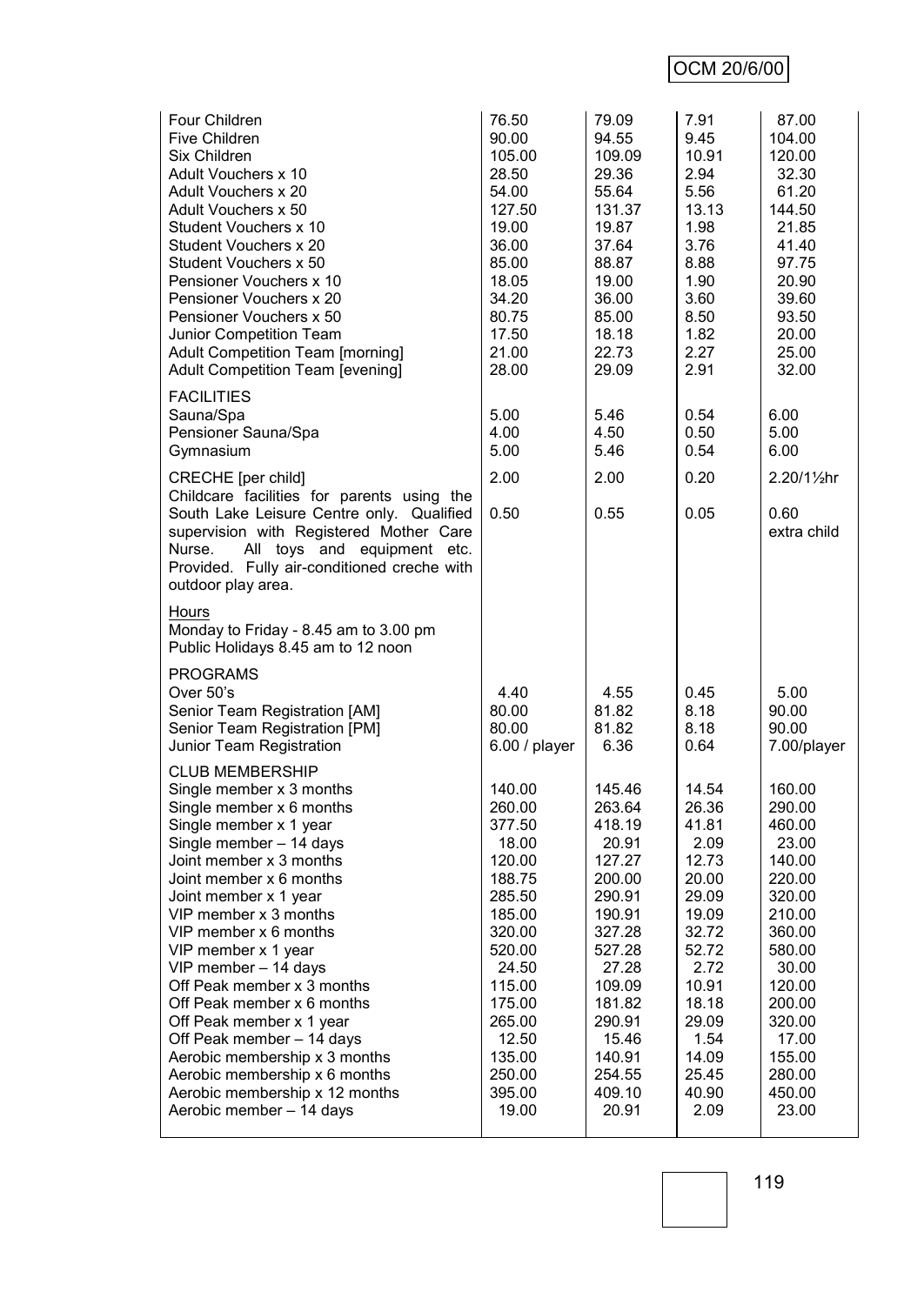With the adoption of Council's Budget not occurring until late July these two functions could lose up to \$22,000 if charges are not increased on 1 July to cover the 10% GST.

Accordingly, a notice will be published in the two local newspapers which circulate in the district, advising of the change in fee structure as from 1 July 2000.

## **Strategic Plan/Policy Implications**

N/A

## **Budget/Financial Implications**

Potential loss of revenue to Henderson Disposal Site and South Lake Leisure Centre if fees are not increased at 1 July 2000.

## **Implications of Section 3.18(3) Local Government Act, 1995**

N/A

## **612. (AG Item 15.1) (OCM1\_6\_2000) - TEMPORARY CLOSURE OF DOLLIER ROAD (AS) (108889) (4206)**

## **RECOMMENDATION**

That Council approve the temporary closure of Dollier Road to enable the road to be lowered to blend with development earthworks on the adjacent lot, subject to Conditions 1 to 10 contained in the report.

## **COUNCIL DECISION**

MOVED Cmr Smithson SECONDED Cmr Jorgensen that the recommendation be adopted.

**CARRIED 3/0**

## **Background**

The works proposed within Dollier Road will enable the road level and property levels to blend and enable future access. The developer of lots 12, 13 & 14 Solomon Road has proposed to undertake extensive earthworks within this land. Dollier Road is to the immediate north of the proposed development and provides an access point for properties.

120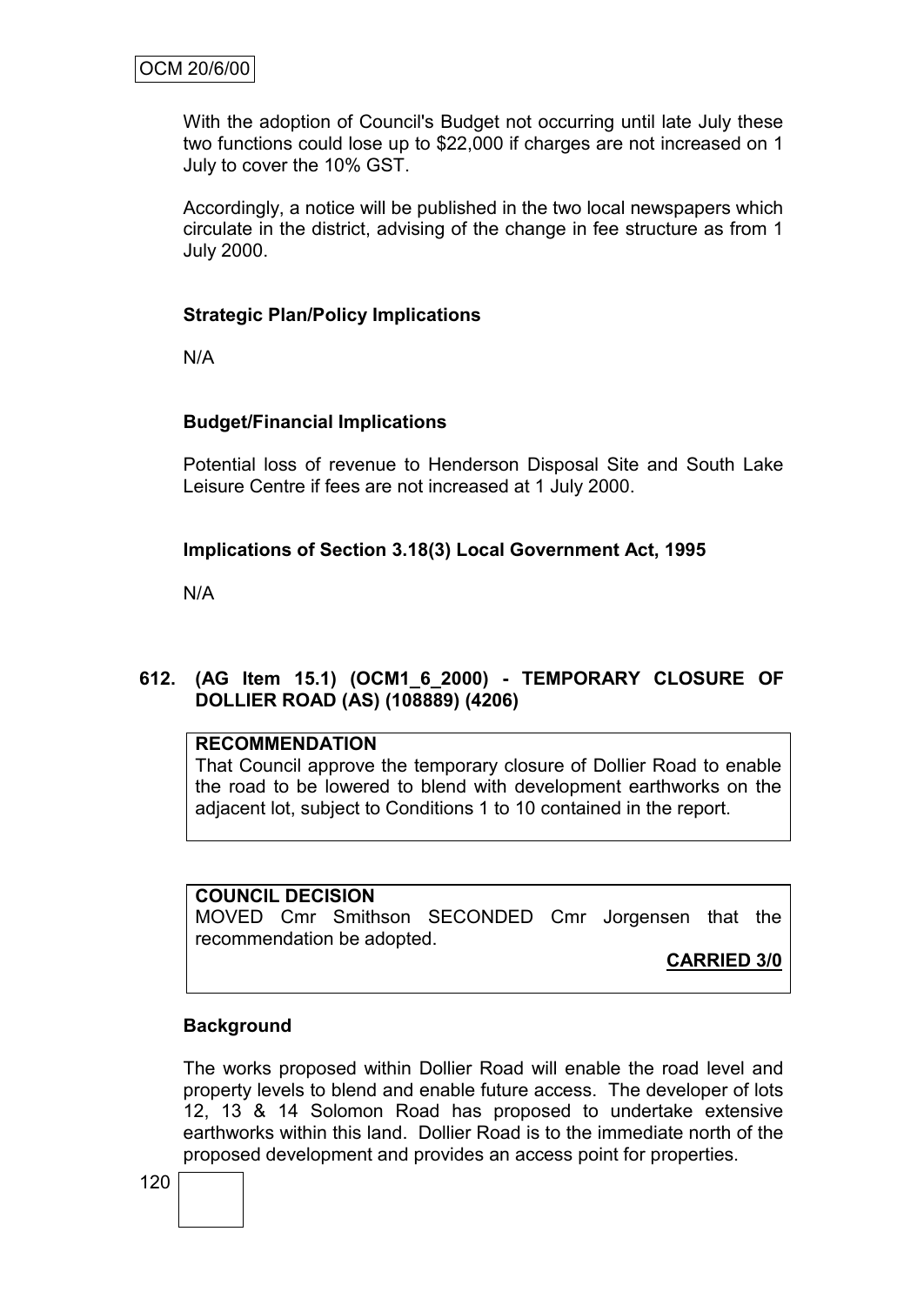## **Submission**

N/A

## **Report**

The proposed works will enable the lowering and reconstruction of Dollier Road to current engineering standards. CSR Readymix utilise Dollier Road for their quarry works. They have agreed to the temporary closure through written correspondence to the City of Cockburn.

Under the Local Government Act Section 3.50 "Closure of Thoroughfares to Vehicles", Local Governments must authorise any road closure. The road closure proposed is for more than 4 weeks and requires Council approval.

Approval would be subject to the following conditions:

- 1. Adequate consultation must take place with affected landowners prior to any closure being effected, which will include details of the final road levels.
- 2. Traffic Management Plan to be prepared to relevant Australian Standards with the responsibility with the contractor, that all traffic safety is to these standards and maintained at these standards throughout the works.
- 3. All emergency services and service providers are to be advised of the proposed roadworks and road closure.
- 4. If the works extend into night hours or the works continue over a number of days, that suitable signage and flashing lights, again to relevant Australian Standards, are to be positioned at night. This equipment is to be tested to ensure it is in good working order and signs secured each day prior to leaving the site.
- 5. Details of the contractor and Project Manager to allow for daytime and after hours contact, are to be supplied.
- 6. Notices to be placed in the local printed media at least one (1) week prior to the works.
- 7. Signage to be erected on-site prior to the works proceeding, informing of the future road closure.
- 8. Receipt of written conditional approval from the City of Cockburn on the design and construction of Dollier Road.
- 9. Receipt of written agreement from adjacent landowners and service authorities that the works are accepted.

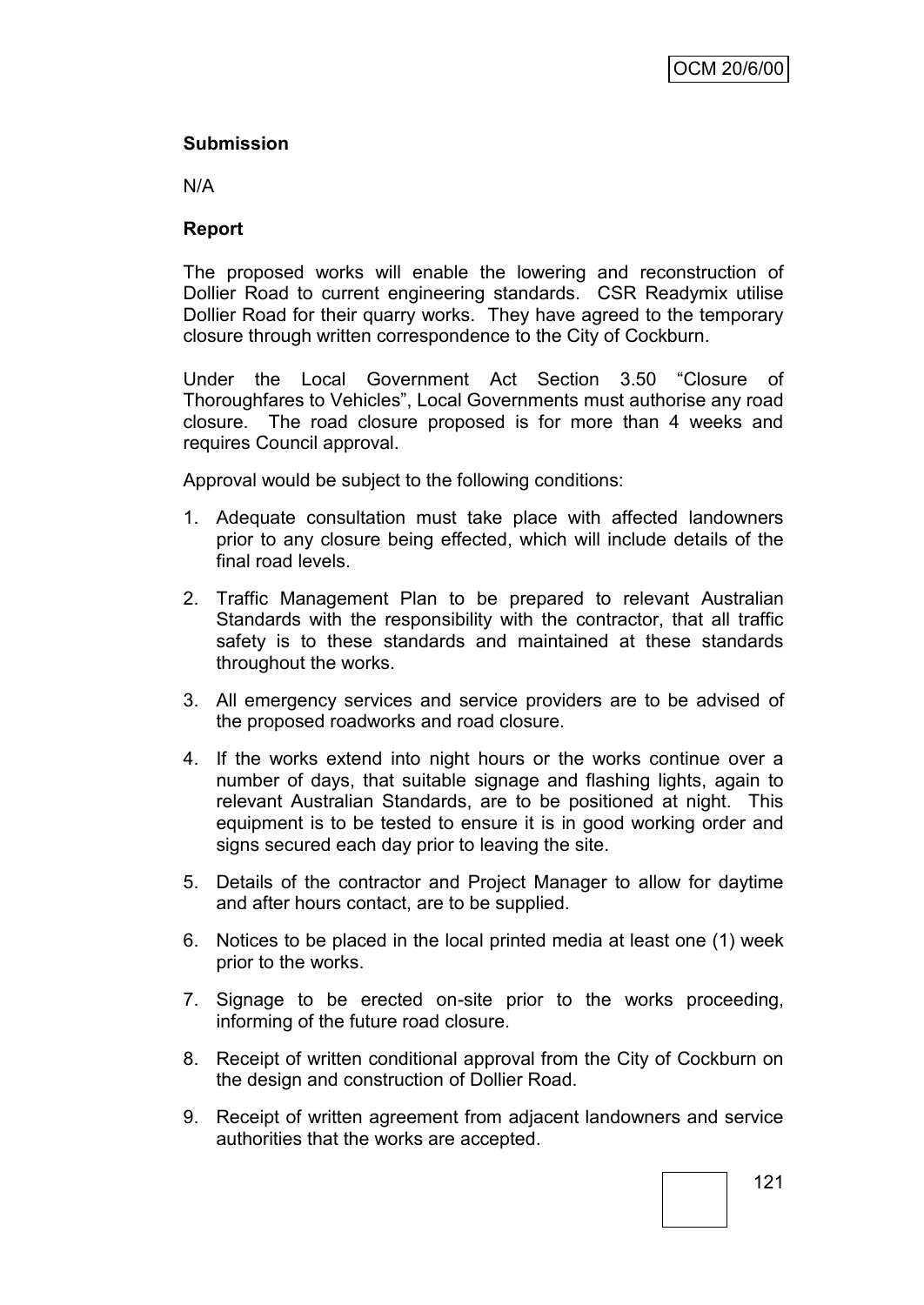10. The works are to commence on the 24 June 2000 and conclude on the 22 September 2000 in line with this approval.

With the above conditions in place, the works can be carried out with minimal or no disruptions to existing traffic requirements.

#### **Strategic Plan/Policy Implications**

N/A

**Budget/Financial Implications**

N/A

**Implications of Section 3.18(3) Local Government Act, 1995**

Nil

## **613. (AG Item 15.2) (OCM1\_6\_2000) - TENDER NO. 29/2000 - SUPPLY AND LAYING OF IN-SITU CONCRETE KERBING (4437) (IS) (ATTACH)**

## **RECOMMENDATION**

That Council accept the tender submitted by Kerb Qic & Co for Tender No. 29/2000 - Supply and Laying of In-situ Concrete Kerbing at the fixed rates indicated in their tender submission for the period  $1<sup>st</sup>$  July 2000 to  $30^{th}$  June 2001.

## **COUNCIL DECISION**

MOVED Cmr Jorgensen SECONDED Cmr Smithson that the recommendation be adopted.

**CARRIED 3/0**

#### **Background**

Council has a program of calling tenders each year for the regular supply of materials and services to facilitate Council"s roads and parks programs.

#### **Submission**

Tenders were called for the supply and laying of concrete kerbing for the next financial year. Four (4) tenders were received, the details of which are attached to the Agenda.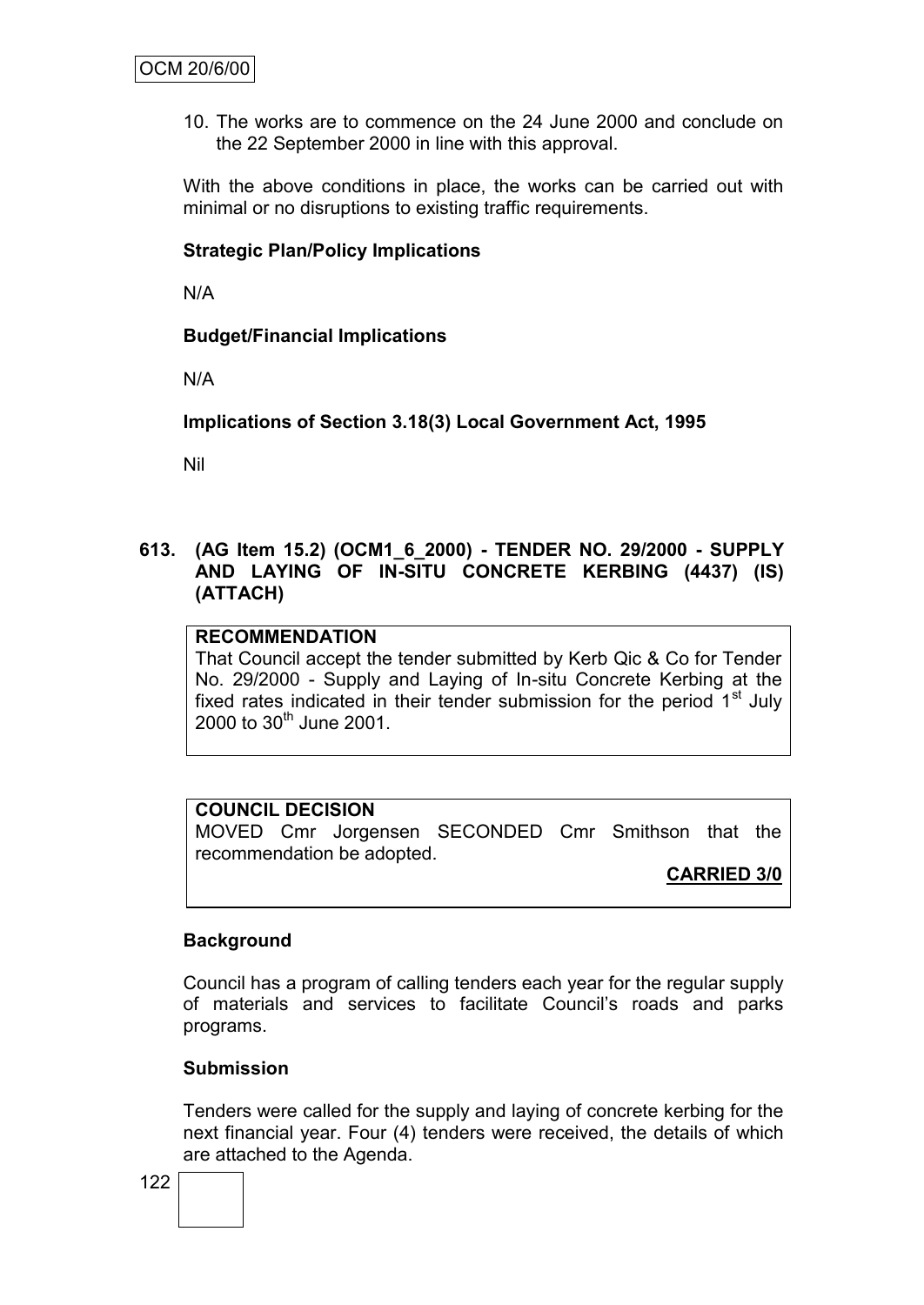## **Report**

The tenders have been assessed under the following criteria, which were outlined in the tender documents:

|                  | Weighting                      |     |
|------------------|--------------------------------|-----|
| $\mathbf 1$      | Price                          | 35% |
| 2.               | <b>Technical conformance</b>   | 10% |
| 3.               | Demonstrated safety management | 15% |
| $\overline{4}$ . | Delivery response performance  | 20% |
| 5.               | <b>Quality endorsement</b>     | 5%  |
| 6.               | References                     | 10% |
| $\overline{7}$   | Insurance                      | 5%  |

Tenderers were required to provide adequate information in their tender submission to allow for scoring each criteria. Where information was not supplied, the particular criteria was not scored.

The assessments under these criteria, as determined by Council's Roads Department, are as follows:

|                            | <b>Assessment</b> | <b>Contract Estimate</b><br>$(1$ Year) |
|----------------------------|-------------------|----------------------------------------|
| 1. Kerb Qic & Company      | 93%               | \$67,900 incl. GST                     |
| 2. Works Statewide Kerbing | 89%               | \$67,200 incl. GST                     |
| 3. Comkerb                 | 59%               | \$63,100 incl. GST                     |
| 4. Kerbing West            | 46%               | \$70,200 incl. GST                     |

Whilst Kerb Qic & Co were not the lowest tenderer on price, through the tender evaluation criteria they came out on top. This was mainly due to the reports received from the references provided on their work quality and timeliness, compared to the current contractor (Comkerb) whose work quality, delivery times and responsiveness to the Council requests have been below par. Kerb Qic & Co have held the contract in the past and performed satisfactorily for Council. Consequently, their submission should be supported.

The total annual value of the tender is estimated to be about \$62,000 plus GST.

## **Strategic Plan/Policy Implications**

Construction and maintenance of roads is a principal objective of the Corporate Strategic Plan. Kerbing is an essential component of maintaining and constructing roads.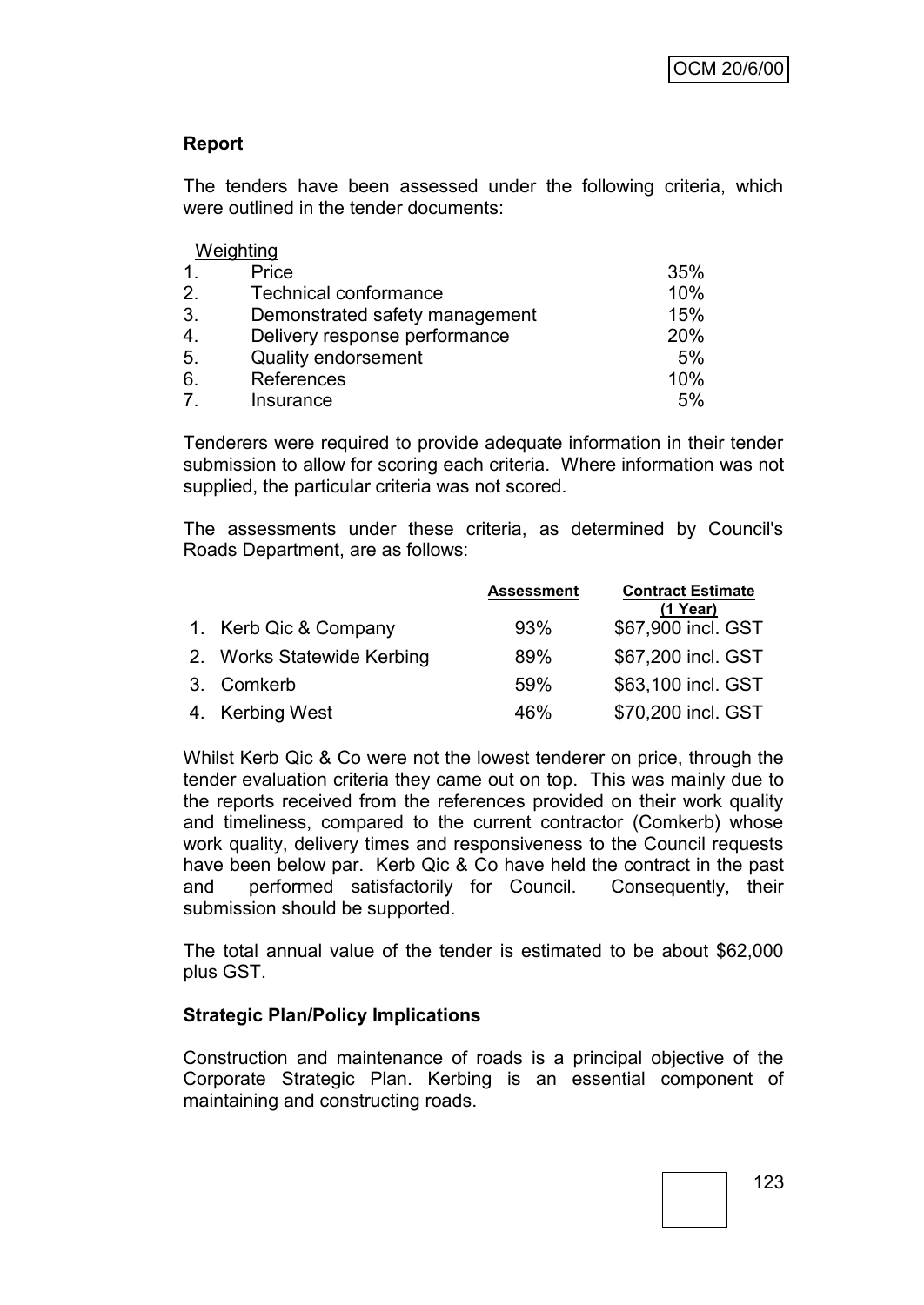## **Budget/Financial Implications**

The cost of kerbing is covered in the Budget allocations for road maintenance and construction. The recommended tenderer, Kerb Qic has not submitted the lowest price.

## **Implications of Section 3.18(3) Local Government Act, 1995**

Nil.

## **614. (AG Item 15.3) (OCM1\_6\_2000) - TENDER NO.36/2000 - SUPPLY AND LAYING OF HOT ASPHALT ROAD SURFACING (4437) (IS) (ATTACH)**

## **RECOMMENDATION**

That Council accept the tender submitted by:

- (1) Asphalt Surfaces for Supply and Laying of Hot Asphalt Road Surfacing for the 7mm, 10mm, 14mm, and Red Asphalts; and
- (2) Pioneer Road Services for the Supply Only Ex Plant of Hot Asphalt Road Surfacing

for Tender No. 36/2000 - Supply and Laying of Hot Asphalt Road Surfacing at the fixed rates indicated in their tender submissions for the two year period  $1<sup>st</sup>$  July 2000 to  $30<sup>th</sup>$  June 2002.

## **COUNCIL DECISION**

MOVED Cmr Jorgensen SECONDED Cmr Smithson that Council:

- (1) not accept any tenders; and
- (2) recall tenders for the supply and Laying of Hot Asphalt Road Surfacing for a period of 1 year.

**CARRIED 3/0**

## **Explanation**

It was considered that a better price may be obtained by tendering for one year instead of the specified two years. The reason for this is that information from other local governments shows that lower prices have been obtained for the one year contract. This could be due to the fluctuating oil prices, and by re-tendering, comparisons can be made.

124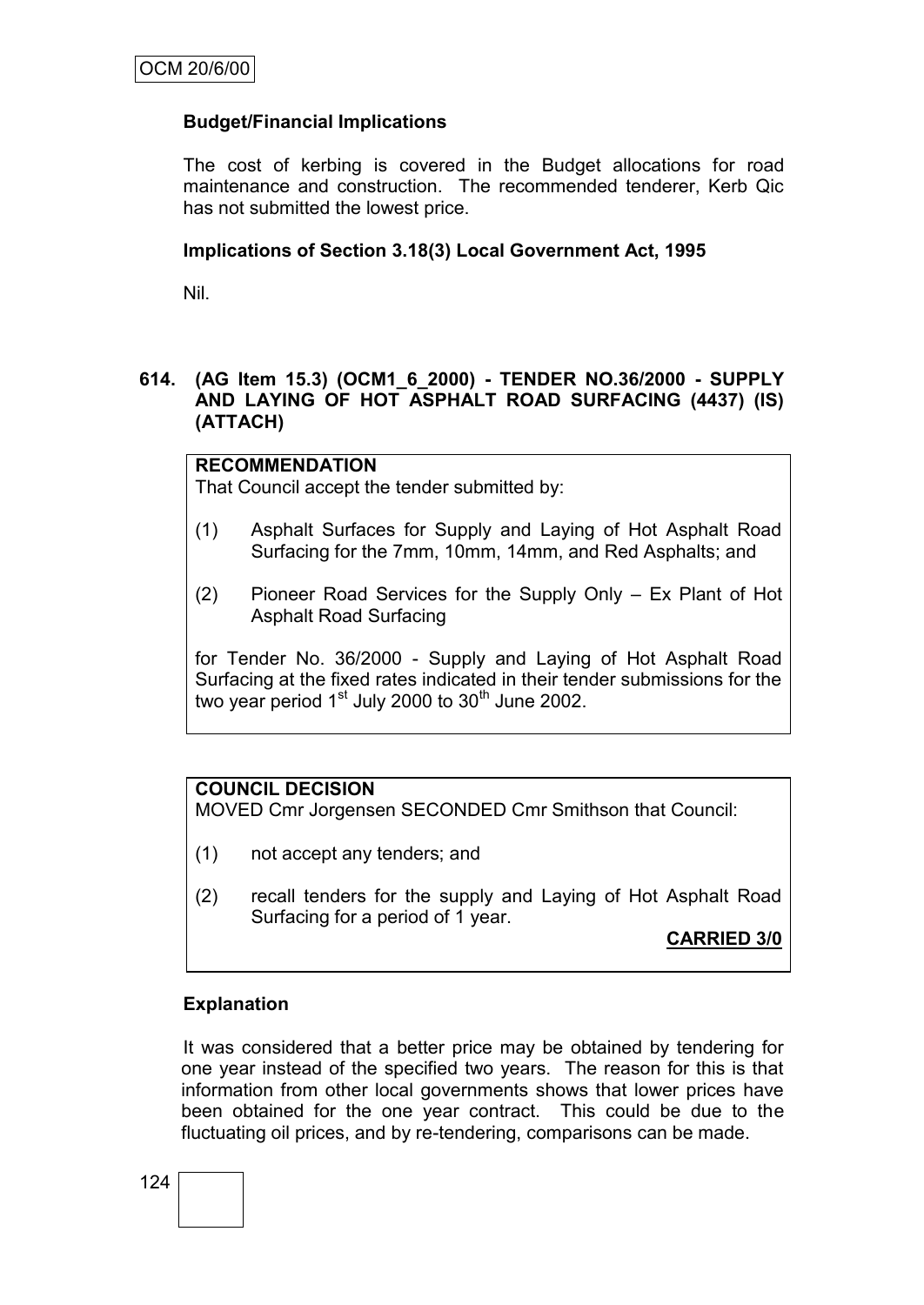## **Background**

Council has a program of calling tenders each year for the regular supply of materials and services to facilitate Council"s roads and parks programs.

#### **Submission**

Tenders were called for the Supply and Laying of Hot Asphalt Road Surfacing for the next two (2) financial years. Seven (7) tenders were received, the details of which are attached to the Agenda.

#### **Report**

There are basically two parts to this tender, being Supply and Lay, and Supply only – Ex Plant, and the tender lends itself to be split if it proves beneficial.

The tenders have been assessed under the following criteria, which were outlined in the tender documents:

#### Weighting

| $\mathbf{1}$ . | Price                          | 35% |
|----------------|--------------------------------|-----|
| 2.             | <b>Technical conformance</b>   | 10% |
| 3.             | Demonstrated safety management | 15% |
| 4.             | Delivery response performance  | 20% |
| 5.             | <b>Quality endorsement</b>     | 5%  |
| 6.             | References                     | 10% |
| $\overline{7}$ | Insurance                      | 5%  |

Tenderers were required to provide adequate information in their tender submission to allow for scoring each criteria. Where information was not supplied, the particular criteria was not scored.

The top assessments under these criteria, as determined by Council's Roads Department, are as follows:

| <b>Supply &amp; Lay</b> |                         | <b>Assessment</b> | <b>Contract Estimate</b><br>(2 Years) |
|-------------------------|-------------------------|-------------------|---------------------------------------|
| $\mathbf{1}$ .          | <b>Asphalt Surfaces</b> | 96%               | \$1.89m plus GST                      |
|                         | 2. Boral Asphalt        | 91%               | \$1.91m plus GST                      |
|                         | 3. Hot Mix              | 90%               | \$2.11m plus GST                      |
|                         | 4. Asphaltech           | 77%               | \$1.94m plus GST                      |
|                         | 5. CSR Emoleum          | 72%               | \$1.77m                               |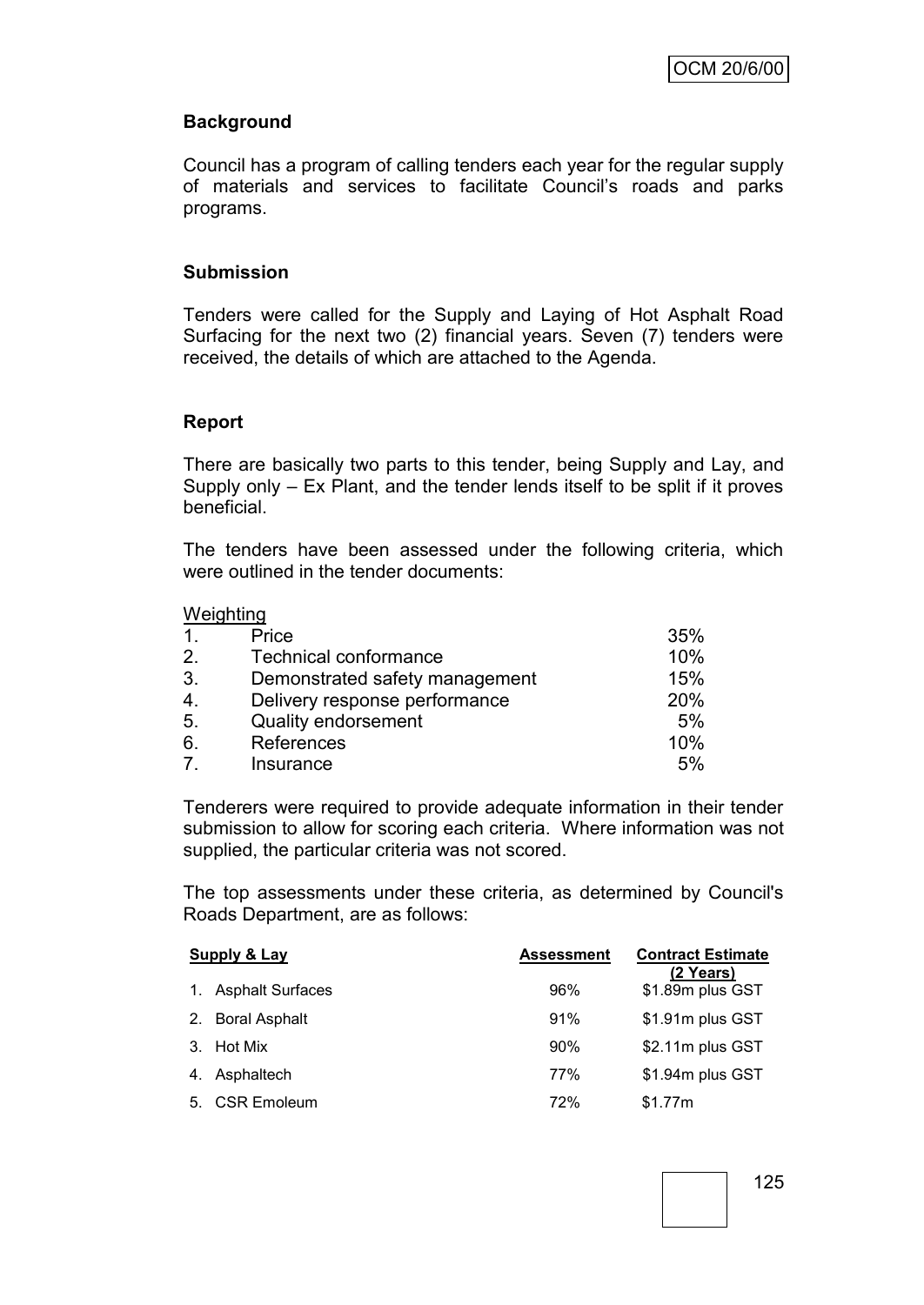#### **Supply Ex-Plant**

| $1_{\cdot}$ | <b>Pioneer Road Services</b> | 95% | \$75,900 plus GST |
|-------------|------------------------------|-----|-------------------|
|             | 2. Hot Mix                   | 93% | \$79,300 plus GST |
|             | 3. Boral Asphalt             | 89% | \$78,100 plus GST |
|             | 4. Asphalt Surfaces          | 88% | \$79,300 plus GST |
|             | 5. Asphaltech                | 75% | \$78,000 plus GST |
| 6.          | <b>CSR Emoelum</b>           | 65% | \$72,500          |

The tender for the Supply and Laying of Hot Asphalt Road Surfacing as a result of the evaluation criteria being implemented, shows that Asphalt Surfaces is the most advantageous to Council. While Asphalt Surfaces do not hold the current contract for supply and laying of hot asphalt road surfacing, they have held the contract in the past, have performed satisfactorily and are considered to be a reputable company within the road construction and asphalt industry. Hence their tender in this instance should be supported. The estimated fixed rate contract value over 2 years is \$1.89 million plus GST.

The tender submitted by Pioneer Road Services for the Supply Only – Ex Plant of Asphalt, is the most advantageous to Council, particularly with the proximity of their Fremantle plant. Hence their tender in this instance should be supported. The estimated fixed rate contract value over 2 years is \$75,900 plus GST.

## **Strategic Plan/Policy Implications**

Construction and maintenance of roads is a principal objective of the Corporate Strategic Plan. Asphalt is an essential component of maintaining and constructing roads.

## **Budget/Financial Implications**

The cost of asphalt is covered in the Budget allocations for road maintenance and construction. The recommended tenderers, Asphalt Surfaces and Pioneer Road Services have not submitted the lowest prices.

## **Implications of Section 3.18(3) Local Government Act, 1995**

Nil

126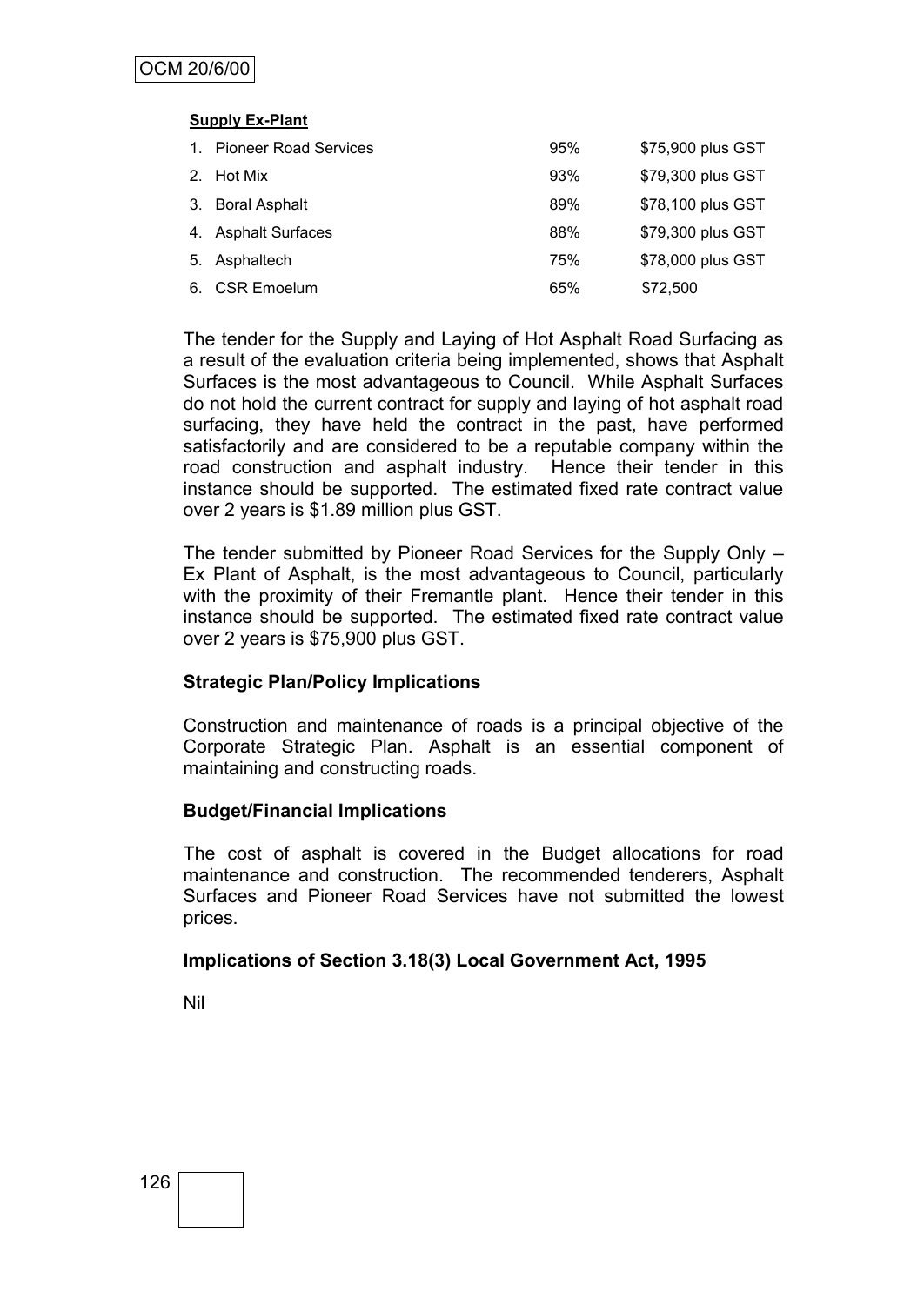## **615. (AG Item 15.4) (OCM1\_6\_2000) - TENDER NO. 37/2000 - SUPPLY AND DELIVERY OF PRE-MIXED CONCRETE (4437) (IS) (ATTACH)**

#### **RECOMMENDATION**

That Council accept the tender submitted by CSR Readymix for Tender No. 37/2000 - Supply and Delivery of Pre-mixed Concrete at a fixed rate excluding GST of \$106 per  $m<sup>3</sup>$  plus a surcharge of \$20 for each cubic metre less than  $3.4m<sup>3</sup>$  for the period 1<sup>st</sup> July 2000 to 30<sup>th</sup> June 2002.

#### **COUNCIL DECISION**

MOVED Cmr Jorgensen SECONDED Cmr Smithson that the recommendation be adopted.

**CARRIED 3/0**

#### **Background**

Council has a program of calling tenders each year for the regular supply of materials and services to facilitate Council"s roads and parks programs.

#### **Submission**

Tenders were called for the supply and delivery of pre-mixed concrete for the next two (2) financial years. Three (3) tenders were received, the details of which are attached to the Agenda.

#### **Report**

The tenders have been assessed under the following criteria, which were outlined in the tender documents:

#### **Weighting**

| $\mathbf{1}$ .   | Price                          | 35% |
|------------------|--------------------------------|-----|
| 2.               | <b>Technical conformance</b>   | 10% |
| 3.               | Demonstrated safety management | 15% |
| $\overline{4}$ . | Delivery response performance  | 20% |
| 5.               | Quality endorsement            | 5%  |
| 6.               | References                     | 10% |
| $\overline{7}$   | Insurance                      | 5%  |

Tenderers were required to provide adequate information in their tender submission to allow for scoring each criteria. Where information was not supplied, the particular criteria was not scored.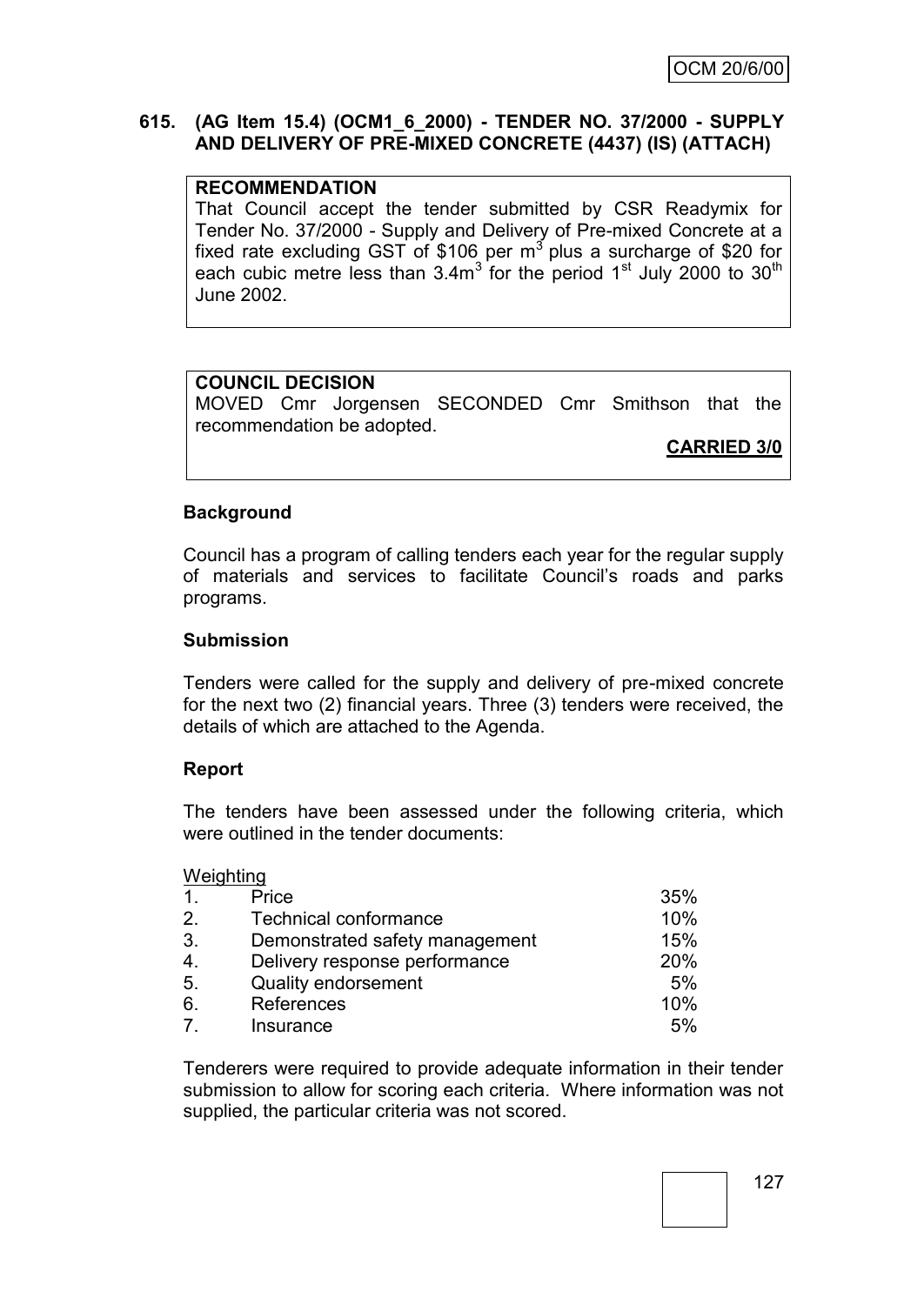The assessments under these criteria, as determined by Council's Roads Department, are as follows:

|                     | <b>Assessment</b> | <b>Contract Estimate</b> |
|---------------------|-------------------|--------------------------|
|                     |                   | (2 Years)                |
| 1. CSR Readymix     | 89%               | \$515,000 plus GST       |
| 2. Pioneer Concrete | 70%               | \$505,000 plus GST       |
| 3. Boral Concrete   | 51%               | \$524,000 plus GST       |

Although CSR Readymix have not tendered the lowest rates, their tender is the most advantageous to Council. They hold the current contract for pre-mixed concrete and are a reputable supplier of premixed concrete. They have performed satisfactorily during the past year and it is considered that their tender should be supported.

The estimated fixed rate contract value over 2 years is \$515,000 plus GST.

#### **Strategic Plan/Policy Implications**

One of the Corporate Strategic Plan objectives is that footpaths be constructed and maintained. Pre-mixed concrete is used in the construction and maintenance of footpaths.

#### **Budget/Financial Implications**

The cost of pre-mixed concrete is contained within the footpath construction and maintenance budget allocations. The recommended tenderer, CSR Readymix has not submitted the lowest price.

#### **Implications of Section 3.18(3) Local Government Act, 1995**

Nil

#### **616. (AG Item 16.1) (OCM1\_6\_2000) - COCKBURN BASKETBALL ASSOCIATION (8000) (RA)**

# **RECOMMENDATION**

That Council:

- (1) provide the sum of \$1,600 toward the cost of security screens for the Wally Hagan Stadium, with the funds to be drawn from A/C 580702; and
- (2) amend the Budget accordingly.

TO BE PASSED BY AN ABSOLUTE MAJORITY OF COUNCIL

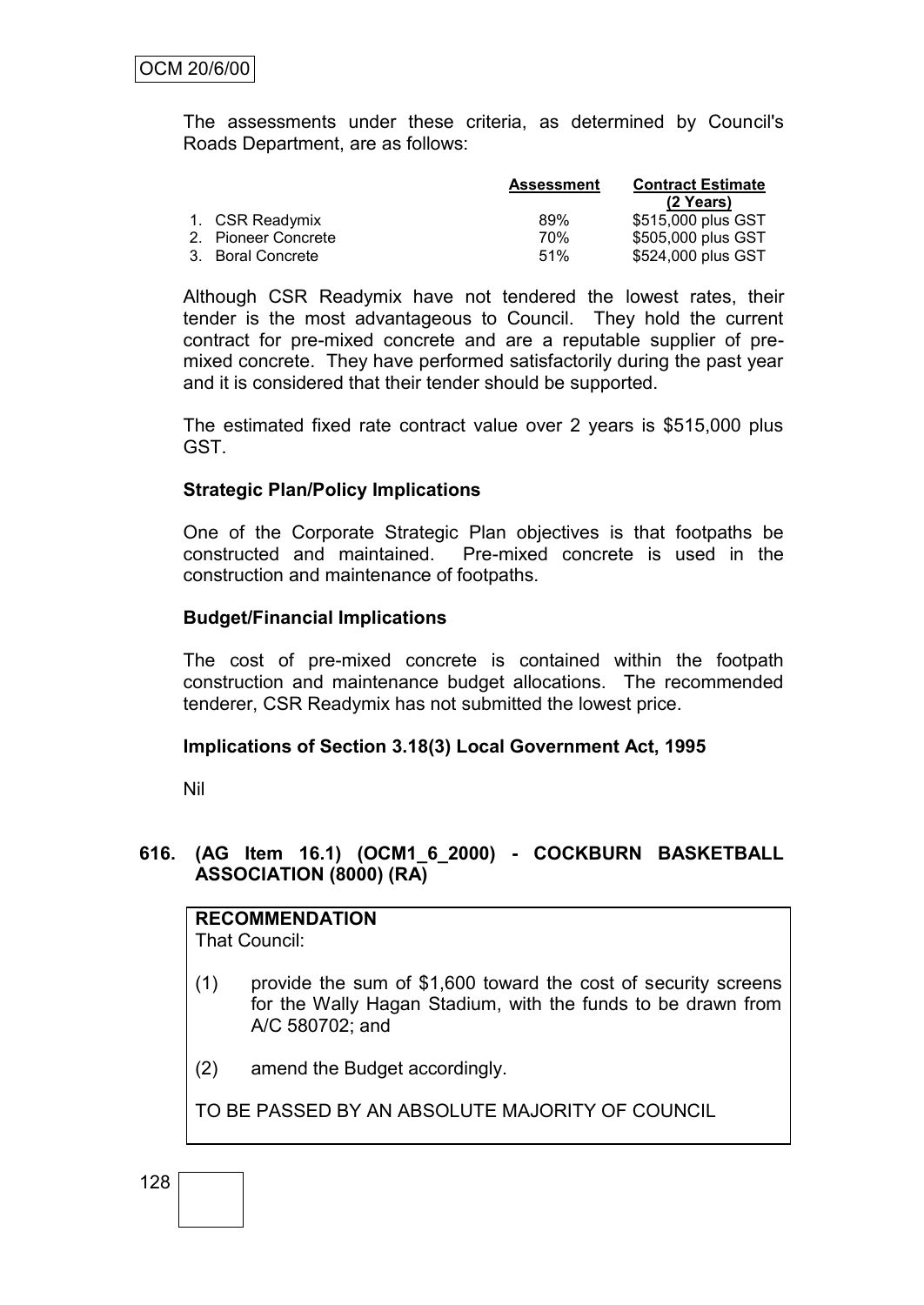# **COUNCIL DECISION** MOVED Cmr Smithson SECONDED Cmr Jorgensen that the recommendation be adopted.

## **CARRIED 3/0**

## **Background**

Council placed on its 1999/00 Budget, the sum of \$45,000 to go toward the replacement of a portion of the roof of the Wally Hagan Stadium of which \$39,505 was used.

## **Submission**

The Association has written to Council requesting that a portion of the unexpended funds be utilised to place roller doors over several windows at the front of the building, as they are regularly broken by vandals. The cost of this work has been quoted at \$1,595.

#### **Report**

This Association has a long history of providing recreation activities to a great number of young people. They are generally quite self sufficient and this request does not seem unreasonable. The building is owned by Council and under the terms of the lease, the matter is quite clearly a Council responsibility.

The request is supported.

## **Strategic Plan/Policy Implications**

Key Result Area - "Maintaining your Community Facilities" refers. Construct and maintain community buildings which are owned or managed by the Council.

#### **Budget/Financial Implications**

N/A

## **Implications of Section 3.18(3) Local Government Act, 1995**

Nil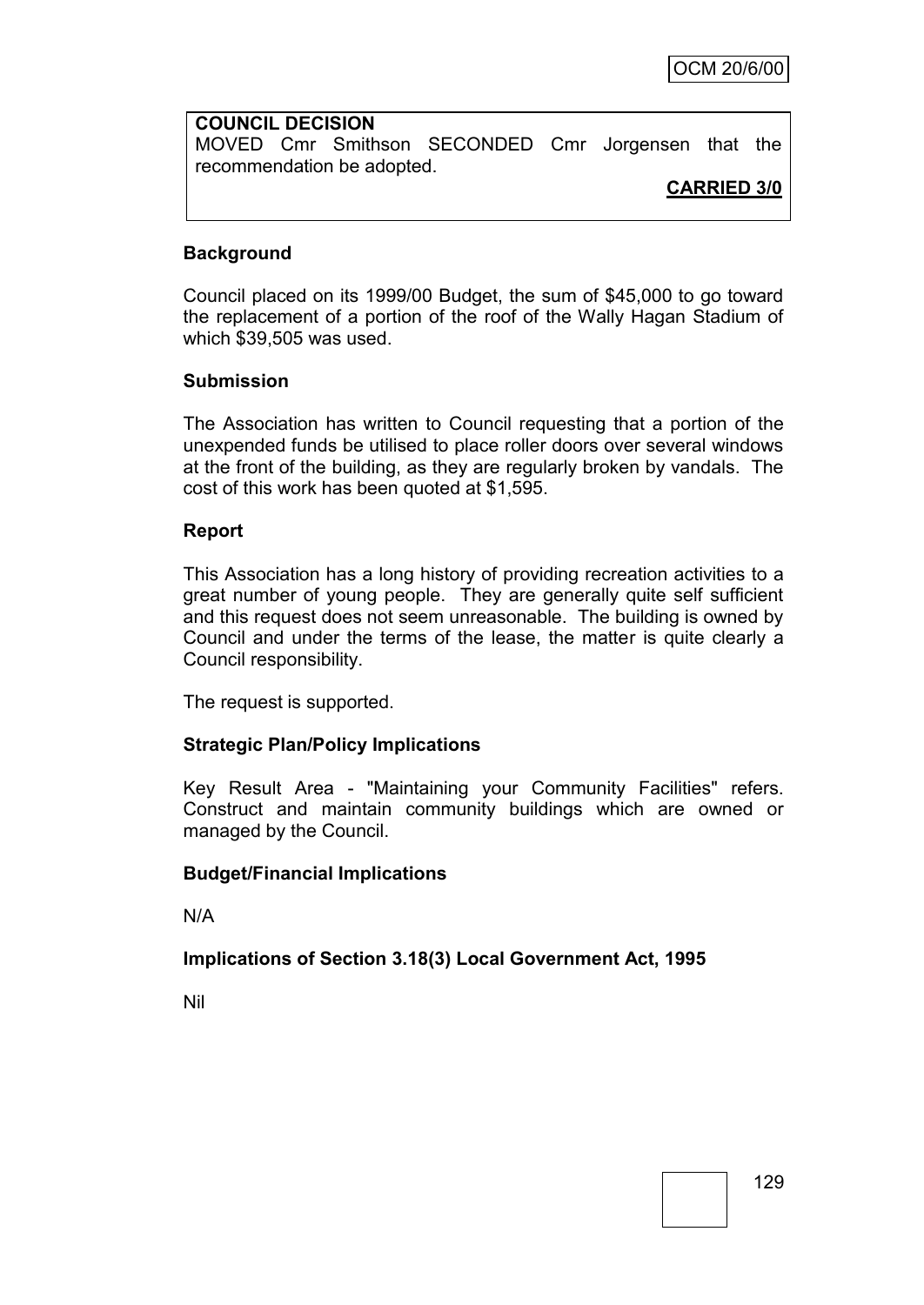## **617. (AG Item 16.2) (OCM1\_6\_2000) - TENDER NO. 16/2000 SOUTH LAKE SKATE PARK (8063) (AW)**

| <b>RECOMMENDATION</b><br>That Council:                    |                                                                                                |                                               |                    |                    |
|-----------------------------------------------------------|------------------------------------------------------------------------------------------------|-----------------------------------------------|--------------------|--------------------|
| (1)                                                       | Receive the tenders submitted by Skatetech for \$129,500 and<br>Westplan Design for \$124,000; |                                               |                    |                    |
| (2)                                                       | Accept the tender submitted by Westplan Design for \$124,000;<br>and                           |                                               |                    |                    |
| amend its Municipal Budget for 1999/00 as follows:<br>(3) |                                                                                                |                                               |                    |                    |
| Account No.<br>\$<br>\$<br>Description                    |                                                                                                |                                               |                    |                    |
|                                                           | 575759<br>100015                                                                               | South Lake Skate Facility<br>Part Year Rating | 113,000<br>290,402 | 138,000<br>305,402 |
| TO BE PASSED BY AN ABSOLUTE MAJORITY OF COUNCIL           |                                                                                                |                                               |                    |                    |

## **COUNCIL DECISION**

MOVED Cmr Jorgensen SECONDED Cmr Smithson that the recommendation be adopted.

**CARRIED 3/0**

## **Background**

In the 1999/2000 budget, the City of Cockburn allocated \$50,000 towards the construction of the South Lake skate facility. Additional funds were successfully sought from the Ministry of Sport and Recreation (\$38,000), Safer WA program (15,000) and the Office of Youth Affairs (\$10,000) totalling \$113,000 towards a skate facility within Cockburn. The consultation phase, completion of design drawings and tender specifications have cost \$4000, thus resulting in a total of \$109,000 to be used for the construction of the facility.

As the Commissioners have been previously advised, the City of Cockburn tendered the construction of the facility in March 2000, however the resultant tender submissions were significantly over budget predictions with the lowest tender equalling \$195,000.00. Under delegated authority, no tenders were accepted and the design and specifications of the South Lake Skate Facility were altered. The tender was re-advertised with tenders closing on the 25<sup>th</sup> May 2000. Two tenders were received with the lowest tender equalling \$124,000 from Westplan and \$129,500 from Skatetech.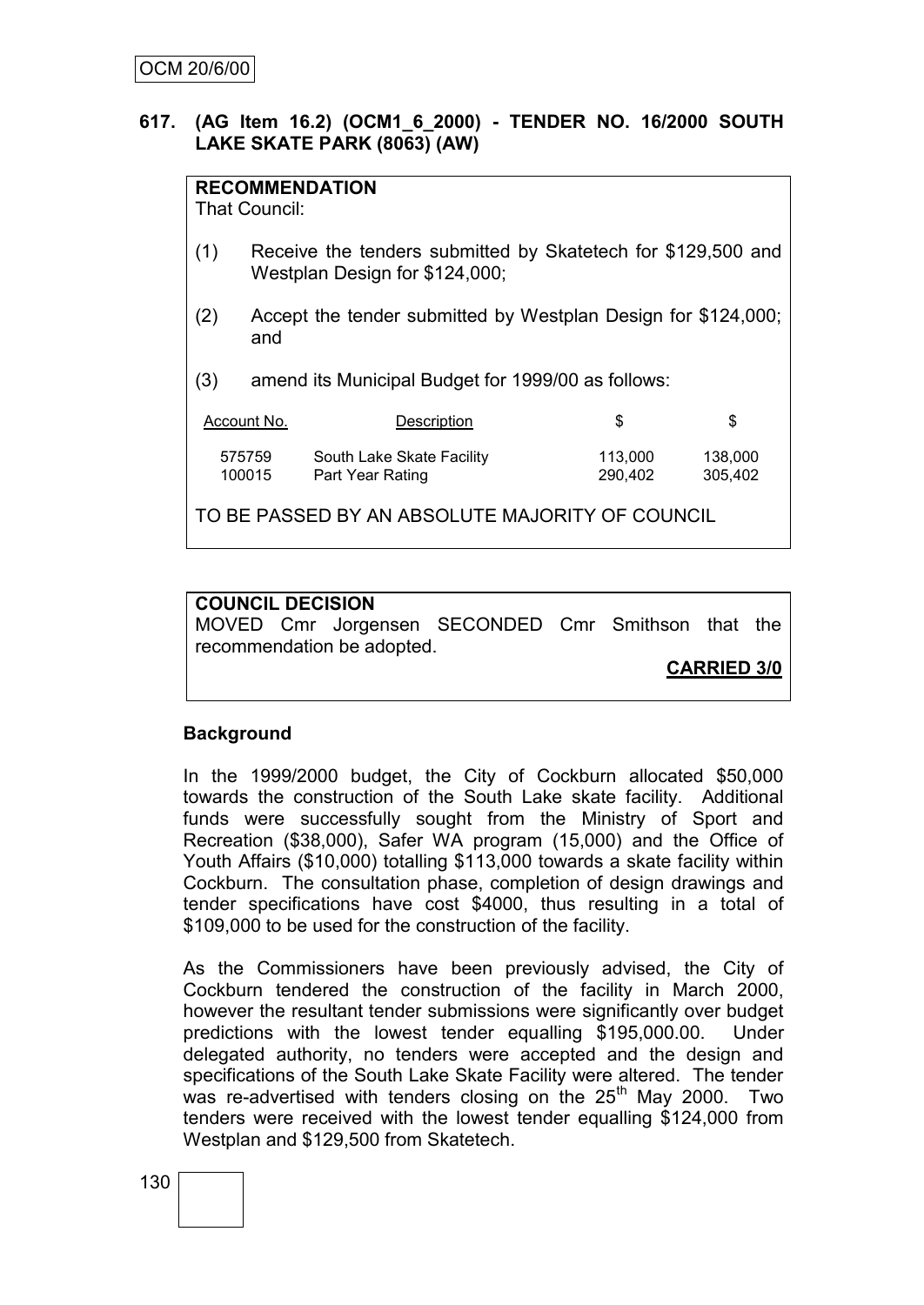## **Submission**

N/A

## **Report**

Due to the lowest tender exceeding the budget allocation of \$109,000 by \$15,000, the request for the additional monies is to be made which will include \$15,000 to cover the tender price and \$10,000 as a contingency sum. It should be noted that even with the additional monies requested, the City will be contributing approximately 50% of the total funds needed. External organisations and the community as a whole, have been very supportive of the Skate Facility, with the community (especially young people) being heavily involved in the concept and design phases.

The requested funds would alter the contribution towards construction of the contributing bodies as detailed below –

| Total                            | \$124,000 | $(100\%)$  |
|----------------------------------|-----------|------------|
| <b>Office of Youth Affairs</b>   | \$10,000  | $(8.1\%)$  |
| Safer WA Program                 | \$15,000  | $(12.1\%)$ |
| Ministry of Sport and Recreation | \$38,000  | $(30.6\%)$ |
| City of Cockburn                 | \$61,000  | $(49.2\%)$ |

As construction of the skate facility is to take place once GST is applicable, the tender cost will increase by 10%, however the City will be able to reclaim this money via input tax credits.

## **Strategic Plan/Policy Implications**

Key Result Area "Facilitating the Needs of your Community" refers.

## **Budget/Financial Implications**

Surplus income above Budget is available in Account No.100015 - Part Year Rating.

## **Implications of Section 3.18(3) Local Government Act, 1995**

Nil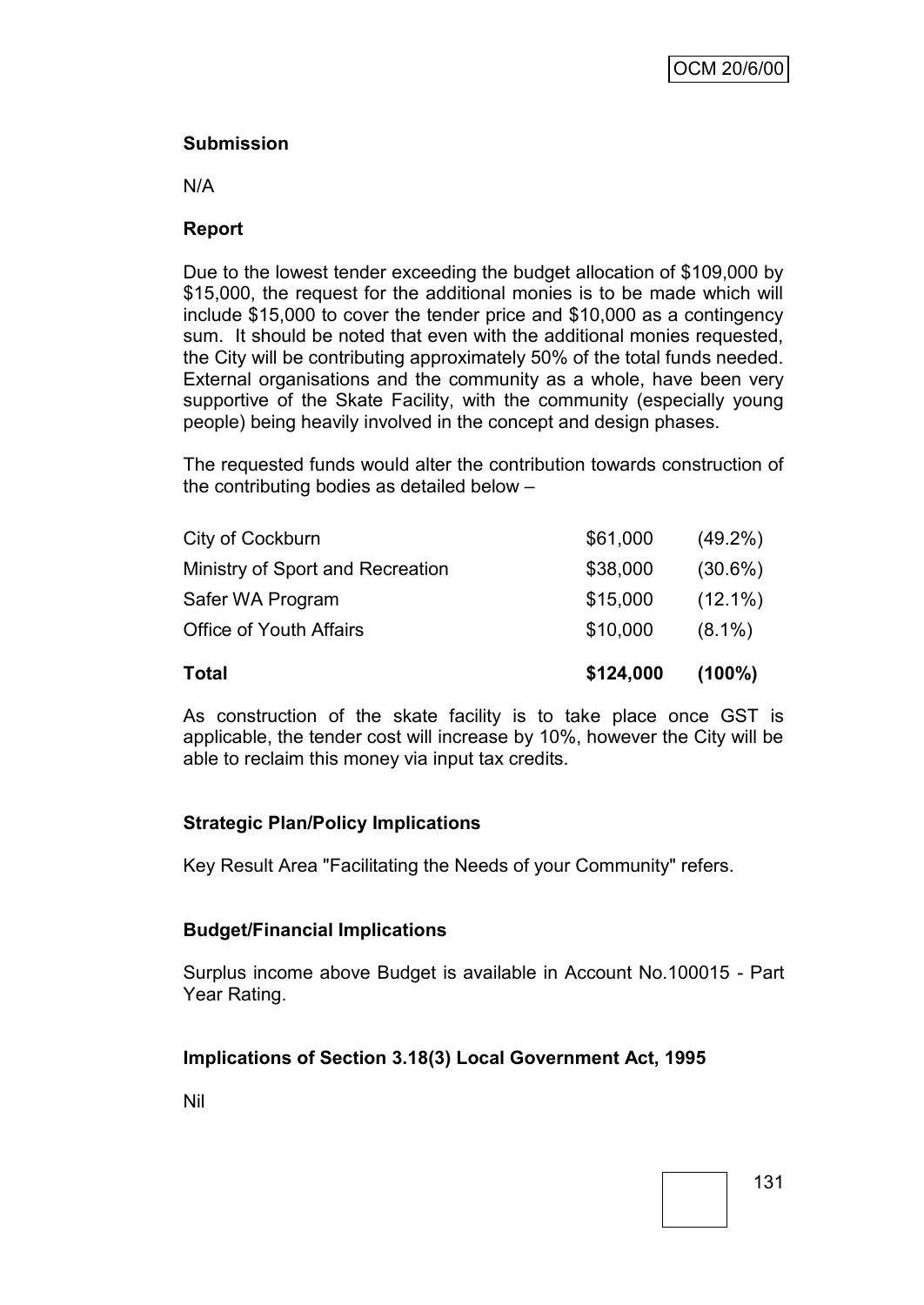## **618. (AG Item 16.3) (OCM1\_6\_2000) - LEASE - LAKESIDE BAPTIST CHURCH (1100097) (RA) (ATTACH)**

## **RECOMMENDATION**

That Council:-

- (1) subject to the agreement of the Western Australian Planning Commission, approves a variation to the sub Lease between the City of Cockburn, Western Australian Planning Commission and the Lakeside Baptist Church (Inc) for the use of the portion of land being Cockburn Sound Location 393 Volume 330 folio 137A as follows:
	- 1. The Lakeside Baptist Church (INC) be required to construct any two of the following by 2011:
		- A multi purpose stadium/auditorium
		- A caretaker house
		- Short term dormitory accommodation for specialist coaching Clinics
		- Offices, training rooms and storage area rooms.
	- 2. Reduction of leased area north of the SEC Easement as per the attached Plan.
	- 3. The annual rental be adjusted proportional to the land sub leased as set out in the sub-lease terms.
	- 4. That the Lakeside Baptist Church pay all costs associated with the preparation and execution of the Deed of Variation and revaluation expenses; and
- (2) inform the Church that Council is not prepared to extend the option to renew the sub-lease beyond the present time of 2036.

## **COUNCIL DECISION**

MOVED Cmr Smithson SECONDED Cmr Jorgensen that Council:

- (1) subject to the agreement of the Western Australian Planning Commission, approves a variation to the sub Lease between the City of Cockburn, Western Australian Planning Commission and the Lakeside Baptist Church (Inc) for the use of the portion of land being Cockburn Sound Location 393 Volume 330 folio 137A as follows:
	- 1. The Lakeside Baptist Church (INC) be required to construct any two of the following by 2011: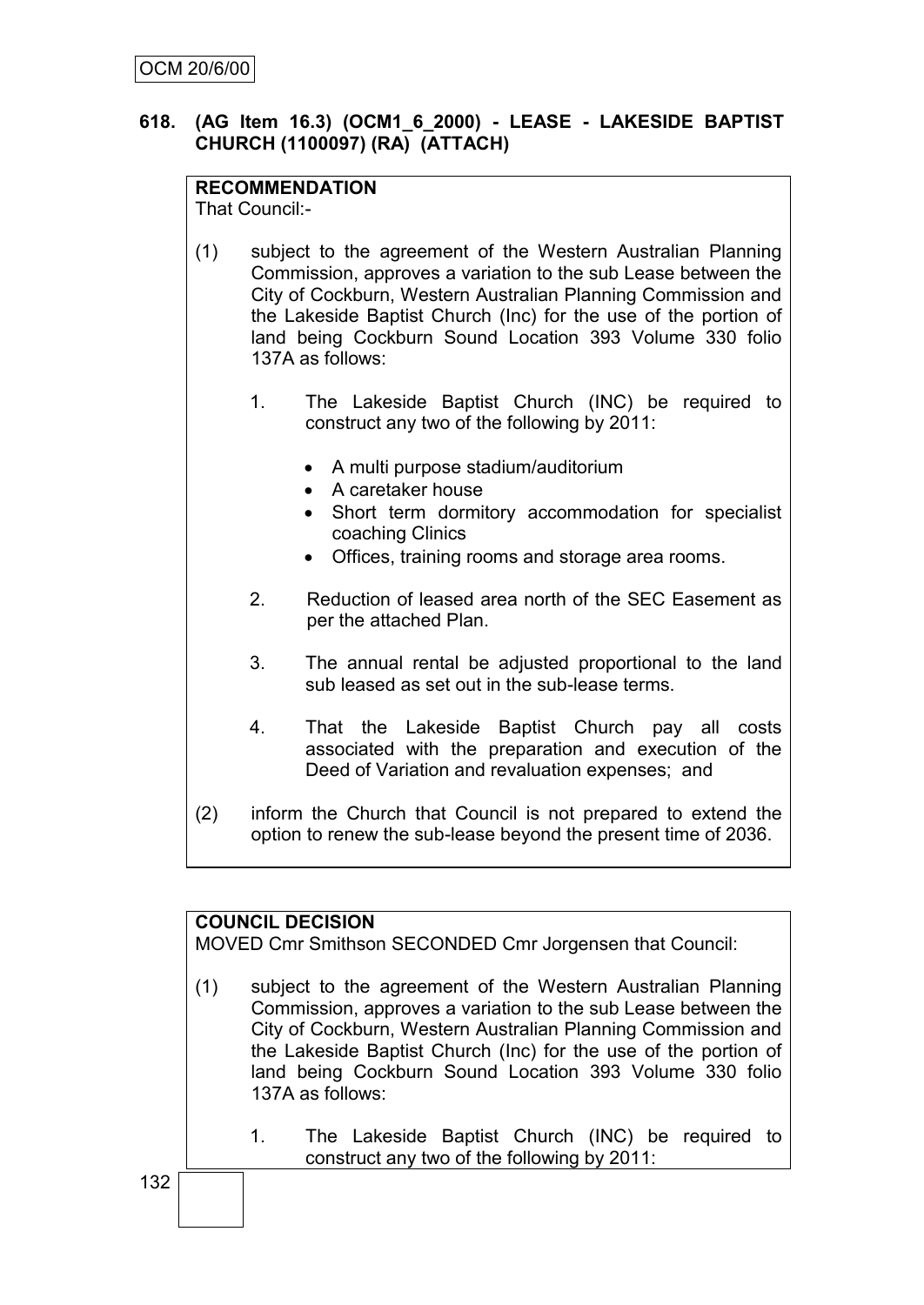- A multi purpose stadium/auditorium
- A caretaker house
- Short term dormitory accommodation for specialist coaching Clinics
- Offices, training rooms and storage area rooms.
- 2. Reduction of leased area north of the Western Power Easement as per the attached Plan.
- 3. The annual rental be adjusted proportional to the land sub leased as set out in the sub-lease terms.
- 4. That the Lakeside Baptist Church pay all costs associated with the preparation and execution of the Deed of Variation and revaluation expenses; and
- (2) inform the Church that Council is not prepared to extend the option to renew the sub-lease beyond the present time of 2036; and
- (3) advise the Lakeside Baptist Church (Inc.) that whilst Council has regard to the concerns of the Church, it is not prepared to restrict the type of uses of the surplus reserve at this time. **CARRIED 3/0**

## **Explanation**

Cmr Smithson mentioned that even though the church has requested for the southern relinquished portion of the reserve not be assigned for a purpose that may compete with the facilities provided by the church or reflect against the community values promoted by the church, these values may change over time. She feels it would be good governance from Council's point of view to determine what is an appropriate use for that reserve and should not restrict itself in any way.

## **Background**

The City of Cockburn leases a portion of Cockburn Sound Location 393 of land comprised in certificate of title volume 330 folio 137A from the Western Australian Planning Commission. There is in turn, a sub lease between the Lakeside Baptist Church, City of Cockburn and the Western Australian Planning Commission, which has an option term which expires in 2036. Under the terms of the Deed of Agreement, the Lakeside Baptist Church was to have constructed:

- A multi purpose grassed area with car park by December 1998
- Additional indoor courts to the recreation Centre by December1998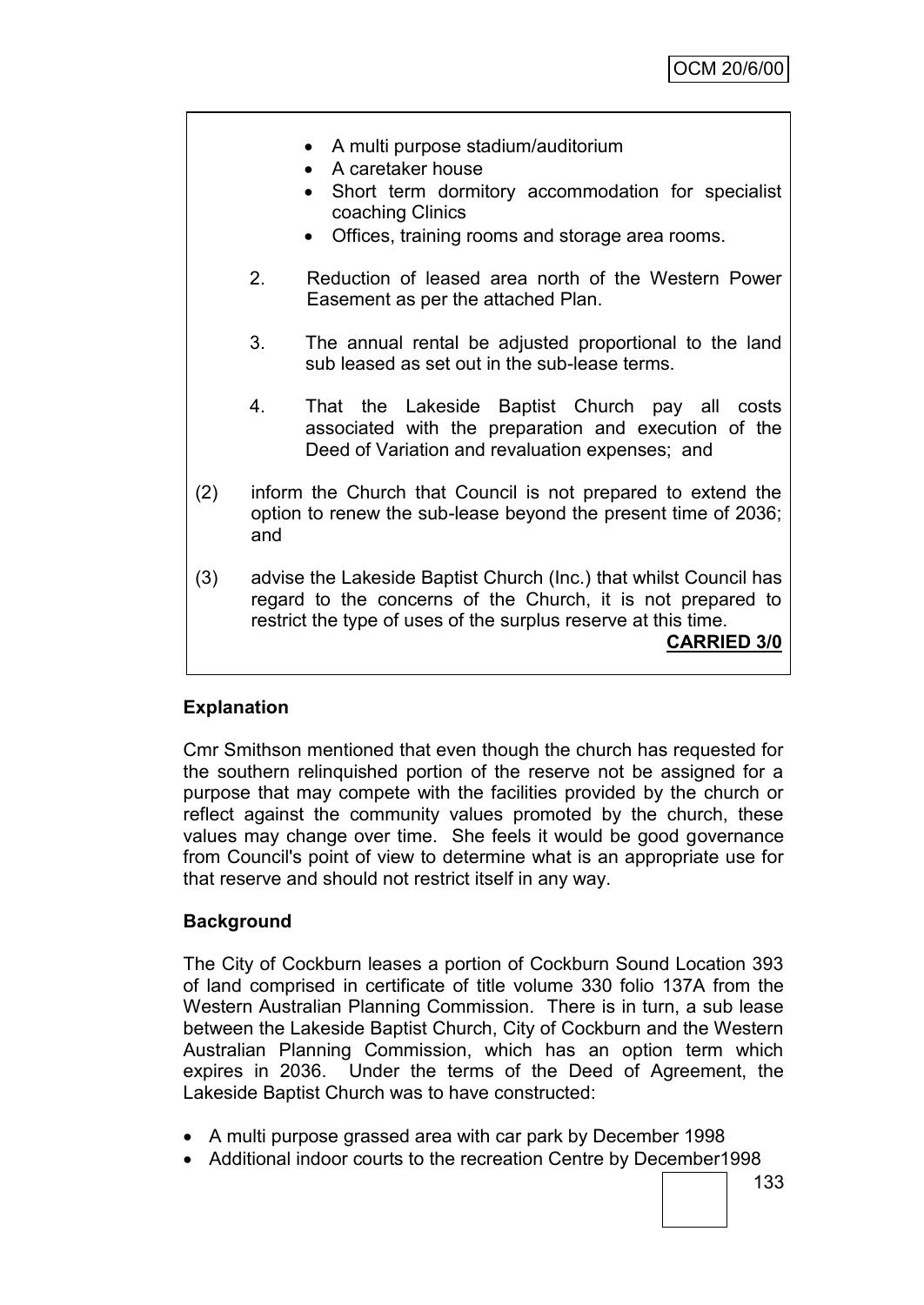Auditorium/office/main hall as determined within the term of the lease.

As these facilities have not been developed, the City administration approached the Church proposing that they relinquish the southern portion of the sub leased area and renegotiates their commitments for the construction of facilities (see attached diagram).

The Church has currently a substantial area of sub leased land set aside for recreational purposes. There will be an increasing demand for land of this type for other sporting organisations over time, which Council will be called upon to satisfy.

#### **Submission**

The Lakeside Baptist Church has written to the Council agreeing to relinquish the southern portion of the sub leased area and proposing amongst other matters, a revised list of facilities development. These matters will be addressed in the report.

## **Report**

The church has proposed that they develop two of the following facilities with these selected projects to be undertaken as determined by their commercial viability and the availability of funds with the selected projects to be commenced by 2011:

- A multi purpose stadium/auditorium
- A caretakers house
- Short term dormitory accommodation for specialist coaching clinics
- Office, training rooms and storage rooms.

This proposal seems appropriate other than the church ought to be required to complete the selected projects by 2011. They have made commitments previously but other than the original commitment to construct the core facilities they have not been met. Furthermore the facilities need to have identified completion dates rather than a start date, as there is the potential to draw out over a very extended period the construction period and still comply with the terms of the sub lease.

The church has also requested that the sub lease be extended with an option of a further 25 years. The current sub lease to the year 2036 is already a considerable period and should not be extended. The church also requests that the southern relinquished portion not be assigned for a purpose that may compete with the facilities provided by the church or reflect against the community values promoted by the church. The land is vested for recreational purposes and hence it cannot be conceivable utilised for adverse community activities but another recreational activity could conceivable compete with the recreation activities of the church. This request should also be declined.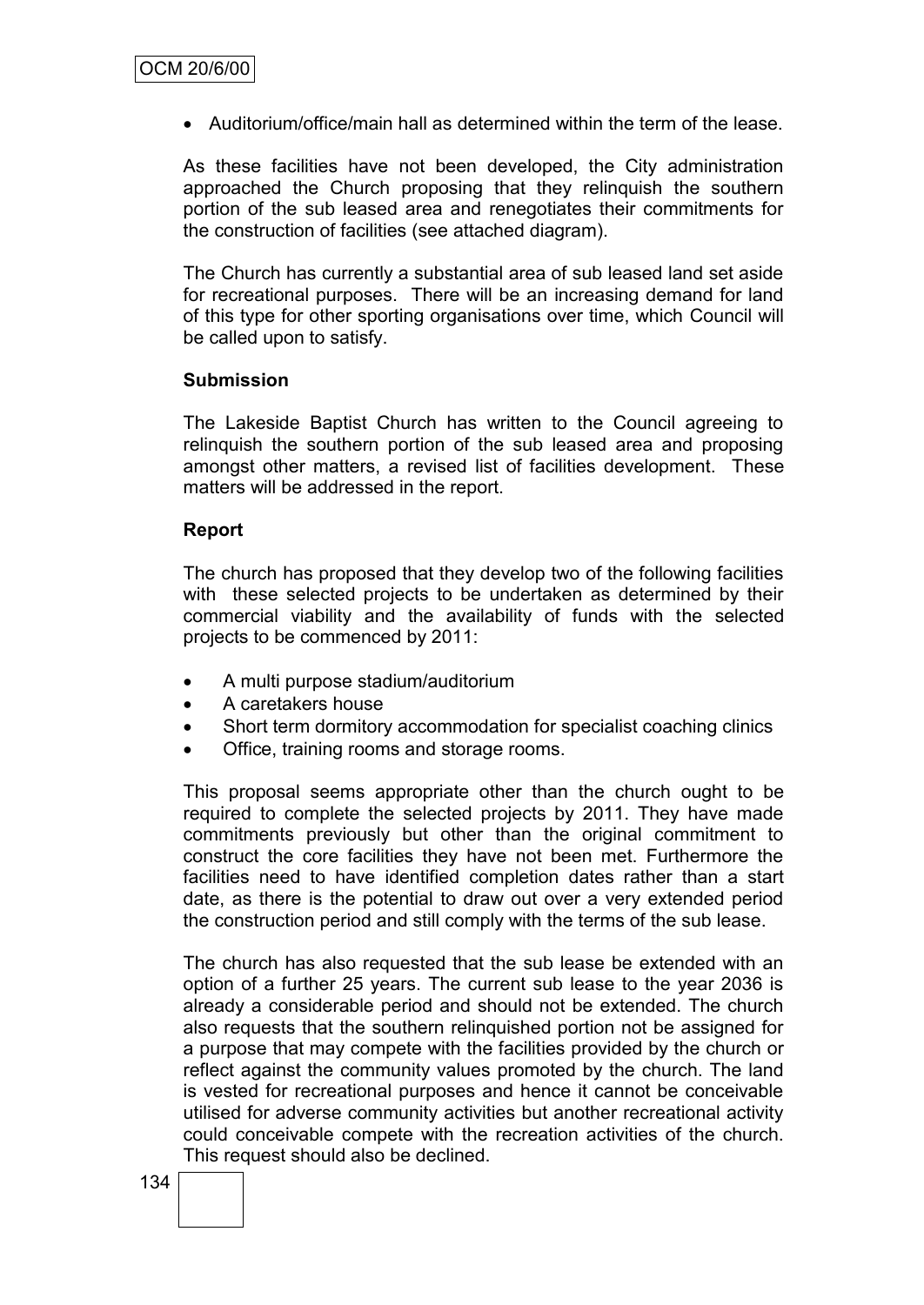The church has requested that the lease fee be reduced proportional to the land relinquished. This is a reasonable request and should be supported.

## **Strategic Plan/Policy Implications**

Key result area "Facilitating the needs of your Community" refers.

## **Budget/Financial Implications**

Minor reduction in income derived from lease.

## **Implications of Section 3.18(3) Local Government Act, 1995**

Nil

## **619. (AG Item 16.4) (OCM1\_6\_2000) - VARIATION TO DEED - INTERNATIONAL GOLF INVESTMENTS PTY LTD (1117347) (DMG)**

|                                                                                                                                    | <b>RECOMMENDATION</b>                                                                                                                                                                                                   |                        |  |
|------------------------------------------------------------------------------------------------------------------------------------|-------------------------------------------------------------------------------------------------------------------------------------------------------------------------------------------------------------------------|------------------------|--|
| That Council approves of a variation to Part 4 of the Lease Schedule in<br>respect of the development of the facility as follows:- |                                                                                                                                                                                                                         |                        |  |
|                                                                                                                                    |                                                                                                                                                                                                                         |                        |  |
|                                                                                                                                    | DEVELOPMENT SCHEDULE                                                                                                                                                                                                    |                        |  |
| <b>Stage</b><br>No.                                                                                                                | <b>Description</b>                                                                                                                                                                                                      | <b>Completion Date</b> |  |
| 1 <sub>1</sub>                                                                                                                     | <b>Club House Facility</b><br>Unlicensed Refreshment/Food area<br>Dimensions 20m x 8m<br>Long Term Plans include:-<br>Provision of a Pro-shop<br><b>Hawker Style Eatery</b><br><b>Limited Liquor Sales License</b><br>٠ | 30 September 2000      |  |
| $2_{-}$                                                                                                                            | <b>Practise Tee and Putting Green</b><br>Dimension $608m^2$ - Tee<br>$560m2$ - Green                                                                                                                                    | 30 September 2000      |  |
| 3.                                                                                                                                 | Sealed Car Park<br>36 Bay Bitumen Surface                                                                                                                                                                               | 30 September 2000      |  |
| 4.                                                                                                                                 | <b>Practise Fairway &amp; Short Game Areas</b><br><b>Pre Game Practise Areas</b><br>Short Game Area 2100m <sup>2</sup> in Dimension                                                                                     | 30 September 2000      |  |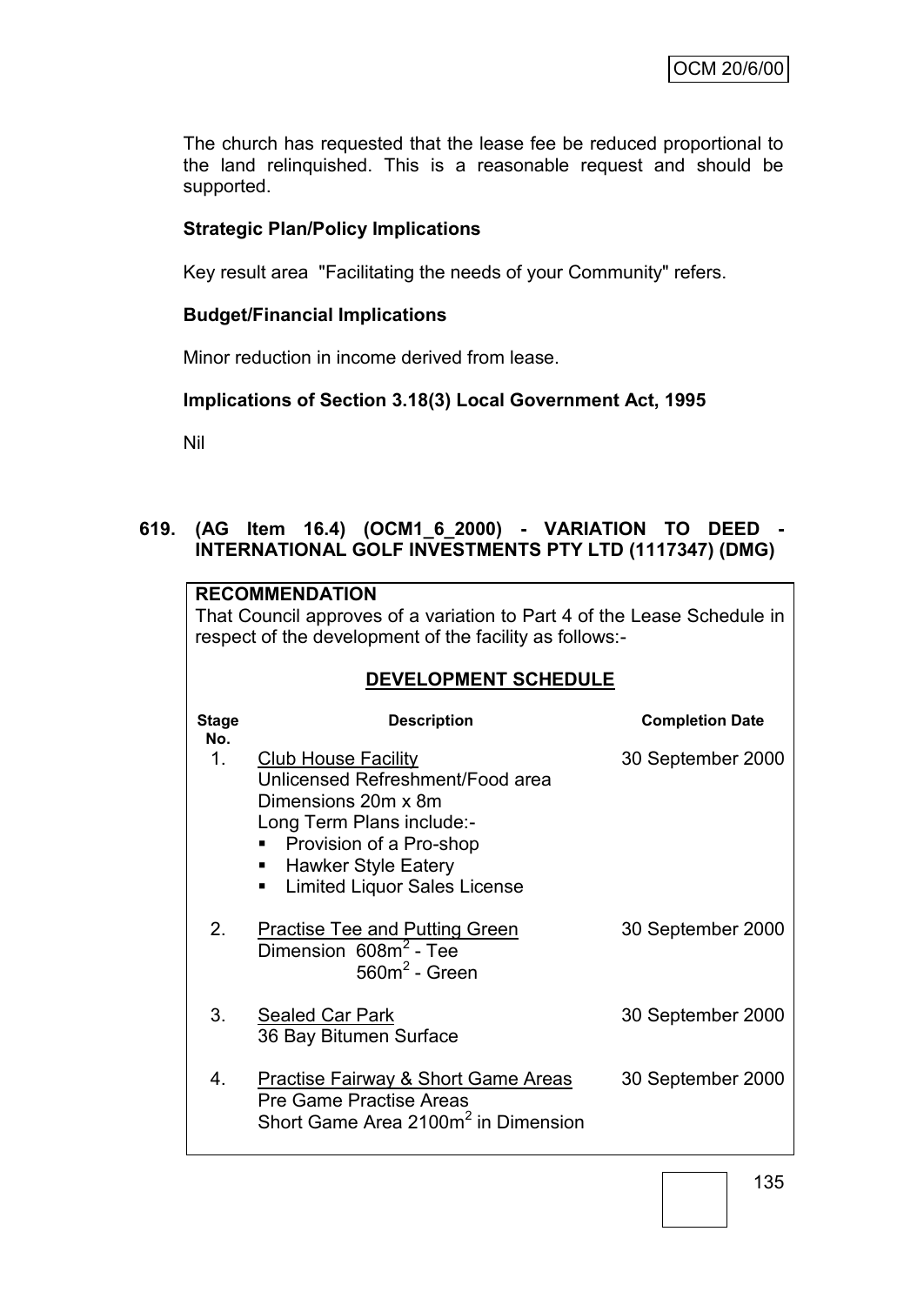| 5. | <b>Pitch and Putt Course</b><br>To include water, bunkers, hollows and<br>flora throughout the course, based on<br>original Concept Plan. | 30 June 2001 |
|----|-------------------------------------------------------------------------------------------------------------------------------------------|--------------|
| 6. | <b>Wonder Golf</b><br>Final Stage of the Facility to cater for<br>those wishing to participate in an<br>abbreviated form of Golf.         | 30 June 2001 |

## **COUNCIL DECISION**

MOVED Cmr Jorgensen SECONDED Cmr Smithson that the recommendation be adopted.

**CARRIED 3/0**

## **Background**

At the Council Meeting conducted on 21 December 1999, Council approved the assignment of the Lease Agreement for the Murdoch Pines Golf and Recreation Centre, located in North Lake.

In addition, Council approved a revised development schedule which was able to be completed in a comparatively short term by the incoming sub-lessee.

However, for reasons beyond Council's control, the Head Lessor - Western Australian Planning Commission (WAPC), delayed the assignment process and consequently, the milestone dates for Stages 1- 4 (inclusive) have expired.

WAPC has now advised that it is prepared to assign the Lease however, cannot approve the variation to the Development Schedule, with the nominated completion dates having already expired.

## **Submission**

That the variation to the development schedule be extended to enable the works, as stipulated, to be carried out.

## **Report**

Due to the unpredicted deferral of the sub-lease assignment, the sublessee has not been able to gain approvals to commence building the Club House facilities. These have been lodged with Council pending WAPC approval of the sub-lease assignment.

136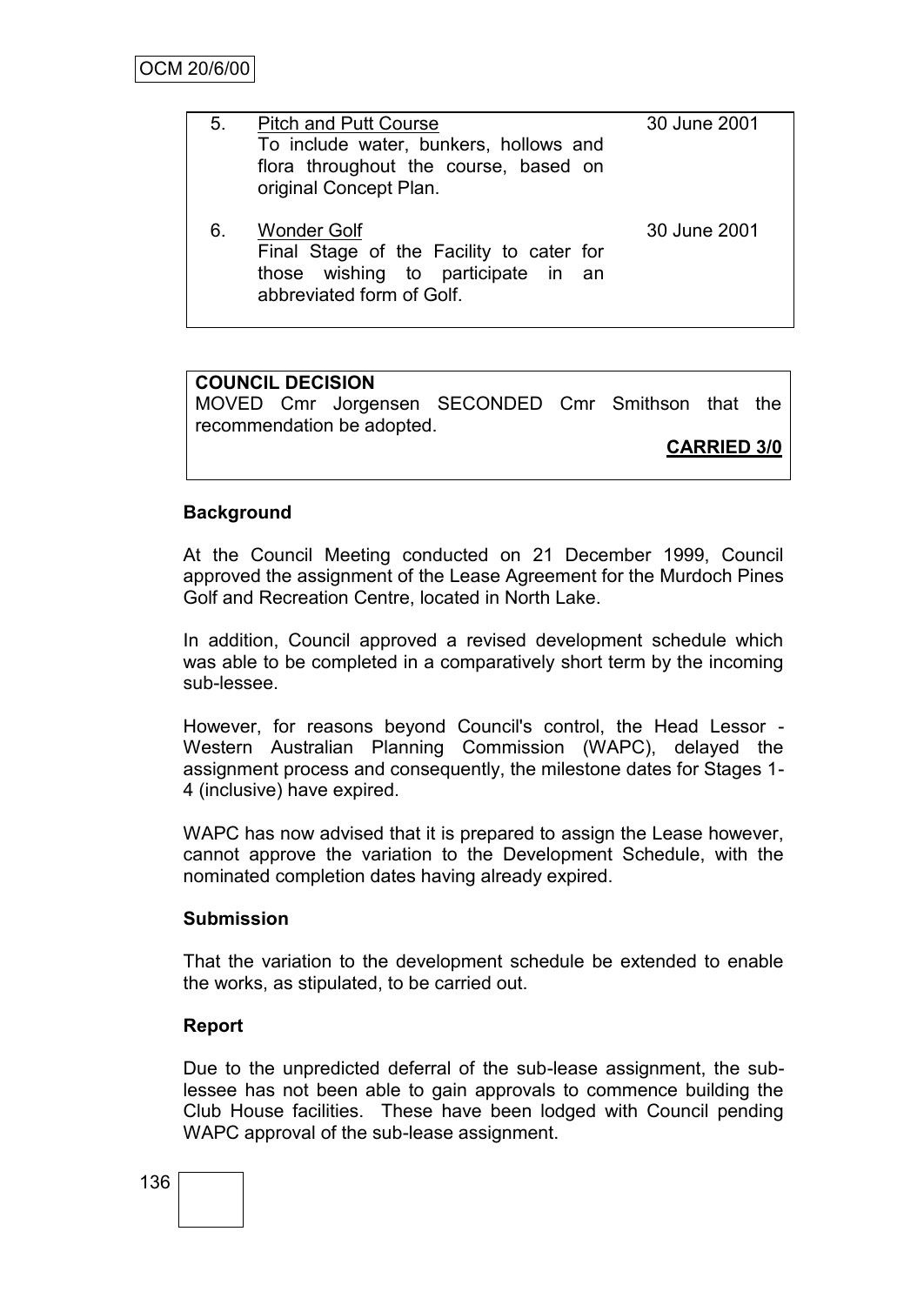Now that WAPC has indicated its willingness to approve the assignment, it is necessary to amend the development schedule to enable a Lease Variation to also be approved.

The completion dates stipulated, are achievable within the sub-lessees timetable.

## **Strategic Plan/Policy Implications**

Key Result Area 4 "Facilitating the Needs of Your Community" refers.

## **Budget/Financial Implications**

N/A

## **Implications of Section 3.18(3) Local Government Act, 1995**

Nil

#### **620. (AG Item 18.1) (OCM1\_6\_2000) - PROPOSED AMENDMENT TO LOCAL GOVERNMENT ACT (CMR M JORGENSEN) (1103)**

## **RECOMMENDATION**

That Council advise the Minister for Local Government and the WA Municipal Association that the Local Government Act should be amended to ensure that Councillors without adverse findings against them as a result of an Inquiry, should not be disadvantaged by dismissal.

#### **COUNCIL DECISION**

MOVED Cmr Jorgensen SECONDED Cmr Smithson that the recommendation be adopted.

## **CARRIED 3/0**

## **Background**

By facsimile dated 7th June 2000, Cmr Jorgensen gave notice of his intention to the move the above motion at the June Council Meeting.

He had previously expressed the same view at the Special Meeting of Council held on the 23rd May 2000.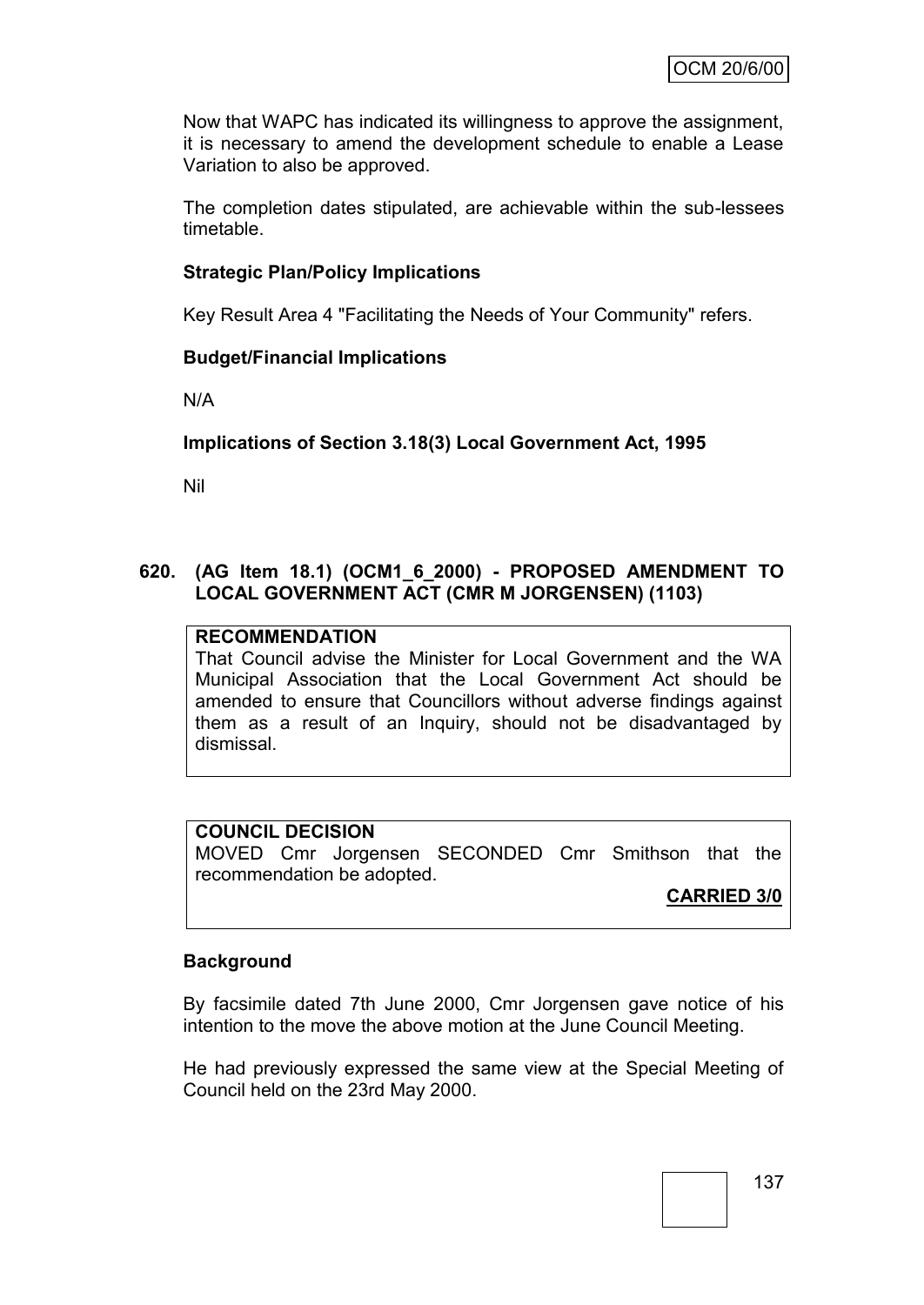OCM 20/6/00

**Submission**

N/A

**Report**

N/A

**Strategic Plan/Policy Implications**

N/A

**Budget/Financial Implications**

N/A

**Implications of Section 3.18(3) Local Government Act, 1995**

Nil

- **621. (AG Item 23.1) (OCM1\_6\_2000) - RESOLUTION OF COMPLIANCE (Section 3.18(3), Local Government Act 1995)** MOVED Cmr Jorgensen SECONDED Cmr Smithson that Council is satisfied that resolutions carried at this Meeting and applicable to items concerning Council provided services and facilities, are:-
	- (a) integrated and co-ordinated, so far as practicable, with any provided by the Commonwealth, the State or any public body;
	- (b) not duplicated, to an extent Council considers inappropriate, services or facilities as provided by the Commonwealth, the State or any other body or person, whether public or private; and
	- (c) managed efficiently and effectively.

# **CARRIED 3/0**

MEETING CLOSED 9.40 PM

138